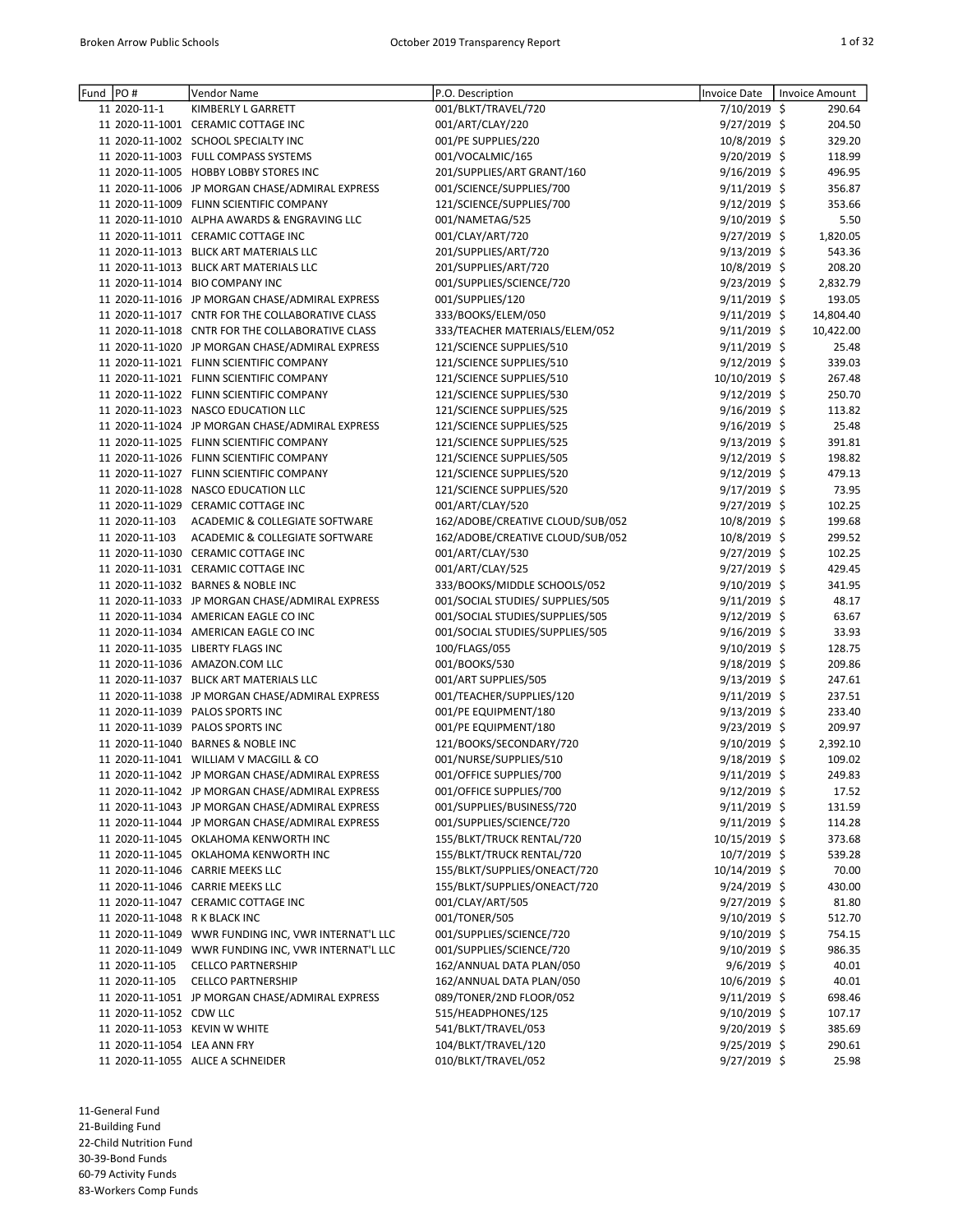| Fund PO# |                | Vendor Name                                                       | P.O. Description                                          | <b>Invoice Date</b>              | <b>Invoice Amount</b> |
|----------|----------------|-------------------------------------------------------------------|-----------------------------------------------------------|----------------------------------|-----------------------|
|          |                | 11 2020-11-1061 JP MORGAN CHASE/ADMIRAL EXPRESS                   | 001/ELA SUPPLIES/505                                      | 9/12/2019 \$                     | 205.24                |
|          |                | 11 2020-11-1063 MCGRAW-HILL EDUCATION INC                         | 333/DIGITAL LANG ARTS CUR/050                             | 9/16/2019 \$                     | 90,594.00             |
|          |                | 11 2020-11-1064 HOUGHTON MIFFLIN HARCOURT PUB CO                  | 121/MATH 180 LICENSES/050                                 | 9/11/2019 \$                     | 995.00                |
|          |                | 11 2020-11-1065 BENJAMIN A LAWSON                                 | 621/BLKT/MILEAGE REIMB/125                                | 8/30/2019 \$                     | 2.32                  |
|          |                | 11 2020-11-1065 BENJAMIN A LAWSON                                 | 621/BLKT/MILEAGE REIMB/125                                | 8/30/2019 \$                     | 1.97                  |
|          |                | 11 2020-11-1065 BENJAMIN A LAWSON                                 | 621/BLKT/MILEAGE REIMB/125                                | $10/1/2019$ \$                   | 5.22                  |
|          |                | 11 2020-11-1065 BENJAMIN A LAWSON                                 | 621/BLKT/MILEAGE REIMB/125                                | $10/1/2019$ \$                   | 9.28                  |
|          |                | 11 2020-11-1066 JP MORGAN CHASE/ADMIRAL EXPRESS                   | 001/NOTARY STAMP/720                                      | 10/9/2019 \$                     | 13.62                 |
|          |                | 11 2020-11-1067 ALPHA AWARDS & ENGRAVING LLC                      | 001/NEW STAFF NAME TAGS/105                               | 9/12/2019 \$                     | 27.50                 |
|          |                | 11 2020-11-1068 SOUTHLAND AWARDS, LLC                             | 191/BLKT/NAME BADGES/052                                  | 10/14/2019 \$                    | 17.00                 |
|          |                | 11 2020-11-1069 ACCO BRANDS CORPORATION                           | 001/SERVICE CONTRACT/150                                  | $9/13/2019$ \$                   | 458.94                |
|          |                | 11 2020-11-1072 ALPHA AWARDS & ENGRAVING LLC                      | 001/NAME BADGES/530                                       | $9/12/2019$ \$                   | 66.00                 |
|          |                | 11 2020-11-1073 E-LINE VENTURES LLC                               | 001/LICENSE AGREEMENT/525                                 | 9/26/2019 \$                     | 100.00                |
|          |                | 11 2020-11-1074 GORFAM MARKETING INC                              | 082/UNIFORMS/082                                          | $8/30/2019$ \$                   | 621.10                |
|          |                | 11 2020-11-1075 JANET COOPER DUNLOP                               | 161/BLKT/TRAVEL/050                                       | 10/4/2019 \$                     | 226.36                |
|          |                | 11 2020-11-1076 CHUCK ROBB PERRY<br>11 2020-11-1077 SHARON LJAMES | 102/BLKT/TRAVEL/050                                       | 10/4/2019 \$                     | 218.14<br>277.39      |
|          |                | 11 2020-11-1078 KARLA L DYESS                                     | 121/BLKT/TRAVEL/050<br>104/BLKT/TRAVEL/050                | 10/4/2019 \$<br>10/4/2019 \$     | 176.26                |
|          |                | 11 2020-11-1080 SCHOLASTIC LIBRARY PUBLISHING                     | 333/GUIDED READING BOOKS/SECONDARY                        | 9/20/2019 \$                     | 1,765.80              |
|          |                | 11 2020-11-1081 ALPHA AWARDS & ENGRAVING LLC                      | 001/NAME BADGES/520                                       | $9/12/2019$ \$                   | 16.50                 |
|          |                | 11 2020-11-1082 B & L PRINTING                                    | 001/FORMS/ISP/720                                         | $9/16/2019$ \$                   | 62.00                 |
|          |                | 11 2020-11-1083 AMAZON.COM LLC                                    | 001/SUPPLIES/530                                          | $9/18/2019$ \$                   | 194.87                |
|          |                | 11 2020-11-1084 HOBBY LOBBY STORES INC                            | 412/BLKT/SUPPLIES/720                                     | 9/18/2019 \$                     | 68.34                 |
|          |                | 11 2020-11-1088 AMAZON.COM LLC                                    | 164/CHROMEDESK ORGANIZER/720                              | $9/12/2019$ \$                   | 1.51                  |
|          |                | 11 2020-11-1089 CERAMIC COTTAGE INC                               | 001/CLAY/ART/110                                          | $9/27/2019$ \$                   | 204.50                |
|          |                | 11 2020-11-1099 JP MORGAN CHASE/ADMIRAL EXPRESS                   | 101/SUPPLIES/050                                          | $9/16/2019$ \$                   | 71.79                 |
|          |                | 11 2020-11-1100 CERAMIC COTTAGE INC                               | 001/ART/CLAY/205                                          | 9/27/2019 \$                     | 306.75                |
|          |                | 11 2020-11-1101 AMAZON.COM LLC                                    | 001/SITSPOTS/215                                          | 9/19/2019 \$                     | 20.73                 |
|          |                | 11 2020-11-1110 MIKE YOUNG INC                                    | 040/BLKT/TIRES/040                                        | 9/26/2019 \$                     | 268.00                |
|          |                | 11 2020-11-1110 MIKE YOUNG INC                                    | 040/BLKT/TIRES/040                                        | $9/30/2019$ \$                   | 158.34                |
|          |                | 11 2020-11-1110 MIKE YOUNG INC                                    | 040/BLKT/TIRES/040                                        | $10/1/2019$ \$                   | 475.02                |
|          |                | 11 2020-11-1116 SOLE GROOVE DANCE INC                             | 036/KIRKLAND THEATRE POSTERS/059                          | $9/16/2019$ \$                   | 42.75                 |
|          |                | 11 2020-11-1118 HOOTEN OIL COMPANY INC                            | 040/BLKT/OIL/040                                          | $9/25/2019$ \$                   | 429.00                |
|          | 11 2020-11-112 | JP MORGAN CHASE/ADMIRAL EXPRESS                                   | 161/BLKT/SUPPLIES/050                                     | $9/20/2019$ \$                   | 620.88                |
|          | 11 2020-11-112 | JP MORGAN CHASE/ADMIRAL EXPRESS                                   | 161/BLKT/SUPPLIES/050                                     | 10/17/2019 \$                    | 86.70                 |
|          |                | 11 2020-11-1120 LOWE'S HOME CENTERS                               | 001/SUPPLIES/205                                          | $9/30/2019$ \$                   | 223.14                |
|          |                | 11 2020-11-1121 STARFALL EDUCATION FOUNDATION                     | 001/ONLINE READING MEMBERSHIP/107                         | 9/16/2019 \$                     | 270.00                |
|          |                | 11 2020-11-1122 GLOBAL TECHNOLOGY SYSTEMS INC                     | 089/BLKT/RADIOS/BATTERIES/050                             | 9/26/2019 \$                     | 1,983.26              |
|          |                | 11 2020-11-1125 JENNIFER LYN BETSWORTH                            | 101/BLKT/TRAVEL/052                                       | $9/17/2019$ \$                   | 88.31                 |
|          | 11 2020-11-113 | BA CHAMBER OF COMMERCE                                            | 161/BLKT/CHAMBER FEES/050                                 | $9/30/2019$ \$                   | 80.00                 |
|          |                | 11 2020-11-1132 DEREK L BLACKBURN                                 | 089/BLKT/TRAVEL/052                                       | $9/17/2019$ \$                   | 139.96                |
|          |                | 11 2020-11-1133 ALPHA AWARDS & ENGRAVING LLC                      | 001/NAME TAGS/205                                         | 9/16/2019 \$                     | 11.00                 |
|          |                | 11 2020-11-1134 ALICE A SCHNEIDER                                 | 010/BLKT/TRAVEL/052                                       | 9/19/2019 \$                     | 15.20                 |
|          |                | 11 2020-11-1135 JP MORGAN CHASE/ADMIRAL EXPRESS                   | 101/SUPPLIES/050                                          | 9/17/2019 \$                     | 243.24                |
|          |                | 11 2020-11-1137 OKLAHOMA TSA                                      | 412/TECH ED/DUES/530                                      | 10/16/2019 \$                    | 410.00                |
|          |                | 11 2020-11-1138 LAKE NORMAN ART & WOODCRAFT SPLYS                 | 412/TECH ED/SUPPLIES/530                                  | $9/16/2019$ \$                   | 244.56                |
|          |                | 11 2020-11-1139 LAKE NORMAN ART & WOODCRAFT SPLYS                 | 412/SUPPLIES/510                                          | $9/16/2019$ \$                   | 297.60                |
|          |                | 11 2020-11-1143 TINA DAYLENE THORNTON                             | 615/BLKT/TRAVEL/720                                       | 10/23/2019 \$                    | 132.24                |
|          |                | 11 2020-11-1144 MARY JEANETTE BROWN                               | 615/BLKT/TRAVEL/720                                       | 10/23/2019 \$                    | 132.24                |
|          |                | 11 2020-11-1145 SOUTHPAW ENTERPRISES                              | 001/CALMING ROOM ITEMS/105<br>203/CALMING ROOM/CHAIRS/105 | $9/18/2019$ \$                   | 672.60                |
|          |                | 11 2020-11-1146 AMAZON.COM LLC<br>11 2020-11-1147 AMAZON.COM LLC  | 001/SENSORY ITEMS/105                                     | $9/18/2019$ \$                   | 237.66<br>79.90       |
|          |                | 11 2020-11-1152 EMILY A BEEMAN                                    | 001/BLKT/TRAVEL/105                                       | $9/17/2019$ \$<br>$9/19/2019$ \$ | 249.57                |
|          |                | 11 2020-11-1153 JENNIFER LOUISE MONTGOMERY                        | 001/BLKT/TRAVEL/105                                       | $9/19/2019$ \$                   | 108.97                |
|          |                | 11 2020-11-1154 BOARD OF REGENTS- OU HEALTH SCI CTR               | 001/TRAVEL/REGISTRATION/105                               | 10/15/2019 \$                    | 370.00                |
|          |                | 11 2020-11-1156 THOMAS R THELEN                                   | 552/BULLYING PROG/SUBSCRIP/MS                             | $9/17/2019$ \$                   | 4,000.00              |
|          |                | 11 2020-11-1157 TOUCHPOINT INDUSTRIES LLC                         | 180/BARCODE READER/052                                    | $9/18/2019$ \$                   | 480.00                |
|          |                | 11 2020-11-1158 NAT'L SCHOOL PUBLIC RELATIONS ASSOC               | 193/NSPRA MEMBERSHIP/050                                  | 10/15/2019 \$                    | 285.00                |
|          |                | 11 2020-11-1159 TORI S TURNER                                     | 089/BLKT/MILEAGE REIMB/720                                | $10/4/2019$ \$                   | 27.38                 |
|          |                | 11 2020-11-1159 TORI S TURNER                                     | 089/BLKT/MILEAGE REIMB/720                                | 10/8/2019 \$                     | 64.58                 |
|          |                | 11 2020-11-1160 LESA MARIE MOORE                                  | 089/BLKT/MILEAGE REIMB/720                                | 9/17/2019 \$                     | 27.38                 |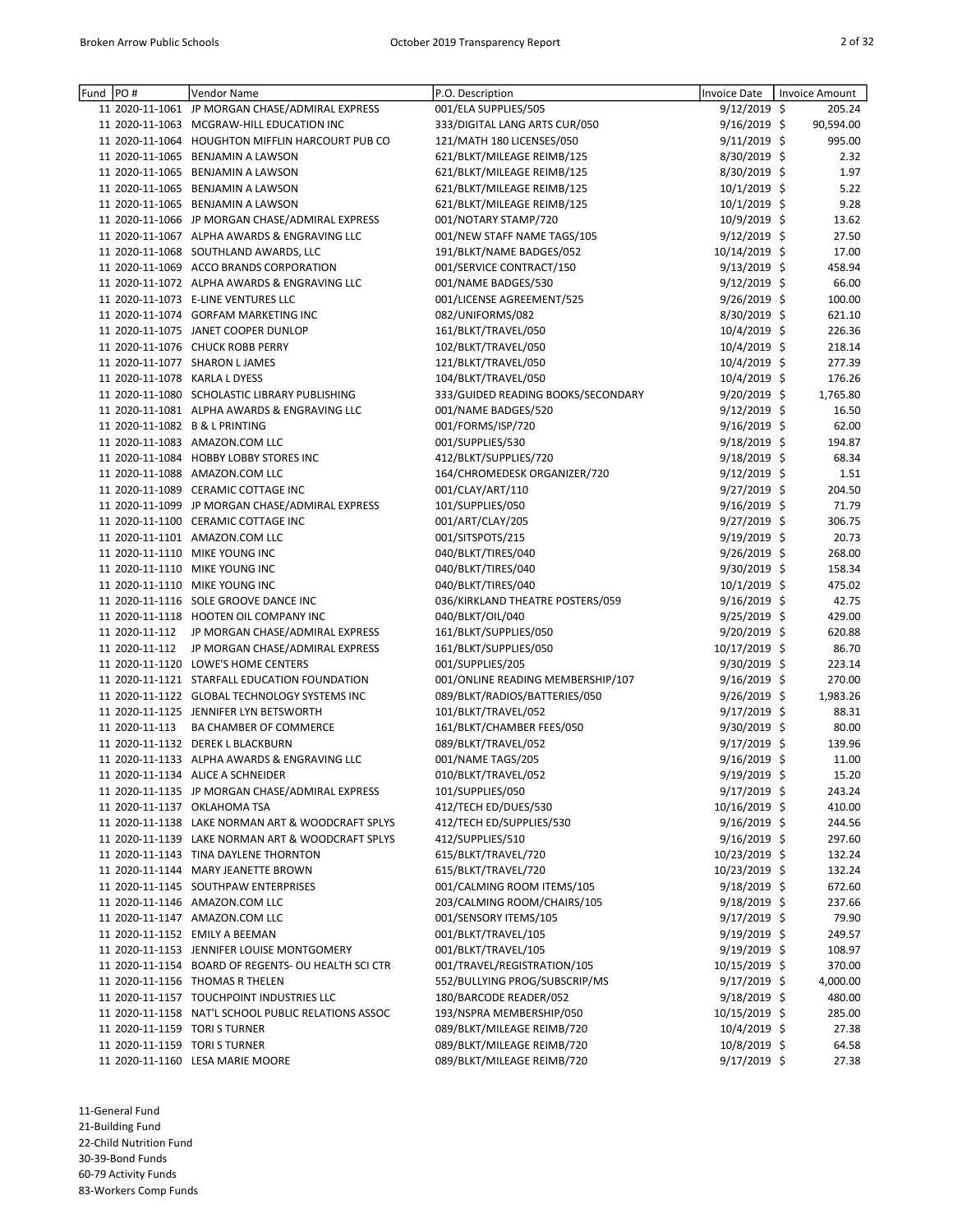| Fund | PO#            | Vendor Name                                         | P.O. Description                                          | <b>Invoice Date</b> | <b>Invoice Amount</b> |
|------|----------------|-----------------------------------------------------|-----------------------------------------------------------|---------------------|-----------------------|
|      |                | 11 2020-11-1160 LESA MARIE MOORE                    | 089/BLKT/MILEAGE REIMB/720                                | 10/8/2019 \$        | 58.17                 |
|      |                | 11 2020-11-1161 SECRETARY OF STATE                  | 039/NOTARY FEE/720                                        | 10/21/2019 \$       | 20.00                 |
|      |                | 11 2020-11-1165 WILLIAM V MACGILL & CO              | 001/NURSE/SUPPLIES/150                                    | 9/19/2019 \$        | 82.56                 |
|      |                | 11 2020-11-1166 JP MORGAN CHASE/ADMIRAL EXPRESS     | 001/CLASSROOM SUPPLIES/180                                | $9/19/2019$ \$      | 134.99                |
|      |                | 11 2020-11-1167 NATHALIE JEAN BRASSFIELD            | 010/BLKT/TRAVEL/052                                       | 9/19/2019 \$        | 140.01                |
|      |                | 11 2020-11-1168 BARNES & NOBLE INC                  | 001/BOOKS/700                                             | $9/18/2019$ \$      | 959.00                |
|      |                | 11 2020-11-1169 JP MORGAN CHASE/ADMIRAL EXPRESS     | 001/SUPPLIES/ECHS/720                                     | 9/19/2019 \$        | 144.71                |
|      |                | 11 2020-11-1169 JP MORGAN CHASE/ADMIRAL EXPRESS     | 001/SUPPLIES/ECHS/720                                     | 9/20/2019 \$        | 79.98                 |
|      |                | 11 2020-11-1170 B & L PRINTING                      | 001/PRINTING/700                                          | 9/20/2019 \$        | 305.00                |
|      |                | 11 2020-11-1171 JP MORGAN CHASE/ADMIRAL EXPRESS     | 001/COLLEGE HIGH SCHOOL SUPPLIES/700                      | 9/20/2019 \$        | 151.00                |
|      |                | 11 2020-11-1172 SOUTHLAND AWARDS, LLC               | 194/NAME BADGES FOR MAINTENANCE/050                       | 10/14/2019 \$       | 17.00                 |
|      |                |                                                     |                                                           | 10/1/2019 \$        |                       |
|      |                | 11 2020-11-1173 JP MORGAN CHASE/ADMIRAL EXPRESS     | 001/CLASSROOM SUPPLIES/200                                |                     | 370.57                |
|      |                | 11 2020-11-1174 TIM SPENCER ENTERPRISES INC DBA     | 001/PRINTING/OFFICE/720                                   | $10/2/2019$ \$      | 77.00                 |
|      |                | 11 2020-11-1175 DISTRIB EDUC CLUBS OF AMERICA INC   | 412/FEES/DECA/720                                         | 9/24/2019 \$        | 400.00                |
|      |                | 11 2020-11-1176 MILLCREEK CARPET & TILE             | 035/SUPPLIES/720                                          | 9/25/2019 \$        | 953.44                |
|      |                | 11 2020-11-1177 VIRGINIA TILE HOLDINGS LLC          | 035/SUPPLIES/720                                          | $9/27/2019$ \$      | 2,328.16              |
|      |                | 11 2020-11-1179 THE UPS STORE                       | 001/POSTERS/505                                           | $10/2/2019$ \$      | 47.60                 |
|      |                | 11 2020-11-1181 MCGRAW-HILL EDUCATION INC           | 333/DIGITAL CUR MIDDLE SCHOOLS/050                        | 9/23/2019 \$        | 33,516.00             |
|      |                | 11 2020-11-1182 NASCO EDUCATION LLC                 | 121/SUPPLIES/720                                          | 9/25/2019 \$        | 834.40                |
|      |                | 11 2020-11-1186 VIDEO REALITY INC                   | 001/SMART BOARD REMOTE/135                                | 9/24/2019 \$        | 89.00                 |
|      |                | 11 2020-11-1187 LIGHTSPEED TECHNOLOGIES             | 001/BATTERIES/MICROPHONES/220                             | 9/26/2019 \$        | 60.00                 |
|      |                | 11 2020-11-1188 JP MORGAN CHASE/ADMIRAL EXPRESS     | 001/SUPPLIES/525                                          | $9/20/2019$ \$      | 223.18                |
|      |                | 11 2020-11-1189 JP MORGAN CHASE/ADMIRAL EXPRESS     | 121/SUPPLIES/720                                          | $9/20/2019$ \$      | 388.72                |
|      | 11 2020-11-119 | SOUTHLAND AWARDS, LLC                               | 161/BLKT/SUPPLIES/050                                     | $9/2/2019$ \$       | 168.00                |
|      |                | 11 2020-11-1190 JP MORGAN CHASE/ADMIRAL EXPRESS     | 001/SUPPLIES/170                                          | 9/20/2019 \$        | 237.16                |
|      |                | 11 2020-11-1191 JP MORGAN CHASE/ADMIRAL EXPRESS     | 121/SUPPLIES/700                                          | $9/20/2019$ \$      | 242.95                |
|      |                | 11 2020-11-1192 JP MORGAN CHASE/ADMIRAL EXPRESS     | 121/SUPPLIES/505                                          | 9/20/2019 \$        | 97.18                 |
|      |                | 11 2020-11-1193 JP MORGAN CHASE/ADMIRAL EXPRESS     | 121/SUPPLIES/520                                          | 9/20/2019 \$        | 97.18                 |
|      |                | 11 2020-11-1194 JP MORGAN CHASE/ADMIRAL EXPRESS     | 121/SUPPLIES/510                                          | 9/20/2019 \$        | 97.18                 |
|      |                | 11 2020-11-1195 JP MORGAN CHASE/ADMIRAL EXPRESS     | 121/SUPPLIES/525                                          | 9/20/2019 \$        | 97.18                 |
|      |                | 11 2020-11-1196 JP MORGAN CHASE/ADMIRAL EXPRESS     | 003/INK CARTRIDGE/140                                     | 9/20/2019 \$        | 199.79                |
|      |                | 11 2020-11-1198 JP MORGAN CHASE/ADMIRAL EXPRESS     | 001/SUPPLIES/510                                          | $9/20/2019$ \$      | 103.43                |
|      |                |                                                     |                                                           |                     | 28.47                 |
|      |                | 11 2020-11-1198 JP MORGAN CHASE/ADMIRAL EXPRESS     | 001/SUPPLIES/510                                          | 10/1/2019 \$        |                       |
|      |                | 11 2020-11-1198 JP MORGAN CHASE/ADMIRAL EXPRESS     | 001/SUPPLIES/510                                          | 10/7/2019 \$        | (22.17)               |
|      |                | 11 2020-11-1198 JP MORGAN CHASE/ADMIRAL EXPRESS     | 001/SUPPLIES/510                                          | 10/23/2019 \$       | (28.49)               |
|      |                | 11 2020-11-1199 JP MORGAN CHASE/ADMIRAL EXPRESS     | 001/SUPPLIES/510                                          | $9/20/2019$ \$      | 63.68                 |
|      |                | 11 2020-11-1200 JP MORGAN CHASE/ADMIRAL EXPRESS     | 001/SUPPLIES/100                                          | 9/20/2019 \$        | 1,221.00              |
|      |                | 11 2020-11-1200 JP MORGAN CHASE/ADMIRAL EXPRESS     | 001/SUPPLIES/100                                          | 10/9/2019 \$        | 21.99                 |
|      |                | 11 2020-11-1201 JP MORGAN CHASE/ADMIRAL EXPRESS     | 001/SUPPLIES/170                                          | $9/20/2019$ \$      | 25.80                 |
|      |                | 11 2020-11-1201 JP MORGAN CHASE/ADMIRAL EXPRESS     | 001/SUPPLIES/170                                          | 9/23/2019 \$        | 129.00                |
|      |                | 11 2020-11-1202 LONE STAR LEARNING SALES & MKTG     | 001/4TH GR SUBSCRIPTION/160                               | 9/19/2019 \$        | 199.98                |
|      |                | 11 2020-11-1203 BLICK ART MATERIALS LLC             | 001/ART/SUPPLIES/510                                      | $9/15/2019$ \$      | 1,522.73              |
|      |                | 11 2020-11-1203 BLICK ART MATERIALS LLC             | 001/ART/SUPPLIES/510                                      | 10/8/2019 \$        | 108.00                |
|      |                | 11 2020-11-1205 SCHOOL SPECIALTY INC                | 11/FLEXIBLE SEATING/THERAPY GRABBER/110                   | 9/20/2019 \$        | 137.20                |
|      |                | 11 2020-11-1206 PLANK ROAD PUBLISHING               | 001/KID PERFORMANCE KIT/165                               | $9/23/2019$ \$      | 92.04                 |
|      |                | 11 2020-11-1210 MICROSOFT CORPORATION               | 564/BLKT/CLASSROOM MGMT/SUPPLIES/MS                       | $9/30/2019$ \$      | 14,465.34             |
|      |                | 11 2020-11-1211 MACMILLAN HOLDINGS LLC              | 333/LANG ARTS LICENSES/050                                | $9/24/2019$ \$      | 10,890.94             |
|      |                | 11 2020-11-1211 MACMILLAN HOLDINGS LLC              | 333/LANG ARTS LICENSES/050                                | $9/26/2019$ \$      | 3,600.00              |
|      |                | 11 2020-11-1213 NASCO EDUCATION LLC                 | 121/SUPPLIES/700                                          | $9/26/2019$ \$      | 521.50                |
|      |                | 11 2020-11-1214 NASCO EDUCATION LLC                 | 121/SUPPLIES/505                                          | $9/25/2019$ \$      | 208.60                |
|      |                | 11 2020-11-1215 NASCO EDUCATION LLC                 | 121/SUPPLIES/520                                          | 9/25/2019 \$        | 208.60                |
|      |                | 11 2020-11-1216 NASCO EDUCATION LLC                 | 121/SUPPLIES/510                                          | $9/25/2019$ \$      | 208.60                |
|      |                | 11 2020-11-1219 SECRETARY OF STATE                  | 001/NOTARY RENEWAL FEE/725                                | $10/8/2019$ \$      | 25.00                 |
|      |                | 11 2020-11-1221 AMAZON.COM LLC                      | 001/CALCULATORS/510                                       | $9/23/2019$ \$      | 139.88                |
|      |                | 11 2020-11-1222 TULSA TECHNOLOGY CENTER             | 552/B.A.S.E EDUCATION PD/053                              | $10/3/2019$ \$      | 2,000.00              |
|      |                |                                                     |                                                           |                     |                       |
|      |                | 11 2020-11-1223 SCHOLASTIC INC                      | 001/SCHOLASTIC CLASS MAGAZINES/110<br>615/BLKT/TRAVEL/107 | $9/25/2019$ \$      | 436.43                |
|      |                | 11 2020-11-1224 TINA DAYLENE THORNTON               |                                                           | $10/4/2019$ \$      | 517.19                |
|      |                | 11 2020-11-1225 MARY JEANETTE BROWN                 | 621/BLKT/TRAVEL/107                                       | $10/4/2019$ \$      | 155.18                |
|      |                | 11 2020-11-1226 BOARD OF REGENTS- OU HEALTH SCI CTR | 613/REGISTRATION/050                                      | 10/15/2019 \$       | 4,255.00              |
|      |                | 11 2020-11-1227 JP MORGAN CHASE/ADMIRAL EXPRESS     | 001/SUPPLIES/530                                          | 10/17/2019 \$       | 181.93                |
|      |                | 11 2020-11-1228 B&H FOTO & ELECTRONICS CORPORATION  | 193/BLKT/AUDIO VISUAL EQUIP/SUPPLIES/720                  | 10/6/2019 \$        | 1,489.42              |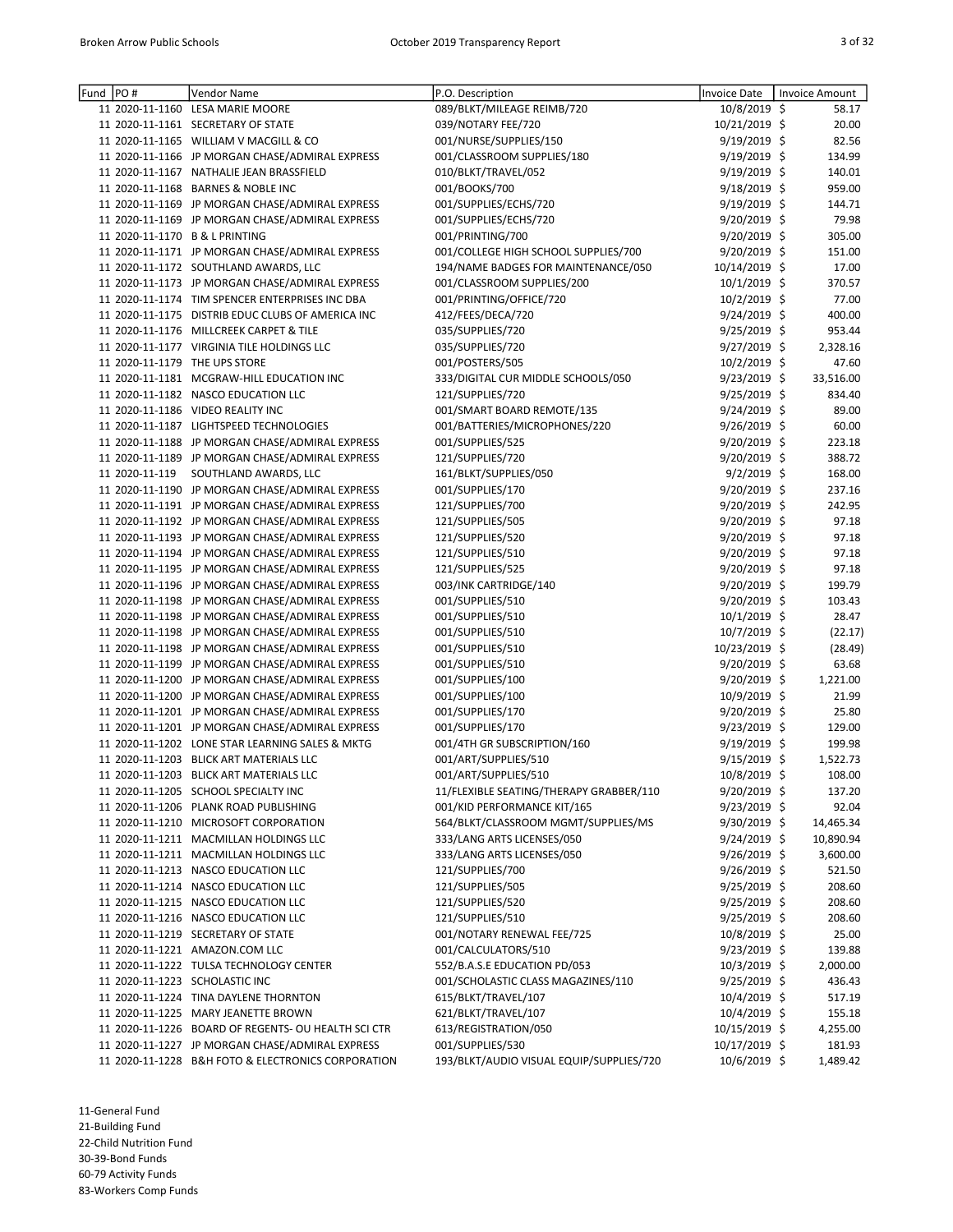| Fund PO# |                          | Vendor Name                                      | P.O. Description                         | <b>Invoice Date</b> | <b>Invoice Amount</b> |
|----------|--------------------------|--------------------------------------------------|------------------------------------------|---------------------|-----------------------|
|          |                          | 11 2020-11-1229 NASCO EDUCATION LLC              | 001/SUPPLIES/530                         | 9/30/2019 \$        | 137.58                |
|          |                          | 11 2020-11-1230 HOUGHTON MIFFLIN HARCOURT PUB CO | 333/SPED/MATH/CURRIC/080                 | 9/26/2019 \$        | 2,240.00              |
|          |                          | 11 2020-11-1230 HOUGHTON MIFFLIN HARCOURT PUB CO | 333/SPED/MATH/CURRIC/080                 | 9/26/2019 \$        | 64,580.27             |
|          |                          | 11 2020-11-1231 UNITED ART AND EDUCATION INC     | 001/ART/SUPPLIES/180                     | 10/2/2019 \$        | 123.00                |
|          |                          | 11 2020-11-1233 JP MORGAN CHASE/ADMIRAL EXPRESS  | 003/OFFICE SUPPLIES/052                  | 9/25/2019 \$        | 96.74                 |
|          |                          | 11 2020-11-1234 AMAZON.COM LLC                   | 001/SUPPLIES/530                         | 9/24/2019 \$        | 96.85                 |
|          |                          | 11 2020-11-1234 AMAZON.COM LLC                   | 001/SUPPLIES/530                         | 9/24/2019 \$        | 78.83                 |
|          |                          | 11 2020-11-1235 JP MORGAN CHASE/ADMIRAL EXPRESS  | 001/COLLEGE HIGH SCHOOL SUPPLIES/700     | 9/25/2019 \$        | 84.52                 |
|          |                          | 11 2020-11-1236 WILLIAM V MACGILL & CO           | 001/HEALTH OFC/SUPPLIES/180              | 9/30/2019 \$        | 130.85                |
|          |                          | 11 2020-11-1237 ROBIN LEE EMERSON                | 104/BLKT/TRAVEL/525                      | $10/2/2019$ \$      | 127.60                |
|          |                          | 11 2020-11-1239 ALICE A SCHNEIDER                | 010/BLKT/TRAVEL/052                      | 10/10/2019 \$       | 33.76                 |
|          |                          | 11 2020-11-1240 SONOVA USA INC                   | 123/504 STUDENT MATERIALS/150            | 10/2/2019 \$        | 119.99                |
|          |                          | 11 2020-11-1242 BARNES & NOBLE INC               | 001/BOOKS/700                            | $9/25/2019$ \$      | 604.80                |
|          | 11 2020-11-1243 BREG INC |                                                  | 160/BRACES/SPORTS MEDICINE/003           | $9/26/2019$ \$      | 642.88                |
|          |                          | 11 2020-11-1244 DAV STUDIOS LLC                  | 193/PROTEK/RENEWAL/030                   | $9/25/2019$ \$      | 1,295.00              |
|          |                          | 11 2020-11-1245 LIGHTSPEED TECHNOLOGIES          | 001/BATTERIES/215                        | 10/2/2019 \$        | 60.00                 |
|          |                          | 11 2020-11-1249 BARNES & NOBLE INC               |                                          |                     |                       |
|          |                          |                                                  | 333/BOOKS/SECONDARY/720                  | 10/30/2019 \$       | 1,007.20              |
|          |                          | 11 2020-11-1250 BOOMERANG PRINTING LLC           | 102/PRINTING/ENGAGE BA/050               | 10/1/2019 \$        | 56.00                 |
|          |                          | 11 2020-11-1252 NATIONAL GEOGRAPHY BEE           | 001/REGISTRATION/520                     | $9/25/2019$ \$      | 120.00                |
|          |                          | 11 2020-11-1253 NORCOSTCO INC                    | 155/BLKT/SUPPLIES/ONEACT/720             | $9/26/2019$ \$      | 781.11                |
|          |                          | 11 2020-11-1254 BLICK ART MATERIALS LLC          | 001/PAPER ROLLS/215                      | 10/2/2019 \$        | 590.38                |
|          |                          | 11 2020-11-1255 JP MORGAN CHASE/ADMIRAL EXPRESS  | 001/SUPPLIES/215                         | 9/26/2019 \$        | 73.69                 |
|          |                          | 11 2020-11-1258 CLARA S SHADE                    | 613/BLKT/TRAVEL/510                      | 9/27/2019 \$        | 16.24                 |
|          |                          | 11 2020-11-1259 KRISTINA M WYLIE                 | 613/BLKT/TRAVEL/105                      | 9/27/2019 \$        | 15.78                 |
|          | 11 2020-11-126           | OKLAHOMA EMPLOYMENT SECURITY COMM                | 199/BLKT/UNEMPLOYMENT COMP/050           | 10/15/2019 \$       | 6,309.76              |
|          |                          | 11 2020-11-1262 JP MORGAN CHASE/ADMIRAL EXPRESS  | 001/SUPPLIES/ECHS/720                    | 9/26/2019 \$        | 230.62                |
|          |                          | 11 2020-11-1264 KIMBERLY DAWN CLARK              | 613/BLKT/TRAVEL/107                      | $9/27/2019$ \$      | 28.76                 |
|          |                          | 11 2020-11-1265 MELANIE DAWN WELLS               | 613/BLKT/TRAVEL/107                      | $9/27/2019$ \$      | 28.76                 |
|          |                          | 11 2020-11-1273 LYNDA S WERNER                   | 613/BLKT/TRAVEL/165                      | $9/27/2019$ \$      | 13.68                 |
|          |                          | 11 2020-11-1281 JP MORGAN CHASE/ADMIRAL EXPRESS  | 001/SUPPLIES/COUNSELING/720              | 9/26/2019 \$        | 108.05                |
|          |                          | 11 2020-11-1282 ACADEMIC & COLLEGIATE SOFTWARE   | 001/SOFTWARE/ART/720                     | 10/8/2019 \$        | 199.68                |
|          |                          | 11 2020-11-1283 ACADEMIC & COLLEGIATE SOFTWARE   | 001/SOFTWARE/YEARBOOK/720                | 10/8/2019 \$        | 424.32                |
|          |                          | 11 2020-11-1284 JP MORGAN CHASE/ADMIRAL EXPRESS  | 001/SUPPLIES/220                         | 9/26/2019 \$        | 78.32                 |
|          |                          | 11 2020-11-1286 BLICK ART MATERIALS LLC          | 001/SUPPLIES/ART/530                     | 10/1/2019 \$        | 131.82                |
|          |                          | 11 2020-11-1288 AMAZON.COM LLC                   | 001/SUPPLIES/ART/530                     | $9/25/2019$ \$      | 49.99                 |
|          |                          | 11 2020-11-1293 WILLIAM V MACGILL & CO           | 001/HEALTH OFC/SUPPLIES/200              | 9/30/2019 \$        | 108.81                |
|          |                          | 11 2020-11-1295 MF ATHLETIC CO INC               | 160/MEDICINE BALLS/STRENGTH&CONDITIO/003 | 9/26/2019 \$        | 1,925.00              |
|          |                          | 11 2020-11-1297 JP MORGAN CHASE/ADMIRAL EXPRESS  | 001/SUPPLIES/220                         | 9/26/2019 \$        | 71.51                 |
|          |                          | 11 2020-11-1297 JP MORGAN CHASE/ADMIRAL EXPRESS  | 001/SUPPLIES/220                         | 9/30/2019 \$        | 6.99                  |
|          |                          | 11 2020-11-1297 JP MORGAN CHASE/ADMIRAL EXPRESS  | 001/SUPPLIES/220                         | $10/1/2019$ \$      | 3.44                  |
|          |                          | 11 2020-11-1298 JP MORGAN CHASE/ADMIRAL EXPRESS  | 412/SUPPLIES/720                         | 9/26/2019 \$        | 64.12                 |
|          |                          | 11 2020-11-1299 LOWE'S HOME CENTERS              | 412/SHELF/720                            | $9/27/2019$ \$      | 135.71                |
|          |                          | 11 2020-11-1299 LOWE'S HOME CENTERS              | 412/SHELF/720                            | 9/27/2019 \$        | 268.36                |
|          |                          | 11 2020-11-1300 JP MORGAN CHASE/ADMIRAL EXPRESS  | 001/SUPPLIES/720                         |                     | 644.72                |
|          |                          | 11 2020-11-1300 JP MORGAN CHASE/ADMIRAL EXPRESS  |                                          | 9/26/2019 \$        | 7.44                  |
|          |                          | 11 2020-11-1300 JP MORGAN CHASE/ADMIRAL EXPRESS  | 001/SUPPLIES/720                         | 9/27/2019 \$        |                       |
|          |                          |                                                  | 001/SUPPLIES/720                         | $10/4/2019$ \$      | 6.81                  |
|          |                          | 11 2020-11-1302 JP MORGAN CHASE/ADMIRAL EXPRESS  | 001/SUPPLIES/205                         | 9/26/2019 \$        | 230.67                |
|          |                          | 11 2020-11-1303 AMAZON.COM LLC                   | 090/BLKT/BOOKS/030                       | 9/25/2019 \$        | 37.14                 |
|          |                          | 11 2020-11-1303 AMAZON.COM LLC                   | 090/BLKT/BOOKS/030                       | $10/3/2019$ \$      | 37.12                 |
|          | 11 2020-11-1304 TSHA INC |                                                  | 621/SPED/REGISTRATION/530                | $9/25/2019$ \$      | 100.00                |
|          |                          | 11 2020-11-1307 THE PROPHET CORPORATION          | 001/PE SUPPLIES/EQUIP/175                | 9/25/2019 \$        | 461.80                |
|          |                          | 11 2020-11-1308 FUN AND FUNCTION                 | 201/CLASSROOM EQUIP/GRANT/200            | 9/25/2019 \$        | 5,638.76              |
|          |                          | 11 2020-11-1310 SCHOOL SPECIALTY INC             | 001/CLASSROOM LISTENING PLAYERS/175      | $9/26/2019$ \$      | 287.74                |
|          |                          | 11 2020-11-1311 ACADEMIC & COLLEGIATE SOFTWARE   | 412/LICENSE/GRAPHDES/720                 | 10/8/2019 \$        | 798.72                |
|          |                          | 11 2020-11-1314 LAKESHORE EQUIPMENT CO           | 001/CLASSROOM MATERIALS/107              | 9/30/2019 \$        | 117.76                |
|          |                          | 11 2020-11-1315 SCHOOL SPECIALTY INC             | 001/CLASSROOM MATERIALS/107              | $9/28/2019$ \$      | 67.38                 |
|          |                          | 11 2020-11-1316 OPERATION AWARE OF OKLAHOMA      | 552/BOOKS/505                            | $10/8/2019$ \$      | 1,250.00              |
|          |                          | 11 2020-11-1317 LOVING GUIDANCE INC              | 001/CONSCIOUS DISCIPLINE CLASSROOM/107   | 9/26/2019 \$        | 153.00                |
|          |                          | 11 2020-11-1318 PLAY WITH A PURPOSE              | 001/CLASSROOM MATERIAL/107               | $9/26/2019$ \$      | 156.90                |
|          |                          | 11 2020-11-1319 U.S. TOY CO INC                  | 001/CLASSROOM SUPPLIES/107               | $9/30/2019$ \$      | 2,882.22              |
|          |                          | 11 2020-11-1319 U.S. TOY CO INC                  | 001/CLASSROOM SUPPLIES/107               | 10/2/2019 \$        | 95.48                 |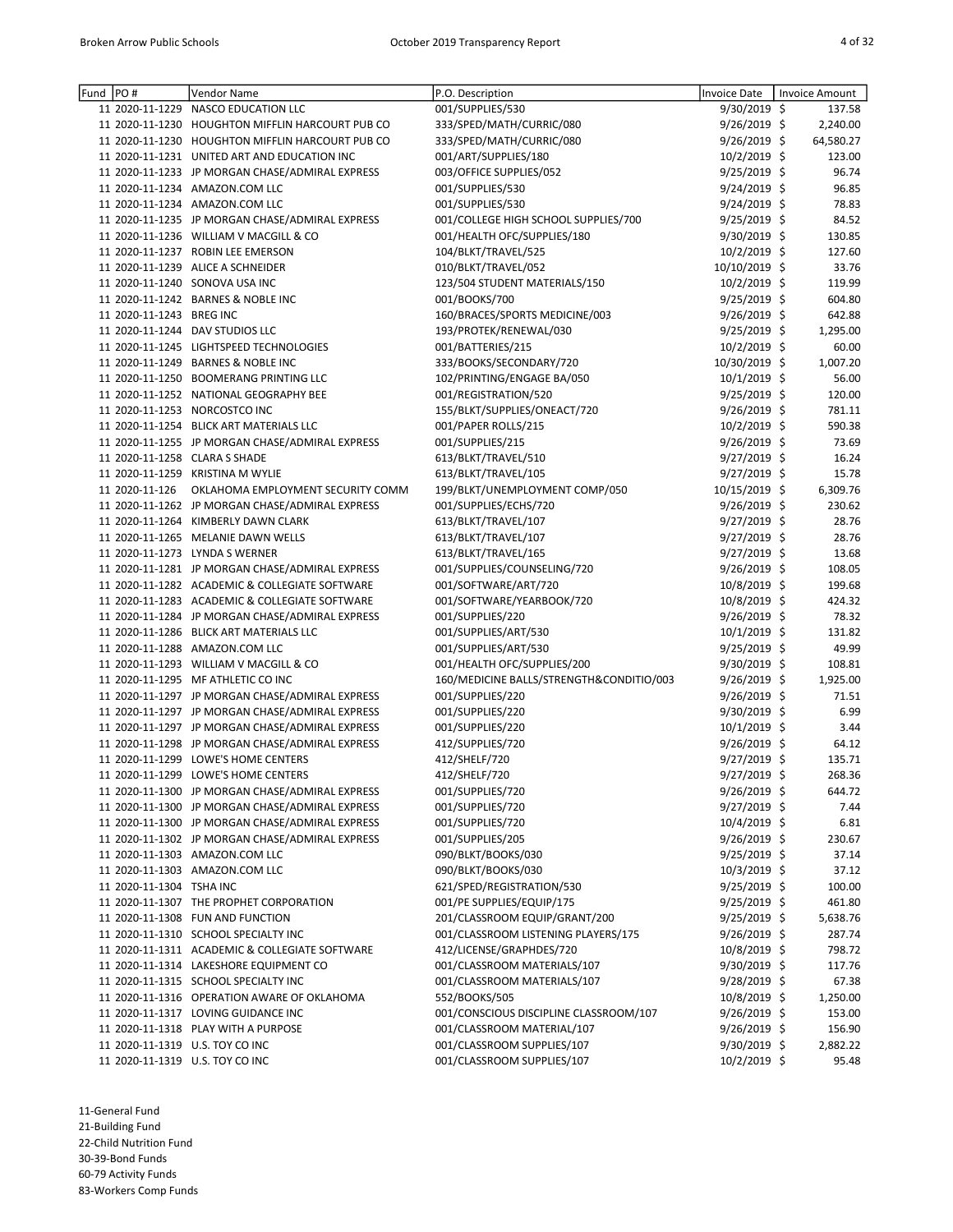| Fund | PO#                                                      | Vendor Name                                         | P.O. Description                         | Invoice Date                    | <b>Invoice Amount</b> |
|------|----------------------------------------------------------|-----------------------------------------------------|------------------------------------------|---------------------------------|-----------------------|
|      |                                                          | 11 2020-11-1320 JANELLE PUBLICATIONS INC            | 001/SPEECH/SUPPLIES/100                  | $9/26/2019$ \$                  | 56.00                 |
|      | 11 2020-11-1322 LAZEL INC                                |                                                     | 001/3RD GR SUBSCRIPTION/160              | $9/27/2019$ \$                  | 174.95                |
|      |                                                          | 11 2020-11-1323 JP MORGAN CHASE/ADMIRAL EXPRESS     | 001/SUPPLIES/170                         | 9/27/2019 \$                    | 192.43                |
|      |                                                          | 11 2020-11-1326 JP MORGAN CHASE/ADMIRAL EXPRESS     | 001/OFFICE SUPPLIES/110                  | 9/27/2019 \$                    | 142.59                |
|      |                                                          | 11 2020-11-1327 LINEAR COMMUNICATIONS INC           | 040/DATA DROPS/040                       | $8/19/2019$ \$                  | 398.00                |
|      |                                                          | 11 2020-11-1327 LINEAR COMMUNICATIONS INC           | 040/DATA DROPS/040                       | $9/10/2019$ \$                  | 75.00                 |
|      |                                                          | 11 2020-11-1330 LIGHTSPEED TECHNOLOGIES             | 001/RECHARGEABLE BATTERIES/175           | 10/4/2019 \$                    | 144.00                |
|      | 11 2020-11-1333 TSA                                      |                                                     | 412/FEES/520                             | 10/2/2019 \$                    | 410.00                |
|      |                                                          | 11 2020-11-1334 US SCHOOL SUPPLY INC                | 412/TECH ED/SUPPLIES/530                 | 10/1/2019 \$                    | 267.00                |
|      |                                                          | 11 2020-11-1335 JP MORGAN CHASE/ADMIRAL EXPRESS     | 412/TECH ED/ SUPPLIES/530                | 10/2/2019 \$                    | 810.26                |
|      |                                                          | 11 2020-11-1335 JP MORGAN CHASE/ADMIRAL EXPRESS     | 412/TECH ED/ SUPPLIES/530                | 10/3/2019 \$                    | 81.00                 |
|      |                                                          | 11 2020-11-1336 JP MORGAN CHASE/ADMIRAL EXPRESS     | 412/TECH ED/SUPPLIES/530                 | 10/2/2019 \$                    | 1,042.27              |
|      |                                                          | 11 2020-11-1336 JP MORGAN CHASE/ADMIRAL EXPRESS     | 412/TECH ED/SUPPLIES/530                 | $10/3/2019$ \$                  | 167.00                |
|      |                                                          | 11 2020-11-1337 VEX ROBOTICS INC                    | 412/TECH ED/SUPPLIES/530                 | 10/11/2019 \$                   | 1,085.60              |
|      |                                                          | 11 2020-11-1338 JP MORGAN CHASE/ADMIRAL EXPRESS     | 001/SUPPLIES/135                         | $10/9/2019$ \$                  | 21.99                 |
|      | 11 2020-11-1339 CDW LLC                                  |                                                     | 001/COMPUTER SUPPLIES/220                | 9/30/2019 \$                    | 32.20                 |
|      | 11 2020-11-134                                           | OSSBA                                               | 061/FEE/SUPR EVAL TOOL/050               | 7/15/2019 \$                    | 250.00                |
|      |                                                          | 11 2020-11-1341 SCHOOL SPECIALTY INC                | 001/SUPPLIES/135                         | 10/2/2019 \$                    | 285.50                |
|      |                                                          | 11 2020-11-1342 JP MORGAN CHASE BANK                | 511/BLKT/MCKINNEY-VENTO/SUPPLIES/052     | 10/16/2019 \$                   | 369.39                |
|      |                                                          | 11 2020-11-1343 WEST MUSIC COMPANY INC              | 001//MUSIC/INSTRUMENTS/150               | 10/8/2019 \$                    | 81.43                 |
|      |                                                          | 11 2020-11-1345 JP MORGAN CHASE/ADMIRAL EXPRESS     | 001/SUPPLIES/135                         | 10/2/2019 \$                    | 149.09                |
|      |                                                          | 11 2020-11-1346 BLICK ART MATERIALS LLC             | 001/ART/SUPPLIES/150                     | 10/4/2019 \$                    | 116.84                |
|      |                                                          | 11 2020-11-1347 OKLAHOMA ASSOCIATION OF CAREER TECH | 412/REGISTRATION/TRAVEL/720              | 10/14/2019 \$                   | 35.00                 |
|      |                                                          | 11 2020-11-1349 BRANDON L CHITTY                    | 164/BLKT/TRAVEL/720                      | 10/6/2019 \$                    | 105.28                |
|      |                                                          | 11 2020-11-1350 NASCO EDUCATION LLC                 | 001/ART/SUPPLIES/150                     | $10/2/2019$ \$                  | 88.48                 |
|      |                                                          | 11 2020-11-1352 JP MORGAN CHASE/ADMIRAL EXPRESS     | 001/ART/SUPPLIES/150                     | $10/2/2019$ \$                  | 259.18                |
|      |                                                          | 11 2020-11-1352 JP MORGAN CHASE/ADMIRAL EXPRESS     | 001/ART/SUPPLIES/150                     | 10/3/2019 \$                    | 33.96                 |
|      |                                                          | 11 2020-11-1353 JP MORGAN CHASE/ADMIRAL EXPRESS     | 001/SUPPLIES/125                         | 10/2/2019 \$                    | 64.65                 |
|      |                                                          | 11 2020-11-1353 JP MORGAN CHASE/ADMIRAL EXPRESS     | 001/SUPPLIES/125                         | 10/9/2019 \$                    | 41.26                 |
|      |                                                          | 11 2020-11-1354 JP MORGAN CHASE/ADMIRAL EXPRESS     | 001/SUPPLIES/125                         | $10/2/2019$ \$                  | 111.10                |
|      |                                                          | 11 2020-11-1354 JP MORGAN CHASE/ADMIRAL EXPRESS     | 001/SUPPLIES/125                         | 10/3/2019 \$                    | 27.75                 |
|      |                                                          | 11 2020-11-1354 JP MORGAN CHASE/ADMIRAL EXPRESS     | 001/SUPPLIES/125<br>412/SUPPLIES/530     | 10/18/2019 \$                   | 20.78                 |
|      | 11 2020-11-1358 PITSCO INC<br>11 2020-11-1358 PITSCO INC |                                                     | 412/SUPPLIES/530                         | $10/3/2019$ \$<br>10/11/2019 \$ | 1,133.45<br>104.85    |
|      |                                                          | 11 2020-11-1359 DELL MARKETING LP                   | 102/COMPUTERS/720                        | $10/1/2019$ \$                  | 3,977.60              |
|      |                                                          | 11 2020-11-136 JP MORGAN CHASE BANK                 | 061/BLKT/BASECAMP RENEWAL ANNUAL FEE/050 | 10/16/2019 \$                   | 3,000.00              |
|      |                                                          | 11 2020-11-1363 JP MORGAN CHASE/ADMIRAL EXPRESS     | 001/SUPPLIES/510                         | 10/3/2019 \$                    | 66.21                 |
|      |                                                          | 11 2020-11-1364 SPUR LAUNDRY & CLEANERS INC         | 007/NAMETAPE/JROTC/720                   | 10/8/2019 \$                    | 126.00                |
|      | 11 2020-11-1365 PITSCO INC                               |                                                     | 412/SUPPLIES/510                         | $10/3/2019$ \$                  | 937.55                |
|      |                                                          | 11 2020-11-1368 US SCHOOL SUPPLY INC                | 412/SUPPLIES/510                         | $10/2/2019$ \$                  | 267.00                |
|      |                                                          | 11 2020-11-1371 COACHCOMM LLC                       | 160/FB HEADSET REPAIR FEES/003           | 10/30/2019 \$                   | 155.45                |
|      |                                                          | 11 2020-11-1373 PUSH PEDAL PULL                     | 102/PE/BENCH REPAIR/720                  | 10/24/2019 \$                   | 1,940.00              |
|      |                                                          | 11 2020-11-1377 FLINN SCIENTIFIC COMPANY            | 001/SUPPLIES/505                         | 10/4/2019 \$                    | 51.93                 |
|      |                                                          | 11 2020-11-1381 OKLAHOMA SECRETARY OF STATE         | 001/NOTARY FEE/140                       | $10/4/2019$ \$                  | 25.00                 |
|      |                                                          | 11 2020-11-1383 SCHOOL SPECIALTY INC                | 001/CONSTRUCTION PAPER/140               | $10/4/2019$ \$                  | 130.66                |
|      |                                                          | 11 2020-11-1384 JP MORGAN CHASE/ADMIRAL EXPRESS     | 102/BLKT/OFFICE SUPPLIES/052             | 10/4/2019 \$                    | 43.95                 |
|      |                                                          | 11 2020-11-1384 JP MORGAN CHASE/ADMIRAL EXPRESS     | 102/BLKT/OFFICE SUPPLIES/052             | $10/7/2019$ \$                  | 15.13                 |
|      |                                                          | 11 2020-11-1384 JP MORGAN CHASE/ADMIRAL EXPRESS     | 102/BLKT/OFFICE SUPPLIES/052             | 10/14/2019 \$                   | 15.13                 |
|      |                                                          | 11 2020-11-1384 JP MORGAN CHASE/ADMIRAL EXPRESS     | 102/BLKT/OFFICE SUPPLIES/052             | 10/15/2019 \$                   | 15.13                 |
|      |                                                          | 11 2020-11-1384 JP MORGAN CHASE/ADMIRAL EXPRESS     | 102/BLKT/OFFICE SUPPLIES/052             | 10/15/2019 \$                   | (15.13)               |
|      |                                                          | 11 2020-11-1384 JP MORGAN CHASE/ADMIRAL EXPRESS     | 102/BLKT/OFFICE SUPPLIES/052             | 10/16/2019 \$                   | (15.13)               |
|      |                                                          | 11 2020-11-1386 KELLY DIANE DOCTO                   | 563/BLKT/TRAVEL/720                      | 10/9/2019 \$                    | 220.22                |
|      |                                                          | 11 2020-11-1387 SHERRY L BOGART                     | 563/BLKT/TRAVEL/700                      | 10/9/2019 \$                    | 167.48                |
|      |                                                          | 11 2020-11-1388 DELL MARKETING LP                   | 511/DELL LAPTOP/110                      | $10/9/2019$ \$                  | 406.20                |
|      | 11 2020-11-139                                           | SURVEY MONKEY.COM LLC                               | 061/BLKT/ANNUAL SUBSCRIP/BOE/050         | 9/26/2019 \$                    | 408.00                |
|      | 11 2020-11-140                                           | <b>OSSBA</b>                                        | 061/BLKT/WEBINARS/CONFERENCES/TRAIN/050  | 8/28/2019 \$                    | 225.00                |
|      | 11 2020-11-143                                           | <b>CELLCO PARTNERSHIP</b>                           | 061/BLKT/DATA PLANS/050                  | $9/6/2019$ \$                   | 200.05                |
|      | 11 2020-11-143                                           | <b>CELLCO PARTNERSHIP</b>                           | 061/BLKT/DATA PLANS/050                  | $10/6/2019$ \$                  | 200.05                |
|      | 11 2020-11-145                                           | <b>COREY LYN WAGNER</b>                             | 082/BLKT/MILEAGE REIMB/082               | $10/1/2019$ \$                  | 41.85                 |
|      | 11 2020-11-146                                           | JESSICA L WING                                      | 082/BLKT/MILEAGE REIMB/082               | $10/1/2019$ \$                  | 28.33                 |
|      | 11 2020-11-147                                           | AMORY LEA BUTLER                                    | 082/BLKT/MILEAGE REIMB/082               | 10/24/2019 \$                   | 52.79                 |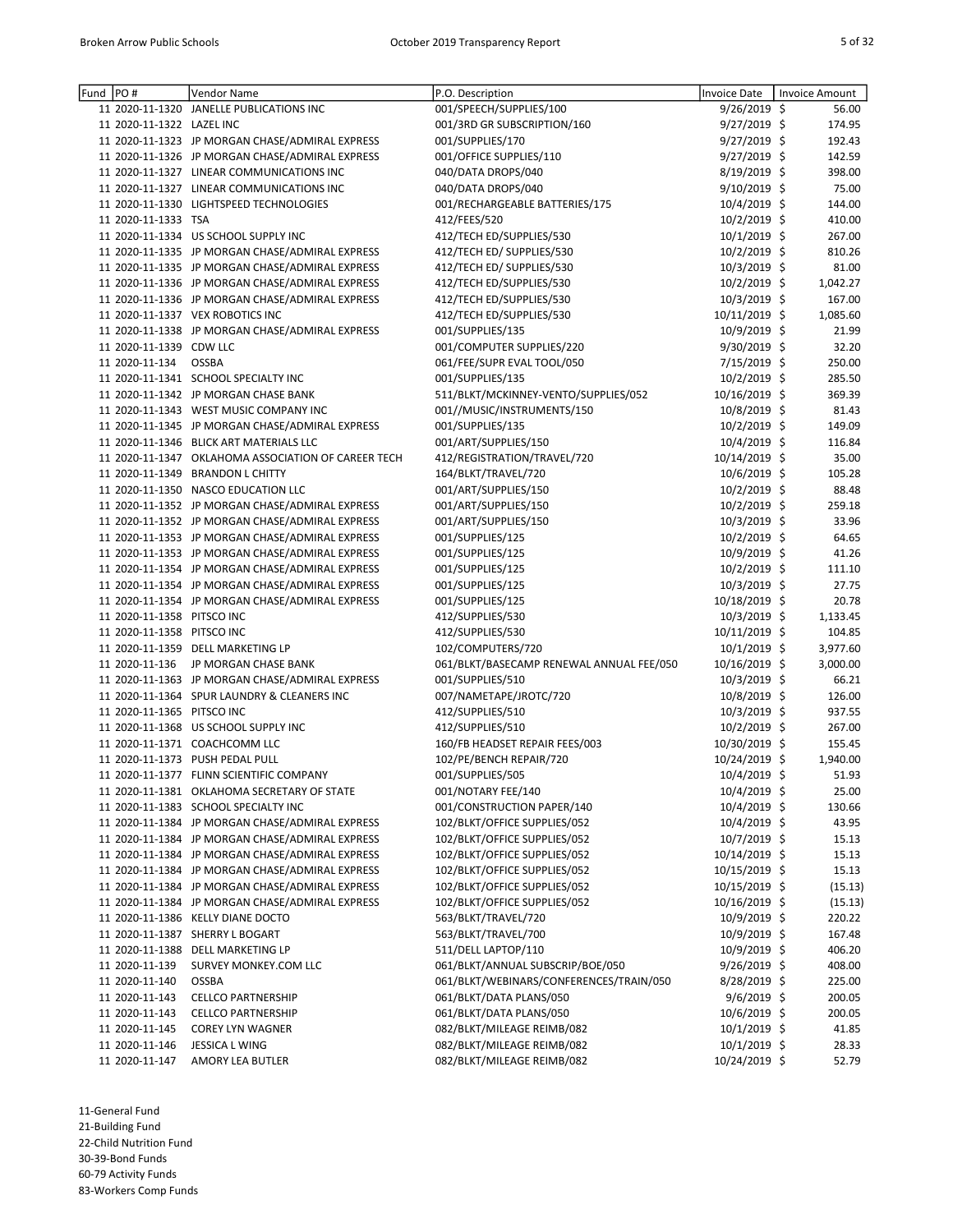| Fund | PO#            | Vendor Name                                    | P.O. Description                    | Invoice Date    | Invoice Amount |
|------|----------------|------------------------------------------------|-------------------------------------|-----------------|----------------|
|      | 11 2020-11-149 | JP MORGAN CHASE/ADMIRAL EXPRESS                | 082/BLKT/OFC SUPPLIES/082           | 9/18/2019 \$    | 17.91          |
|      | 11 2020-11-149 | JP MORGAN CHASE/ADMIRAL EXPRESS                | 082/BLKT/OFC SUPPLIES/082           | 9/13/2019 \$    | 235.55         |
|      | 11 2020-11-149 | JP MORGAN CHASE/ADMIRAL EXPRESS                | 082/BLKT/OFC SUPPLIES/082           | 9/16/2019 \$    | 632.75         |
|      | 11 2020-11-150 | JP MORGAN CHASE BANK                           | 082/BLKT/CURRICULUM SUPPLIES/082    | 10/9/2019 \$    | 271.36         |
|      | 11 2020-11-150 | JP MORGAN CHASE BANK                           | 082/BLKT/CURRICULUM SUPPLIES/082    | 10/9/2019 \$    | 89.96          |
|      | 11 2020-11-151 | SOUTHLAND AWARDS, LLC                          | 082/BLKT/NAME TAGS/B&A STAFF/082    | 10/14/2019 \$   | 144.50         |
|      | 11 2020-11-153 | KAPLAN EARLY LEARNING COMPANY                  | 082/BLKT/CURRICULUM SUPPLIES/082    | $9/18/2019$ \$  | 1,390.12       |
|      | 11 2020-11-154 | LAKESHORE EQUIPMENT CO                         | 082/BLKT/CURRICULUM SUPPLIES/082    | 9/12/2019 \$    | 1,329.91       |
|      | 11 2020-11-155 | <b>NASCO EDUCATION LLC</b>                     | 082/BLKT/CURRICULUM SUPPLIES/082    | 9/16/2019 \$    | 111.59         |
|      | 11 2020-11-155 | <b>NASCO EDUCATION LLC</b>                     | 082/BLKT/CURRICULUM SUPPLIES/082    | $9/16/2019$ \$  | 95.14          |
|      | 11 2020-11-156 | EARLYCHILDHOOD LLC                             | 082/BLKT/CURRICULUM SUPPLIES/082    | 9/11/2019 \$    | 1,274.03       |
|      | 11 2020-11-157 | S & S WORLDWIDE INC                            | 082/BLKT/CURRICULUM SUPPLIES/082    | $9/16/2019$ \$  | 1,014.87       |
|      | 11 2020-11-157 | <b>S &amp; S WORLDWIDE INC</b>                 | 082/BLKT/CURRICULUM SUPPLIES/082    | $9/16/2019$ \$  | 1,014.87       |
|      | 11 2020-11-157 | S & S WORLDWIDE INC                            | 082/BLKT/CURRICULUM SUPPLIES/082    | 9/19/2019 \$    | 65.79          |
|      | 11 2020-11-159 | SOUTHLAND AWARDS, LLC                          | 104/BLKT/NAME BADGES/050            | 10/14/2019 \$   | 17.00          |
|      | 11 2020-11-160 | JP MORGAN CHASE/ADMIRAL EXPRESS                | 104/BLKT/SUPPLIES/052               | 9/30/2019 \$    | 35.98          |
|      | 11 2020-11-160 | JP MORGAN CHASE/ADMIRAL EXPRESS                | 104/BLKT/SUPPLIES/052               | 10/16/2019 \$   | 23.44          |
|      | 11 2020-11-165 | <b>HIREASE LLC</b>                             | 180/BLKT/BACKGROUNDCHECKS/052       | 9/30/2019 \$    | 216.00         |
|      | 11 2020-11-167 | OKLAHOMA STATE BUREAU OF INVESTGATI            | 180/BLKT/BACKGROUNDCHECKS/052       | 10/7/2019 \$    | 1,395.00       |
|      | 11 2020-11-169 | TULSA COUNTY SHERIFF DEPT                      | 180/BLKT/FINGERPRINTING/052         | $10/1/2019$ \$  | 1,365.00       |
|      | 11 2020-11-170 | TULSA CITY-COUNTY HEALTH DEPT                  | 180/BLKT/HEP B/052                  | 10/2/2019 \$    | 840.00         |
|      | 11 2020-11-171 | <b>OSSBA</b>                                   | 180/BLKT/UNEMPLOYMENT MGMT/050      | 10/9/2019 \$    | 3,997.50       |
|      | 11 2020-11-174 | JP MORGAN CHASE/ADMIRAL EXPRESS                | 180/BLKT/OFFICE SUPPLIES/052        | 10/7/2019 \$    | 141.13         |
|      | 11 2020-11-174 | JP MORGAN CHASE/ADMIRAL EXPRESS                | 001/PRINTING/OFFICE/720             | 10/1/2019 \$    | 21.99          |
|      | 11 2020-11-175 | <b>GREEN COUNTRY SHREDDING &amp; RECYCLING</b> | 180/BLKT/SHREDDING/052              | $10/7/2019$ \$  | 30.00          |
|      | 11 2020-11-179 | COMMUNITYCARE MANAGED HEALTHCARE               | 180/BLKT/EAP SERVICES/052           | 10/1/2019 \$    | 1,568.00       |
|      | 11 2020-11-179 | COMMUNITYCARE MANAGED HEALTHCARE               | 180/BLKT/EAP SERVICES/052           | $9/1/2019$ \$   | 1,568.00       |
|      | 11 2020-11-187 | BACKGROUND INVESTIGATION BUREAU LLC            | 180/BLKT/BACKGROUND CHECKS/052      | $9/1/2019$ \$   | 2,435.95       |
|      | 11 2020-11-187 | BACKGROUND INVESTIGATION BUREAU LLC            | 180/BLKT/BACKGROUND CHECKS/052      | 10/1/2019 \$    | 1,856.05       |
|      | 11 2020-11-192 | FEDEX OFFICE PRINT SERVICES INC                | 040/BLKT/PRINTING/040               | 10/18/2019 \$   | 65.55          |
|      | 11 2020-11-193 | OTA PIKEPASS CUSTOMER SERV CTR                 | 040/BLKT/TURNPIKE FEES/040          | $10/1/2019$ \$  | 2,059.81       |
|      | 11 2020-11-194 | <b>WEX BANK</b>                                | 040/BLKT/ACTIVITY FUEL CARD/040     | 10/6/2019 \$    | 285.06         |
|      | 11 2020-11-196 | <b>KNOX LABORATORY</b>                         | 040/BLKT/EMPLOYEE PHYSICALS/040     | 9/30/2019 \$    | 937.00         |
|      | 11 2020-11-199 | <b>JOSEPH ENTERPRISES</b>                      | 040/BLKT/YARD REPAIRS/040           | 10/8/2019 \$    | 300.00         |
|      | 11 2020-11-2   | <b>CRYSTAL E BARBER</b>                        | 001/BLKT/TRAVEL/720                 | 7/10/2019 \$    | 193.91         |
|      | 11 2020-11-205 | U S CELLULAR                                   | 040/BLKT/EMERGENCY CELL/040         | 10/2/2019 \$    | 109.78         |
|      | 11 2020-11-206 | DARWIN GLOBAL LLC                              | 040/BLKT/TRAINING/040               | 10/18/2019 \$   | 120.00         |
|      | 11 2020-11-206 | DARWIN GLOBAL LLC                              | 040/BLKT/TRAINING/040               | 10/21/2019 \$   | 120.00         |
|      | 11 2020-11-207 | OK ASSOC FOR PUPIL TRANSPORTATION              | 040/BLKT/TRAINING/040               | $10/13/2019$ \$ | 45.00          |
|      | 11 2020-11-207 | OK ASSOC FOR PUPIL TRANSPORTATION              | 040/BLKT/TRAINING/040               | 10/15/2019 \$   | 45.00          |
|      | 11 2020-11-208 | <b>CELLCO PARTNERSHIP</b>                      | 040/BLKT/DATA PLAN/040              | $9/6/2019$ \$   | 80.02          |
|      | 11 2020-11-208 | <b>CELLCO PARTNERSHIP</b>                      | 040/BLKT/DATA PLAN/040              | 10/6/2019 \$    | 80.02          |
|      | 11 2020-11-209 | JP MORGAN CHASE BANK                           | 040/BLKT/SUPPLIES/EQUIP/REPAIRS/040 | 10/13/2019 \$   | 959.34         |
|      | 11 2020-11-209 | JP MORGAN CHASE BANK                           | 040/BLKT/SUPPLIES/EQUIP/REPAIRS/040 | 10/20/2019 \$   | 818.96         |
|      | 11 2020-11-209 | JP MORGAN CHASE BANK                           | 040/BLKT/SUPPLIES/EQUIP/REPAIRS/040 | $10/6/2019$ \$  | 847.91         |
|      | 11 2020-11-209 | JP MORGAN CHASE BANK                           | 040/BLKT/SUPPLIES/EQUIP/REPAIRS/040 | 9/26/2019 \$    | 617.63         |
|      | 11 2020-11-209 | JP MORGAN CHASE BANK                           | 040/BLKT/SUPPLIES/EQUIP/REPAIRS/040 | 10/13/2019 \$   | 69.96          |
|      | 11 2020-11-209 | JP MORGAN CHASE BANK                           | 040/BLKT/SUPPLIES/EQUIP/REPAIRS/040 | 10/20/2019 \$   | 329.28         |
|      | 11 2020-11-209 | JP MORGAN CHASE BANK                           | 040/BLKT/SUPPLIES/EQUIP/REPAIRS/040 | $9/26/2019$ \$  | 504.28         |
|      | 11 2020-11-209 | JP MORGAN CHASE BANK                           | 040/BLKT/SUPPLIES/EQUIP/REPAIRS/040 | 10/13/2019 \$   | 4,750.82       |
|      | 11 2020-11-209 | JP MORGAN CHASE BANK                           | 040/BLKT/SUPPLIES/EQUIP/REPAIRS/040 | 10/20/2019 \$   | 2,975.84       |
|      | 11 2020-11-209 | JP MORGAN CHASE BANK                           | 040/BLKT/SUPPLIES/EQUIP/REPAIRS/040 | $10/6/2019$ \$  | 7,814.96       |
|      | 11 2020-11-209 | JP MORGAN CHASE BANK                           | 040/BLKT/SUPPLIES/EQUIP/REPAIRS/040 | 9/26/2019 \$    | 6,461.78       |
|      | 11 2020-11-209 | JP MORGAN CHASE BANK                           | 040/BLKT/SUPPLIES/EQUIP/REPAIRS/040 | 10/13/2019 \$   | 610.00         |
|      | 11 2020-11-209 | JP MORGAN CHASE BANK                           | 040/BLKT/SUPPLIES/EQUIP/REPAIRS/040 | 9/26/2019 \$    | 17.92          |
|      | 11 2020-11-210 | <b>FROST OIL COMPANY</b>                       | 040/BLKT/FUEL/040                   | 10/30/2019 \$   | 1,549.00       |
|      | 11 2020-11-210 | <b>FROST OIL COMPANY</b>                       | 040/BLKT/FUEL/040                   | $9/19/2019$ \$  | 14,789.57      |
|      | 11 2020-11-210 | <b>FROST OIL COMPANY</b>                       | 040/BLKT/FUEL/040                   | 9/25/2019 \$    | 15,942.93      |
|      | 11 2020-11-210 | <b>FROST OIL COMPANY</b>                       | 040/BLKT/FUEL/040                   | 10/10/2019 \$   | 15,446.31      |
|      | 11 2020-11-210 | FROST OIL COMPANY                              | 040/BLKT/FUEL/040                   | 10/16/2019 \$   | 15,115.71      |
|      | 11 2020-11-210 | FROST OIL COMPANY                              | 040/BLKT/FUEL/040                   | 10/28/2019 \$   | 15,459.43      |

11-General Fund 21-Building Fund 22-Child Nutrition Fund 30-39-Bond Funds 60-79 Activity Funds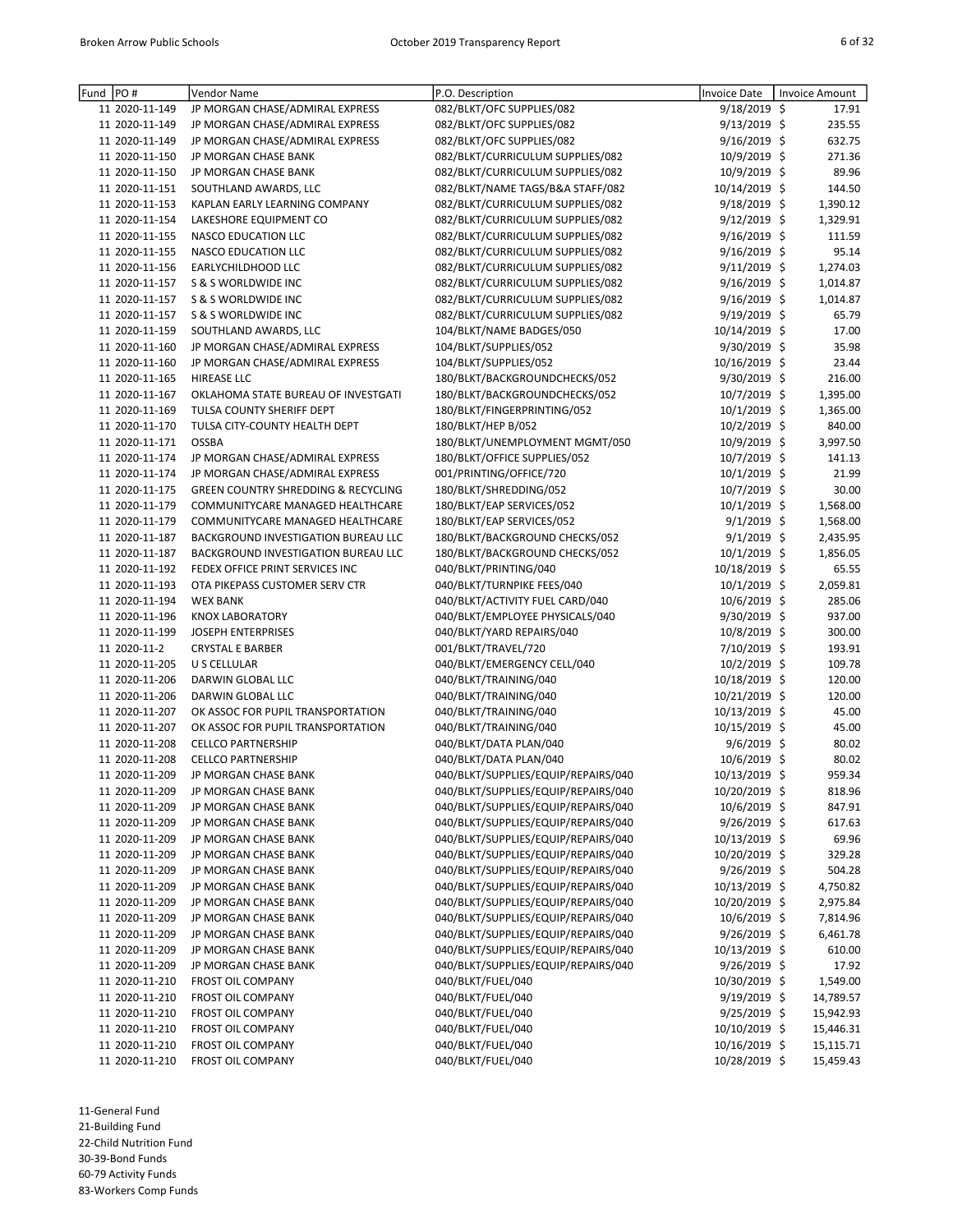| Fund | PO#            | Vendor Name                     | P.O. Description                       | Invoice Date   | <b>Invoice Amount</b> |
|------|----------------|---------------------------------|----------------------------------------|----------------|-----------------------|
|      | 11 2020-11-210 | <b>FROST OIL COMPANY</b>        | 040/BLKT/FUEL/040                      | $10/3/2019$ \$ | 15,136.54             |
|      | 11 2020-11-212 | PHILIP R ANDERSON               | 163/BLKT/MILEAGE REIMB/030             | $9/3/2019$ \$  | 34.41                 |
|      | 11 2020-11-212 | PHILIP R ANDERSON               | 163/BLKT/MILEAGE REIMB/030             | 10/1/2019 \$   | 13.83                 |
|      | 11 2020-11-213 | RAYMOND M GIBSON                | 163/BLKT/MILEAGE REIMB/030             | 9/3/2019 \$    | 89.11                 |
|      | 11 2020-11-213 | RAYMOND M GIBSON                | 163/BLKT/MILEAGE REIMB/030             | 9/3/2019 \$    | 4.98                  |
|      | 11 2020-11-214 | <b>SEAN C GOLDMAN</b>           | 163/BLKT/MILEAGE REIMB/030             | 10/2/2019 \$   | 93.48                 |
|      | 11 2020-11-215 | <b>BRANDON J GREEN</b>          | 163/BLKT/MILEAGE REIMB/030             | 8/5/2019 \$    | 34.20                 |
|      | 11 2020-11-215 | <b>BRANDON J GREEN</b>          | 163/BLKT/MILEAGE REIMB/030             | $9/3/2019$ \$  | 96.90                 |
|      | 11 2020-11-215 | <b>BRANDON J GREEN</b>          | 163/BLKT/MILEAGE REIMB/030             | 10/1/2019 \$   | 154.30                |
|      | 11 2020-11-218 | <b>CRAIG A MANNING</b>          | 163/BLKT/MILEAGE REIMB/030             | $9/3/2019$ \$  | 96.78                 |
|      | 11 2020-11-218 | <b>CRAIG A MANNING</b>          | 163/BLKT/MILEAGE REIMB/030             | $9/3/2019$ \$  | 35.74                 |
|      | 11 2020-11-218 | <b>CRAIG A MANNING</b>          | 163/BLKT/MILEAGE REIMB/030             | 10/1/2019 \$   | 33.54                 |
|      | 11 2020-11-224 | <b>JEREMY A STOUGH</b>          | 163/BLKT/MILEAGE REIMB/030             | $9/3/2019$ \$  | 137.75                |
|      | 11 2020-11-224 | <b>JEREMY A STOUGH</b>          | 163/BLKT/MILEAGE REIMB/030             | 10/1/2019 \$   | 98.62                 |
|      | 11 2020-11-225 | T RYAN L TATE-SULLIVAN          | 163/BLKT/MILEAGE REIMB/030             | 10/1/2019 \$   | 9.87                  |
|      | 11 2020-11-225 | T RYAN L TATE-SULLIVAN          | 163/BLKT/MILEAGE REIMB/030             | 10/1/2019 \$   | 149.11                |
|      | 11 2020-11-230 | R K BLACK INC                   | 197/BLKT/COPIER EQUIP/SUPPLIES/050     | 8/13/2019 \$   | 7,133.26              |
|      | 11 2020-11-230 | R K BLACK INC                   | 197/BLKT/COPIER EQUIP/SUPPLIES/050     | 9/4/2019 \$    | 4,906.00              |
|      | 11 2020-11-230 | R K BLACK INC                   | 197/BLKT/COPIER EQUIP/SUPPLIES/050     | 9/4/2019 \$    | 1,158.40              |
|      | 11 2020-11-230 | R K BLACK INC                   | 197/BLKT/COPIER EQUIP/SUPPLIES/050     | 9/4/2019 \$    | 23.70                 |
|      | 11 2020-11-230 | R K BLACK INC                   | 197/BLKT/COPIER EQUIP/SUPPLIES/050     | 9/10/2019 \$   | 176.10                |
|      | 11 2020-11-230 | R K BLACK INC                   | 197/BLKT/COPIER EQUIP/SUPPLIES/050     | 9/13/2019 \$   | 158.90                |
|      | 11 2020-11-230 | R K BLACK INC                   | 197/BLKT/COPIER EQUIP/SUPPLIES/050     | $9/16/2019$ \$ | 577.00                |
|      | 11 2020-11-230 | R K BLACK INC                   | 197/BLKT/COPIER EQUIP/SUPPLIES/050     | 9/17/2019 \$   | 4,420.90              |
|      | 11 2020-11-230 | R K BLACK INC                   | 197/BLKT/COPIER EQUIP/SUPPLIES/050     | 10/16/2019 \$  | 52.00                 |
|      | 11 2020-11-231 | R K BLACK INC                   | 197/BLKT/COPIER SERVICES/050           | $9/13/2019$ \$ | 177.50                |
|      | 11 2020-11-231 | R K BLACK INC                   | 197/BLKT/COPIER SERVICES/050           | 9/13/2019 \$   | 190.00                |
|      | 11 2020-11-231 | R K BLACK INC                   | 197/BLKT/COPIER SERVICES/050           | $9/13/2019$ \$ | 95.00                 |
|      | 11 2020-11-231 | R K BLACK INC                   | 197/BLKT/COPIER SERVICES/050           | 9/13/2019 \$   | 320.00                |
|      | 11 2020-11-231 | R K BLACK INC                   | 197/BLKT/COPIER SERVICES/050           | 9/13/2019 \$   | 177.50                |
|      | 11 2020-11-231 | R K BLACK INC                   | 197/BLKT/COPIER SERVICES/050           | 9/30/2019 \$   | 190.00                |
|      | 11 2020-11-231 | R K BLACK INC                   | 197/BLKT/COPIER SERVICES/050           | 9/30/2019 \$   | 272.50                |
|      | 11 2020-11-231 | R K BLACK INC                   | 197/BLKT/COPIER SERVICES/050           | 9/30/2019 \$   | 47.50                 |
|      | 11 2020-11-231 | R K BLACK INC                   | 197/BLKT/COPIER SERVICES/050           | $9/30/2019$ \$ | 130.00                |
|      | 11 2020-11-231 | R K BLACK INC                   | 197/BLKT/COPIER SERVICES/050           | 9/30/2019 \$   | 190.00                |
|      | 11 2020-11-231 | R K BLACK INC                   | 197/BLKT/COPIER SERVICES/050           | 9/30/2019 \$   | 225.00                |
|      | 11 2020-11-231 | R K BLACK INC                   | 197/BLKT/COPIER SERVICES/050           | 9/30/2019 \$   | 130.00                |
|      | 11 2020-11-231 | R K BLACK INC                   | 197/BLKT/COPIER SERVICES/050           | 9/30/2019 \$   | 95.00                 |
|      | 11 2020-11-231 | R K BLACK INC                   | 197/BLKT/COPIER SERVICES/050           | $9/30/2019$ \$ | 95.00                 |
|      | 11 2020-11-231 | R K BLACK INC                   | 197/BLKT/COPIER SERVICES/050           | 9/30/2019 \$   | 142.50                |
|      | 11 2020-11-231 | R K BLACK INC                   | 197/BLKT/COPIER SERVICES/050           | 9/30/2019 \$   | 225.00                |
|      | 11 2020-11-231 | R K BLACK INC                   | 197/BLKT/COPIER SERVICES/050           | 10/2/2019 \$   | 153.75                |
|      | 11 2020-11-231 | R K BLACK INC                   | 197/BLKT/COPIER SERVICES/050           | 10/2/2019 \$   | 95.00                 |
|      | 11 2020-11-231 | R K BLACK INC                   | 197/BLKT/COPIER SERVICES/050           | $10/2/2019$ \$ | 118.75                |
|      | 11 2020-11-231 | R K BLACK INC                   | 197/BLKT/COPIER SERVICES/050           | 10/2/2019 \$   | 130.00                |
|      | 11 2020-11-231 | R K BLACK INC                   | 197/BLKT/COPIER SERVICES/050           | 10/2/2019 \$   | 142.50                |
|      | 11 2020-11-231 | R K BLACK INC                   | 197/BLKT/COPIER SERVICES/050           | 10/15/2019 \$  | 190.00                |
|      | 11 2020-11-231 | R K BLACK INC                   | 197/BLKT/COPIER SERVICES/050           | 10/18/2019 \$  | 225.00                |
|      | 11 2020-11-231 | R K BLACK INC                   | 197/BLKT/COPIER SERVICES/050           | 10/18/2019 \$  | 153.75                |
|      | 11 2020-11-231 | R K BLACK INC                   | 197/BLKT/COPIER SERVICES/050           | 10/18/2019 \$  | 95.00                 |
|      | 11 2020-11-231 | R K BLACK INC                   | 197/BLKT/COPIER SERVICES/050           | 10/18/2019 \$  | 150.00                |
|      | 11 2020-11-232 | R K BLACK INC                   | 197/BLKT/COPIER EQUIPMENT/SUPPLIES/050 | $9/19/2019$ \$ | 3,111.30              |
|      | 11 2020-11-233 | KUHLMANN ENTERPRISES INC        | 197/BLKT/COPIER SUPPLIES/050           | $9/25/2019$ \$ | 671.70                |
|      | 11 2020-11-234 | JP MORGAN CHASE/ADMIRAL EXPRESS | 090/BLKT/OFFICE SUPPLIES/030           | 9/24/2019 \$   | 42.01                 |
|      | 11 2020-11-234 | JP MORGAN CHASE/ADMIRAL EXPRESS | 090/BLKT/OFFICE SUPPLIES/030           | $9/25/2019$ \$ | 8.64                  |
|      | 11 2020-11-234 | JP MORGAN CHASE/ADMIRAL EXPRESS | 090/BLKT/OFFICE SUPPLIES/030           | $10/1/2019$ \$ | 23.90                 |
|      | 11 2020-11-243 | CHARRITY MELISSA BINGHAM        | 090/BLKT/MILEAGE REIMB/030             | 10/22/2019 \$  | 32.87                 |
|      | 11 2020-11-244 | <b>BRANDY L GLICK</b>           | 090/BLKT/MILEAGE REIMB/030             | $9/23/2019$ \$ | 53.49                 |
|      | 11 2020-11-245 | JP MORGAN CHASE/ADMIRAL EXPRESS | 041/BLKT/OFFICE SUPPLIES/041           | $9/19/2019$ \$ | 36.79                 |
|      | 11 2020-11-245 | JP MORGAN CHASE/ADMIRAL EXPRESS | 041/BLKT/OFFICE SUPPLIES/041           | 10/9/2019 \$   | 28.84                 |
|      | 11 2020-11-245 | JP MORGAN CHASE/ADMIRAL EXPRESS | 041/BLKT/OFFICE SUPPLIES/041           | 10/15/2019 \$  | 79.30                 |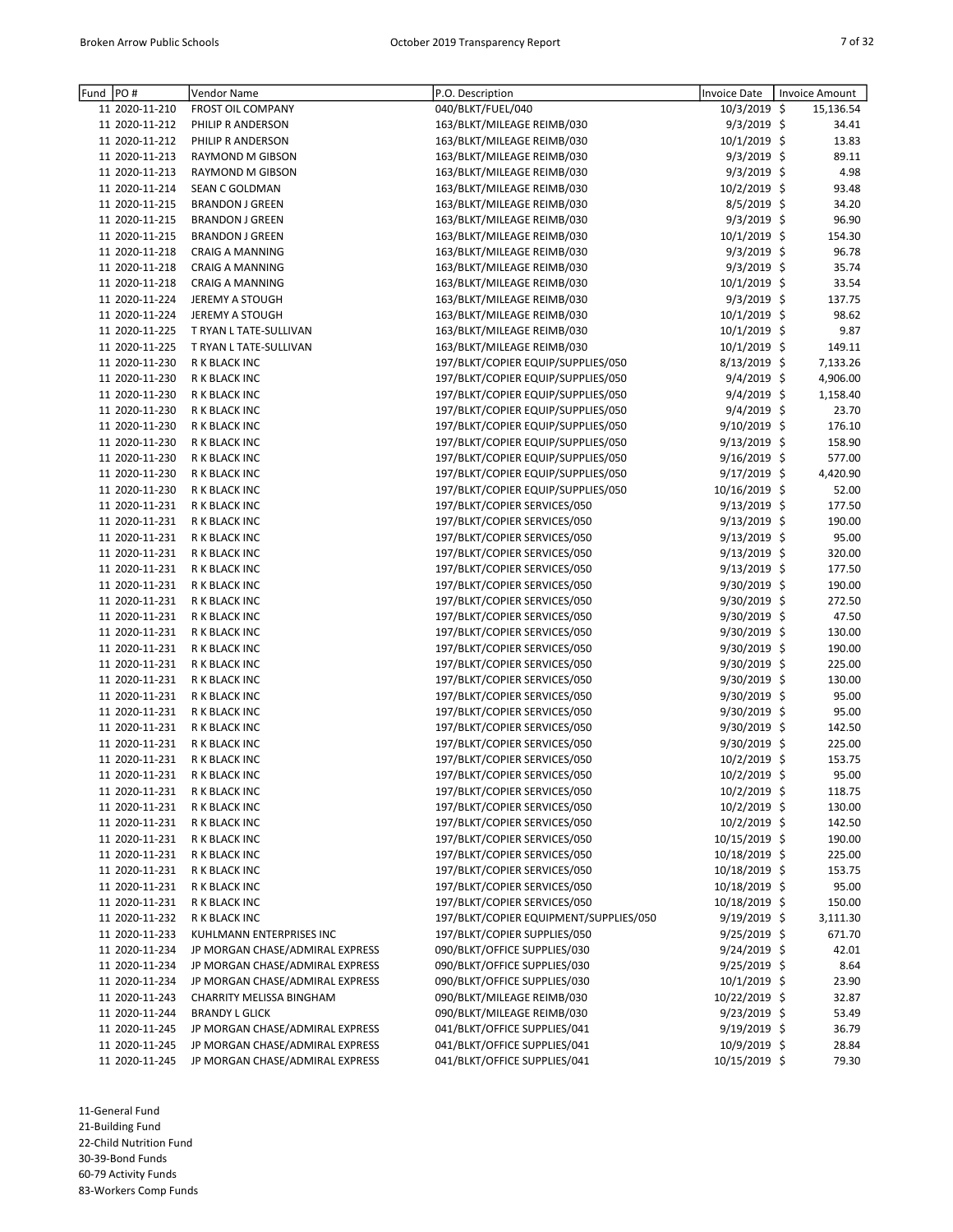| Fund | PO#            | Vendor Name                          | P.O. Description                        | Invoice Date    | Invoice Amount |
|------|----------------|--------------------------------------|-----------------------------------------|-----------------|----------------|
|      | 11 2020-11-246 | JP MORGAN CHASE/ADMIRAL EXPRESS      | 164/BLKT/CHROMEDESK SUPPLIES/050        | 10/16/2019 \$   | 10.48          |
|      | 11 2020-11-246 | JP MORGAN CHASE/ADMIRAL EXPRESS      | 164/BLKT/CHROMEDESK SUPPLIES/050        | 10/22/2019 \$   | 242.52         |
|      | 11 2020-11-247 | FEDEX OFFICE PRINT SERVICES INC      | 164/BLKT/CHROMEDESK SUPPLIES/COPIES/050 | 9/13/2019 \$    | 98.34          |
|      | 11 2020-11-249 | SOUTHLAND AWARDS, LLC                | 164/BLKT/NAME BADGES/CHROMEDESK/050     | 10/14/2019 \$   | 17.00          |
|      | 11 2020-11-250 | <b>ASSETGENIE INC</b>                | 164/BLKT/CHROMEBOOK PARTS/EQUIP/050     | $9/17/2019$ \$  | 7,871.90       |
|      | 11 2020-11-250 | <b>ASSETGENIE INC</b>                | 164/BLKT/CHROMEBOOK PARTS/EQUIP/050     | 9/20/2019 \$    | 323.55         |
|      | 11 2020-11-250 | <b>ASSETGENIE INC</b>                | 164/BLKT/CHROMEBOOK PARTS/EQUIP/050     | 10/4/2019 \$    | 154.95         |
|      | 11 2020-11-250 | <b>ASSETGENIE INC</b>                | 164/BLKT/CHROMEBOOK PARTS/EQUIP/050     | 10/9/2019 \$    | 22.90          |
|      | 11 2020-11-252 | TRINITY 3 LLC                        | 164/BLKT/CHROMEBOOK PARTS/050           | $9/4/2019$ \$   | 4,174.50       |
|      | 11 2020-11-252 | TRINITY 3 LLC                        | 164/BLKT/CHROMEBOOK PARTS/050           | 10/2/2019 \$    | 100.00         |
|      | 11 2020-11-252 | TRINITY 3 LLC                        | 164/BLKT/CHROMEBOOK PARTS/050           | 9/27/2019 \$    | 2,394.81       |
|      | 11 2020-11-252 | TRINITY 3 LLC                        | 164/BLKT/CHROMEBOOK PARTS/050           | 10/2/2019 \$    | 36.19          |
|      | 11 2020-11-257 | <b>SCRIPPS NATIONAL SPELLING BEE</b> | 001/REGISTRATION/525                    | 10/16/2019 \$   | 172.50         |
|      | 11 2020-11-260 | KELLI ANN BURNETT                    | 003/BLKT/MILEAGE REIMB/050              | 10/30/2019 \$   | 72.18          |
|      | 11 2020-11-262 | LANGUAGE LINE SERVICES INC           | 003/BLKT/TRANSLATION SVCS/050           | $9/30/2019$ \$  | 75.98          |
|      | 11 2020-11-263 | <b>REHAB SOURCE FOR KIDS</b>         | 152/BLKT/SPED/STDNT SERVICES/080        | $9/7/2019$ \$   | 29,954.89      |
|      | 11 2020-11-263 | <b>REHAB SOURCE FOR KIDS</b>         | 152/BLKT/SPED/STDNT SERVICES/080        | 10/8/2019 \$    | 87,109.37      |
|      | 11 2020-11-264 | VITAL RECORDS HOLDINGS LLC           | 152/BLKT/SPED/SHREDDING/080             | $10/7/2019$ \$  | 42.50          |
|      | 11 2020-11-265 | JP MORGAN CHASE/ADMIRAL EXPRESS      | 152/BLKT/SPED/SUPPLIES/052              | 9/25/2019 \$    | 232.80         |
|      | 11 2020-11-265 | JP MORGAN CHASE/ADMIRAL EXPRESS      | 152/BLKT/SPED/SUPPLIES/052              | 9/26/2019 \$    | 21.64          |
|      | 11 2020-11-265 | JP MORGAN CHASE/ADMIRAL EXPRESS      | 152/BLKT/SPED/SUPPLIES/052              | 9/27/2019 \$    | 21.64          |
|      | 11 2020-11-265 | JP MORGAN CHASE/ADMIRAL EXPRESS      | 152/BLKT/SPED/SUPPLIES/052              | 10/22/2019 \$   | 51.47          |
|      | 11 2020-11-266 | MOBILIZED VISION, LLC                | 152/BLKT/SPED/VISION SERVICES/080       | $10/1/2019$ \$  | 4,663.75       |
|      | 11 2020-11-266 | MOBILIZED VISION, LLC                | 152/BLKT/SPED/VISION SERVICES/080       | 10/1/2019 \$    | 71.68          |
|      | 11 2020-11-270 | <b>HEARTSPRING INC</b>               | 152/BLKT/SPED/TUITION/720               | $8/31/2019$ \$  | 24,623.65      |
|      | 11 2020-11-270 | <b>HEARTSPRING INC</b>               | 152/BLKT/SPED/TUITION/720               | 9/30/2019 \$    | 24,496.35      |
|      | 11 2020-11-271 | AMERICAN NATIONAL RED CROSS          | 621/BLKT/SPED/CPR/080                   | 9/25/2019 \$    | 5.00           |
|      | 11 2020-11-271 | AMERICAN NATIONAL RED CROSS          | 621/BLKT/SPED/CPR/080                   | 9/30/2019 \$    | 10.00          |
|      | 11 2020-11-271 | AMERICAN NATIONAL RED CROSS          | 621/BLKT/SPED/CPR/080                   | 10/9/2019 \$    | 100.00         |
|      | 11 2020-11-271 | AMERICAN NATIONAL RED CROSS          | 621/BLKT/SPED/CPR/080                   | 10/16/2019 \$   | 15.00          |
|      | 11 2020-11-279 | MICHELE E HUEBERT                    | 621/BLKT/MILEAGE REIMB/050              | 10/3/2019 \$    | 86.33          |
|      | 11 2020-11-280 | MICHELLE R WARREN                    | 621/BLKT/MILEAGE REIMB/050              | 9/30/2019 \$    | 86.48          |
|      | 11 2020-11-281 | KRISTEN D SCHAFNITT                  | 621/BLKT/MILEAGE REIMB/050              | 9/30/2019 \$    | 24.95          |
|      | 11 2020-11-283 | BEEN VISUAL COMMUNICATIONS LLC       | 194/BLKT/SIGNAGE/052                    | 10/12/2019 \$   | 50.00          |
|      | 11 2020-11-284 | JP MORGAN CHASE/ADMIRAL EXPRESS      | 194/BLKT/OFFICE SUPPLIES/052            | $9/30/2019$ \$  | 289.50         |
|      | 11 2020-11-284 | JP MORGAN CHASE/ADMIRAL EXPRESS      | 194/BLKT/OFFICE SUPPLIES/052            | 10/7/2019 \$    | 16.56          |
|      | 11 2020-11-303 | CENGAGE LEARNING INC                 | 001/FEE/MEDIA/720                       | 8/1/2019 \$     | 50.00          |
|      | 11 2020-11-307 | JP MORGAN CHASE/ADMIRAL EXPRESS      | 001/BLKT/SUPPLIES/OFFICE/720            | $9/25/2019$ \$  | 76.46          |
|      | 11 2020-11-307 | JP MORGAN CHASE/ADMIRAL EXPRESS      | 001/BLKT/SUPPLIES/OFFICE/720            | $9/30/2019$ \$  | 110.23         |
|      | 11 2020-11-307 | JP MORGAN CHASE/ADMIRAL EXPRESS      | 001/BLKT/SUPPLIES/OFFICE/720            | $10/11/2019$ \$ | 31.50          |
|      | 11 2020-11-310 | DRUGS OF ABUSE TESTING LABORATORY    | 089/BLKT/DRUG TESTING/052               | 10/2/2019 \$    | 125.00         |
|      | 11 2020-11-313 | JUNIOR ACHIEVEMENT OF OKLAHOMA       | 101/BLKT/BIZTOWN-5TH GRADE/050          | 9/19/2019 \$    | 5,612.50       |
|      | 11 2020-11-313 | JUNIOR ACHIEVEMENT OF OKLAHOMA       | 101/BLKT/BIZTOWN-5TH GRADE/050          | 9/20/2019 \$    | 1,375.00       |
|      | 11 2020-11-315 | JP MORGAN CHASE/ADMIRAL EXPRESS      | 163/BLKT/OFFICE-TECH SUPPLIES/030       | 10/22/2019 \$   | 61.32          |
|      | 11 2020-11-315 | JP MORGAN CHASE/ADMIRAL EXPRESS      | 163/BLKT/OFFICE/TECH SUPPLIES/030       | 10/25/2019 \$   | 38.39          |
|      | 11 2020-11-315 | JP MORGAN CHASE/ADMIRAL EXPRESS      | 163/BLKT/OFFICE/TECH SUPPLIES/030       | 10/25/2019 \$   | 28.72          |
|      | 11 2020-11-320 | ATLAS SYSTEMS DBA                    | 163/BLKT/PHONE SYSTEMS/REPAIRS/030      | $9/23/2019$ \$  | 59.95          |
|      | 11 2020-11-324 | LOWE'S HOME CENTERS                  | 163/BLKT/EQUIPMENT/SUPPLIES/030         | $10/2/2019$ \$  | 60.56          |
|      | 11 2020-11-324 | LOWE'S HOME CENTERS                  | 163/BLKT/EQUIPMENT/SUPPLIES/030         | 10/25/2019 \$   | 64.79          |
|      | 11 2020-11-329 | VITAL RECORDS HOLDINGS LLC           | 082/BLKT/SHREDDING/082                  | $10/7/2019$ \$  | 12.50          |
|      | 11 2020-11-335 | <b>CELLCO PARTNERSHIP</b>            | 037/BLKT/DATA PLAN/052                  | $9/6/2019$ \$   | 40.01          |
|      | 11 2020-11-335 | <b>CELLCO PARTNERSHIP</b>            | 037/BLKT/DATA PLAN/052                  | 10/6/2019 \$    | 40.01          |
|      | 11 2020-11-336 | <b>CELLCO PARTNERSHIP</b>            | 193/BLKT/DATA PLAN/052                  | $9/6/2019$ \$   | 121.83         |
|      | 11 2020-11-336 | <b>CELLCO PARTNERSHIP</b>            | 193/BLKT/DATA PLAN/052                  | 10/6/2019 \$    | 121.79         |
|      | 11 2020-11-344 | AMERICAN NATIONAL RED CROSS          | 125/BLKT/CPR TRAINING/STAFF/052         | $9/25/2019$ \$  | 5.00           |
|      | 11 2020-11-344 | AMERICAN NATIONAL RED CROSS          | 125/BLKT/CPR TRAINING/STAFF/052         | 9/30/2019 \$    | 5.00           |
|      | 11 2020-11-344 | AMERICAN NATIONAL RED CROSS          | 125/BLKT/CPR TRAINING/STAFF/052         | 10/9/2019 \$    | 5.00           |
|      | 11 2020-11-344 | AMERICAN NATIONAL RED CROSS          | 125/BLKT/CPR TRAINING/STAFF/052         | 10/9/2019 \$    | 15.00          |
|      | 11 2020-11-349 | CHELSIE RENAE INSKEEP                | 561/BLKT/MILEAGE REIMB/525              | $10/1/2019$ \$  | 43.85          |
|      | 11 2020-11-353 | JP MORGAN CHASE/ADMIRAL EXPRESS      | 160/BLKT/OFFICE SUPPLIES/003            | $9/19/2019$ \$  | 88.93          |
|      | 11 2020-11-353 | JP MORGAN CHASE/ADMIRAL EXPRESS      | 160/BLKT/OFFICE SUPPLIES/003            | 9/19/2019 \$    | 88.93          |
|      |                |                                      |                                         |                 |                |

11-General Fund 21-Building Fund 22-Child Nutrition Fund 30-39-Bond Funds 60-79 Activity Funds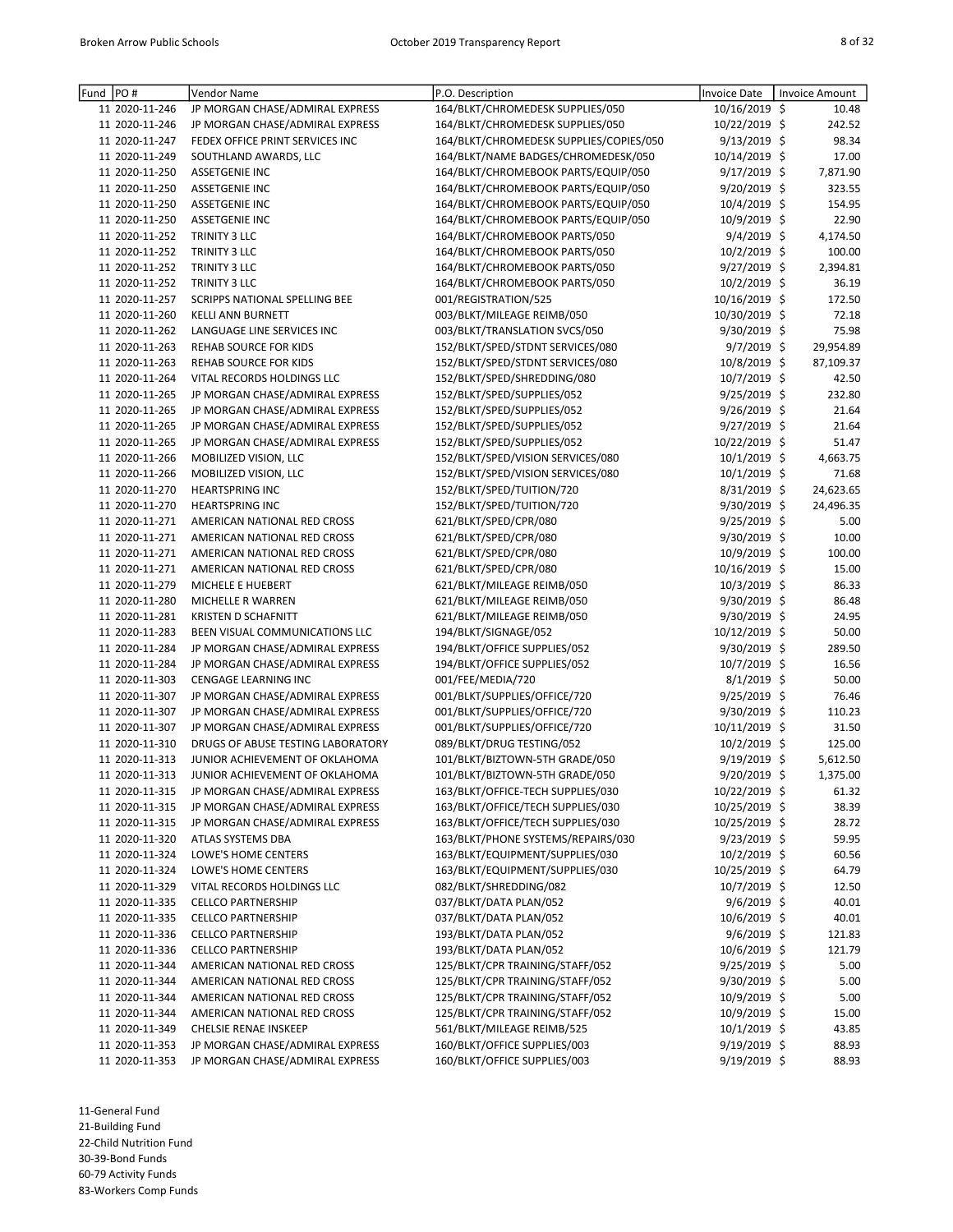| Fund  PO#                        | Vendor Name                                | P.O. Description                               | <b>Invoice Date</b>             | Invoice Amount |
|----------------------------------|--------------------------------------------|------------------------------------------------|---------------------------------|----------------|
| 11 2020-11-353                   | JP MORGAN CHASE/ADMIRAL EXPRESS            | 160/BLKT/OFFICE SUPPLIES/003                   | $9/27/2019$ \$                  | 37.76          |
| 11 2020-11-353                   | JP MORGAN CHASE/ADMIRAL EXPRESS            | 160/BLKT/OFFICE SUPPLIES/003                   | 10/18/2019 \$                   | 72.04          |
| 11 2020-11-354                   | OKLAHOMA COACHES ASSOCIATION               | 160/BLKT/PASSES/003                            | 9/17/2019 \$                    | 10.00          |
| 11 2020-11-356                   | VARSITY BRANDS HOLDING CO INC              | 159/VARSITY CHEER FILL IN UNIFORMS/003         | 8/30/2019 \$                    | 2,225.35       |
| 11 2020-11-36                    | ROSENSTEIN FIST & RINGOLD                  | 124/BLKT/LEGAL EXPENSES/CMET/050               | 9/16/2019 \$                    | 2,840.20       |
| 11 2020-11-36                    | ROSENSTEIN FIST & RINGOLD                  | 124/BLKT/LEGAL EXPENSES/CMET/050               | $9/16/2019$ \$                  | 423.00         |
| 11 2020-11-36                    | ROSENSTEIN FIST & RINGOLD                  | 124/BLKT/LEGAL EXPENSES/CMET/050               | $9/16/2019$ \$                  | 470.00         |
| 11 2020-11-36                    | ROSENSTEIN FIST & RINGOLD                  | 124/BLKT/LEGAL EXPENSES/CMET/050               | 10/8/2019 \$                    | 2,943.53       |
| 11 2020-11-36                    | ROSENSTEIN FIST & RINGOLD                  | 124/BLKT/LEGAL EXPENSES/CMET/050               | 10/16/2019 \$                   | 4,875.08       |
| 11 2020-11-362                   | VARSITY BRANDS HOLDING CO INC              | 159/BLKT/CHOREOGRAPHY BUNDLE/CHEER/003         | 10/14/2019 \$                   | 3,000.00       |
| 11 2020-11-363                   | LEARNING FOR LIVING, INC                   | 005/RETREAT SPEAKER/720                        | $9/11/2019$ \$                  | 3,500.00       |
| 11 2020-11-364                   | LEARNING FOR LIVING, INC                   | 005/BDTW BAHS TIGER CHALLENGE/720              | 9/23/2019 \$                    | 5,000.00       |
| 11 2020-11-366                   | JP MORGAN CHASE/ADMIRAL EXPRESS            | 102/BLKT/OFFICE SUPPLIES/052                   | $9/24/2019$ \$                  | 361.56         |
| 11 2020-11-366                   | JP MORGAN CHASE/ADMIRAL EXPRESS            | 102/BLKT/OFFICE SUPPLIES/052                   | 10/14/2019 \$                   | 10.40          |
| 11 2020-11-366                   | JP MORGAN CHASE/ADMIRAL EXPRESS            | 102/BLKT/OFFICE SUPPLIES/052                   | 10/15/2019 \$                   | 2.26           |
| 11 2020-11-366                   | JP MORGAN CHASE/ADMIRAL EXPRESS            | 102/BLKT/OFFICE SUPPLIES/052                   | 10/17/2019 \$                   | 27.35          |
| 11 2020-11-366                   | JP MORGAN CHASE/ADMIRAL EXPRESS            | 102/BLKT/OFFICE SUPPLIES/052                   | 10/17/2019 \$                   | (2.26)         |
| 11 2020-11-367                   | BH MEDIA GROUP INC                         | 102/BLKT/ANNUAL SUBSCRIPTION/052               | 10/10/2019 \$                   | 254.80         |
| 11 2020-11-37                    | JP MORGAN CHASE BANK                       | 002/BLKT/DISTRICT TRAVEL/CMET/050              | 10/25/2019 \$                   | 6,403.48       |
| 11 2020-11-37                    | JP MORGAN CHASE BANK                       | 002/BLKT/DISTRICT TRAVEL/CMET/050              | 10/25/2019 \$                   | 2,459.51       |
| 11 2020-11-37                    | JP MORGAN CHASE BANK                       | 002/BLKT/DISTRICT TRAVEL/CMET/050              | 10/25/2019 \$                   | 929.00         |
| 11 2020-11-37                    | JP MORGAN CHASE BANK                       | 002/BLKT/DISTRICT TRAVEL/CMET/050              | 10/25/2019 \$                   | 2,097.60       |
| 11 2020-11-37                    | JP MORGAN CHASE BANK                       | 002/BLKT/DISTRICT TRAVEL/CMET/050              | 10/25/2019 \$                   | 289.97         |
| 11 2020-11-37                    | JP MORGAN CHASE BANK                       | 002/BLKT/DISTRICT TRAVEL/CMET/050              | 10/25/2019 \$                   | 2,100.30       |
| 11 2020-11-37                    | JP MORGAN CHASE BANK                       | 002/BLKT/DISTRICT TRAVEL/CMET/050              | 10/25/2019 \$                   | 4,325.13       |
| 11 2020-11-378                   | AARON M VOGT                               | 163/BLKT/MILEAGE REIMB/030                     | $9/3/2019$ \$                   | 129.81         |
| 11 2020-11-378                   | AARON M VOGT                               | 163/BLKT/MILEAGE REIMB/030                     | 9/3/2019 \$                     | 135.49         |
| 11 2020-11-378                   | AARON M VOGT                               | 163/BLKT/MILEAGE REIMB/030                     | 9/3/2019 \$                     | 57.45          |
| 11 2020-11-378                   | AARON M VOGT                               | 163/BLKT/MILEAGE REIMB/030                     | $10/1/2019$ \$                  | 125.35         |
| 11 2020-11-38                    | TWO OAKS INVESTMENTS LLC                   | 181/BLKT/WC TPA/CMET/050                       | 10/9/2019 \$                    | 2,900.00       |
| 11 2020-11-380                   | LOWE'S HOME CENTERS                        | 037/BLKT/SUPPLIES/051                          | 10/4/2019 \$                    | 22.22          |
| 11 2020-11-380                   | LOWE'S HOME CENTERS                        | 037/BLKT/SUPPLIES/051                          | 10/23/2019 \$                   | 13.64          |
| 11 2020-11-380                   | LOWE'S HOME CENTERS                        | 037/BLKT/SUPPLIES/051                          | 9/4/2019 \$                     | 20.82          |
| 11 2020-11-380<br>11 2020-11-380 | LOWE'S HOME CENTERS<br>LOWE'S HOME CENTERS | 037/BLKT/SUPPLIES/051                          | $9/20/2019$ \$<br>10/16/2019 \$ | 9.60<br>17.04  |
| 11 2020-11-380                   | LOWE'S HOME CENTERS                        | 037/BLKT/SUPPLIES/051<br>037/BLKT/SUPPLIES/051 | 10/16/2019 \$                   | 8.49           |
| 11 2020-11-380                   | LOWE'S HOME CENTERS                        | 037/BLKT/SUPPLIES/051                          | 9/27/2019 \$                    | 46.85          |
| 11 2020-11-390                   | <b>FEDERAL EXPRESS CORP</b>                | 193/BLKT/SHIPPING/030                          | 10/8/2019 \$                    | 122.08         |
| 11 2020-11-409                   | <b>KIM E NORMAN</b>                        | 055/BLKT/MILEAGE REIMB/055                     | 10/3/2019 \$                    | 28.09          |
| 11 2020-11-41                    | <b>BROKEN ARROW PUBLIC SCHOOLS</b>         | 181/BLKT/WC CLAIMS/EXPENSES/CMET/050           | 10/14/2019 \$                   | 100,000.00     |
| 11 2020-11-411                   | TIFFINEY DAWN HUDSON                       | 055/BLKT/MILEAGE REIMB/055                     | $10/2/2019$ \$                  | 36.11          |
| 11 2020-11-413                   | NATALIE R SHINABERY                        | 055/BLKT/MILEAGE/REIMB/055                     | 10/2/2019 \$                    | 13.26          |
| 11 2020-11-416                   | LANA D JOHNSON                             | 055/BLKT/MILEAGE REIMB/055                     | 10/2/2019 \$                    | 19.76          |
| 11 2020-11-418                   | <b>SCOT MCNAUL</b>                         | 055/BLKT/MILEAGE REIMB/055                     | $10/7/2019$ \$                  | 2.77           |
| 11 2020-11-419                   | KIMBERLY STARR FALLING                     | 055/BLKT/MILEAGE REIMB/055                     | $10/2/2019$ \$                  | 2.26           |
| 11 2020-11-42                    | BROKEN ARROW INSURANCE AGENCY INC          | 181/WC PREMIUM AUDIT/CMET/050                  | 10/25/2019 \$                   | 11,245.00      |
| 11 2020-11-420                   | <b>KELLIE JO HAYES</b>                     | 055/BLKT/MILEAGE REIMB/055                     | 10/2/2019 \$                    | 46.47          |
| 11 2020-11-421                   | SAFETY FIRST SUPPLY COMPANY LLC            | 055/BLKT/FIRST AID SUPPLIES/055                | $10/3/2019$ \$                  | 865.05         |
| 11 2020-11-421                   | SAFETY FIRST SUPPLY COMPANY LLC            | 055/BLKT/FIRST AID SUPPLIES/055                | $9/24/2019$ \$                  | 531.30         |
| 11 2020-11-421                   | SAFETY FIRST SUPPLY COMPANY LLC            | 055/BLKT/FIRST AID SUPPLIES/055                | $9/30/2019$ \$                  | 548.40         |
| 11 2020-11-422                   | JP MORGAN CHASE/ADMIRAL EXPRESS            | 099/BLKT/SUPPLIES/055                          | $9/30/2019$ \$                  | 136.01         |
| 11 2020-11-425                   | DARR EQUIPMENT LP                          | 099/BLKT/EQUIPMENT REPAIR/055                  | 9/30/2019 \$                    | 588.00         |
| 11 2020-11-427                   | VITAL RECORDS HOLDINGS LLC                 | 010/BLKT/SHREDDING SERVICES/050                | $9/18/2019$ \$                  | 30.00          |
| 11 2020-11-436                   | JEFFREY SCOTT LOUD                         | 155/BLKT/MILEAGE REIMB/720                     | $9/17/2019$ \$                  | 30.62          |
| 11 2020-11-436                   | JEFFREY SCOTT LOUD                         | 155/BLKT/MILEAGE REIMB/720                     | 10/7/2019 \$                    | 72.73          |
| 11 2020-11-438                   | KYLE ANDREW SMITH                          | 155/BLKT/MILEAGE REIMB/720                     | $10/1/2019$ \$                  | 108.85         |
| 11 2020-11-439                   | ADAM M WIENCKEN                            | 155/BLKT/MILEAGE REIMB/720                     | $9/16/2019$ \$                  | 54.38          |
| 11 2020-11-439                   | ADAM M WIENCKEN                            | 155/BLKT/MILEAGE REIMB/720                     | $10/3/2019$ \$                  | 129.15         |
| 11 2020-11-440                   | SAIED MUSIC COMPANY                        | 038/BLKT/REPAIRS/720                           | $9/26/2019$ \$                  | 55.00          |
| 11 2020-11-440                   | SAIED MUSIC COMPANY                        | 038/BLKT/REPAIRS/720                           | $9/26/2019$ \$                  | 65.00          |
| 11 2020-11-441                   | LUCK'S MUSIC LIBRARY                       | 038/BLKT/MUSIC/720                             | 10/9/2019 \$                    | 335.86         |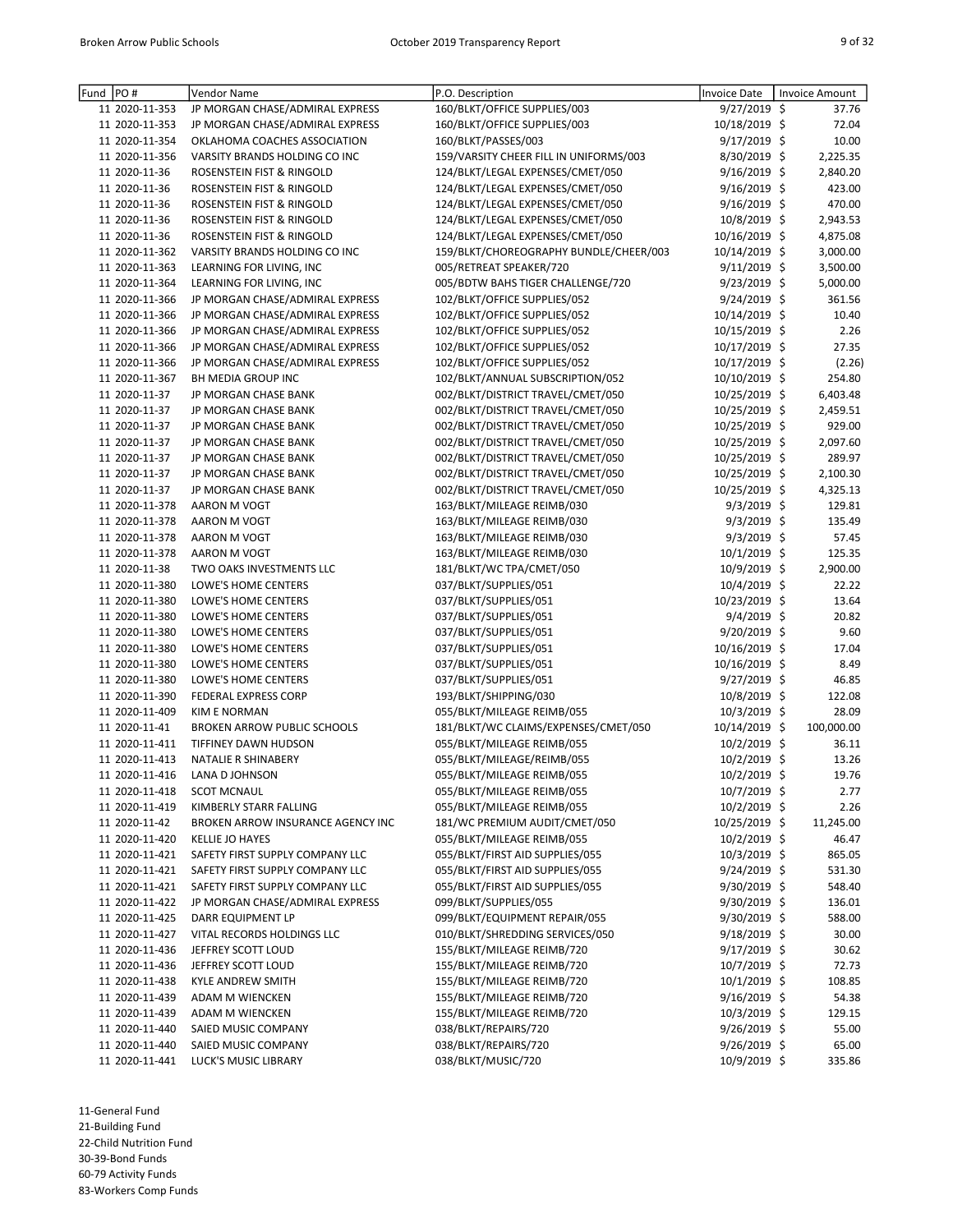| Fund PO# |                                | Vendor Name                                            | P.O. Description                                                     | <b>Invoice Date</b>           | <b>Invoice Amount</b> |
|----------|--------------------------------|--------------------------------------------------------|----------------------------------------------------------------------|-------------------------------|-----------------------|
|          | 11 2020-11-45                  | OKLAHOMA SCHOOL INSURANCE GROUP                        | 060/BLKT/GEN LIAB DEDUCTIBLES/CMET/050                               | 9/24/2019 \$                  | 1,000.00              |
|          | 11 2020-11-45                  | OKLAHOMA SCHOOL INSURANCE GROUP                        | 060/BLKT/GEN LIAB DEDUCTIBLES/CMET/050                               | 10/23/2019 \$                 | 1,000.00              |
|          | 11 2020-11-45                  | OKLAHOMA SCHOOL INSURANCE GROUP                        | 060/BLKT/GEN LIAB DEDUCTIBLES/CMET/050                               | 10/22/2019 \$                 | 1,000.00              |
|          | 11 2020-11-450                 | TIM SPENCER ENTERPRISES INC DBA                        | 161/BLKT/PRINTING/SUPT/050                                           | 9/12/2019 \$                  | 1,375.00              |
|          | 11 2020-11-469                 | REASOR'S HOLDING COMPANY, INC                          | 564/BLKT/PROGRAM MGMT/053                                            | 10/3/2019 \$                  | 31.74                 |
|          | 11 2020-11-477                 | TINA DAYLENE THORNTON                                  | 621/BLKT/TRAVEL/720                                                  | 9/24/2019 \$                  | 219.03                |
|          | 11 2020-11-48                  | <b>VIP VOICE SERVICES LLC</b>                          | 002/BLKT/SIP CALL PATHS/CMET/050                                     | 10/1/2019 \$                  | 588.91                |
|          | 11 2020-11-483                 | YORK ELECTRONIC SYSTEMS INC                            | 090/SYSTEM UPGRADES DSX SERVER/030                                   | 7/31/2019 \$                  | 222.00                |
|          | 11 2020-11-49                  | PUBLIC SERVICE CO OF OK                                | 002/BLKT/ELEC UTILITY/CMET/050                                       | $9/13/2019$ \$                | 7,570.27              |
|          | 11 2020-11-49                  | PUBLIC SERVICE CO OF OK                                | 002/BLKT/ELEC UTILITY/CMET/050                                       | 10/15/2019 \$                 | 626.54                |
|          | 11 2020-11-49                  | PUBLIC SERVICE CO OF OK                                | 002/BLKT/ELEC UTILITY/CMET/050                                       | 10/15/2019 \$                 | 202.08                |
|          | 11 2020-11-49                  | PUBLIC SERVICE CO OF OK                                | 002/BLKT/ELEC UTILITY/CMET/050                                       | $9/16/2019$ \$                | 1,307.55              |
|          | 11 2020-11-49                  | PUBLIC SERVICE CO OF OK                                | 002/BLKT/ELEC UTILITY/CMET/050                                       | $9/16/2019$ \$                | 226.10                |
|          | 11 2020-11-49                  | PUBLIC SERVICE CO OF OK                                | 002/BLKT/ELEC UTILITY/CMET/050                                       | 10/1/2019 \$                  | 248,029.96            |
|          | 11 2020-11-49                  | PUBLIC SERVICE CO OF OK                                | 002/BLKT/ELEC UTILITY/CMET/050                                       | 10/14/2019 \$                 | 6,553.94              |
|          | 11 2020-11-493                 | <b>KRISTIN BROOKE HENNESS</b>                          | 120/BLKT/TRAVEL/052                                                  | 9/24/2019 \$                  | 147.34                |
|          | 11 2020-11-50                  | SFAFT - SUBWAY FRCHSE FEE                              | 191/BLKT/FRANCHISE FEES/CMET/022                                     | $10/1/2019$ \$                | 134.66                |
|          | 11 2020-11-50                  | SFAFT - SUBWAY FRCHSE FEE                              | 191/BLKT/FRANCHISE FEES/CMET/022<br>191/BLKT/FRANCHISE FEES/CMET/022 | $10/1/2019$ \$                | 212.48                |
|          | 11 2020-11-50                  | SFAFT - SUBWAY FRCHSE FEE                              |                                                                      | 10/15/2019 \$                 | 154.57<br>182.77      |
|          | 11 2020-11-50                  | SFAFT - SUBWAY FRCHSE FEE                              | 191/BLKT/FRANCHISE FEES/CMET/022                                     | 10/15/2019 \$                 |                       |
|          | 11 2020-11-50<br>11 2020-11-50 | SFAFT - SUBWAY FRCHSE FEE                              | 191/BLKT/FRANCHISE FEES/CMET/022                                     | 10/22/2019 \$                 | 64.20<br>79.84        |
|          | 11 2020-11-50                  | SFAFT - SUBWAY FRCHSE FEE                              | 191/BLKT/FRANCHISE FEES/CMET/022<br>191/BLKT/FRANCHISE FEES/CMET/022 | 10/22/2019 \$<br>9/17/2019 \$ |                       |
|          | 11 2020-11-50                  | SFAFT - SUBWAY FRCHSE FEE<br>SFAFT - SUBWAY FRCHSE FEE |                                                                      | 9/17/2019 \$                  | 173.39<br>199.87      |
|          | 11 2020-11-50                  | SFAFT -SUBWAY FRCHSE FEE                               | 191/BLKT/FRANCHISE FEES/CMET/022<br>191/BLKT/FRANCHISE FEES/CMET/022 | 9/24/2019 \$                  | 182.30                |
|          | 11 2020-11-50                  | SFAFT - SUBWAY FRCHSE FEE                              | 191/BLKT/FRANCHISE FEES/CMET/022                                     | 9/24/2019 \$                  | 196.78                |
|          | 11 2020-11-508                 | <b>SHARON L JAMES</b>                                  | 120/BLKT/TRAVEL/052                                                  | 9/24/2019 \$                  | 188.86                |
|          | 11 2020-11-509                 | JENNIFER LIN PETERSON                                  | 120/BLKT/TRAVEL/052                                                  | 9/24/2019 \$                  | 237.22                |
|          | 11 2020-11-51                  | SUBWAY WORLDWIDE HOLDINGS LLC                          | 191/BLKT/ROYALTIES/CMET/022                                          | 10/1/2019 \$                  | 239.39                |
|          | 11 2020-11-51                  | SUBWAY WORLDWIDE HOLDINGS LLC                          | 191/BLKT/ROYALTIES/CMET/022                                          | 10/1/2019 \$                  | 377.74                |
|          | 11 2020-11-51                  | SUBWAY WORLDWIDE HOLDINGS LLC                          | 191/BLKT/ROYALTIES/CMET/022                                          | 10/15/2019 \$                 | 274.79                |
|          | 11 2020-11-51                  | SUBWAY WORLDWIDE HOLDINGS LLC                          | 191/BLKT/ROYALTIES/CMET/022                                          | 10/15/2019 \$                 | 324.93                |
|          | 11 2020-11-51                  | SUBWAY WORLDWIDE HOLDINGS LLC                          | 191/BLKT/ROYALTIES/CMET/022                                          | 10/22/2019 \$                 | 114.13                |
|          | 11 2020-11-51                  | SUBWAY WORLDWIDE HOLDINGS LLC                          | 191/BLKT/ROYALTIES/CMET/022                                          | 10/22/2019 \$                 | 141.94                |
|          | 11 2020-11-51                  | SUBWAY WORLDWIDE HOLDINGS LLC                          | 191/BLKT/ROYALTIES/CMET/022                                          | 9/17/2019 \$                  | 308.24                |
|          | 11 2020-11-51                  | SUBWAY WORLDWIDE HOLDINGS LLC                          | 191/BLKT/ROYALTIES/CMET/022                                          | 9/17/2019 \$                  | 355.33                |
|          | 11 2020-11-51                  | SUBWAY WORLDWIDE HOLDINGS LLC                          | 191/BLKT/ROYALTIES/CMET/022                                          | 9/24/2019 \$                  | 324.08                |
|          | 11 2020-11-51                  | SUBWAY WORLDWIDE HOLDINGS LLC                          | 191/BLKT/ROYALTIES/CMET/022                                          | 9/24/2019 \$                  | 349.82                |
|          | 11 2020-11-513                 | YOUTH SPIRIT ACADEMY                                   | 159/TIGETTE COMP FEES/OCT 26/003                                     | 10/23/2019 \$                 | 2,115.00              |
|          | 11 2020-11-514                 | AMERICAN SPIRIT & CHEER ESSENTIALS                     | 159/ROCD TIGETTE COMP FEES/NOV 3/003                                 | 9/17/2019 \$                  | 800.00                |
|          | 11 2020-11-52                  | COX COMMUNICATIONS                                     | 002/BLKT/CABLE/PHONE/FIBER/CMET/050                                  | $10/1/2019$ \$                | 30.83                 |
|          | 11 2020-11-52                  | <b>COX COMMUNICATIONS</b>                              | 002/BLKT/CABLE/PHONE/FIBER/CMET/050                                  | $10/1/2019$ \$                | 33,713.12             |
|          | 11 2020-11-52                  | <b>COX COMMUNICATIONS</b>                              | 002/BLKT/CABLE/PHONE/FIBER/CMET/050                                  | 10/1/2019 \$                  | 8.03                  |
|          | 11 2020-11-52                  | <b>COX COMMUNICATIONS</b>                              | 002/BLKT/CABLE/PHONE/FIBER/CMET/050                                  | $10/4/2019$ \$                | 277.28                |
|          | 11 2020-11-532                 | OKLAHOMA KENWORTH INC                                  | 039/BLKT/TRUCKING/BAND/720                                           | 9/17/2019 \$                  | (22.61)               |
|          | 11 2020-11-532                 | OKLAHOMA KENWORTH INC                                  | 039/BLKT/TRUCKING/BAND/720                                           | 9/12/2019 \$                  | 24.59                 |
|          | 11 2020-11-532                 | OKLAHOMA KENWORTH INC                                  | 039/BLKT/TRUCKING/BAND/720                                           | $10/3/2019$ \$                | 75.70                 |
|          | 11 2020-11-532                 | OKLAHOMA KENWORTH INC                                  | 039/BLKT/TRUCKING/BAND/720                                           | $9/11/2019$ \$                | 885.02                |
|          | 11 2020-11-532                 | OKLAHOMA KENWORTH INC                                  | 039/BLKT/TRUCKING/BAND/720                                           | 9/30/2019 \$                  | 836.16                |
|          | 11 2020-11-532                 | OKLAHOMA KENWORTH INC                                  | 039/BLKT/TRUCKING/BAND/720                                           | 9/30/2019 \$                  | 730.62                |
|          | 11 2020-11-532                 | OKLAHOMA KENWORTH INC                                  | 039/BLKT/TRUCKING/BAND/720                                           | 10/30/2019 \$                 | 3,463.76              |
|          | 11 2020-11-532                 | OKLAHOMA KENWORTH INC                                  | 039/BLKT/TRUCKING/BAND/720                                           | 10/30/2019 \$                 | 1,609.15              |
|          | 11 2020-11-532                 | OKLAHOMA KENWORTH INC                                  | 039/BLKT/TRUCKING/BAND/720                                           | 10/30/2019 \$                 | 1,154.00              |
|          | 11 2020-11-532                 | OKLAHOMA KENWORTH INC                                  | 039/BLKT/TRUCKING/BAND/720                                           | 10/21/2019 \$                 | 379.30                |
|          | 11 2020-11-533                 | PALEN MUSIC CENTER                                     | 039/BLKT/INSTRUMENT REPAIRS/720                                      | 9/24/2019 \$                  | 5,250.00              |
|          | 11 2020-11-534                 | <b>ANTHONY D HARGROVE</b>                              | 163/BLKT/MILEAGE REIMB/030                                           | $9/3/2019$ \$                 | 94.98                 |
|          | 11 2020-11-534                 | <b>ANTHONY D HARGROVE</b>                              | 163/BLKT/MILEAGE REIMB/030                                           | $9/3/2019$ \$                 | 4.41                  |
|          | 11 2020-11-534                 | <b>ANTHONY D HARGROVE</b>                              | 163/BLKT/MILEAGE REIMB/030                                           | $10/7/2019$ \$                | 67.37                 |
|          | 11 2020-11-535                 | FEDEX OFFICE PRINT SERVICES INC                        | 164/BLKT/CHROMEDESK SUPPLIES/COPIES/050                              | $9/13/2019$ \$                | 113.28                |
|          | 11 2020-11-542                 | <b>GRAYBAR ELECTRIC COMPANY</b>                        | 163/BLKT/EQUIPMENT/SUPPLIES/050                                      | 8/30/2019 \$                  | 228.45                |
|          | 11 2020-11-542                 | <b>GRAYBAR ELECTRIC COMPANY</b>                        | 163/BLKT/EQUIPMENT/SUPPLIES/050                                      | 9/9/2019 \$                   | 50.41                 |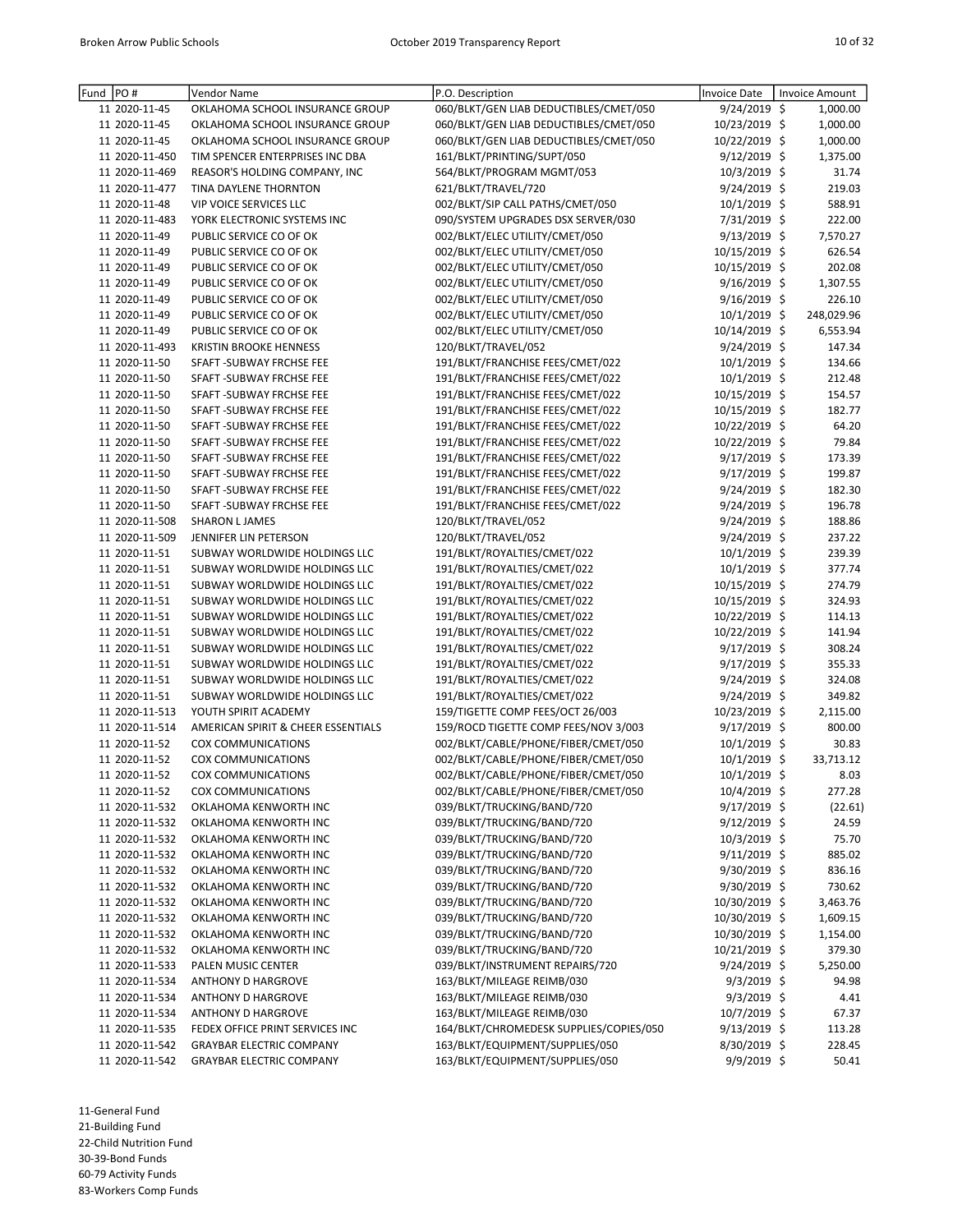| Fund | PO#                              | Vendor Name                                         | P.O. Description                                             | <b>Invoice Date</b>            | <b>Invoice Amount</b> |                   |
|------|----------------------------------|-----------------------------------------------------|--------------------------------------------------------------|--------------------------------|-----------------------|-------------------|
|      | 11 2020-11-543                   | BROKEN ARROW INSURANCE AGENCY INC                   | 180/NOTARY RENEWAL/BOND/052                                  | $9/12/2019$ \$                 |                       | 30.00             |
|      | 11 2020-11-544                   | SECRETARY OF STATE                                  | 180/NOTARY RENEWAL/052                                       | 9/12/2019 \$                   |                       | 10.00             |
|      | 11 2020-11-55                    | MAILROOM FINANCE INC                                | 100/BLKT/POSTAGE/CMET/050                                    | 10/2/2019 \$                   |                       | 3,938.77          |
|      | 11 2020-11-563                   | <b>SAM'S CLUB DIRECT</b>                            | 412/BLKT/SUPPLIES/720                                        | 9/30/2019 \$                   |                       | 194.82            |
|      | 11 2020-11-563                   | SAM'S CLUB DIRECT                                   | 412/BLKT/SUPPLIES/720                                        | 10/17/2019 \$                  |                       | 10.98             |
|      | 11 2020-11-565                   | <b>HOBBY LOBBY STORES INC</b>                       | 412/BLKT/SUPPLIES/720                                        | 10/9/2019 \$                   |                       | 60.18             |
|      | 11 2020-11-570                   | JP MORGAN CHASE/ADMIRAL EXPRESS                     | 001/SUPPLIES/505                                             | 7/31/2019 \$                   |                       | 109.55            |
|      | 11 2020-11-570                   | JP MORGAN CHASE/ADMIRAL EXPRESS                     | 001/SUPPLIES/505                                             | 8/7/2019 \$                    |                       | 11.34             |
|      | 11 2020-11-573                   | TULSA CITY-COUNTY HEALTH DEPT                       | 103/BLKT/ADD'L FOOD HANDLER PERMIT/ECC'S                     | 10/14/2019 \$                  |                       | 855.00            |
|      | 11 2020-11-584                   | <b>BLACK &amp; PINK DANCE SUPPLIES</b>              | 159/FILL IN DANCE TOPS/TIGETTES/003                          | 9/23/2019 \$                   |                       | 255.00            |
|      | 11 2020-11-586                   | REBEL ATHLETIC INC                                  | 159/FILL IN TOP/TIGETTES/003                                 | 8/28/2019 \$                   |                       | 182.99            |
|      | 11 2020-11-587                   | REBEL ATHLETIC INC                                  | 159/FILL IN TIGETTE UNIFORMS/003                             | 8/26/2019 \$                   |                       | 1,839.58          |
|      | 11 2020-11-589                   | PRINTED PRODUCTS, INC                               | 037/BUSINESS CARDS/051                                       | 8/8/2019 \$                    |                       | 85.00             |
|      | 11 2020-11-59                    | <b>GREEN COUNTRY SHREDDING &amp; RECYCLING</b>      | 191/BLKT/DOCUMENT SHREDDING/CMET/052                         | 10/7/2019 \$                   |                       | 15.00             |
|      | 11 2020-11-599                   | JP MORGAN CHASE/ADMIRAL EXPRESS                     | 412/SUPPLIES/720                                             | 9/18/2019 \$                   |                       | 439.83            |
|      | 11 2020-11-60                    | <b>CINTAS CORPORATION NO. 2</b>                     | 191/BLKT/FIRST AID SUPPLIES/CMET/052                         | 7/12/2019 \$                   |                       | 290.03            |
|      | 11 2020-11-60                    | <b>CINTAS CORPORATION NO. 2</b>                     | 191/BLKT/FIRST AID SUPPLIES/CMET/052                         | 9/30/2019 \$                   |                       | 359.09            |
|      | 11 2020-11-604                   | THE UPS STORE                                       | 001/POSTERS/505                                              | 10/2/2019 \$                   |                       | 27.65             |
|      | 11 2020-11-63                    | JP MORGAN CHASE BANK                                | 191/BLKT/MISC BUSN EXP/CMET/050                              | 10/11/2019 \$                  |                       | 169.04            |
|      | 11 2020-11-63                    | JP MORGAN CHASE BANK                                | 191/BLKT/MISC BUSN EXP/CMET/050                              | 10/2/2019 \$                   |                       | 1,030.30          |
|      | 11 2020-11-63                    | JP MORGAN CHASE BANK                                | 191/BLKT/MISC BUSN EXP/CMET/050                              | $10/1/2019$ \$                 |                       | 3,903.72          |
|      | 11 2020-11-63                    | JP MORGAN CHASE BANK                                | 191/BLKT/MISC BUSN EXP/CMET/050                              | 10/5/2019 \$                   |                       | 955.00            |
|      | 11 2020-11-63                    | JP MORGAN CHASE BANK                                | 191/BLKT/MISC BUSN EXP/CMET/050                              | 10/7/2019 \$                   |                       | 474.00            |
|      | 11 2020-11-63                    | JP MORGAN CHASE BANK                                | 191/BLKT/MISC BUSN EXP/CMET/050                              | 10/10/2019 \$                  |                       | (29.81)           |
|      | 11 2020-11-63                    | JP MORGAN CHASE BANK                                | 191/BLKT/MISC BUSN EXP/CMET/050                              | 10/10/2019 \$                  |                       | (492.86)          |
|      | 11 2020-11-630                   | LINEAR COMMUNICATIONS INC                           | 001/MOVING SMART BOARD/505                                   | 8/26/2019 \$                   |                       | 379.00            |
|      | 11 2020-11-637                   | JANICE M JENKINS                                    | 001/BLKT/MILEAGE REIMB/205                                   | 10/1/2019 \$                   |                       | 84.27             |
|      | 11 2020-11-64                    | <b>BANK OF OKLAHOMA</b>                             | 191/BLKT/BANK FEES/RELATED EXP/CMET/052                      | 10/15/2019 \$                  |                       | 1,086.02          |
|      | 11 2020-11-642                   | <b>HOBBY LOBBY STORES INC</b>                       | 103/BLKT/ECC MATERIALS/050                                   | 8/10/2019 \$                   |                       | 74.40             |
|      | 11 2020-11-642                   | HOBBY LOBBY STORES INC                              | 103/BLKT/ECC MATERIALS/050                                   | 8/10/2019 \$                   |                       | 27.86             |
|      | 11 2020-11-666                   | AMY W MYERS                                         | 001/BLKT/MILEAGE REIMB/700                                   | $9/27/2019$ \$                 |                       | 33.87             |
|      | 11 2020-11-668                   | BLICK ART MATERIALS LLC                             | 001/ART SUPPLIES/700                                         | 8/15/2019 \$                   |                       | 1,520.40          |
|      | 11 2020-11-668                   | BLICK ART MATERIALS LLC                             | 001/ART SUPPLIES/700                                         | $8/16/2019$ \$                 |                       | 135.66            |
|      | 11 2020-11-668                   | <b>BLICK ART MATERIALS LLC</b>                      | 001/ART SUPPLIES/700                                         | 8/23/2019 \$                   |                       | (110.81)          |
|      | 11 2020-11-668                   | BLICK ART MATERIALS LLC                             | 001/ART SUPPLIES/700                                         | 9/12/2019 \$                   |                       | 50.99             |
|      | 11 2020-11-670                   | <b>LARRY L MULLINS</b>                              | 621/BLKT/SPED/SERVICES/080                                   | 10/26/2019 \$                  |                       | 525.00            |
|      | 11 2020-11-670                   | LARRY L MULLINS                                     | 621/BLKT/SPED/SERVICES/080                                   | 10/3/2019 \$                   |                       | 150.00            |
|      | 11 2020-11-68                    | TEXAS WOMAN'S UNIVERSITY                            | 151/SITE AFFILIATION FEE/READING REC/050                     | $9/3/2019$ \$                  |                       | 675.00            |
|      | 11 2020-11-681                   | REHAB SOURCE FOR KIDS                               | 621/BLKT/SPED/SPEECH PSYCH SERV/080                          | $9/7/2019$ \$                  |                       | 9,833.59          |
|      | 11 2020-11-681                   | REHAB SOURCE FOR KIDS                               | 621/BLKT/SPED/SPEECH PSYCH SERV/080                          | $10/8/2019$ \$                 |                       | 18,632.57         |
|      |                                  | TRINITY 3 LLC                                       | 164/SPED IPAD WARRANTY/050                                   | 8/31/2019 \$                   |                       |                   |
|      | 11 2020-11-697<br>11 2020-11-70  |                                                     | 191/BLKT/OFFICE SUPPLIES/CFO/052                             | 9/16/2019 \$                   |                       | 4,550.00          |
|      | 11 2020-11-701                   | JP MORGAN CHASE/ADMIRAL EXPRESS<br>PEAK METHODS INC | 163/RESTORE EXCHANGE SERVER/050                              |                                |                       | 57.27<br>5,400.00 |
|      |                                  |                                                     | 155/BLKT/SUPPLIES/ONEACT/720                                 | 9/30/2019 \$                   |                       | 118.66            |
|      | 11 2020-11-704                   | LOWE'S HOME CENTERS<br>LOWE'S HOME CENTERS          | 155/BLKT/SUPPLIES/ONEACT/720                                 | $10/3/2019$ \$<br>9/30/2019 \$ |                       | 147.48            |
|      | 11 2020-11-704                   |                                                     |                                                              | 9/12/2019 \$                   |                       |                   |
|      | 11 2020-11-704<br>11 2020-11-704 | LOWE'S HOME CENTERS                                 | 155/BLKT/SUPPLIES/ONEACT/720<br>155/BLKT/SUPPLIES/ONEACT/720 |                                |                       | 47.08             |
|      |                                  | LOWE'S HOME CENTERS                                 |                                                              | 9/9/2019 \$                    |                       | 490.77            |
|      | 11 2020-11-708                   | JP MORGAN CHASE/ADMIRAL EXPRESS                     | 155/BLKT/SUPPLIES/720                                        | $10/7/2019$ \$                 |                       | 107.91            |
|      | 11 2020-11-709                   | <b>NANCY L BURKE</b>                                | 125/BLKT/MILEAGE REIMB/103                                   | $9/25/2019$ \$                 |                       | 27.36             |
|      | 11 2020-11-71                    | JP MORGAN CHASE/ADMIRAL EXPRESS                     | 191/BLKT/OFC SUPPLIES/CMET/052                               | $9/30/2019$ \$                 |                       | 1,212.96          |
|      | 11 2020-11-71                    | JP MORGAN CHASE/ADMIRAL EXPRESS                     | 191/BLKT/OFC SUPPLIES/CMET/052                               | 10/16/2019 \$                  |                       | 233.64            |
|      | 11 2020-11-71                    | JP MORGAN CHASE/ADMIRAL EXPRESS                     | 191/BLKT/OFC SUPPLIES/CMET/052                               | 10/23/2019 \$                  |                       | 80.69             |
|      | 11 2020-11-71                    | JP MORGAN CHASE/ADMIRAL EXPRESS                     | 191/BLKT/OFC SUPPLIES/CMET/052                               | $10/1/2019$ \$                 |                       | (6.66)            |
|      | 11 2020-11-712                   | <b>RHIANNON G GUINN</b>                             | 155/BLKT/MILEAGE REIMB/720                                   | $10/2/2019$ \$                 |                       | 70.53             |
|      | 11 2020-11-713                   | <b>KRISTI D MOWERY</b>                              | 155/BLKT/MILEAGE REIMB/720                                   | 10/10/2019 \$                  |                       | 27.77             |
|      | 11 2020-11-717                   | KIMBERLY S RICARD                                   | 155/BLKT/MILEAGE REIMB/720                                   | $10/3/2019$ \$                 |                       | 112.88            |
|      | 11 2020-11-718                   | <b>WESLEY J ATKINSON</b>                            | 155/BLKT/MILEAGE REIMB/720                                   | $10/1/2019$ \$                 |                       | 81.20             |
|      | 11 2020-11-72                    | BH MEDIA GROUP INC                                  | 191/BLKT/BUSINESS/LEGAL ADS/CFO/050                          | $9/29/2019$ \$                 |                       | 457.00            |
|      | 11 2020-11-720                   | EDUCATORSHANDBOOK.COM                               | 089/ONLINE SOFTWARE/530                                      | $9/1/2019$ \$                  |                       | 698.00            |
|      | 11 2020-11-721                   | DELL MARKETING LP                                   | 193/LAPTOP COMPUTER/030                                      | $8/27/2019$ \$                 |                       | 1,586.75          |
|      | 11 2020-11-726                   | <b>JESSICA FROST</b>                                | 125/BLKT MILEAGE REIM/215                                    | 10/4/2019 \$                   |                       | 58.73             |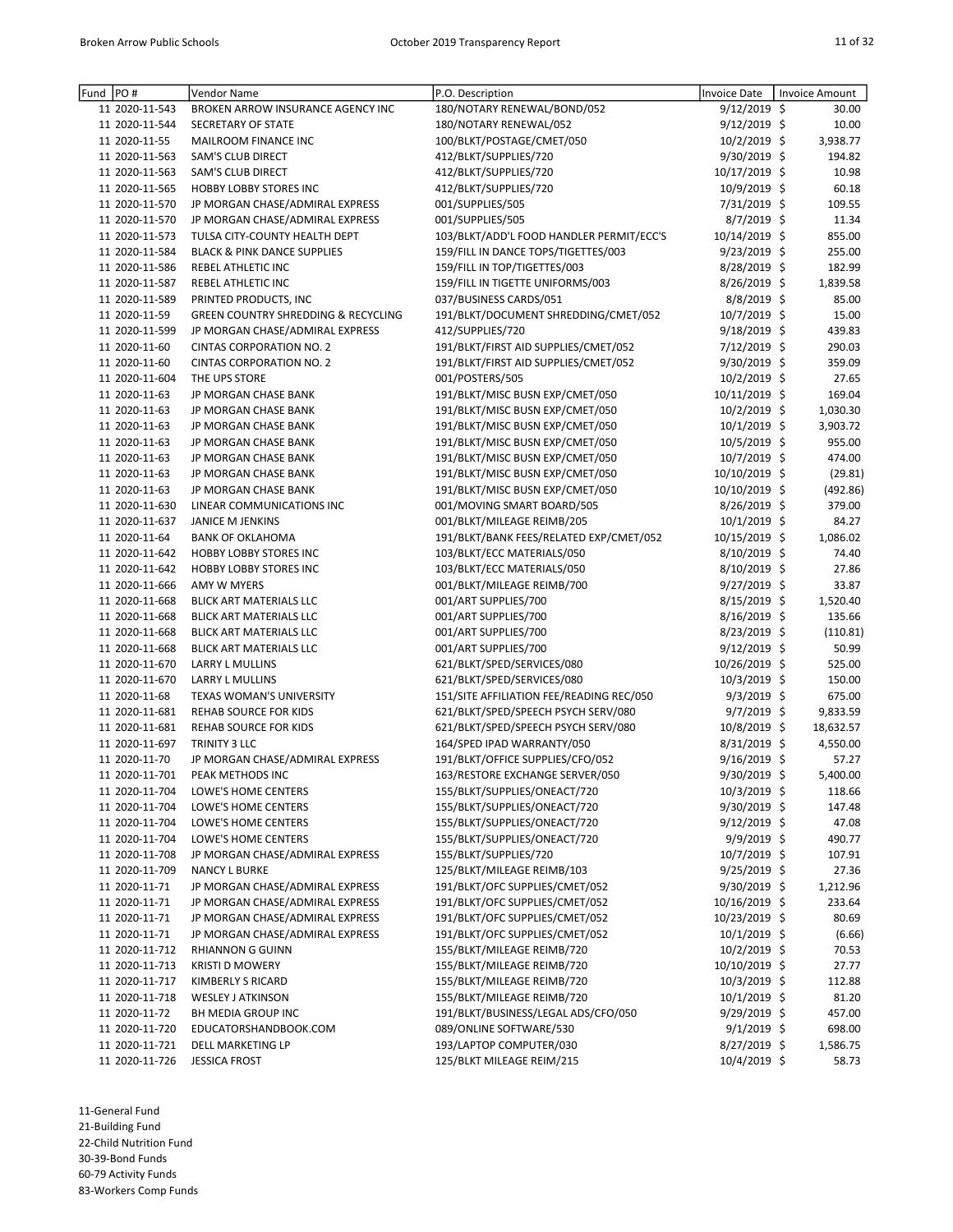| PO#<br>Fund    | Vendor Name                         | P.O. Description                         | Invoice Date   | <b>Invoice Amount</b> |
|----------------|-------------------------------------|------------------------------------------|----------------|-----------------------|
| 11 2020-11-727 | LINDA L AYCOCK                      | 125/BLKT MILEAGE REIM/110                | 10/10/2019 \$  | 21.92                 |
| 11 2020-11-73  | AMAZON.COM LLC                      | 191/BLKT/SUPPLIES/052                    | 9/11/2019 \$   | 83.98                 |
| 11 2020-11-737 | JAN ELLEN GRISHAM                   | 151/BLKT/TRAVEL/135                      | 9/20/2019 \$   | 98.08                 |
| 11 2020-11-743 | ACADEMIC & COLLEGIATE SOFTWARE      | 163/CREATIVE CLOUD APPS/ADOBE SUBSCR/030 | 10/16/2019 \$  | 374.40                |
| 11 2020-11-745 | MIDWEST RACQUETBALL & SPORTING INC  | 160/SOCCER NETS/003                      | 9/23/2019 \$   | 349.44                |
| 11 2020-11-747 | FEDERAL EXPRESS CORP                | 041/BLKT/SHIPPING /041                   | 10/10/2019 \$  | 170.89                |
| 11 2020-11-750 | IXL LEARNING INC                    | 333/MATH & ELA LICENSES/MID SCHLS        | $8/20/2019$ \$ | 156,050.00            |
| 11 2020-11-751 | TIM SPENCER ENTERPRISES INC DBA     | 152/SPED/PRINTING/052                    | 9/19/2019 \$   | 3,348.00              |
| 11 2020-11-759 | <b>GLOBAL EQUIPMENT COMPANY INC</b> | 037/SUPPLIES/051                         | 8/20/2019 \$   | 383.60                |
| 11 2020-11-763 | BLICK ART MATERIALS LLC             | 001/ART/SUPPLIES/700                     | $9/11/2019$ \$ | 1,411.83              |
| 11 2020-11-763 | <b>BLICK ART MATERIALS LLC</b>      | 001/ART/SUPPLIES/700                     | 9/12/2019 \$   | 120.12                |
| 11 2020-11-763 | BLICK ART MATERIALS LLC             | 001/ART/SUPPLIES/700                     | 10/30/2019 \$  | 83.10                 |
| 11 2020-11-765 | <b>SUE N BAKER</b>                  | 621/BLKT/MILEAGE REIMB/160               | 10/1/2019 \$   | 28.40                 |
|                |                                     |                                          |                |                       |
| 11 2020-11-766 | MORGAN E DILLINGHAM                 | 621/BLKT/MILEAGE REIMB/205               | $9/23/2019$ \$ | 88.14                 |
| 11 2020-11-766 | MORGAN E DILLINGHAM                 | 621/BLKT/MILEAGE REIMB/205               | $9/30/2019$ \$ | 101.71                |
| 11 2020-11-768 | MICHAEL J FLASCH                    | 621/BLKT/MILEAGE REIMB/165               | 9/5/2019 \$    | 103.89                |
| 11 2020-11-768 | MICHAEL J FLASCH                    | 621/BLKT/MILEAGE REIMB/165               | 10/4/2019 \$   | 116.10                |
| 11 2020-11-769 | <b>HEATHER JEAN GUYNES</b>          | 621/BLKT/MILEAGE REIMB/720               | 9/30/2019 \$   | 29.02                 |
| 11 2020-11-770 | <b>TASHA A KLEIN</b>                | 621/BLKT/MILEAGE REIMB/700               | 9/30/2019 \$   | 72.01                 |
| 11 2020-11-771 | ANJE B NEWNAM                       | 621/BLKT/MILEAGE REIMB/160               | 9/23/2019 \$   | 78.35                 |
| 11 2020-11-772 | ANITA KATHLEEN VEATCH               | 621/BLKT/MILEAGE REIMB/125               | 10/1/2019 \$   | 76.20                 |
| 11 2020-11-772 | ANITA KATHLEEN VEATCH               | 621/BLKT/MILEAGE REIMB/125               | 10/1/2019 \$   | 176.80                |
| 11 2020-11-773 | <b>HEATHER L HUSTED</b>             | 621/BLKT/MILEAGE REIMB/200               | 9/4/2019 \$    | 35.71                 |
| 11 2020-11-773 | <b>HEATHER L HUSTED</b>             | 621/BLKT/MILEAGE REIMB/200               | 10/7/2019 \$   | 31.62                 |
| 11 2020-11-776 | JENNA R WILLIAMS                    | 621/BLKT/MILEAGE REIMB/103               | $10/9/2019$ \$ | 22.99                 |
| 11 2020-11-777 | <b>COURTNEY D PASLAY</b>            | 621/BLKT/MILEAGE REIMB/165               | 10/9/2019 \$   | 46.63                 |
| 11 2020-11-782 | REASOR'S HOLDING COMPANY, INC       | 412/BLKT/SUPPLIES/720                    | 10/7/2019 \$   | 32.83                 |
| 11 2020-11-784 | HOBBY LOBBY STORES INC              | 412/BLKT/SUPPLIES/720                    | 10/7/2019 \$   | 57.51                 |
| 11 2020-11-791 | CNTR FOR THE COLLABORATIVE CLASS    | 333/SUPPLEMENTAL CUR/ELEM                | 8/22/2019 \$   | 25,272.00             |
| 11 2020-11-810 | JP MORGAN CHASE/ADMIRAL EXPRESS     | 001/SUPPLIES/175                         | 8/22/2019 \$   | 407.82                |
| 11 2020-11-811 | SCHOOL SPECIALTY INC                | 001/SUPPLIES/175                         | 9/26/2019 \$   | 25.56                 |
| 11 2020-11-811 | SCHOOL SPECIALTY INC                | 001/SUPPLIES/175                         | 9/19/2019 \$   | 154.98                |
|                |                                     |                                          |                |                       |
| 11 2020-11-813 | JP MORGAN CHASE/ADMIRAL EXPRESS     | 040/BLKT/SUPPLIES/040                    | 9/20/2019 \$   | 66.88                 |
| 11 2020-11-813 | JP MORGAN CHASE/ADMIRAL EXPRESS     | 040/BLKT/SUPPLIES/040                    | 9/26/2019 \$   | 290.20                |
| 11 2020-11-813 | JP MORGAN CHASE/ADMIRAL EXPRESS     | 040/BLKT/SUPPLIES/040                    | $10/1/2019$ \$ | 50.20                 |
| 11 2020-11-813 | JP MORGAN CHASE/ADMIRAL EXPRESS     | 040/BLKT/SUPPLIES/040                    | 10/1/2019 \$   | 125.38                |
| 11 2020-11-813 | JP MORGAN CHASE/ADMIRAL EXPRESS     | 040/BLKT/SUPPLIES/040                    | $10/3/2019$ \$ | 181.68                |
| 11 2020-11-813 | JP MORGAN CHASE/ADMIRAL EXPRESS     | 040/BLKT/SUPPLIES/040                    | 10/7/2019 \$   | 142.20                |
| 11 2020-11-813 | JP MORGAN CHASE/ADMIRAL EXPRESS     | 040/BLKT/SUPPLIES/040                    | 10/22/2019 \$  | 46.30                 |
| 11 2020-11-813 | JP MORGAN CHASE/ADMIRAL EXPRESS     | 040/BLKT/SUPPLIES/040                    | 10/28/2019 \$  | (142.20)              |
| 11 2020-11-820 | JP MORGAN CHASE/ADMIRAL EXPRESS     | 001/SUPPLIES/220                         | 8/22/2019 \$   | 1,004.93              |
| 11 2020-11-820 | JP MORGAN CHASE/ADMIRAL EXPRESS     | 001/SUPPLIES/220                         | 8/23/2019 \$   | 686.15                |
| 11 2020-11-820 | JP MORGAN CHASE/ADMIRAL EXPRESS     | 001/SUPPLIES/220                         | 8/23/2019 \$   | 98.57                 |
| 11 2020-11-820 | JP MORGAN CHASE/ADMIRAL EXPRESS     | 001/SUPPLIES/220                         | 8/23/2019 \$   | 98.57                 |
| 11 2020-11-823 | SOUTHLAND AWARDS, LLC               | 180/NAME BADGE/052                       | $9/2/2019$ \$  | 8.50                  |
| 11 2020-11-825 | TRINITY 3 LLC                       | 164/SPED CHROMEBOOKS/050                 | $9/13/2019$ \$ | 1,004.00              |
| 11 2020-11-826 | JAMIE LYNN ARTIS                    | 153/BLKT/MILEAGE REIMB/180               | $9/30/2019$ \$ | 70.94                 |
| 11 2020-11-827 | JOEY JONELL HOFFMAN                 | 153/BLKT/MILEAGE REIMB//200              | $10/2/2019$ \$ | 74.03                 |
| 11 2020-11-827 | JOEY JONELL HOFFMAN                 | 153/BLKT/MILEAGE REIMB//200              | $10/2/2019$ \$ | 62.44                 |
| 11 2020-11-828 | JENNIFER LYNN ONEILL                | 153/BLKT/MILEAGE REIMB/135               | $9/30/2019$ \$ | 86.34                 |
| 11 2020-11-829 | HEATHER LAFAE TATE                  | 153/BLKT/MILEAGE REIMB/165               | $10/7/2019$ \$ | 76.18                 |
| 11 2020-11-830 | <b>KELLI A SAITAS</b>               | 153/BLKT/MILEAGE REIMB/160               | 10/8/2019 \$   | 108.71                |
| 11 2020-11-832 | LAKESHORE EQUIPMENT CO              | 003/EL CLASS MATERIALS/170               | $8/27/2019$ \$ | 153.86                |
|                |                                     |                                          |                |                       |
| 11 2020-11-835 | TIM SPENCER ENTERPRISES INC DBA     | 003/BUSINESS CARDS/052                   | $9/17/2019$ \$ | 61.34                 |
| 11 2020-11-839 | JP MORGAN CHASE/ADMIRAL EXPRESS     | 003/EL CLASS SUPPLIES/170                | $8/26/2019$ \$ | 130.14                |
| 11 2020-11-843 | JONATHAN WILLIAM MULLINS            | 621/BLKT/MILEAGE REIMB/725               | 9/4/2019 \$    | 12.11                 |
| 11 2020-11-843 | JONATHAN WILLIAM MULLINS            | 621/BLKT/MILEAGE REIMB/725               | 10/15/2019 \$  | 30.28                 |
| 11 2020-11-844 | JEFFREY A BIANCA                    | 621/BLKT/MILEAGE REIMB/720               | $10/4/2019$ \$ | 12.53                 |
| 11 2020-11-844 | JEFFREY A BIANCA                    | 621/BLKT/MILEAGE REIMB/720               | $10/4/2019$ \$ | 59.39                 |
| 11 2020-11-844 | JEFFREY A BIANCA                    | 621/BLKT/MILEAGE REIMB/720               | $10/4/2019$ \$ | 7.19                  |
| 11 2020-11-845 | ERIC BYRON SAMUELSON                | 155/BLKT/MILEAGE REIMB/720               | 9/12/2019 \$   | 21.95                 |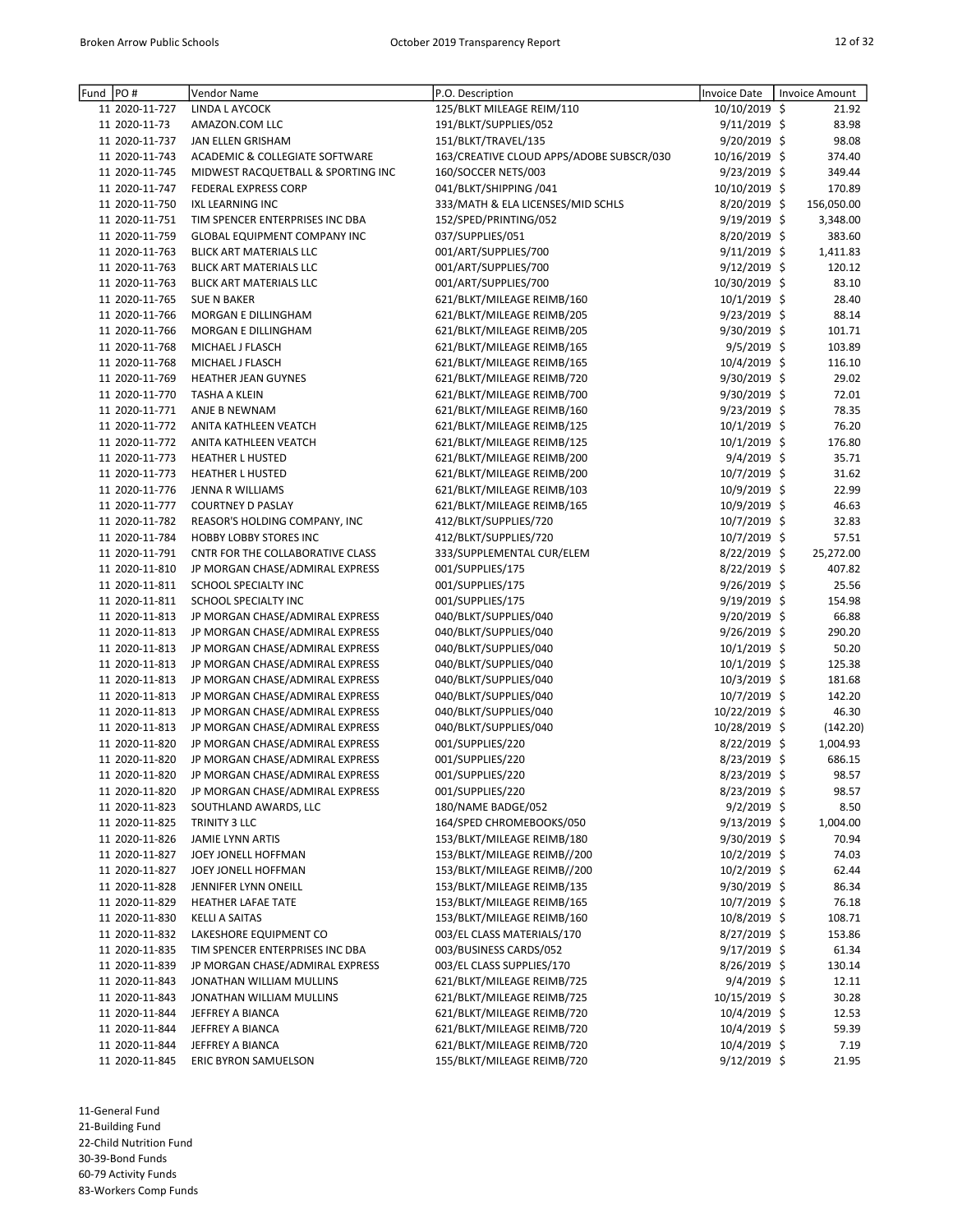| Fund | PO#            | Vendor Name                       | P.O. Description                  | <b>Invoice Date</b> | <b>Invoice Amount</b> |
|------|----------------|-----------------------------------|-----------------------------------|---------------------|-----------------------|
|      | 11 2020-11-845 | ERIC BYRON SAMUELSON              | 155/BLKT/MILEAGE REIMB/720        | $10/1/2019$ \$      | 52.12                 |
|      | 11 2020-11-846 | MICHELLE RENEE STOERMER           | 621/BLKT/MILEAGE REIMB/720        | 9/30/2019 \$        | 31.90                 |
|      | 11 2020-11-853 | JP MORGAN CHASE/ADMIRAL EXPRESS   | 001/OFFICE CHAIR/725              | 9/5/2019 \$         | 338.00                |
|      | 11 2020-11-855 | <b>HOBBY LOBBY STORES INC</b>     | 412/BLKT/SUPPLIES/VOAG/720        | 9/20/2019 \$        | 317.41                |
|      | 11 2020-11-856 | LOWE'S HOME CENTERS               | 412/BLKT/SUPPLIES/VOAG/720        | 10/7/2019 \$        | 27.88                 |
|      | 11 2020-11-856 | LOWE'S HOME CENTERS               | 412/BLKT/SUPPLIES/VOAG/720        | 10/14/2019 \$       | 625.87                |
|      | 11 2020-11-856 | LOWE'S HOME CENTERS               | 412/BLKT/SUPPLIES/VOAG/720        | 9/26/2019 \$        | 302.77                |
|      | 11 2020-11-858 | WILLIAM V MACGILL & CO            | 001/HEALTH OFC/SUPPLIES/110       | 8/26/2019 \$        | 357.93                |
|      | 11 2020-11-859 | <b>CTBOOK HOLDINGS LLC</b>        | 412/BOOKS/720                     | 8/27/2019 \$        | 248.75                |
|      | 11 2020-11-865 | MICHELE E HUEBERT                 | 621/BLKT/TRAVEL/720               | $10/7/2019$ \$      | 25.17                 |
|      | 11 2020-11-869 | MICHELLE RENEE STOERMER           | 121/BLKT/MILEAGE REIMB/720        | $9/6/2019$ \$       | 1.16                  |
|      | 11 2020-11-869 | MICHELLE RENEE STOERMER           | 121/BLKT/MILEAGE REIMB/720        | 10/7/2019 \$        | 0.58                  |
|      | 11 2020-11-870 | ANDREA L ALDRIDGE                 | 003/BLKT/MILEAGE REIMB/510        | 9/10/2019 \$        | 61.21                 |
|      | 11 2020-11-870 | ANDREA L ALDRIDGE                 | 003/BLKT/MILEAGE REIMB/510        | 10/29/2019 \$       | 44.68                 |
|      | 11 2020-11-873 | TIM SPENCER ENTERPRISES INC DBA   | 180/BUSINESS CARDS/052            | $9/17/2019$ \$      | 42.67                 |
|      | 11 2020-11-876 | JP MORGAN CHASE/ADMIRAL EXPRESS   | 001/OFFICE/CLASSROOM SUPPLIES/105 | 8/29/2019 \$        | 380.72                |
|      | 11 2020-11-876 | JP MORGAN CHASE/ADMIRAL EXPRESS   | 001/OFFICE/CLASSROOM SUPPLIES/105 | 8/30/2019 \$        | 4.99                  |
|      | 11 2020-11-876 | JP MORGAN CHASE/ADMIRAL EXPRESS   | 001/OFFICE/CLASSROOM SUPPLIES/105 | 10/3/2019 \$        | (4.99)                |
|      | 11 2020-11-880 | SECRETARY OF STATE                | 001/NOTARY RENEWAL/720            | $9/30/2019$ \$      | 10.00                 |
|      | 11 2020-11-881 | BROKEN ARROW INSURANCE AGENCY INC | 001/NOTARY BOND/720               | 9/30/2019 \$        | 30.00                 |
|      | 11 2020-11-886 | <b>BARNES &amp; NOBLE INC</b>     | 333/BOOKS/700                     | 8/29/2019 \$        | 757.40                |
|      | 11 2020-11-887 | CERAMIC COTTAGE INC               | 001/CLAY/125                      | 9/27/2019 \$        | 143.15                |
|      | 11 2020-11-889 | SCHOLASTIC INC                    | 001/GUIDED READING/BOOKS/165      | 8/31/2019 \$        | 339.99                |
|      | 11 2020-11-895 | UNITED SCOPE LLC                  | 001/SUPPLIES/SCIENCE/720          | $8/29/2019$ \$      | 2,149.90              |
|      | 11 2020-11-897 | ACADEMIC & COLLEGIATE SOFTWARE    | 001/LICENSE/COMP/720              | $10/8/2019$ \$      | 1,372.80              |
|      | 11 2020-11-900 | CAROLINA BIOLOGICAL SUPPLY        | 001/SUPPLIES/SCIENCE/720          | $9/5/2019$ \$       | 1,830.97              |
|      | 11 2020-11-900 | CAROLINA BIOLOGICAL SUPPLY        | 001/SUPPLIES/SCIENCE/720          | $9/6/2019$ \$       | 23.13                 |
|      | 11 2020-11-900 |                                   |                                   | 10/9/2019 \$        | 430.94                |
|      |                | CAROLINA BIOLOGICAL SUPPLY        | 001/SUPPLIES/SCIENCE/720          |                     |                       |
|      | 11 2020-11-901 | ALPHA AWARDS & ENGRAVING LLC      | 001/TEACHER BADGES/150            | 8/29/2019 \$        | 126.50                |
|      | 11 2020-11-903 | HOME DEPOT USA INC                | 082/SUPPLIES/082                  | 8/30/2019 \$        | 679.80                |
|      | 11 2020-11-904 | TRINITY 3 LLC                     | 621/SPED/TECH/215                 | $9/11/2019$ \$      | 392.00                |
|      | 11 2020-11-905 | LAKESHORE EQUIPMENT CO            | 621/SPED/RUG/200                  | 9/4/2019 \$         | 284.05                |
|      | 11 2020-11-906 | SCHOOL SPECIALTY INC              | 621/SPED/EQUIP/200                | 9/4/2019 \$         | 255.23                |
|      | 11 2020-11-910 | STARFALL EDUCATION FOUNDATION     | 621/SPED/LICENSE/120              | 8/29/2019 \$        | 1,050.00              |
|      | 11 2020-11-916 | PROJECT LEAD THE WAY INC          | 412/CURRICULUM/FEE/525            | $9/20/2019$ \$      | 750.00                |
|      | 11 2020-11-917 | CNTR FOR THE COLLABORATIVE CLASS  | 541/MAKING MEANING PD/053         | 9/30/2019 \$        | 300.00                |
|      | 11 2020-11-920 | JEFFREY DONALD MARTIN             | 089/TRAVEL REIMB/052              | 9/5/2019 \$         | 50.75                 |
|      | 11 2020-11-921 | JERMAINE C GALLOWAY               | 552/TALL COP TRAINING/053         | 8/22/2019 \$        | 3,500.00              |
|      | 11 2020-11-923 | DELL MARKETING LP                 | 153/COMPUTERS/AES/ELEM            | $9/3/2019$ \$       | 7,362.50              |
|      | 11 2020-11-925 | AMAZON.COM LLC                    | 152/SPED/SUPPLIES/150             | $9/12/2019$ \$      | 103.49                |
|      | 11 2020-11-927 | <b>TSA</b>                        | 412/MEMBERSHIP FEES/505           | $9/18/2019$ \$      | 410.00                |
|      | 11 2020-11-929 | JP MORGAN CHASE/ADMIRAL EXPRESS   | 001/SUPPLIES/SOCIAL STUDIES/505   | $9/5/2019$ \$       | 44.02                 |
|      | 11 2020-11-929 | JP MORGAN CHASE/ADMIRAL EXPRESS   | 001/SUPPLIES/SOCIAL STUDIES/505   | 9/18/2019 \$        | 19.39                 |
|      | 11 2020-11-930 | CERAMIC COTTAGE INC               | 001/ART/CLAY/120                  | $9/27/2019$ \$      | 122.70                |
|      | 11 2020-11-931 | CERAMIC COTTAGE INC               | 001/ART/CLAY/165                  | 9/27/2019 \$        | 122.70                |
|      | 11 2020-11-933 | THINK SOCIAL PUBLISHING INC       | 001/TEACHER/BOOKS/125             | $9/4/2019$ \$       | 513.64                |
|      | 11 2020-11-934 | ALPHA AWARDS & ENGRAVING LLC      | 001/STAFF ID BADGES/220           | $9/4/2019$ \$       | 71.00                 |
|      | 11 2020-11-936 | CHILD1ST PUBLICATIONS LLC         | 201/BOOKS/LD/150                  | $9/10/2019$ \$      | 274.95                |
|      | 11 2020-11-937 | DELL MARKETING LP                 | 162/COMPUTER/052                  | $9/3/2019$ \$       | 1,814.94              |
|      | 11 2020-11-938 | CAROLINA BIOLOGICAL SUPPLY        | 001/SUPPLIES/SCIENCE/720          | $9/9/2019$ \$       | 199.26                |
|      | 11 2020-11-938 | CAROLINA BIOLOGICAL SUPPLY        | 001/SUPPLIES/SCIENCE/720          | $9/11/2019$ \$      | 258.12                |
|      | 11 2020-11-939 | PITSCO INC                        | 412/SUPPLIES/520                  | $9/5/2019$ \$       | 889.40                |
|      | 11 2020-11-939 | PITSCO INC                        | 412/SUPPLIES/520                  | $9/12/2019$ \$      | 250.00                |
|      | 11 2020-11-940 | PROJECT LEAD THE WAY INC          | 412/SUPPLIES/520                  | 9/20/2019 \$        | 1,817.25              |
|      | 11 2020-11-941 | PROJECT LEAD THE WAY INC          | 412/FEES/520                      | $5/1/2019$ \$       | 750.00                |
|      | 11 2020-11-944 | LAQUISHA J JACKSON                | 089/BLKT/MILEAGE REIMB/725        | 10/15/2019 \$       | 20.18                 |
|      | 11 2020-11-947 | CERAMIC COTTAGE INC               | 001/ART/CLAY/150                  | 9/27/2019 \$        | 204.50                |
|      | 11 2020-11-949 | OFFICE DEPOT INC                  | 001/SUPPLIES/530                  | $9/5/2019$ \$       | 157.26                |
|      | 11 2020-11-95  | AMAZON.COM LLC                    | 162/BLKT/SUPPLIES/050             | $9/13/2019$ \$      | 12.98                 |
|      | 11 2020-11-951 | AMAZON.COM LLC                    | 001/SUPPLIES/530                  | $9/12/2019$ \$      | 25.99                 |
|      | 11 2020-11-955 | WILLIAM V MACGILL & CO            | 001/HEALTH OFC/SUPPLIES/135       | 9/10/2019 \$        | 63.77                 |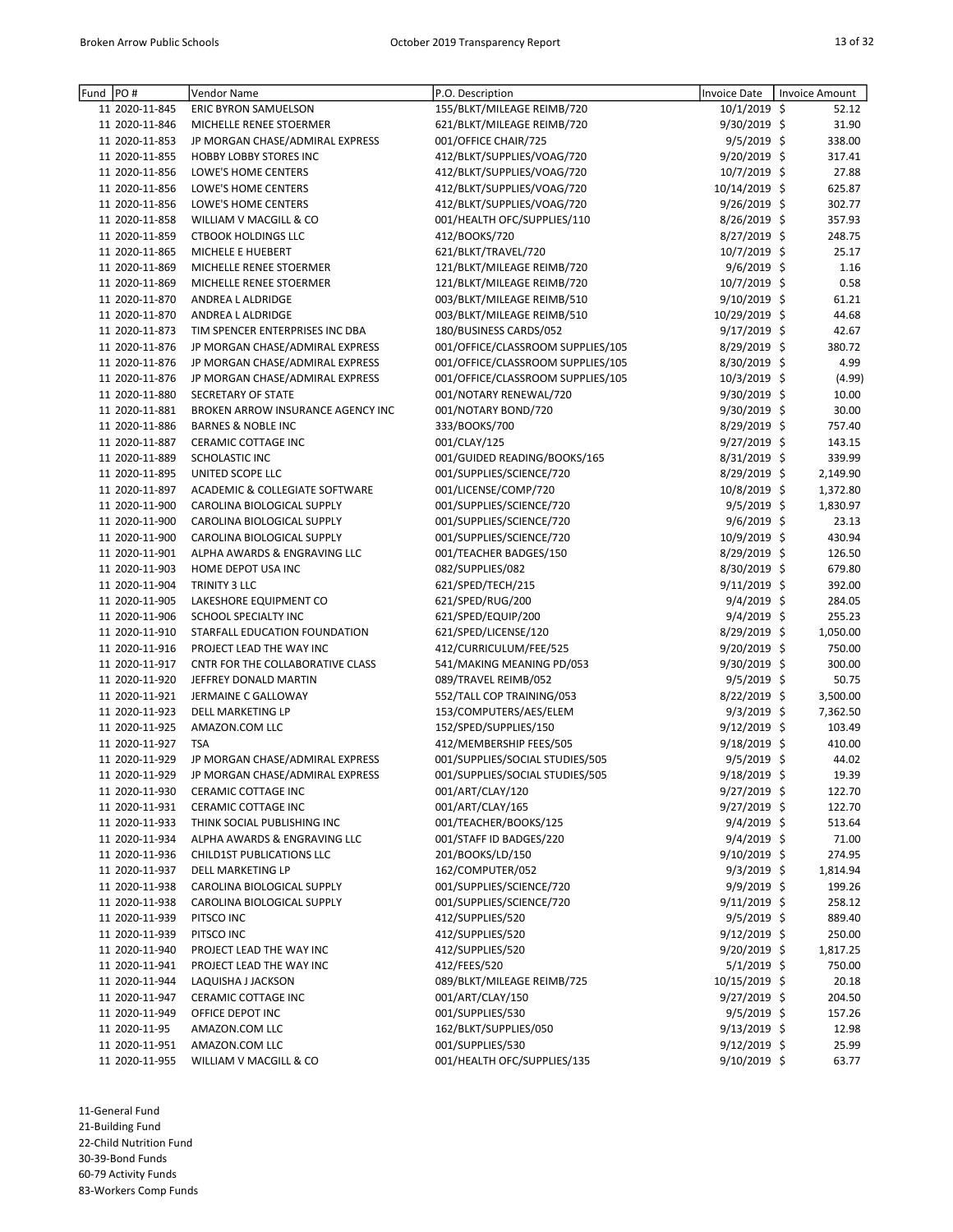| Fund | PO#            | Vendor Name                              | P.O. Description                         | <b>Invoice Date</b> | <b>Invoice Amount</b> |           |
|------|----------------|------------------------------------------|------------------------------------------|---------------------|-----------------------|-----------|
|      | 11 2020-11-958 | ARCADIA PRINTING OF TULSA, INC           | 001/PASSES/PRINTING/510                  | $9/11/2019$ \$      |                       | 387.00    |
|      | 11 2020-11-96  | JP MORGAN CHASE/ADMIRAL EXPRESS          | 162/BLKT/SUPPLIES/COMM/050               | $9/19/2019$ \$      |                       | 1,090.34  |
|      | 11 2020-11-960 | HOUGHTON MIFFLIN HARCOURT PUB CO         | 121/MATH 180 TEACHER BOOKCASE/SECONDARY  | $9/5/2019$ \$       |                       | 1,689.29  |
|      | 11 2020-11-963 | PROJECT LEAD THE WAY INC                 | 412/FEES/PLTW/530                        | 5/1/2019 \$         |                       | 750.00    |
|      | 11 2020-11-967 | KYAL/KXOJ                                | 160/BLKT/FOOTBALL RADIO BROADCAST/003    | 9/30/2019 \$        |                       | 2,400.00  |
|      | 11 2020-11-968 | SPECIAL EVENT SERVICES LLC               | 160/BLKT/EVENT STAFFING/003              | 10/28/2019 \$       |                       | 1,639.73  |
|      | 11 2020-11-968 | SPECIAL EVENT SERVICES LLC               | 160/BLKT/EVENT STAFFING/003              | 9/20/2019 \$        |                       | 2,002.26  |
|      | 11 2020-11-971 | DEBORAH DIANE MCCLELLAN                  | 180/BLKT/TRAVEL/103                      | 9/26/2019 \$        |                       | 129.92    |
|      | 11 2020-11-972 | LIGHTSPEED TECHNOLOGIES                  | 001/SMARTBOARD/BATTERIES/215             | 9/12/2019 \$        |                       | 35.00     |
|      | 11 2020-11-973 | <b>CERAMIC COTTAGE INC</b>               | 001/ART/CLAY/200                         | 9/27/2019 \$        |                       | 81.80     |
|      | 11 2020-11-977 | FUN AND FUNCTION                         | 621/SPED/SUPPLIES/200                    | $9/5/2019$ \$       |                       | 632.75    |
|      | 11 2020-11-980 | JP MORGAN CHASE BANK                     | 203/CALMING ROOM/GRANT/105 FEE/050       | 9/26/2019 \$        |                       | 313.88    |
|      | 11 2020-11-981 | LOWE'S HOME CENTERS                      | 201/ART GRANT/160                        | 9/27/2019 \$        |                       | 102.00    |
|      | 11 2020-11-984 | AMAZON.COM LLC                           | 001/CALMING ROOM SUPPLIES/105            | $9/6/2019$ \$       |                       | 154.94    |
|      | 11 2020-11-989 | LORENE MARIA BRANTLEY                    | 162/BLKT/TRAVEL/050                      | 9/17/2019 \$        |                       | 122.40    |
|      | 11 2020-11-991 | <b>DELL MARKETING LP</b>                 | 511/DELL LAPTOP/150                      | 9/17/2019 \$        |                       | 406.20    |
|      | 11 2020-11-994 | JANET COOPER DUNLOP                      | 161/BLKT/TRAVEL/050                      | 10/20/2019 \$       |                       | 534.78    |
|      | 11 2020-11-998 | ORIGO EDUCATION INC                      | 333/MATH FOR K-5/ELEM/052                | 9/20/2019 \$        |                       | 25,731.20 |
|      | 21 2020-21-108 | JOSEPH ENTERPRISES                       | 090/NEW TRACK/215                        | 8/22/2019 \$        |                       | 4,150.00  |
|      | 21 2020-21-11  | <b>CUSTOM HEATING &amp; AIR COND INC</b> | 041/HVAC UNIT/PLOPS/055                  | 9/30/2019 \$        |                       | 15,813.00 |
|      | 21 2020-21-112 | HOME DEPOT USA INC                       | 055/BLKT/SUPPLIES/055                    | 8/28/2019 \$        |                       | 857.10    |
|      | 21 2020-21-116 | ABATEMENT SYSTEMS INC (ASI)              | 041/BLKT/MOLD TESTING/041                | $9/26/2019$ \$      |                       | 600.00    |
|      | 21 2020-21-117 | JOSEPH ENTERPRISES                       | 041/BLKT/CONTRACTOR SERV/215             | 8/22/2019 \$        |                       | 1,000.00  |
|      | 21 2020-21-120 | JOSEPH ENTERPRISES                       | 041/BLKT/CONTRACTOR SERVICES/041         | 10/8/2019 \$        |                       | 7,364.00  |
|      | 21 2020-21-121 | <b>AIRCO SERVICE INC</b>                 | 041/HVAC UNIT/510                        | $9/11/2019$ \$      |                       | 9,981.00  |
|      | 21 2020-21-123 | AUTOMATIC PROTECTION SYSTEMS CORP        | 041/BLKT/FIRE DETECTION SUPPLIES/PAR/041 | 8/20/2019 \$        |                       | 7,130.53  |
|      | 21 2020-21-123 | AUTOMATIC PROTECTION SYSTEMS CORP        | 041/BLKT/FIRE DETECTION SUPPLIES/PAR/041 | 8/20/2019 \$        |                       | 4,335.36  |
|      | 21 2020-21-124 | AIRCO SERVICE INC                        | 041/BLKT/CONTRACTOR SERVICES/041         | 8/30/2019 \$        |                       | 6,581.36  |
|      | 21 2020-21-125 | TRAFFIC AND PARKING CONTROL CO INC       | 041/DELINEATORS/170                      | 8/28/2019 \$        |                       | 1,009.59  |
|      | 21 2020-21-127 | JP MORGAN CHASE BANK                     | 041/BLKT/SUPPL/PA/MAC/FURN/FIXT/CONT/041 | 10/20/2019 \$       |                       | 18.33     |
|      | 21 2020-21-127 | JP MORGAN CHASE BANK                     | 041/BLKT/SUPPL/PA/MAC/FURN/FIXT/CONT/041 | 10/6/2019 \$        |                       | 348.44    |
|      | 21 2020-21-127 | JP MORGAN CHASE BANK                     | 041/BLKT/SUPPL/PA/MAC/FURN/FIXT/CONT/041 | 9/29/2019 \$        |                       | 63.85     |
|      | 21 2020-21-127 | JP MORGAN CHASE BANK                     | 041/BLKT/SUPPL/PA/MAC/FURN/FIXT/CONT/041 | 9/29/2019 \$        |                       | 280.00    |
|      | 21 2020-21-127 | JP MORGAN CHASE BANK                     | 041/BLKT/SUPPL/PA/MAC/FURN/FIXT/CONT/041 | 10/13/2019 \$       |                       | 582.70    |
|      | 21 2020-21-127 | JP MORGAN CHASE BANK                     | 041/BLKT/SUPPL/PA/MAC/FURN/FIXT/CONT/041 | 10/20/2019 \$       |                       | 1,020.94  |
|      | 21 2020-21-127 | JP MORGAN CHASE BANK                     | 041/BLKT/SUPPL/PA/MAC/FURN/FIXT/CONT/041 | 10/13/2019 \$       |                       | 2,943.53  |
|      | 21 2020-21-127 | JP MORGAN CHASE BANK                     | 041/BLKT/SUPPL/PA/MAC/FURN/FIXT/CONT/041 | 10/20/2019 \$       |                       | 1,583.51  |
|      | 21 2020-21-127 | JP MORGAN CHASE BANK                     | 041/BLKT/SUPPL/PA/MAC/FURN/FIXT/CONT/041 | 10/27/2019 \$       |                       | 434.90    |
|      | 21 2020-21-127 | JP MORGAN CHASE BANK                     | 041/BLKT/SUPPL/PA/MAC/FURN/FIXT/CONT/041 | 10/6/2019 \$        |                       | 3,222.12  |
|      | 21 2020-21-127 | JP MORGAN CHASE BANK                     | 041/BLKT/SUPPL/PA/MAC/FURN/FIXT/CONT/041 | 9/26/2019 \$        |                       | 1,363.94  |
|      | 21 2020-21-127 | JP MORGAN CHASE BANK                     | 041/BLKT/SUPPL/PA/MAC/FURN/FIXT/CONT/041 | 9/29/2019 \$        |                       | 3,977.42  |
|      | 21 2020-21-129 | <b>JOSEPH ENTERPRISES</b>                | 041/BLKT/PAVING OC TRACK/215             | 8/22/2019 \$        |                       | 8,806.25  |
|      | 21 2020-21-131 | <b>JOSEPH ENTERPRISES</b>                | 041/SIDEWALK/125                         | 9/10/2019 \$        |                       | 2,287.00  |
|      | 21 2020-21-132 | PIONEER FENCE CO., INC                   | 041/FENCE REPAIR/100                     | 9/5/2019 \$         |                       | 550.00    |
|      | 21 2020-21-133 | APAX GLASS INC                           | 041/REPAIR/FRAMING/GLASS/ROOF/205        | 9/26/2019 \$        |                       | 2,200.00  |
|      | 21 2020-21-134 | AIRCO SERVICE INC                        | 041/BLKT/CONTRACTOR SERVICES/041         | 10/1/2019 \$        |                       | 1,710.00  |
|      | 21 2020-21-136 | PANCO INC                                | 041/BLKT/HVAC EMS SERVICES/041           | 8/13/2019 \$        |                       | 1,160.28  |
|      | 21 2020-21-136 | PANCO INC                                | 041/BLKT/HVAC EMS SERVICES/041           | 9/19/2019 \$        |                       | 947.00    |
|      | 21 2020-21-138 | LOWE'S HOME CENTERS                      | 041/BLKT/PARTS/SUPPL/FURN/FIXT/MACH/041  | 10/18/2019 \$       |                       | 335.53    |
|      | 21 2020-21-138 | LOWE'S HOME CENTERS                      | 041/BLKT/PARTS/SUPPL/FURN/FIXT/MACH/041  | 10/22/2019 \$       |                       | 123.90    |
|      | 21 2020-21-138 | LOWE'S HOME CENTERS                      | 041/BLKT/PARTS/SUPPL/FURN/FIXT/MACH/041  | 10/3/2019 \$        |                       | 47.00     |
|      | 21 2020-21-138 | LOWE'S HOME CENTERS                      | 041/BLKT/PARTS/SUPPL/FURN/FIXT/MACH/041  | $9/26/2019$ \$      |                       | 98.84     |
|      | 21 2020-21-138 | LOWE'S HOME CENTERS                      | 041/BLKT/PARTS/SUPPL/FURN/FIXT/MACH/041  | 10/14/2019 \$       |                       | 319.93    |
|      | 21 2020-21-138 | LOWE'S HOME CENTERS                      | 041/BLKT/PARTS/SUPPL/FURN/FIXT/MACH/041  | 10/22/2019 \$       |                       | 123.90    |
|      | 21 2020-21-138 | LOWE'S HOME CENTERS                      | 041/BLKT/PARTS/SUPPL/FURN/FIXT/MACH/041  | 10/18/2019 \$       |                       | 14.88     |
|      | 21 2020-21-138 | LOWE'S HOME CENTERS                      | 041/BLKT/PARTS/SUPPL/FURN/FIXT/MACH/041  | 10/10/2019 \$       |                       | 319.77    |
|      | 21 2020-21-138 | LOWE'S HOME CENTERS                      | 041/BLKT/PARTS/SUPPL/FURN/FIXT/MACH/041  | 10/23/2019 \$       |                       | 22.77     |
|      | 21 2020-21-138 | LOWE'S HOME CENTERS                      | 041/BLKT/PARTS/SUPPL/FURN/FIXT/MACH/041  | 10/9/2019 \$        |                       | 191.81    |
|      | 21 2020-21-138 | LOWE'S HOME CENTERS                      | 041/BLKT/PARTS/SUPPL/FURN/FIXT/MACH/041  | 10/25/2019 \$       |                       | 56.11     |
|      | 21 2020-21-138 | LOWE'S HOME CENTERS                      | 041/BLKT/PARTS/SUPPL/FURN/FIXT/MACH/041  | 10/4/2019 \$        |                       | 75.88     |
|      | 21 2020-21-138 | LOWE'S HOME CENTERS                      | 041/BLKT/PARTS/SUPPL/FURN/FIXT/MACH/041  | 9/27/2019 \$        |                       | 36.99     |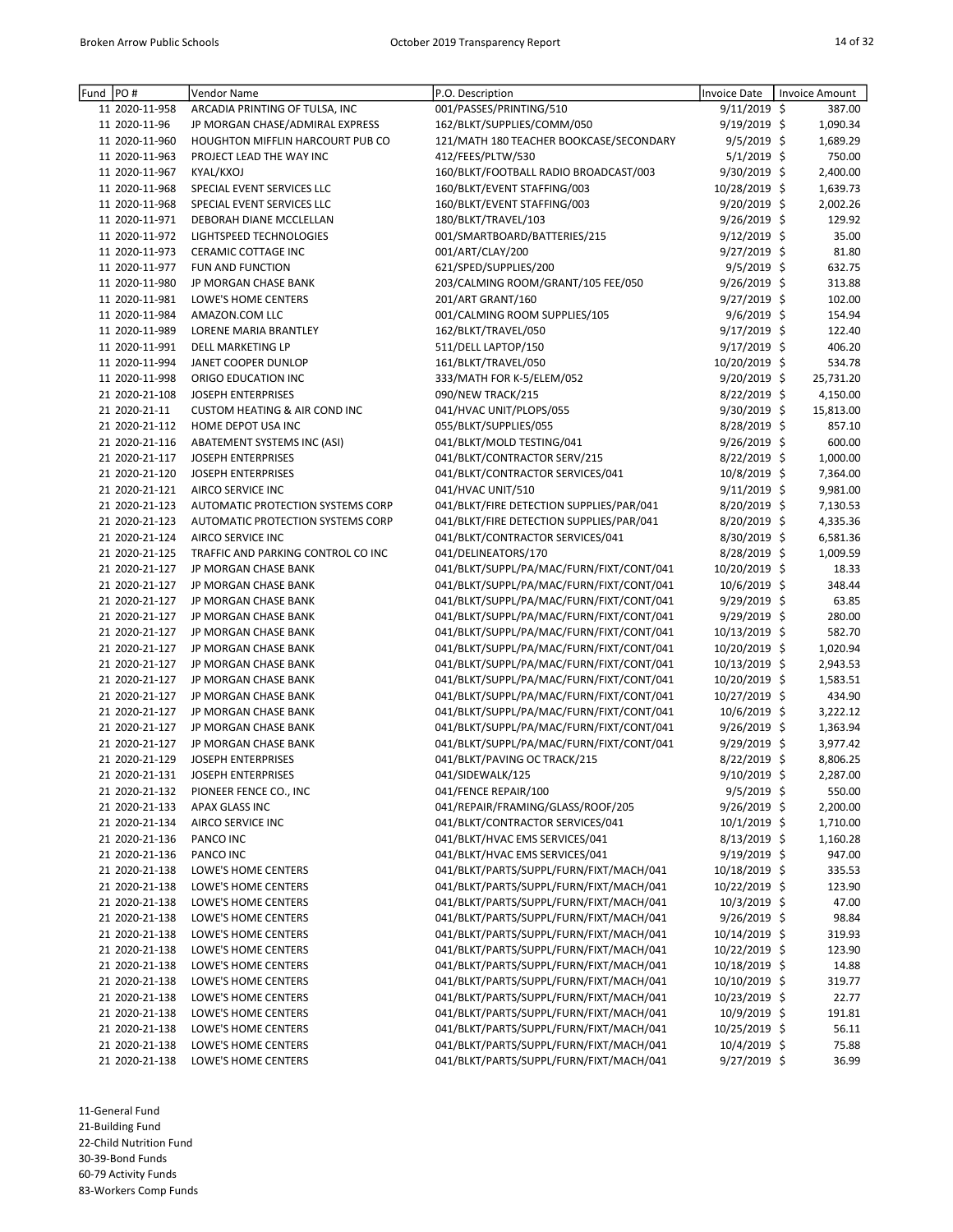| Fund | PO#            | Vendor Name                        | P.O. Description                         | Invoice Date    | Invoice Amount |
|------|----------------|------------------------------------|------------------------------------------|-----------------|----------------|
|      | 21 2020-21-138 | LOWE'S HOME CENTERS                | 041/BLKT/PARTS/SUPPL/FURN/FIXT/MACH/041  | 10/15/2019 \$   | 159.66         |
|      | 21 2020-21-138 | LOWE'S HOME CENTERS                | 041/BLKT/PARTS/SUPPL/FURN/FIXT/MACH/041  | 10/16/2019 \$   | 112.49         |
|      | 21 2020-21-138 | LOWE'S HOME CENTERS                | 041/BLKT/PARTS/SUPPL/FURN/FIXT/MACH/041  | 10/7/2019 \$    | 15.54          |
|      | 21 2020-21-138 | LOWE'S HOME CENTERS                | 041/BLKT/PARTS/SUPPL/FURN/FIXT/MACH/041  | 10/1/2019 \$    | 103.09         |
|      | 21 2020-21-141 | MULLIN PLUMBING INC                | 041/GAS LINE REPAIR/725                  | 9/9/2019 \$     | 9,425.00       |
|      | 21 2020-21-142 | TULSA WINNELSON CO                 | 041/WATER HEATER/175                     | 9/10/2019 \$    | 1,761.91       |
|      | 21 2020-21-146 | A & M CONSTRUCTIVE SOLUTIONS INC   | 090/BASEBALL/SOFTBALL ENTRY/720          | 9/20/2019 \$    | 19,968.05      |
|      | 21 2020-21-148 | SAFETY FIRST SUPPLY COMPANY LLC    | 055/SUPPLIES/055                         | 9/19/2019 \$    | 1,751.70       |
|      | 21 2020-21-149 | AUTOMATIC PROTECTION SYSTEMS CORP  | 055/BLKT/FIRE EX/REPAIR/INSPECTIONS/055  | 8/31/2019 \$    | 789.50         |
|      | 21 2020-21-149 | AUTOMATIC PROTECTION SYSTEMS CORP  | 055/BLKT/FIRE EX/REPAIR/INSPECTIONS/055  | 8/31/2019 \$    | 521.50         |
|      | 21 2020-21-149 | AUTOMATIC PROTECTION SYSTEMS CORP  | 055/BLKT/FIRE EX/REPAIR/INSPECTIONS/055  | 7/31/2019 \$    | 236.00         |
|      | 21 2020-21-149 | AUTOMATIC PROTECTION SYSTEMS CORP  | 055/BLKT/FIRE EX/REPAIR/INSPECTIONS/055  | 9/26/2019 \$    | 202.25         |
|      | 21 2020-21-149 | AUTOMATIC PROTECTION SYSTEMS CORP  | 055/BLKT/FIRE EX/REPAIR/INSPECTIONS/055  | 9/26/2019 \$    | 1,134.05       |
|      | 21 2020-21-149 | AUTOMATIC PROTECTION SYSTEMS CORP  | 055/BLKT/FIRE EX/REPAIR/INSPECTIONS/055  | 9/26/2019 \$    | 797.55         |
|      | 21 2020-21-149 | AUTOMATIC PROTECTION SYSTEMS CORP  | 055/BLKT/FIRE EX/REPAIR/INSPECTIONS/055  | $9/30/2019$ \$  | 12.00          |
|      | 21 2020-21-15  | PANCO INC                          | 041/BLKT/EMS SERVICES/ALL SITES/041      | $8/13/2019$ \$  | 1,610.19       |
|      | 21 2020-21-15  | PANCO INC                          | 041/BLKT/EMS SERVICES/ALL SITES/041      | 8/14/2019 \$    | 105.00         |
|      | 21 2020-21-150 | <b>CITY OF BROKEN ARROW</b>        | 194/FIRE/RESCUE SUBSCRIPTION/050         | 10/2/2019 \$    | 90.00          |
|      | 21 2020-21-151 | FULL COMPASS SYSTEMS               | 194/SPEAKER SYSTEM/700                   | 9/16/2019 \$    | 883.52         |
|      | 21 2020-21-151 | FULL COMPASS SYSTEMS               | 194/SPEAKER SYSTEM/700                   | $9/20/2019$ \$  | 1,262.28       |
|      | 21 2020-21-152 | LENNOX INDUSTRIES INC              | 041/BLKT/SUPPLIES/MACHINER/FURN/FIXT/041 | $9/24/2019$ \$  | 305.00         |
|      | 21 2020-21-152 | LENNOX INDUSTRIES INC              | 041/BLKT/SUPPLIES/MACHINER/FURN/FIXT/041 | 9/26/2019 \$    | 47.87          |
|      | 21 2020-21-152 | LENNOX INDUSTRIES INC              | 041/BLKT/SUPPLIES/MACHINER/FURN/FIXT/041 | 9/28/2019 \$    | 1,120.00       |
|      | 21 2020-21-152 | LENNOX INDUSTRIES INC              | 041/BLKT/SUPPLIES/MACHINER/FURN/FIXT/041 | 10/4/2019 \$    | 1,139.00       |
|      | 21 2020-21-153 | VIDEO REVOLUTION INC               | 194/LG 4K DISPLAY/170                    | 10/2/2019 \$    | 2,299.00       |
|      | 21 2020-21-154 | CDW LLC                            | 194/AIRTAME 2 WIRELESS HDMI ADAPTER/170  | $9/16/2019$ \$  | 386.00         |
|      | 21 2020-21-155 | JOSEPH ENTERPRISES                 | 041/REMOVAL/CONCRETE/170                 | 10/15/2019 \$   | 1,650.00       |
|      | 21 2020-21-156 | <b>BRIDGEPOINT ELECTRIC INC</b>    | 041/RECEPTACLES/BASKETBALL GOALS/700     | 10/18/2019 \$   | 2,120.00       |
|      | 21 2020-21-157 | PIONEER FENCE CO., INC             | 041/FENCE REPAIR/200                     | $10/8/2019$ \$  | 2,016.00       |
|      | 21 2020-21-160 | PANCO INC                          | 041/DIGITAL CONTROLLERS/EMS/041          | $9/25/2019$ \$  | 5,920.00       |
|      | 21 2020-21-161 | <b>TYLER COLE</b>                  | 041/BLKT/BIRD CONTROL/205                | 9/25/2019 \$    | 600.00         |
|      | 21 2020-21-161 | <b>TYLER COLE</b>                  | 041/BLKT/BIRD CONTROL/205                | 10/29/2019 \$   | 244.22         |
|      | 21 2020-21-164 | ALLWINE ROOFING & CONSTRUCTION INC | 041/BLKT/ROOFING SERVICE/041             | 10/28/2019 \$   | 355.00         |
|      | 21 2020-21-166 | <b>CENERGISTIC LLC</b>             | 098/BLKT/ENERGY CONSERVATION/CMET/050    | $9/25/2019$ \$  | 23,770.50      |
|      | 21 2020-21-168 | PIONEER FENCE CO., INC             | 041/BLKT/CONTRACTOR SERVICES/041         | 9/5/2019 \$     | 250.00         |
|      | 21 2020-21-171 | VIRGINIA TILE HOLDINGS LLC         | 041/BLKT/CONTRACTOR SERVICES/041         | 10/8/2019 \$    | 37.32          |
|      | 21 2020-21-171 | VIRGINIA TILE HOLDINGS LLC         | 041/BLKT/CONTRACTOR SERVICES/041         | 10/23/2019 \$   | 18.66          |
|      | 21 2020-21-171 | VIRGINIA TILE HOLDINGS LLC         | 041/BLKT/CONTRACTOR SERVICES/041         | 10/29/2019 \$   | 327.37         |
|      | 21 2020-21-173 | MURRAY WOMBLE INC                  | 041/PERFORMANCE SPORTS SYSTEMS/510       | 10/10/2019 \$   | 835.00         |
|      | 21 2020-21-174 | ABATEMENT SYSTEMS INC (ASI)        | 194/ASBESTOS ABATEMENT/050               | 10/25/2019 \$   | 8,484.00       |
|      | 21 2020-21-19  | H & R LIFTING & BUCKET SERVICE INC | 041/BLKT/LIFT SERVICES/REPAIR/041        | $10/1/2019$ \$  | 200.00         |
|      | 21 2020-21-2   | <b>BANK OF OKLAHOMA</b>            | 191/BLKT/BANK FEES/SUPPLIES/CMET/050     | 10/15/2019 \$   | 117.71         |
|      | 21 2020-21-25  | MULLIN PLUMBING INC                | 041/BLKT/GREASE TRAPS/SERVICES/041       | 7/18/2019 \$    | 335.00         |
|      | 21 2020-21-3   | WAGONER COUNTY RWD #4              | 002/BLKT/WATER UTILITY/CMET/175/220      | 9/30/2019 \$    | 345.22         |
|      | 21 2020-21-3   | WAGONER COUNTY RWD #4              | 002/BLKT/WATER UTILITY/CMET/175/220      | 9/30/2019 \$    | 242.33         |
|      | 21 2020-21-3   | WAGONER COUNTY RWD #4              | 002/BLKT/WATER UTILITY/CMET/175/220      | 9/30/2019 \$    | 357.01         |
|      | 21 2020-21-31  | WESTERN FIRE PROTECTION INC        | 041/FIRE SPRINK INSPECTION/ALL SITES/041 | 9/30/2019 \$    | 14,300.00      |
|      | 21 2020-21-33  | MURRAY WOMBLE INC                  | 041/ANNUAL BLEACHER INSPECTIONS/041      | 9/20/2019 \$    | 530.00         |
|      | 21 2020-21-34  | VERDE VISTA RESOURCES INC          | 041/MOWING/GROUNDS MAINT/ALL SITES/041   | 9/30/2019 \$    | 8,650.00       |
|      | 21 2020-21-34  | <b>VERDE VISTA RESOURCES INC</b>   | 041/MOWING/GROUNDS MAINT/ALL SITES/041   | $9/30/2019$ \$  | 185.00         |
|      | 21 2020-21-34  | <b>VERDE VISTA RESOURCES INC</b>   | 041/MOWING/GROUNDS MAINT/ALL SITES/041   | 9/30/2019 \$    | 85.00          |
|      | 21 2020-21-34  | VERDE VISTA RESOURCES INC          | 041/MOWING/GROUNDS MAINT/ALL SITES/041   | 10/10/2019 \$   | 8,650.00       |
|      | 21 2020-21-34  | VERDE VISTA RESOURCES INC          | 041/MOWING/GROUNDS MAINT/ALL SITES/041   | 10/11/2019 \$   | 1,570.00       |
|      | 21 2020-21-34  | VERDE VISTA RESOURCES INC          | 041/MOWING/GROUNDS MAINT/ALL SITES/041   | 10/11/2019 \$   | 2,000.00       |
|      | 21 2020-21-34  | VERDE VISTA RESOURCES INC          | 041/MOWING/GROUNDS MAINT/ALL SITES/041   | $10/11/2019$ \$ | 1,900.00       |
|      | 21 2020-21-34  | VERDE VISTA RESOURCES INC          | 041/MOWING/GROUNDS MAINT/ALL SITES/041   | $10/11/2019$ \$ | 5,000.00       |
|      | 21 2020-21-34  | VERDE VISTA RESOURCES INC          | 041/MOWING/GROUNDS MAINT/ALL SITES/041   | 10/15/2019 \$   | 15,000.00      |
|      | 21 2020-21-34  | VERDE VISTA RESOURCES INC          | 041/MOWING/GROUNDS MAINT/ALL SITES/041   | 10/23/2019 \$   | 8,650.00       |
|      | 21 2020-21-37  | TURNER ROOFING & SHEET METAL       | 041/BLKT/ROOFING SERVICES/041            | 9/25/2019 \$    | 225.00         |
|      | 21 2020-21-37  | TURNER ROOFING & SHEET METAL       | 041/BLKT/ROOFING SERVICES/041            | $10/1/2019$ \$  | 125.00         |
|      | 21 2020-21-37  | TURNER ROOFING & SHEET METAL       | 041/BLKT/ROOFING SERVICES/041            | 10/8/2019 \$    | 225.00         |

11-General Fund 21-Building Fund 22-Child Nutrition Fund

30-39-Bond Funds

60-79 Activity Funds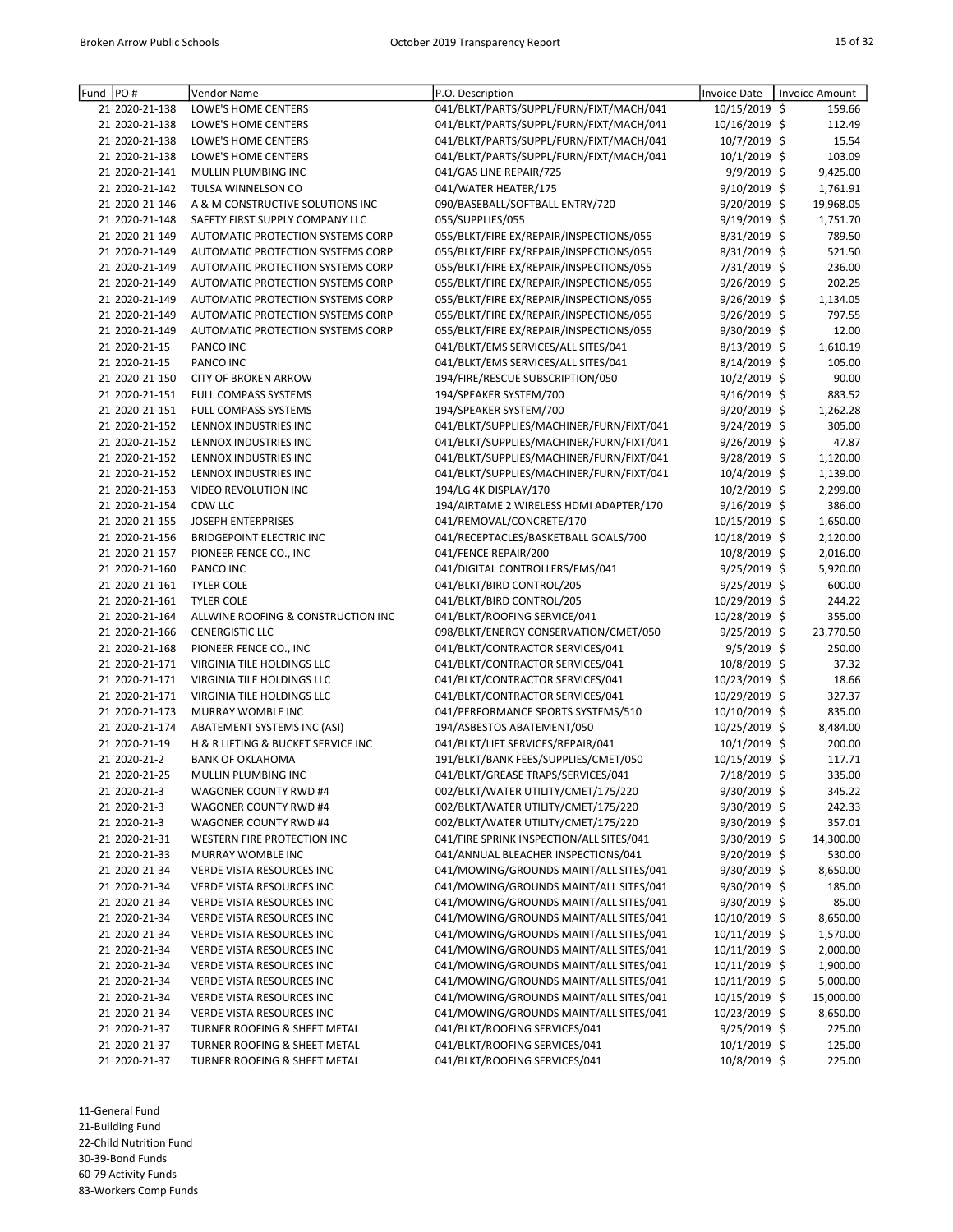| Fund  PO# |               | Vendor Name                        | P.O. Description                        | Invoice Date   | <b>Invoice Amount</b> |
|-----------|---------------|------------------------------------|-----------------------------------------|----------------|-----------------------|
|           | 21 2020-21-37 | TURNER ROOFING & SHEET METAL       | 041/BLKT/ROOFING SERVICES/041           | 10/8/2019 \$   | 150.00                |
|           | 21 2020-21-37 | TURNER ROOFING & SHEET METAL       | 041/BLKT/ROOFING SERVICES/041           | 10/8/2019 \$   | 190.00                |
|           | 21 2020-21-37 | TURNER ROOFING & SHEET METAL       | 041/BLKT/ROOFING SERVICES/041           | 10/8/2019 \$   | 212.00                |
|           | 21 2020-21-38 | ALLWINE ROOFING & CONSTRUCTION INC | 041/BLKT/ROOFING SERVICES/041           | 9/4/2019 \$    | 125.00                |
|           | 21 2020-21-38 | ALLWINE ROOFING & CONSTRUCTION INC | 041/BLKT/ROOFING SERVICES/041           | 9/17/2019 \$   | 182.00                |
|           | 21 2020-21-38 | ALLWINE ROOFING & CONSTRUCTION INC | 041/BLKT/ROOFING SERVICES/041           | 10/4/2019 \$   | 225.00                |
|           | 21 2020-21-38 | ALLWINE ROOFING & CONSTRUCTION INC | 041/BLKT/ROOFING SERVICES/041           | 10/4/2019 \$   | 412.00                |
|           | 21 2020-21-38 | ALLWINE ROOFING & CONSTRUCTION INC | 041/BLKT/ROOFING SERVICES/041           | 10/4/2019 \$   | 464.00                |
|           | 21 2020-21-38 | ALLWINE ROOFING & CONSTRUCTION INC | 041/BLKT/ROOFING SERVICES/041           | 10/4/2019 \$   | 175.00                |
|           | 21 2020-21-38 | ALLWINE ROOFING & CONSTRUCTION INC | 041/BLKT/ROOFING SERVICES/041           | 10/11/2019 \$  | 487.00                |
|           | 21 2020-21-38 | ALLWINE ROOFING & CONSTRUCTION INC | 041/BLKT/ROOFING SERVICES/041           | 10/11/2019 \$  | 262.00                |
|           | 21 2020-21-38 | ALLWINE ROOFING & CONSTRUCTION INC | 041/BLKT/ROOFING SERVICES/041           | 10/11/2019 \$  | 275.00                |
|           | 21 2020-21-38 | ALLWINE ROOFING & CONSTRUCTION INC | 041/BLKT/ROOFING SERVICES/041           | 10/11/2019 \$  | 150.00                |
|           | 21 2020-21-38 | ALLWINE ROOFING & CONSTRUCTION INC | 041/BLKT/ROOFING SERVICES/041           | 10/11/2019 \$  | 321.00                |
|           | 21 2020-21-4  | JP MORGAN CHASE BANK               | 002/BLKT/WATER/TRASH UTILITIES/CMET/050 | 10/8/2019 \$   | 15,201.80             |
|           | 21 2020-21-42 | MURRAY WOMBLE INC                  | 041/BLEACHER SEATS/720                  | $9/18/2019$ \$ | 3,450.00              |
|           | 21 2020-21-5  | <b>EXELON CORPORATION</b>          | 002/BLKT/NATURAL GAS UTILITY/CMET/050   | 10/14/2019 \$  | 793.06                |
|           | 21 2020-21-55 | DUDE SOLUTIONS INC                 | 098/EVENT MGMT SOFTWARE/050             | 7/1/2019 \$    | 20,678.25             |
|           | 21 2020-21-55 | DUDE SOLUTIONS INC                 | 098/EVENT MGMT SOFTWARE/050             | 8/21/2019 \$   | 3,600.00              |
|           | 21 2020-21-55 | DUDE SOLUTIONS INC                 | 098/EVENT MGMT SOFTWARE/050             | $8/21/2019$ \$ | 3,900.00              |
|           | 21 2020-21-57 | AFFORDABLE IRRIGATION TULSA LLC    | 041/SPRINKLER REPAIR/205                | $9/12/2019$ \$ | 1,625.00              |
|           | 21 2020-21-6  | ONE GAS INC.                       | 002/BLKT/NATURAL GAS UTILITY/CMET/050   | 10/22/2019 \$  | 75.01                 |
|           | 21 2020-21-6  | ONE GAS INC.                       | 002/BLKT/NATURAL GAS UTILITY/CMET/050   | $10/2/2019$ \$ | 803.14                |
|           | 21 2020-21-6  | ONE GAS INC.                       | 002/BLKT/NATURAL GAS UTILITY/CMET/050   | 10/14/2019 \$  | 3,829.49              |
|           | 21 2020-21-7  | <b>CENERGISTIC LLC</b>             | 002/BLKT/ENERGY CONSERV MGMT/CMET/050   | $8/25/2019$ \$ | 67,554.00             |
|           | 21 2020-21-70 | ARROWHEAD TRUCK EQUIPMENT INC      | 041/TRUCK UTILITY BED/041               | 10/14/2019 \$  | 7,200.00              |
|           | 21 2020-21-73 | MEDNOW URGENT CARE CENTER LLC      | 055/BLKT/PRE-EMPLOYMENT PHYSICALS/055   | 10/9/2019 \$   | 280.00                |
|           | 21 2020-21-74 | URBAN PEST AND WILDLIFE MANAGEMENT | 055/BLKT/PEST CONTROL/055               | 9/30/2019 \$   | 45.00                 |
|           | 21 2020-21-74 | URBAN PEST AND WILDLIFE MANAGEMENT | 055/BLKT/PEST CONTROL/055               | 9/30/2019 \$   | 45.00                 |
|           | 21 2020-21-74 | URBAN PEST AND WILDLIFE MANAGEMENT | 055/BLKT/PEST CONTROL/055               | 9/30/2019 \$   | 45.00                 |
|           | 21 2020-21-74 | URBAN PEST AND WILDLIFE MANAGEMENT | 055/BLKT/PEST CONTROL/055               | 9/30/2019 \$   | 45.00                 |
|           | 21 2020-21-74 | URBAN PEST AND WILDLIFE MANAGEMENT | 055/BLKT/PEST CONTROL/055               | 9/30/2019 \$   | 45.00                 |
|           | 21 2020-21-74 | URBAN PEST AND WILDLIFE MANAGEMENT | 055/BLKT/PEST CONTROL/055               | 9/30/2019 \$   | 45.00                 |
|           | 21 2020-21-74 | URBAN PEST AND WILDLIFE MANAGEMENT | 055/BLKT/PEST CONTROL/055               | 9/30/2019 \$   | 45.00                 |
|           | 21 2020-21-74 | URBAN PEST AND WILDLIFE MANAGEMENT | 055/BLKT/PEST CONTROL/055               | 9/30/2019 \$   | 45.00                 |
|           | 21 2020-21-74 | URBAN PEST AND WILDLIFE MANAGEMENT | 055/BLKT/PEST CONTROL/055               | 9/30/2019 \$   | 45.00                 |
|           | 21 2020-21-74 | URBAN PEST AND WILDLIFE MANAGEMENT | 055/BLKT/PEST CONTROL/055               | 9/30/2019 \$   | 45.00                 |
|           | 21 2020-21-74 | URBAN PEST AND WILDLIFE MANAGEMENT | 055/BLKT/PEST CONTROL/055               | 9/30/2019 \$   | 45.00                 |
|           | 21 2020-21-74 | URBAN PEST AND WILDLIFE MANAGEMENT | 055/BLKT/PEST CONTROL/055               | 10/10/2019 \$  | 45.00                 |
|           | 21 2020-21-74 | URBAN PEST AND WILDLIFE MANAGEMENT | 055/BLKT/PEST CONTROL/055               | 10/10/2019 \$  | 45.00                 |
|           | 21 2020-21-74 | URBAN PEST AND WILDLIFE MANAGEMENT | 055/BLKT/PEST CONTROL/055               | 10/21/2019 \$  | 45.00                 |
|           | 21 2020-21-74 | URBAN PEST AND WILDLIFE MANAGEMENT | 055/BLKT/PEST CONTROL/055               | 10/21/2019 \$  | 45.00                 |
|           | 21 2020-21-74 | URBAN PEST AND WILDLIFE MANAGEMENT | 055/BLKT/PEST CONTROL/055               | 10/21/2019 \$  | 45.00                 |
|           | 21 2020-21-74 | URBAN PEST AND WILDLIFE MANAGEMENT | 055/BLKT/PEST CONTROL/055               | 10/21/2019 \$  | 45.00                 |
|           | 21 2020-21-74 | URBAN PEST AND WILDLIFE MANAGEMENT | 055/BLKT/PEST CONTROL/055               | 10/21/2019 \$  | 75.00                 |
|           | 21 2020-21-74 | URBAN PEST AND WILDLIFE MANAGEMENT | 055/BLKT/PEST CONTROL/055               | 10/21/2019 \$  | 45.00                 |
|           | 21 2020-21-75 | <b>LIBERTY LAUNDRY</b>             | 055/BLKT/LAUNDRY/055                    | 10/1/2019 \$   | 446.34                |
|           | 21 2020-21-77 | <b>EARTH-TECH ENTERPRISES INC</b>  | 055/BLKT/MOLD TESTING/055               | $9/16/2019$ \$ | 425.00                |
|           | 21 2020-21-78 | HOME DEPOT USA INC                 | 055/BLKT/SUPPLIES/055                   | $9/16/2019$ \$ | 329.13                |
|           | 21 2020-21-79 | CONSOLIDATED ELECTRICAL DISTRIB    | 055/BLKT/LAMPS/BULBS/055                | $9/13/2019$ \$ | 56.40                 |
|           | 21 2020-21-80 | W W GRAINGER INC                   | 055/BLKT/SUPPLIES/055                   | $8/28/2019$ \$ | (364.62)              |
|           | 21 2020-21-80 | W W GRAINGER INC                   | 055/BLKT/SUPPLIES/055                   | $8/28/2019$ \$ | 364.62                |
|           | 21 2020-21-80 | W W GRAINGER INC                   | 055/BLKT/SUPPLIES/055                   | $10/2/2019$ \$ | 75.99                 |
|           | 21 2020-21-80 | W W GRAINGER INC                   | 055/BLKT/SUPPLIES/055                   | $10/3/2019$ \$ | 1,557.12              |
|           | 21 2020-21-81 | WESTLAKE ACE HARDWARE INC          | 055/BLKT/SUPPLIES/055                   | $9/25/2019$ \$ | 20.07                 |
|           | 21 2020-21-81 | WESTLAKE ACE HARDWARE INC          | 055/BLKT/SUPPLIES/055                   | $9/30/2019$ \$ | 63.89                 |
|           | 21 2020-21-81 | WESTLAKE ACE HARDWARE INC          | 055/BLKT/SUPPLIES/055                   | $10/1/2019$ \$ | 15.99                 |
|           | 21 2020-21-81 | WESTLAKE ACE HARDWARE INC          | 055/BLKT/SUPPLIES/055                   | $10/2/2019$ \$ | 5.49                  |
|           | 21 2020-21-81 | WESTLAKE ACE HARDWARE INC          | 055/BLKT/SUPPLIES/055                   | 10/14/2019 \$  | 68.42                 |
|           | 21 2020-21-81 | WESTLAKE ACE HARDWARE INC          | 055/BLKT/SUPPLIES/055                   | 10/22/2019 \$  | 13.24                 |
|           | 21 2020-21-85 | C & C SUPPLY AND SERVICE CO INC    | 055/BLKT/SUPPLIES/055                   | 9/16/2019 \$   | 683.60                |

11-General Fund 21-Building Fund

22-Child Nutrition Fund

30-39-Bond Funds

60-79 Activity Funds 83-Workers Comp Funds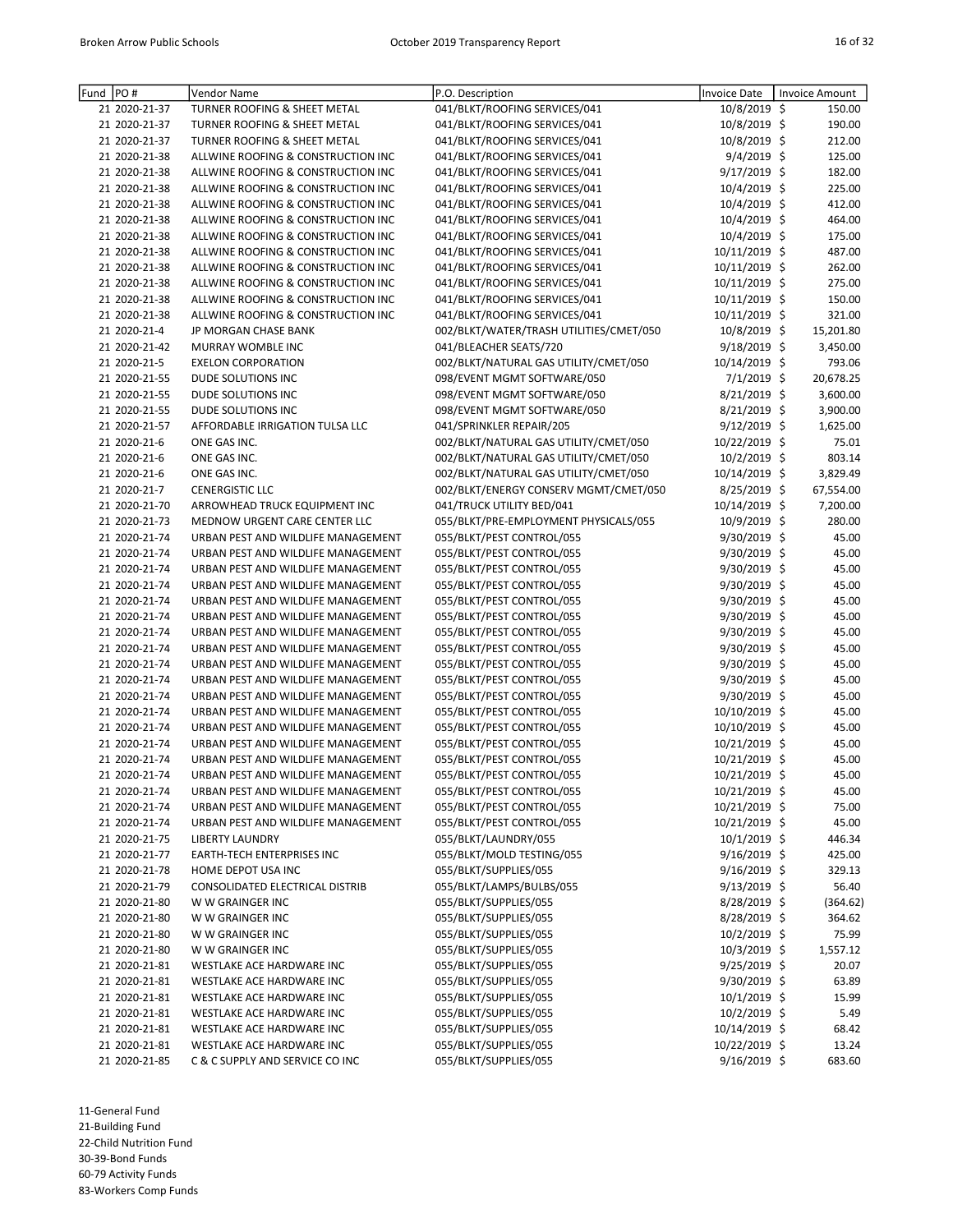| Fund | PO#                             | Vendor Name                        | P.O. Description                         | <b>Invoice Date</b>           | <b>Invoice Amount</b> |
|------|---------------------------------|------------------------------------|------------------------------------------|-------------------------------|-----------------------|
|      | 21 2020-21-85                   | C & C SUPPLY AND SERVICE CO INC    | 055/BLKT/SUPPLIES/055                    | 10/4/2019 \$                  | 896.60                |
|      | 21 2020-21-87                   | <b>EMPIRE PAPER COMPANY</b>        | 055/BLKT/SUPPLIES/055                    | 9/17/2019 \$                  | 159.39                |
|      | 21 2020-21-87                   | <b>EMPIRE PAPER COMPANY</b>        | 055/BLKT/SUPPLIES/055                    | 9/17/2019 \$                  | 1,348.40              |
|      | 21 2020-21-88                   | TREAT'S SOLUTIONS LLC              | 055/BLKT/SUPPLIES/055                    | 9/25/2019 \$                  | 273.91                |
|      | 21 2020-21-90                   | MURPHY SANITARY SUPPLY LLC         | 055/BLKT/SUPPLIES/055                    | 9/20/2019 \$                  | 1,296.00              |
|      | 21 2020-21-90                   | MURPHY SANITARY SUPPLY LLC         | 055/BLKT/SUPPLIES/055                    | 10/15/2019 \$                 | 485.88                |
|      | 21 2020-21-93                   | <b>BRIDGEPOINT ELECTRIC INC</b>    | 041/BLKT/CONTRACTOR SERV/MAINT/041       | 8/23/2019 \$                  | 2,880.00              |
|      | 21 2020-21-96                   | MURRAY WOMBLE INC                  | 041/SPORTS SYSTEM /SAFETY PADDING/720    | 9/30/2019 \$                  | 4,785.00              |
|      | 21 2020-21-97                   | MURRAY WOMBLE INC                  | 041/ WALL PADS/720                       | 9/30/2019 \$                  | 1,200.00              |
|      | 22 2020-22-10                   | BROKEN ARROW ELECTRIC SUPPLY LLC   | 000/BLKT/REPAIRS/PARTS/SUPPLIES/MISC/022 | 10/11/2019 \$                 | 21.82                 |
|      | 22 2020-22-103                  | <b>COSTLEY ENTERPRISES INC</b>     | 000/BLKT/PIZZA/022                       | 10/7/2019 \$                  | 8,963.75              |
|      | 22 2020-22-103                  | <b>COSTLEY ENTERPRISES INC</b>     | 000/BLKT/PIZZA/022                       | 10/28/2019 \$                 | 14,251.10             |
|      | 22 2020-22-103                  | <b>COSTLEY ENTERPRISES INC</b>     | 000/BLKT/PIZZA/022                       | 10/14/2019 \$                 | 10,913.05             |
|      | 22 2020-22-103                  | <b>COSTLEY ENTERPRISES INC</b>     | 000/BLKT/PIZZA/022                       | 9/23/2019 \$                  | 10,791.85             |
|      | 22 2020-22-103                  | <b>COSTLEY ENTERPRISES INC</b>     | 000/BLKT/PIZZA/022                       | $9/30/2019$ \$                | 11,327.15             |
|      | 22 2020-22-103                  | <b>COSTLEY ENTERPRISES INC</b>     | 000/BLKT/PIZZA/022                       | $9/17/2019$ \$                | 10,741.35             |
|      | 22 2020-22-105                  | SAFETY FIRST SUPPLY COMPANY LLC    | 000/BLKT/SUPPLIES/022                    | $9/24/2019$ \$                | 504.00                |
|      | 22 2020-22-105                  | SAFETY FIRST SUPPLY COMPANY LLC    | 000/BLKT/SUPPLIES/022                    | 9/26/2019 \$                  | 296.80                |
|      | 22 2020-22-107                  | <b>JLW ENTERPRISES</b>             | 000/BLKT/PARTS/REPAIRS/SUPPLIES/MISC/022 | $9/11/2019$ \$                | 1,011.10              |
|      | 22 2020-22-107                  | <b>JLW ENTERPRISES</b>             | 000/BLKT/PARTS/REPAIRS/SUPPLIES/MISC/022 | 10/23/2019 \$                 | 58.63                 |
|      | 22 2020-22-107                  | <b>JLW ENTERPRISES</b>             | 000/BLKT/PARTS/REPAIRS/SUPPLIES/MISC/022 | 10/24/2019 \$                 | 405.00                |
|      | 22 2020-22-108                  | COCA-COLA SOUTHWEST BEVERAGES LLC  | 000/BLKT/COKE PRODUCTS/022               | 10/28/2019 \$                 | 15,559.54             |
|      | 22 2020-22-108                  | COCA-COLA SOUTHWEST BEVERAGES LLC  | 000/BLKT/COKE PRODUCTS/022               | 10/10/2019 \$                 | 37,365.81             |
|      | 22 2020-22-108                  | COCA-COLA SOUTHWEST BEVERAGES LLC  | 000/BLKT/COKE PRODUCTS/022               | 9/30/2019 \$                  | 11,780.26             |
|      | 22 2020-22-110                  | FRONTIER PRODUCE INC               | 000/BLKT/PRODUCE/022                     | 10/14/2019 \$                 | 4,645.67              |
|      | 22 2020-22-110                  | FRONTIER PRODUCE INC               | 000/BLKT/PRODUCE/022                     | 10/28/2019 \$                 | 2,597.34              |
|      | 22 2020-22-110                  | FRONTIER PRODUCE INC               | 000/BLKT/PRODUCE/022                     | 9/30/2019 \$                  | 12,302.61             |
|      | 22 2020-22-113                  | <b>JESSIE MARIE HEIDORN</b>        | 000/BLKT/MILEAGE REIMB/720               | 10/8/2019 \$                  | 56.00                 |
|      | 22 2020-22-115                  | <b>JASON D SANCHEZ</b>             | 000/BLKT/MILEAGE REIMB/022               | 10/15/2019 \$                 | 36.25                 |
|      | 22 2020-22-116                  | DUTY STATION UNIFORMS & GEAR       | 000/BLKT/UNIFORM SHIRTS/JACKETS/022      | 10/18/2019 \$                 | 1,803.24              |
|      | 22 2020-22-118                  | DIGI SECURITY SYSTEMS LLC          | 000/SERVER/CAMERAS/LICENSES/022          | $9/27/2019$ \$                | 7,282.75              |
|      | 22 2020-22-123                  | BA PUBLIC SCHOOLS-GENERAL FUND     | 000/BLKT/PAPER/SUPPLIES/022              | $9/18/2019$ \$                | 160.00                |
|      | 22 2020-22-125                  | <b>BRENDA HOFFMAN</b>              | 000/BLKT/MILEAGE REIMB/022               | 10/1/2019 \$                  | 57.55                 |
|      | 22 2020-22-128                  | OZARK EMPIRE DISTRIBUTORS INC      | 000/BLKT/BAKERY ITEMS/022                | 10/14/2019 \$                 | 6,423.55              |
|      | 22 2020-22-128                  | OZARK EMPIRE DISTRIBUTORS INC      | 000/BLKT/BAKERY ITEMS/022                | 10/28/2019 \$                 | 4,322.90              |
|      | 22 2020-22-128                  | OZARK EMPIRE DISTRIBUTORS INC      | 000/BLKT/BAKERY ITEMS/022                | 9/30/2019 \$                  | 13,588.06             |
|      | 22 2020-22-129                  | URBAN PEST AND WILDLIFE MANAGEMENT | 000/BLKT/PEST CONTROL/022                | $9/13/2019$ \$                | 700.00                |
|      | 22 2020-22-129                  | URBAN PEST AND WILDLIFE MANAGEMENT | 000/BLKT/PEST CONTROL/022                | 10/11/2019 \$                 | 700.00                |
|      | 22 2020-22-133                  | AUTO-CHLOR SYSTEM LLC              | 000/BLKT/CHEMICALS/SANITATION/022        | $9/16/2019$ \$                | 6,250.00              |
|      | 22 2020-22-133                  | AUTO-CHLOR SYSTEM LLC              | 000/BLKT/CHEMICALS/SANITATION/022        | 10/7/2019 \$                  | 6,250.00              |
|      | 22 2020-22-135                  | TYSON PREPARED FOODS INC           | 000/BLKT/FOOD PROCESSING/022             | $10/3/2019$ \$                | 9,846.45              |
|      | 22 2020-22-136                  | <b>INTEGRATED FOOD SERVICE</b>     | 000/BLKT/BEEF PROCESSING/022             | $9/20/2019$ \$                | 8,799.81              |
|      | 22 2020-22-137                  | CHINESE FOOD SOLUTIONS, INC        | 000/BLKT/BEEF/CHICKEN PROCESSING/022     | 9/18/2019 \$                  | 29,616.20             |
|      | 22 2020-22-138                  | PILGRIM'S PRIDE CORPORATION        | 000/BLKT/COMMODITY CHICKEN PROCESSI/022  | $10/2/2019$ \$                | 7,162.50              |
|      | 22 2020-22-139                  | PETERSON FARMS FRESH INC           | 000/BLKT/APPLE PROCESSING/022            | 10/7/2019 \$                  | 3,985.92              |
|      | 22 2020-22-14                   | LESLIE E PTOMEY                    | 000/BLKT/MILEAGE REIMB/022               | $10/1/2019$ \$                | 14.73                 |
|      | 22 2020-22-140                  | MICHAEL FOODS INC                  | 000/BLKT/EGG PROCESSING/022              | $9/19/2019$ \$                | 4,192.16              |
|      | 22 2020-22-141                  | RICH HOLDINGS INC.                 | 000/BLKT/CHEESE PROCESSING/022           | $10/2/2019$ \$                | 9,742.44              |
|      | 22 2020-22-146                  | NUTRI-LINK TECHNOLOGIES INC        | 000/FREE/REDUCED LUNCH APPLICATIONS/022  | $8/21/2019$ \$                | 368.97                |
|      | 22 2020-22-158                  | AMERICAN NATIONAL RED CROSS        | 000/CPR TRAINING/022                     | $9/11/2019$ \$                | 130.00                |
|      |                                 |                                    | 000/BLKT/BRINE SALT/022                  |                               |                       |
|      | 22 2020-22-16<br>22 2020-22-163 | <b>CULLIGAN OF TULSA</b>           | 000/BLKT/PARTS/022                       | 10/14/2019 \$<br>10/8/2019 \$ | 543.90                |
|      |                                 | FESCO INC                          |                                          |                               | 57.53                 |
|      | 22 2020-22-165                  | EXCEPTIONAL LEADERS LAB            | 000/SPEAKER FEES/022                     | $8/16/2019$ \$                | 800.00                |
|      | 22 2020-22-168                  | SUSHIFORK TULSA ONE LLC            | 000/BLKT/FOOD/022                        | $9/12/2019$ \$                | 520.00                |
|      | 22 2020-22-168                  | SUSHIFORK TULSA ONE LLC            | 000/BLKT/FOOD/022                        | $9/19/2019$ \$                | 650.00                |
|      | 22 2020-22-168                  | SUSHIFORK TULSA ONE LLC            | 000/BLKT/FOOD/022                        | $9/26/2019$ \$                | 650.00                |
|      | 22 2020-22-168                  | SUSHIFORK TULSA ONE LLC            | 000/BLKT/FOOD/022                        | 10/3/2019 \$                  | 520.00                |
|      | 22 2020-22-168                  | SUSHIFORK TULSA ONE LLC            | 000/BLKT/FOOD/022                        | 10/10/2019 \$                 | 520.00                |
|      | 22 2020-22-168                  | SUSHIFORK TULSA ONE LLC            | 000/BLKT/FOOD/022                        | 10/25/2019 \$                 | 520.00                |
|      | 22 2020-22-17                   | <b>CUMMINS SOUTHERN PLAINS LLC</b> | 000/BLKT/MAINTENANCE/022                 | 7/1/2019 \$                   | 328.00                |
|      | 22 2020-22-17                   | <b>CUMMINS SOUTHERN PLAINS LLC</b> | 000/BLKT/MAINTENANCE/022                 | 10/3/2019 \$                  | 328.00                |

11-General Fund

21-Building Fund

22-Child Nutrition Fund

30-39-Bond Funds

60-79 Activity Funds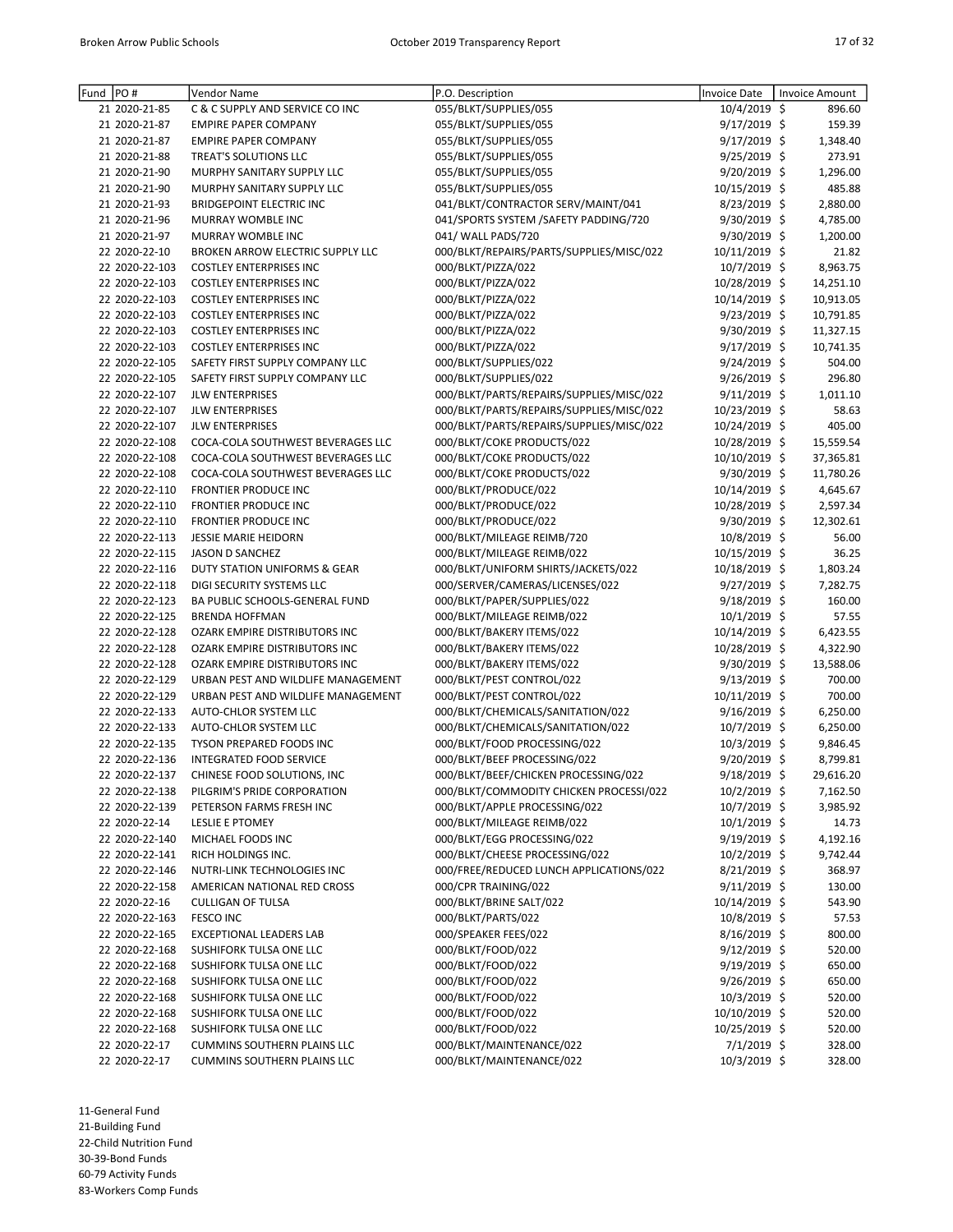| Fund | PO#            | Vendor Name                                      | P.O. Description                         | Invoice Date   | Invoice Amount  |
|------|----------------|--------------------------------------------------|------------------------------------------|----------------|-----------------|
|      | 22 2020-22-170 | <b>CUMMINS SOUTHERN PLAINS LLC</b>               | 000/BLKT/REPAIRS-FOOD TRUCK/720          | 10/21/2019 \$  | 647.66          |
|      | 22 2020-22-171 | PLATINUM VENTURES INC                            | 000/CONVECTION STEAMER/520               | 10/7/2019 \$   | 13,502.82       |
|      | 22 2020-22-172 | <b>GOOD SOURCE SOLUTIONS DBA</b>                 | 000/BLKT/COOKIES/022                     | 9/18/2019 \$   | 4,250.40        |
|      | 22 2020-22-173 | PLATINUM VENTURES INC                            | 000/GARBAGE DISPOSER/135                 | $9/11/2019$ \$ | 1,726.82        |
|      | 22 2020-22-174 | PLATINUM VENTURES INC                            | 000/GARBAGE DISPOSER/530                 | 9/11/2019 \$   | 1,726.82        |
|      | 22 2020-22-175 | PLATINUM VENTURES INC                            | 000/GARBAGE DISPOSER/205                 | $9/11/2019$ \$ | 3,453.64        |
|      | 22 2020-22-176 | TIFFANY GREEN/REFUND                             | 000/REFUND/720                           | 8/28/2019 \$   | 20.05           |
|      | 22 2020-22-177 | MANDEEP PADDA/REFUND                             | 000/REFUND/170/505                       | 8/28/2019 \$   | 13.25           |
|      | 22 2020-22-177 | MANDEEP PADDA/REFUND                             | 000/REFUND/170/505                       | 8/28/2019 \$   | 10.30           |
|      | 22 2020-22-178 | JULIE DAY/REFUND                                 | 000/REFUND/720                           | 8/28/2019 \$   | 14.35           |
|      | 22 2020-22-179 | PHIL SPENCER/REFUND                              | 000/REFUND/720                           | 8/28/2019 \$   | 32.80           |
|      | 22 2020-22-18  | DARR EQUIPMENT LP                                | 000/BLKT/REPAIRS/022                     | 9/30/2019 \$   | 1,422.13        |
|      | 22 2020-22-180 |                                                  | 000/REFUND/720                           | 8/28/2019 \$   |                 |
|      | 22 2020-22-181 | <b>GAIL MARTIN/REFUND</b><br>MARK TILLERY/REFUND | 000/REFUND/205                           | 8/28/2019 \$   | 30.65<br>112.10 |
|      | 22 2020-22-182 |                                                  | 000/REFUND/720                           | 8/28/2019 \$   | 22.05           |
|      | 22 2020-22-183 | CYNTHIA GIROD/REFUND                             |                                          |                |                 |
|      |                | HEATHER RICHARDSON/REFUND                        | 000/REFUND/170                           | 8/28/2019 \$   | 4.95            |
|      | 22 2020-22-184 | MARNEY EWALDT/REFUND                             | 000/REFUND/150/720                       | 8/28/2019 \$   | 2.55            |
|      | 22 2020-22-184 | MARNEY EWALDT/REFUND                             | 000/REFUND/150/720                       | 8/28/2019 \$   | 17.90           |
|      | 22 2020-22-184 | MARNEY EWALDT/REFUND                             | 000/REFUND/150/720                       | 8/28/2019 \$   | 1.25            |
|      | 22 2020-22-184 | <b>MARNEY EWALDT/REFUND</b>                      | 000/REFUND/150/720                       | 8/28/2019 \$   | 9.70            |
|      | 22 2020-22-185 | <b>CASEY CHAFFIN/REFUND</b>                      | 000/REFUND/200                           | 8/28/2019 \$   | 17.30           |
|      | 22 2020-22-186 | COOPER-ATKINS CORPORATION                        | 000/NOTIFEYE HOSTING/SUPPORT/022         | 9/17/2019 \$   | 200.00          |
|      | 22 2020-22-187 | JULIE BOHANON/REFUND                             | 000/REFUND/180                           | $9/9/2019$ \$  | 11.40           |
|      | 22 2020-22-188 | <b>AMBER PARRISH</b>                             | 000/REFUND/720                           | $9/6/2019$ \$  | 72.55           |
|      | 22 2020-22-189 | REBECCA O'BAR/REFUND                             | 000/REFUND/720                           | 8/28/2019 \$   | 10.65           |
|      | 22 2020-22-189 | REBECCA O'BAR/REFUND                             | 000/REFUND/720                           | 8/28/2019 \$   | 37.05           |
|      | 22 2020-22-19  | DELUXE SMALL BUSINESS SALES INC                  | 000/BLKT/DEPOSIT SLIPS/SUPPLIES/022      | 10/8/2019 \$   | 119.64          |
|      | 22 2020-22-19  | DELUXE SMALL BUSINESS SALES INC                  | 000/BLKT/DEPOSIT SLIPS/SUPPLIES/022      | 10/8/2019 \$   | 119.64          |
|      | 22 2020-22-19  | DELUXE SMALL BUSINESS SALES INC                  | 000/BLKT/DEPOSIT SLIPS/SUPPLIES/022      | 10/8/2019 \$   | 119.64          |
|      | 22 2020-22-19  | DELUXE SMALL BUSINESS SALES INC                  | 000/BLKT/DEPOSIT SLIPS/SUPPLIES/022      | 10/8/2019 \$   | 119.64          |
|      | 22 2020-22-19  | DELUXE SMALL BUSINESS SALES INC                  | 000/BLKT/DEPOSIT SLIPS/SUPPLIES/022      | 10/8/2019 \$   | 119.64          |
|      | 22 2020-22-19  | DELUXE SMALL BUSINESS SALES INC                  | 000/BLKT/DEPOSIT SLIPS/SUPPLIES/022      | 10/8/2019 \$   | 119.64          |
|      | 22 2020-22-19  | DELUXE SMALL BUSINESS SALES INC                  | 000/BLKT/DEPOSIT SLIPS/SUPPLIES/022      | 10/8/2019 \$   | 119.64          |
|      | 22 2020-22-19  | DELUXE SMALL BUSINESS SALES INC                  | 000/BLKT/DEPOSIT SLIPS/SUPPLIES/022      | 10/8/2019 \$   | 119.64          |
|      | 22 2020-22-19  | DELUXE SMALL BUSINESS SALES INC                  | 000/BLKT/DEPOSIT SLIPS/SUPPLIES/022      | 10/8/2019 \$   | 119.64          |
|      | 22 2020-22-190 | ADAM PEARSON/REFUND                              | 000/REFUND/530                           | 8/28/2019 \$   | 45.50           |
|      | 22 2020-22-191 | MIKE DUE/REFUND                                  | 000/REFUND/720                           | $9/4/2019$ \$  | 7.10            |
|      | 22 2020-22-192 | RICK NORMAN/REFUND                               | 000/REFUND/720                           | $9/4/2019$ \$  | 29.85           |
|      | 22 2020-22-192 | RICK NORMAN/REFUND                               | 000/REFUND/720                           | 9/4/2019 \$    | 6.50            |
|      | 22 2020-22-193 | APRYL WHITACRE/REFUND                            | 000/REFUND/720/700/525/165               | 9/4/2019 \$    | 64.00           |
|      | 22 2020-22-193 | APRYL WHITACRE/REFUND                            | 000/REFUND/720/700/525/165               | $9/4/2019$ \$  | 71.30           |
|      | 22 2020-22-193 | APRYL WHITACRE/REFUND                            | 000/REFUND/720/700/525/165               | $9/4/2019$ \$  | 66.70           |
|      | 22 2020-22-193 | APRYL WHITACRE/REFUND                            | 000/REFUND/720/700/525/165               | 9/4/2019 \$    | 66.00           |
|      | 22 2020-22-194 | CAROLYN WATSON/REFUND                            | 000/REFUND/720/530/135                   | $9/4/2019$ \$  | 25.95           |
|      | 22 2020-22-194 | CAROLYN WATSON/REFUND                            | 000/REFUND/720/530/135                   | 9/4/2019 \$    | 10.10           |
|      | 22 2020-22-194 | CAROLYN WATSON/REFUND                            | 000/REFUND/720/530/135                   | 9/4/2019 \$    | 20.60           |
|      | 22 2020-22-195 | PLATINUM VENTURES INC                            | 000/TRAYS/022                            | 9/20/2019 \$   | 571.20          |
|      | 22 2020-22-196 | DON CARBONELL/REFUND                             | 000/REFUND/510                           | $9/6/2019$ \$  | 29.61           |
|      | 22 2020-22-197 | <b>JASON COPE/REFUND</b>                         | 000/REFUND/140                           | $9/3/2019$ \$  | 4.70            |
|      | 22 2020-22-198 | TINA BRAME/REFUND                                | 000/REFUND/165                           | 9/17/2019 \$   | 36.10           |
|      | 22 2020-22-199 | REBECCA LIKENS/REFUND                            | 000/REFUND/720                           | 9/19/2019 \$   | 21.20           |
|      | 22 2020-22-2   | <b>BANK OF OKLAHOMA</b>                          | 000/BLKT/BANK FEES/SUPPLIES/CMET/022     | 10/15/2019 \$  | 551.51          |
|      | 22 2020-22-20  | HAGAR RESTAURANT EQUIP SERV INC                  | 000/BLKT/REPAIRS/PARTS/SUPPLIES/MISC/022 | 9/20/2019 \$   | 102.75          |
|      | 22 2020-22-20  | HAGAR RESTAURANT EQUIP SERV INC                  | 000/BLKT/REPAIRS/PARTS/SUPPLIES/MISC/022 | 9/20/2019 \$   | 646.03          |
|      | 22 2020-22-20  | HAGAR RESTAURANT EQUIP SERV INC                  | 000/BLKT/REPAIRS/PARTS/SUPPLIES/MISC/022 | $9/20/2019$ \$ | 63.08           |
|      | 22 2020-22-20  | HAGAR RESTAURANT EQUIP SERV INC                  | 000/BLKT/REPAIRS/PARTS/SUPPLIES/MISC/022 | 9/20/2019 \$   | 38.30           |
|      | 22 2020-22-20  | HAGAR RESTAURANT EQUIP SERV INC                  | 000/BLKT/REPAIRS/PARTS/SUPPLIES/MISC/022 | 9/20/2019 \$   | 1,134.58        |
|      | 22 2020-22-20  | HAGAR RESTAURANT EQUIP SERV INC                  | 000/BLKT/REPAIRS/PARTS/SUPPLIES/MISC/022 | 9/20/2019 \$   | 197.68          |
|      | 22 2020-22-20  | HAGAR RESTAURANT EQUIP SERV INC                  | 000/BLKT/REPAIRS/PARTS/SUPPLIES/MISC/022 | 9/11/2019 \$   | 29.76           |
|      | 22 2020-22-20  | HAGAR RESTAURANT EQUIP SERV INC                  | 000/BLKT/REPAIRS/PARTS/SUPPLIES/MISC/022 | 9/23/2019 \$   | 481.59          |
|      | 22 2020-22-20  | HAGAR RESTAURANT EQUIP SERV INC                  | 000/BLKT/REPAIRS/PARTS/SUPPLIES/MISC/022 | 10/16/2019 \$  | 98.07           |

11-General Fund

21-Building Fund

22-Child Nutrition Fund

30-39-Bond Funds

60-79 Activity Funds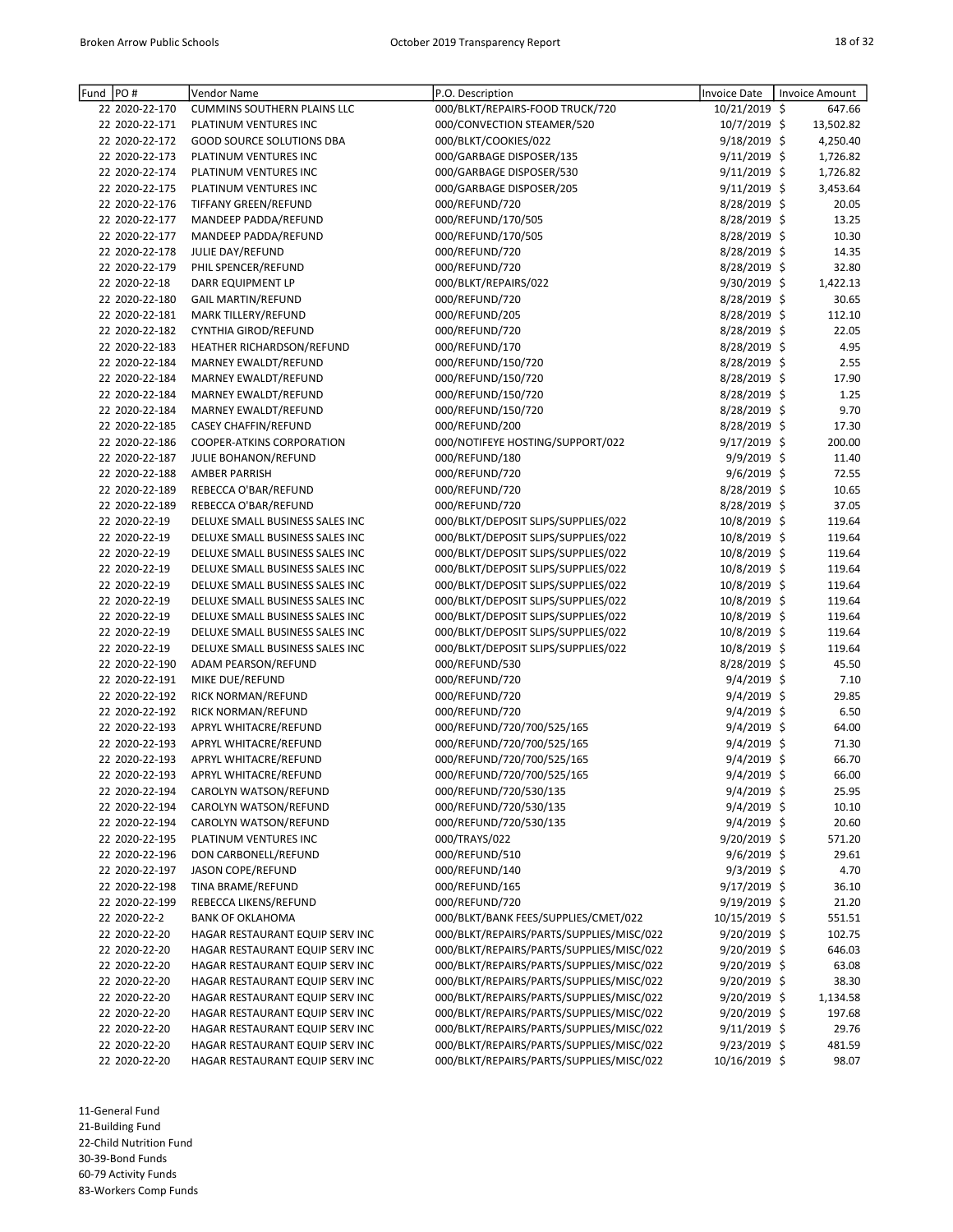| Fund PO# |                | Vendor Name                     | P.O. Description                         | <b>Invoice Date</b> | Invoice Amount |
|----------|----------------|---------------------------------|------------------------------------------|---------------------|----------------|
|          | 22 2020-22-20  | HAGAR RESTAURANT EQUIP SERV INC | 000/BLKT/REPAIRS/PARTS/SUPPLIES/MISC/022 | 9/12/2019 \$        | 85.76          |
|          | 22 2020-22-20  | HAGAR RESTAURANT EQUIP SERV INC | 000/BLKT/REPAIRS/PARTS/SUPPLIES/MISC/022 | 10/3/2019 \$        | 89.97          |
|          | 22 2020-22-20  | HAGAR RESTAURANT EQUIP SERV INC | 000/BLKT/REPAIRS/PARTS/SUPPLIES/MISC/022 | 10/4/2019 \$        | 15.38          |
|          | 22 2020-22-20  | HAGAR RESTAURANT EQUIP SERV INC | 000/BLKT/REPAIRS/PARTS/SUPPLIES/MISC/022 | 10/10/2019 \$       | 48.00          |
|          | 22 2020-22-20  | HAGAR RESTAURANT EQUIP SERV INC | 000/BLKT/REPAIRS/PARTS/SUPPLIES/MISC/022 | 10/14/2019 \$       | 366.40         |
|          | 22 2020-22-20  | HAGAR RESTAURANT EQUIP SERV INC | 000/BLKT/REPAIRS/PARTS/SUPPLIES/MISC/022 | $9/6/2019$ \$       | 668.88         |
|          | 22 2020-22-20  | HAGAR RESTAURANT EQUIP SERV INC | 000/BLKT/REPAIRS/PARTS/SUPPLIES/MISC/022 | 10/8/2019 \$        | 308.06         |
|          | 22 2020-22-20  | HAGAR RESTAURANT EQUIP SERV INC | 000/BLKT/REPAIRS/PARTS/SUPPLIES/MISC/022 | 10/8/2019 \$        | 351.72         |
|          | 22 2020-22-20  | HAGAR RESTAURANT EQUIP SERV INC | 000/BLKT/REPAIRS/PARTS/SUPPLIES/MISC/022 | 10/7/2019 \$        | 605.25         |
|          | 22 2020-22-200 | PHILLIP SHORT/REFUND            | 000/REFUND/160                           | 9/19/2019 \$        | 12.75          |
|          | 22 2020-22-201 | LONNA WHITE/REFUND              | 000/REFUND/720                           | 9/19/2019 \$        | 24.60          |
|          | 22 2020-22-202 | ALYNE ABRAHAM/REFUND            | 000/REFUND/170                           | 9/19/2019 \$        | 16.25          |
|          | 22 2020-22-203 | <b>BRENDA HEIGL/REFUND</b>      | 000/REFUND/530                           | 9/16/2019 \$        | 16.67          |
|          | 22 2020-22-204 | CRYSTAL PETERSON/REFUND         | 000/REFUND/720                           | 9/26/2019 \$        | 15.75          |
|          | 22 2020-22-205 | RACHEL BYROM/REFUND             | 000/REFUND/170                           | 9/26/2019 \$        | 22.45          |
|          | 22 2020-22-206 |                                 |                                          |                     |                |
|          |                | ZACHARY BRADLEY/REFUND          | 000/REFUND/120                           | $9/23/2019$ \$      | 43.00          |
|          | 22 2020-22-207 | KIMBERLY RICE/REFUND            | 000/REFUND/700                           | 10/2/2019 \$        | 13.00          |
|          | 22 2020-22-208 | MICHELE PANTER/REFUND           | 000/REFUND/140                           | 9/19/2019 \$        | 31.50          |
|          | 22 2020-22-208 | MICHELE PANTER/REFUND           | 000/REFUND/140                           | 9/19/2019 \$        | 3.25           |
|          | 22 2020-22-209 | ASHLEY JOHNSON/REFUND           | 000/REFUND/103                           | 9/25/2019 \$        | 69.00          |
|          | 22 2020-22-21  | HEATWAVE SUPPLY INC             | 000/BLKT/REPAIRS/PARTS/SUPPLIES/MISC/022 | 10/1/2019 \$        | 100.76         |
|          | 22 2020-22-21  | <b>HEATWAVE SUPPLY INC</b>      | 000/BLKT/REPAIRS/PARTS/SUPPLIES/MISC/022 | 10/8/2019 \$        | 31.27          |
|          | 22 2020-22-22  | LINDA KAY HENDERSON             | 000/BLKT/MILEAGE REIMB/022               | $10/1/2019$ \$      | 20.71          |
|          | 22 2020-22-23  | TTW FOOD EQUIPMENT GROUP LLC    | 000/BLKT/REPAIRS/PARTS/SUPPLIES/MISC/022 | 10/2/2019 \$        | 344.00         |
|          | 22 2020-22-23  | TTW FOOD EQUIPMENT GROUP LLC    | 000/BLKT/REPAIRS/PARTS/SUPPLIES/MISC/022 | 9/26/2019 \$        | 345.65         |
|          | 22 2020-22-23  | TTW FOOD EQUIPMENT GROUP LLC    | 000/BLKT/REPAIRS/PARTS/SUPPLIES/MISC/022 | 10/9/2019 \$        | 567.10         |
|          | 22 2020-22-23  | TTW FOOD EQUIPMENT GROUP LLC    | 000/BLKT/REPAIRS/PARTS/SUPPLIES/MISC/022 | 10/9/2019 \$        | (345.65)       |
|          | 22 2020-22-26  | <b>LOCKE SUPPLY</b>             | 000/BLKT/REPAIRS/PARTS/SUPPLIES/MISC/022 | 10/16/2019 \$       | 23.84          |
|          | 22 2020-22-27  | LOVE BOTTLING CO LLC            | 000/BLKT/VENDING SUPPLIES/022            | 9/10/2019 \$        | 231.90         |
|          | 22 2020-22-27  | LOVE BOTTLING CO LLC            | 000/BLKT/VENDING SUPPLIES/022            | 9/17/2019 \$        | 115.95         |
|          | 22 2020-22-27  | LOVE BOTTLING CO LLC            | 000/BLKT/VENDING SUPPLIES/022            | 9/24/2019 \$        | 231.90         |
|          | 22 2020-22-27  | LOVE BOTTLING CO LLC            | 000/BLKT/VENDING SUPPLIES/022            | $10/1/2019$ \$      | 115.95         |
|          | 22 2020-22-27  | LOVE BOTTLING CO LLC            | 000/BLKT/VENDING SUPPLIES/022            | 10/15/2019 \$       | 231.90         |
|          | 22 2020-22-27  | LOVE BOTTLING CO LLC            | 000/BLKT/VENDING SUPPLIES/022            | 10/25/2019 \$       | 347.85         |
|          | 22 2020-22-29  |                                 | 000/BLKT/EMPLOYEE PHYSICALS/022          | 9/9/2019 \$         |                |
|          |                | MEDNOW URGENT CARE CENTER LLC   |                                          |                     | 1,440.00       |
|          | 22 2020-22-29  | MEDNOW URGENT CARE CENTER LLC   | 000/BLKT/EMPLOYEE PHYSICALS/022          | $9/9/2019$ \$       | 70.00          |
|          | 22 2020-22-29  | MEDNOW URGENT CARE CENTER LLC   | 000/BLKT/EMPLOYEE PHYSICALS/022          | 10/9/2019 \$        | 700.00         |
|          | 22 2020-22-3   | JP MORGAN CHASE/ADMIRAL EXPRESS | 000/BLKT/OFFICE SUPPLIES/022             | 6/26/2019 \$        | 220.85         |
|          | 22 2020-22-3   | JP MORGAN CHASE/ADMIRAL EXPRESS | 000/BLKT/OFFICE SUPPLIES/022             | 10/3/2019 \$        | 296.16         |
|          | 22 2020-22-3   | JP MORGAN CHASE/ADMIRAL EXPRESS | 000/BLKT/OFFICE SUPPLIES/022             | 10/10/2019 \$       | 99.46          |
|          | 22 2020-22-3   | JP MORGAN CHASE/ADMIRAL EXPRESS | 000/BLKT/OFFICE SUPPLIES/022             | 10/17/2019 \$       | 192.53         |
|          | 22 2020-22-3   | JP MORGAN CHASE/ADMIRAL EXPRESS | 000/BLKT/OFFICE SUPPLIES/022             | 10/24/2019 \$       | 46.93          |
|          | 22 2020-22-35  | OKLAHOMA LIGHTING DIST INC      | 000/BLKT/LIGHT BULBS/SUPPLIES/022        | 9/12/2019 \$        | 49.95          |
|          | 22 2020-22-35  | OKLAHOMA LIGHTING DIST INC      | 000/BLKT/LIGHT BULBS/SUPPLIES/022        | 10/14/2019 \$       | 606.95         |
|          | 22 2020-22-36  | <b>NELLA KAY OSBORNE</b>        | 000/BLKT/MILEAGE REIMB/022               | 10/1/2019 \$        | 30.37          |
|          | 22 2020-22-37  | REASOR'S HOLDING COMPANY, INC   | 000/BLKT/GROCERIES/022                   | 9/23/2019 \$        | 30.13          |
|          | 22 2020-22-37  | REASOR'S HOLDING COMPANY, INC   | 000/BLKT/GROCERIES/022                   | 10/4/2019 \$        | 19.04          |
|          | 22 2020-22-37  | REASOR'S HOLDING COMPANY, INC   | 000/BLKT/GROCERIES/022                   | 10/8/2019 \$        | 27.45          |
|          | 22 2020-22-38  | <b>TANKERSLEY FOODSERVICE</b>   | 000/BLKT/FOOD/022                        | 10/28/2019 \$       | 122,220.79     |
|          | 22 2020-22-38  | <b>TANKERSLEY FOODSERVICE</b>   | 000/BLKT/FOOD/022                        | 10/14/2019 \$       | 43,259.69      |
|          | 22 2020-22-38  | <b>TANKERSLEY FOODSERVICE</b>   | 000/BLKT/FOOD/022                        | 9/30/2019 \$        | 106,784.21     |
|          | 22 2020-22-39  | <b>TANKERSLEY FOODSERVICE</b>   | 000/BLKT/PAPER GOODS/022                 | 10/28/2019 \$       | 21,786.16      |
|          | 22 2020-22-39  | <b>TANKERSLEY FOODSERVICE</b>   | 000/BLKT/PAPER GOODS/022                 | 10/14/2019 \$       | 25,539.09      |
|          |                |                                 | 000/BLKT/PAPER GOODS/022                 | 9/23/2019 \$        | 36,463.45      |
|          | 22 2020-22-39  | <b>TANKERSLEY FOODSERVICE</b>   | 000/BLKT/PARTS/SUPPLIES/REPAIRS/MISC/022 |                     |                |
|          | 22 2020-22-41  | UNITED REFRIGERATION INC        |                                          | 9/6/2019 \$         | 123.02         |
|          | 22 2020-22-41  | UNITED REFRIGERATION INC        | 000/BLKT/PARTS/SUPPLIES/REPAIRS/MISC/022 | 9/11/2019 \$        | 19.65          |
|          | 22 2020-22-41  | UNITED REFRIGERATION INC        | 000/BLKT/PARTS/SUPPLIES/REPAIRS/MISC/022 | 10/1/2019 \$        | 266.88         |
|          | 22 2020-22-41  | UNITED REFRIGERATION INC        | 000/BLKT/PARTS/SUPPLIES/REPAIRS/MISC/022 | 9/30/2019 \$        | 459.09         |
|          | 22 2020-22-42  | WESTLAKE ACE HARDWARE INC       | 000/BLKT/REPAIRS/PARTS/SUPPLIES/MISC/022 | 9/9/2019 \$         | 20.32          |
|          | 22 2020-22-42  | WESTLAKE ACE HARDWARE INC       | 000/BLKT/REPAIRS/PARTS/SUPPLIES/MISC/022 | 9/18/2019 \$        | 49.99          |
|          | 22 2020-22-42  | WESTLAKE ACE HARDWARE INC       | 000/BLKT/REPAIRS/PARTS/SUPPLIES/MISC/022 | 9/18/2019 \$        | 35.17          |

11-General Fund 21-Building Fund 22-Child Nutrition Fund 30-39-Bond Funds

60-79 Activity Funds 83-Workers Comp Funds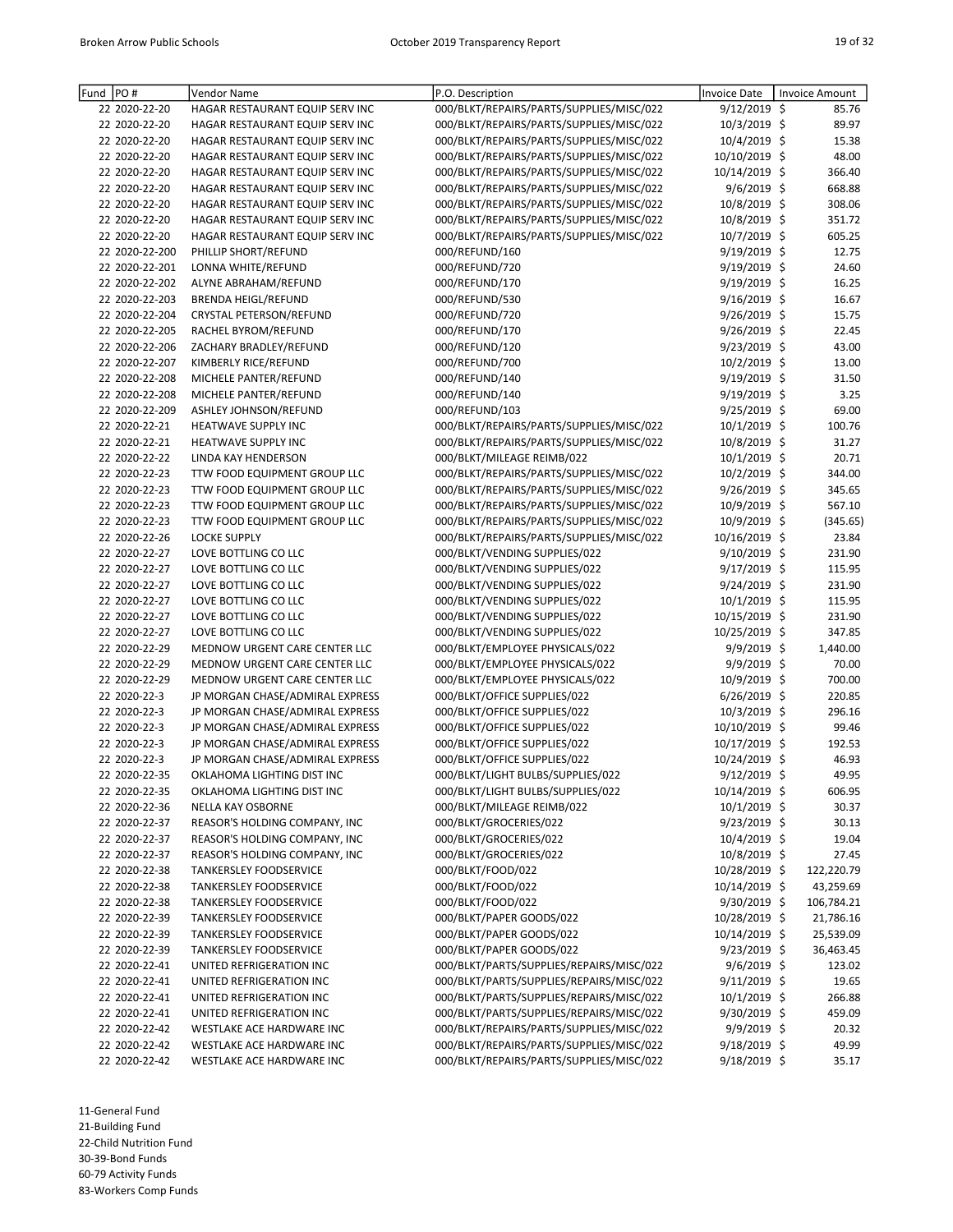| Fund PO#                      | Vendor Name                                                | P.O. Description                                                                     | <b>Invoice Date</b>            | <b>Invoice Amount</b> |
|-------------------------------|------------------------------------------------------------|--------------------------------------------------------------------------------------|--------------------------------|-----------------------|
| 22 2020-22-44                 | BA PUBLIC SCHOOLS-GENERAL FUND                             | 000/INDIRECT EXPENSE/022                                                             | 9/18/2019 \$                   | 2,379.00              |
| 22 2020-22-46                 | OKLAHOMA STATE DEPT OF HEALTH                              | 000/BLKT/CLASS E FOOD LICENSE/022                                                    | 10/7/2019 \$                   | 150.00                |
| 22 2020-22-46                 | OKLAHOMA STATE DEPT OF HEALTH                              | 000/BLKT/CLASS E FOOD LICENSE/022                                                    | 10/7/2019 \$                   | 150.00                |
| 22 2020-22-46                 | OKLAHOMA STATE DEPT OF HEALTH                              | 000/BLKT/CLASS E FOOD LICENSE/022                                                    | 10/7/2019 \$                   | 150.00                |
| 22 2020-22-46                 | OKLAHOMA STATE DEPT OF HEALTH                              | 000/BLKT/CLASS E FOOD LICENSE/022                                                    | 10/3/2019 \$                   | 150.00                |
| 22 2020-22-46                 | OKLAHOMA STATE DEPT OF HEALTH                              | 000/BLKT/CLASS E FOOD LICENSE/022                                                    | 10/3/2019 \$                   | 150.00                |
| 22 2020-22-46                 | OKLAHOMA STATE DEPT OF HEALTH                              | 000/BLKT/CLASS E FOOD LICENSE/022                                                    | 10/10/2019 \$                  | 150.00                |
| 22 2020-22-47                 | <b>SYSCO CORPORATION</b>                                   | 000/BLKT/FOOD/SUBWAY/022                                                             | 10/14/2019 \$                  | 5,525.90              |
| 22 2020-22-47                 | SYSCO CORPORATION                                          | 000/BLKT/FOOD/SUBWAY/022                                                             | 10/28/2019 \$                  | 3,657.49              |
| 22 2020-22-47                 | SYSCO CORPORATION                                          | 000/BLKT/FOOD/SUBWAY/022                                                             | $9/30/2019$ \$                 | 7,185.45              |
| 22 2020-22-47                 | <b>SYSCO CORPORATION</b>                                   | 000/BLKT/FOOD/SUBWAY/022                                                             | 9/17/2019 \$                   | 6,090.29              |
| 22 2020-22-48                 | HILAND DAIRY FOODS COMPANY LLC                             | 000/BLKT MILK & DAIRY PRODUCTS/022                                                   | 10/7/2019 \$                   | 16,014.71             |
| 22 2020-22-48                 | HILAND DAIRY FOODS COMPANY LLC                             | 000/BLKT MILK & DAIRY PRODUCTS/022                                                   | 10/28/2019 \$                  | 27,601.92             |
| 22 2020-22-48                 | HILAND DAIRY FOODS COMPANY LLC                             | 000/BLKT MILK & DAIRY PRODUCTS/022                                                   | 10/14/2019 \$                  | 18,014.43             |
| 22 2020-22-48                 | HILAND DAIRY FOODS COMPANY LLC                             | 000/BLKT MILK & DAIRY PRODUCTS/022                                                   | 9/23/2019 \$                   | 19,626.59             |
| 22 2020-22-48                 | HILAND DAIRY FOODS COMPANY LLC                             | 000/BLKT MILK & DAIRY PRODUCTS/022                                                   | 9/30/2019 \$                   | 19,001.30             |
| 22 2020-22-48                 | HILAND DAIRY FOODS COMPANY LLC                             | 000/BLKT MILK & DAIRY PRODUCTS/022                                                   | 9/17/2019 \$                   | 18,251.89             |
| 22 2020-22-49                 | JOHNSTONE SUPPLY OF TULSA                                  | 000/BLKT/PARTS/REPAIRS/SUPPLIES/MISC/022                                             | 9/11/2019 \$                   | 49.88                 |
| 22 2020-22-49                 | JOHNSTONE SUPPLY OF TULSA                                  | 000/BLKT/PARTS/REPAIRS/SUPPLIES/MISC/022                                             | $9/17/2019$ \$                 | 13.35                 |
| 22 2020-22-49                 | JOHNSTONE SUPPLY OF TULSA                                  | 000/BLKT/PARTS/REPAIRS/SUPPLIES/MISC/022                                             | $9/18/2019$ \$                 | 99.76                 |
| 22 2020-22-49                 | JOHNSTONE SUPPLY OF TULSA                                  | 000/BLKT/PARTS/REPAIRS/SUPPLIES/MISC/022                                             | 9/20/2019 \$                   | 18.03                 |
| 22 2020-22-49                 | JOHNSTONE SUPPLY OF TULSA                                  | 000/BLKT/PARTS/REPAIRS/SUPPLIES/MISC/022                                             | 9/24/2019 \$                   | 52.71                 |
| 22 2020-22-49                 | JOHNSTONE SUPPLY OF TULSA                                  | 000/BLKT/PARTS/REPAIRS/SUPPLIES/MISC/022                                             | 10/2/2019 \$                   | 20.63                 |
| 22 2020-22-49                 | JOHNSTONE SUPPLY OF TULSA                                  | 000/BLKT/PARTS/REPAIRS/SUPPLIES/MISC/022                                             | 10/4/2019 \$                   | 28.98                 |
| 22 2020-22-49                 | JOHNSTONE SUPPLY OF TULSA                                  | 000/BLKT/PARTS/REPAIRS/SUPPLIES/MISC/022                                             | 10/4/2019 \$                   | (2.61)                |
| 22 2020-22-49                 | JOHNSTONE SUPPLY OF TULSA                                  | 000/BLKT/PARTS/REPAIRS/SUPPLIES/MISC/022                                             | 10/9/2019 \$<br>10/14/2019 \$  | 13.64                 |
| 22 2020-22-49                 | JOHNSTONE SUPPLY OF TULSA                                  | 000/BLKT/PARTS/REPAIRS/SUPPLIES/MISC/022                                             |                                | 68.88                 |
| 22 2020-22-49                 | JOHNSTONE SUPPLY OF TULSA                                  | 000/BLKT/PARTS/REPAIRS/SUPPLIES/MISC/022                                             | 10/16/2019 \$                  | 39.90                 |
| 22 2020-22-49<br>22 2020-22-5 | JOHNSTONE SUPPLY OF TULSA<br>ASSOCIATED PARTS & SUPPLY INC | 000/BLKT/PARTS/REPAIRS/SUPPLIES/MISC/022                                             | 10/16/2019 \$<br>10/11/2019 \$ | 12.33<br>75.11        |
| 22 2020-22-5                  | <b>ASSOCIATED PARTS &amp; SUPPLY INC</b>                   | 000/BLKT/REPAIRS/PARTS/SUPPLIES/MISC/022<br>000/BLKT/REPAIRS/PARTS/SUPPLIES/MISC/022 | 10/15/2019 \$                  | 16.94                 |
| 22 2020-22-53                 | AFFILIATED ELECTRONICS INC                                 | 000/BLKT/REPAIRS/PARTS/SERVICE/MISC/022                                              | 9/19/2019 \$                   | 96.20                 |
| 22 2020-22-56                 | <b>MARCY ANN WAYMIRE</b>                                   | 000/BLKT/MILEAGE REIMB/125                                                           | $10/1/2019$ \$                 | 43.31                 |
| 22 2020-22-57                 | LAURA LORRAINE CLAYTON                                     | 000/BLKT/MILEAGE REIMB/205                                                           | 9/17/2019 \$                   | 55.91                 |
| 22 2020-22-57                 | LAURA LORRAINE CLAYTON                                     | 000/BLKT/MILEAGE REIMB/205                                                           | $10/1/2019$ \$                 | 50.40                 |
| 22 2020-22-58                 | DELTA LOUISE CHAVEZ                                        | 000/BLKT/MILEAGE REIMB/200                                                           | 10/8/2019 \$                   | 48.84                 |
| 22 2020-22-59                 | BARBARA ANN JACOBSON                                       | 000/BLKT/MILEAGE REIMB/135                                                           | 10/8/2019 \$                   | 72.44                 |
| 22 2020-22-60                 | CHRISTIN JULIA ALBERTSON                                   | 000/BLKT/MILEAGE REIMB/140                                                           | $10/1/2019$ \$                 | 16.24                 |
| 22 2020-22-61                 | ANGELA DAWN CHARLESWORTH                                   | 000/BLKT/MILEAGE REIMB/150                                                           | 10/8/2019 \$                   | 40.25                 |
| 22 2020-22-62                 | SARAH MCKINNIS GARDNER                                     | 000/BLKT/MILEAGE REIMB/510                                                           | 10/1/2019 \$                   | 40.83                 |
| 22 2020-22-63                 | <b>CONNIE JO HAYHURST</b>                                  | 000/BLKT/MILEAGE REIMB/160                                                           | 10/1/2019 \$                   | 66.53                 |
| 22 2020-22-64                 | <b>AUDREY R CREEKPAUM</b>                                  | 000/BLKT/MILEAGE REIMB/107                                                           | 9/17/2019 \$                   | 55.22                 |
| 22 2020-22-64                 | AUDREY R CREEKPAUM                                         | 000/BLKT/MILEAGE REIMB/107                                                           | 10/1/2019 \$                   | 57.88                 |
| 22 2020-22-65                 | KRISTIE RENEE ARMSTRONG                                    | 000/BLKT/MILEAGE REIMB/220                                                           | 10/8/2019 \$                   | 37.93                 |
| 22 2020-22-66                 | LISA MICHELLE HOLLAND                                      | 000/BLKT/MILEAGE REIMB/175                                                           | $10/1/2019$ \$                 | 49.36                 |
| 22 2020-22-67                 | DAYLE J KING                                               | 000/BLKT/MILEAGE REIMB/180                                                           | 10/8/2019 \$                   | 30.45                 |
| 22 2020-22-69                 | <b>KELLI SUE HUNSPERGER</b>                                | 000/BLKT/MILEAGE REIMB/505                                                           | 10/8/2019 \$                   | 43.27                 |
| 22 2020-22-70                 | <b>GISELA J TUCKER</b>                                     | 000/BLKT/MILEAGE REIMB/530                                                           | 9/17/2019 \$                   | 40.08                 |
| 22 2020-22-70                 | <b>GISELA J TUCKER</b>                                     | 000/BLKT/MILEAGE REIMB/530                                                           | 10/8/2019 \$                   | 71.57                 |
| 22 2020-22-71                 | JULIE ANN BARNES                                           | 000/BLKT/MILEAGE REIMB/520                                                           | $10/1/2019$ \$                 | 68.32                 |
| 22 2020-22-72                 | ROBIN G BROWN                                              | 000/BLKT/MILEAGE REIMB/525                                                           | 10/1/2019 \$                   | 38.40                 |
| 22 2020-22-73                 | LESLIE ANN PETERSON                                        | 000/BLKT/MILEAGE REIMB/170                                                           | 10/15/2019 \$                  | 40.44                 |
| 22 2020-22-74                 | <b>STACIE LYN BURRIS</b>                                   | 000/BLKT/MILEAGE REIMB/165                                                           | 10/8/2019 \$                   | 37.18                 |
| 22 2020-22-75                 | BETH ANDREA YARBROUGH                                      | 000/BLKT/MILEAGE REIMB/725                                                           | $10/1/2019$ \$                 | 33.23                 |
| 22 2020-22-76                 | <b>NANCY RINEHART</b>                                      | 000/BLKT/MILEAGE REIMB/700                                                           | 10/1/2019 \$                   | 48.20                 |
| 22 2020-22-78                 | ANGELA LYNN BURROWS                                        | 000/BLKT/MILEAGE REIMB/720                                                           | $10/1/2019$ \$                 | 52.20                 |
| 22 2020-22-8                  | <b>BEN E KEITH FOODS</b>                                   | 147/BLKT/PAPER GOODS/CATERING/022                                                    | 9/10/2019 \$                   | 186.60                |
| 22 2020-22-8                  | <b>BEN E KEITH FOODS</b>                                   | 147/BLKT/PAPER GOODS/CATERING/022                                                    | 10/7/2019 \$                   | 102.40                |
| 22 2020-22-8                  | <b>BEN E KEITH FOODS</b>                                   | 147/BLKT/PAPER GOODS/CATERING/022                                                    | $10/11/2019$ \$                | 88.30                 |
| 22 2020-22-8                  | <b>BEN E KEITH FOODS</b>                                   | 147/BLKT/PAPER GOODS/CATERING/022                                                    | 10/21/2019 \$                  | 141.05                |
| 22 2020-22-9                  | <b>BEN E KEITH FOODS</b>                                   | 147/BLKT/FOOD/CATERING/022                                                           | 9/10/2019 \$                   | 220.55                |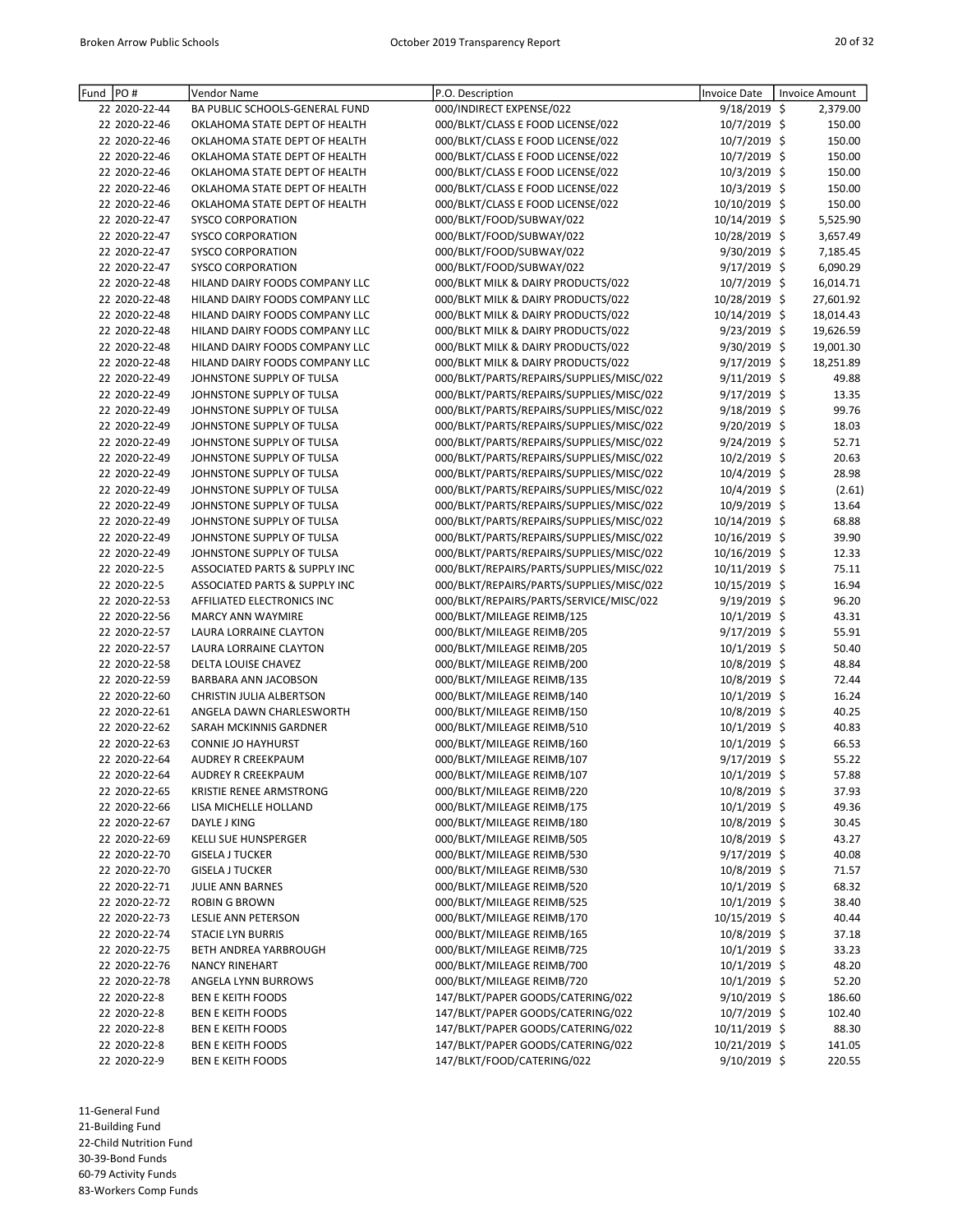| Fund PO# |                | Vendor Name                          | P.O. Description                 | <b>Invoice Date</b> | Invoice Amount |
|----------|----------------|--------------------------------------|----------------------------------|---------------------|----------------|
|          | 22 2020-22-9   | <b>BEN E KEITH FOODS</b>             | 147/BLKT/FOOD/CATERING/022       | 9/23/2019 \$        | 553.24         |
|          | 22 2020-22-9   | <b>BEN E KEITH FOODS</b>             |                                  |                     |                |
|          |                |                                      | 147/BLKT/FOOD/CATERING/022       | 10/7/2019 \$        | 527.43         |
|          | 22 2020-22-9   | <b>BEN E KEITH FOODS</b>             | 147/BLKT/FOOD/CATERING/022       | 10/8/2019 \$        | 484.87         |
|          | 22 2020-22-9   | <b>BEN E KEITH FOODS</b>             | 147/BLKT/FOOD/CATERING/022       | 10/11/2019 \$       | 213.89         |
|          | 22 2020-22-9   | <b>BEN E KEITH FOODS</b>             | 147/BLKT/FOOD/CATERING/022       | 10/21/2019 \$       | 469.59         |
|          | 32 2020-32-1   | IMAGENET CONSULTING LLC              | 191/SCANNERS/050                 | $9/26/2019$ \$      | 179.39         |
|          | 33 2020-33-15  | <b>GILMAN GEAR INC</b>               | 160/FB GOAL POST PADS/003        | 9/16/2019 \$        | 2,586.23       |
|          | 33 2020-33-16  | IMAGENET CONSULTING LLC              | 191/CLOUDCONVERSION/050          | 9/27/2019 \$        | 110,800.00     |
|          | 33 2020-33-18  | MIDWEST RACQUETBALL & SPORTING INC   | 160/FOOTBALL UNIFORM SOCKS/003   | 9/30/2019 \$        | 937.30         |
|          | 33 2020-33-19  | BARNES & NOBLE EDUCATION INC         | 101/MATH CURRICULUM/720          | 10/14/2019 \$       | 2,162.25       |
|          | 33 2020-33-2   | MIDWEST RACQUETBALL & SPORTING INC   | 160/BOYS BASKETBALL UNIFORMS/003 | 10/1/2019 \$        | 6,748.56       |
|          | 35 2020-35-2   | IMAGENET CONSULTING LLC              | 191/SCANNERS/050                 | 9/26/2019 \$        | 4,838.77       |
|          | 39 2020-39-100 | FOLLETT SCHOOL SOLUTIONS INC         | 135/MEDIA/BOOKS/520              | 9/20/2019 \$        | 1,831.19       |
|          | 39 2020-39-100 | FOLLETT SCHOOL SOLUTIONS INC         | 135/MEDIA/BOOKS/520              | 9/30/2019 \$        | 550.40         |
|          | 39 2020-39-101 | JP MORGAN CHASE/ADMIRAL EXPRESS      | 146/PRINTER/SOCIALSTU/720        | $9/13/2019$ \$      | 176.37         |
|          | 39 2020-39-103 | HERTZBERG-NEW METHOD, INC            | 106/MEDIA/BOOKS/125              | 9/19/2019 \$        | 1,303.19       |
|          | 39 2020-39-103 | HERTZBERG-NEW METHOD, INC            | 106/MEDIA/BOOKS/125              | 10/17/2019 \$       | 256.62         |
|          | 39 2020-39-105 | PERMA BOUND                          | 112/MEDIA/BOOKS/150              | 10/4/2019 \$        | 937.47         |
|          | 39 2020-39-106 | <b>GARRETT OPERATING COMPANY LLC</b> | 142/MEDIA/BOOKS/700              | 9/27/2019 \$        | 1,224.93       |
|          | 39 2020-39-107 | DELL MARKETING LP                    | 163/DELL DOCK-WD19/030           | 9/28/2019 \$        | 1,600.00       |
|          | 39 2020-39-109 | DELL MARKETING LP                    | 163/DELL DOCK-WD19/220/030       | 9/28/2019 \$        | 361.18         |
|          | 39 2020-39-111 | FOLLETT SCHOOL SOLUTIONS INC         | 137/MEDIA/BOOKS/525              | 9/27/2019 \$        | 510.18         |
|          | 39 2020-39-113 | THE LIBRARY STORE INC                | 112/MEDIA/CHAIRS/150             | 10/3/2019 \$        | 667.33         |
|          | 39 2020-39-114 | HERTZBERG-NEW METHOD, INC            | 116/MEDIA/BOOKS/170              | $10/4/2019$ \$      | 5,008.33       |
|          | 39 2020-39-115 | SCHOOL SPECIALTY INC                 | 112/TABLES/150                   | 10/21/2019 \$       | 4,326.20       |
|          | 39 2020-39-116 | DIGI SECURITY SYSTEMS LLC            | 163/SECURITY CAMERA/700          | 10/9/2019 \$        | 483.00         |
|          | 39 2020-39-117 | AMAZON.COM LLC                       | 163/PROJECTOR/CASE/030           | 10/3/2019 \$        | 509.98         |
|          | 39 2020-39-119 | HERTZBERG-NEW METHOD, INC            | 115/MEDIA/BOOKS/165              | 10/9/2019 \$        | 766.01         |
|          | 39 2020-39-122 | DELL MARKETING LP                    | 163/DELL DESKTOP/110             | 10/9/2019 \$        | 596.16         |
|          | 39 2020-39-15  | MIRACLE RECREATION EQUIPMENT CO      | 041/PLAYGROUND EQUIP/140         | $6/19/2019$ \$      | 12,475.57      |
|          | 39 2020-39-16  | MIRACLE RECREATION EQUIPMENT CO      | 041/PLAYGROUND EQUIP/165         | $6/19/2019$ \$      | 14,921.48      |
|          | 39 2020-39-21  | PLAY BY DESIGN INC                   | 041/CANOPIES/720                 | $6/6/2019$ \$       | 9,440.00       |
|          | 39 2020-39-29  | <b>HAPPY PLAYGROUNDS</b>             | 041/PLAYGROUND EQUIP/125/110     | 7/14/2019 \$        | 8,294.00       |
|          | 39 2020-39-40  | PALEN MUSIC CENTER                   | 039/INSTRUMENTS/BAND             | $10/1/2019$ \$      | 5,330.00       |
|          | 39 2020-39-41  | SAIED MUSIC COMPANY                  | 039/INSTRUMENTS/BAND             | $9/23/2019$ \$      | 6,346.60       |
|          | 39 2020-39-42  | WOODWIND & THE BRASSWIND             | 039/INSTRUMENTS/BAND             | 9/19/2019 \$        | 761.00         |
|          | 39 2020-39-42  | WOODWIND & THE BRASSWIND             | 039/INSTRUMENTS/BAND             | 10/7/2019 \$        | 761.00         |
|          | 39 2020-39-72  | VIP TECHNOLOGY SOLUTIONS GROUP, LLC  | 163/VOIP PHONE SYSTEMS/050       | 10/21/2019 \$       | 98,406.00      |
|          | 39 2020-39-75  | R K BLACK INC                        | 163/SHARP COPIERS/175/720        | $9/16/2019$ \$      | 7,021.00       |
|          | 39 2020-39-75  | R K BLACK INC                        | 163/SHARP COPIERS/175/720        | 9/16/2019 \$        | 7,021.00       |
|          | 39 2020-39-75  | R K BLACK INC                        | 163/SHARP COPIERS/175/720        | 9/16/2019 \$        | 7,021.00       |
|          | 39 2020-39-75  | R K BLACK INC                        | 163/SHARP COPIERS/175/720        | $9/16/2019$ \$      | 5,689.00       |
|          | 39 2020-39-75  | R K BLACK INC                        | 163/SHARP COPIERS/175/720        | 9/16/2019 \$        | 5,689.00       |
|          | 39 2020-39-75  | R K BLACK INC                        | 163/SHARP COPIERS/175/720        | $9/16/2019$ \$      | 5,689.00       |
|          | 39 2020-39-75  | R K BLACK INC                        | 163/SHARP COPIERS/175/720        | $9/16/2019$ \$      | 7,021.00       |
|          | 39 2020-39-75  | R K BLACK INC                        | 163/SHARP COPIERS/175/720        | $9/16/2019$ \$      | 7,021.00       |
|          | 39 2020-39-75  | R K BLACK INC                        | 163/SHARP COPIERS/175/720        | 9/16/2019 \$        | 7,021.00       |
|          | 39 2020-39-75  | R K BLACK INC                        | 163/SHARP COPIERS/175/720        | 9/16/2019 \$        | 7,021.00       |
|          | 39 2020-39-75  | R K BLACK INC                        | 163/SHARP COPIERS/175/720        | $9/16/2019$ \$      | 5,381.50       |
|          | 39 2020-39-75  | R K BLACK INC                        | 163/SHARP COPIERS/175/720        | $9/16/2019$ \$      | 3,935.00       |
|          | 39 2020-39-75  | R K BLACK INC                        | 163/SHARP COPIERS/175/720        | $9/16/2019$ \$      | 3,935.00       |
|          | 39 2020-39-75  | R K BLACK INC                        | 163/SHARP COPIERS/175/720        | 9/16/2019 \$        | 3,935.00       |
|          | 39 2020-39-75  | R K BLACK INC                        | 163/SHARP COPIERS/175/720        | 9/16/2019 \$        | 3,935.00       |
|          | 39 2020-39-75  | R K BLACK INC                        | 163/SHARP COPIERS/175/720        | $9/16/2019$ \$      | 3,935.00       |
|          | 39 2020-39-75  | R K BLACK INC                        | 163/SHARP COPIERS/175/720        | $9/16/2019$ \$      | 7,021.00       |
|          | 39 2020-39-75  | R K BLACK INC                        | 163/SHARP COPIERS/175/720        | $9/16/2019$ \$      | 7,021.00       |
|          | 39 2020-39-75  | R K BLACK INC                        | 163/SHARP COPIERS/175/720        | 9/16/2019 \$        | 7,021.00       |
|          | 39 2020-39-75  | R K BLACK INC                        | 163/SHARP COPIERS/175/720        | 9/16/2019 \$        | 5,689.00       |
|          | 39 2020-39-75  | R K BLACK INC                        | 163/SHARP COPIERS/175/720        | $9/16/2019$ \$      | 7,021.00       |
|          | 39 2020-39-75  | R K BLACK INC                        | 163/SHARP COPIERS/175/720        | 9/16/2019 \$        | 7,021.00       |
|          | 39 2020-39-75  | R K BLACK INC                        | 163/SHARP COPIERS/175/720        | 9/16/2019 \$        | 7,021.00       |
|          |                |                                      |                                  |                     |                |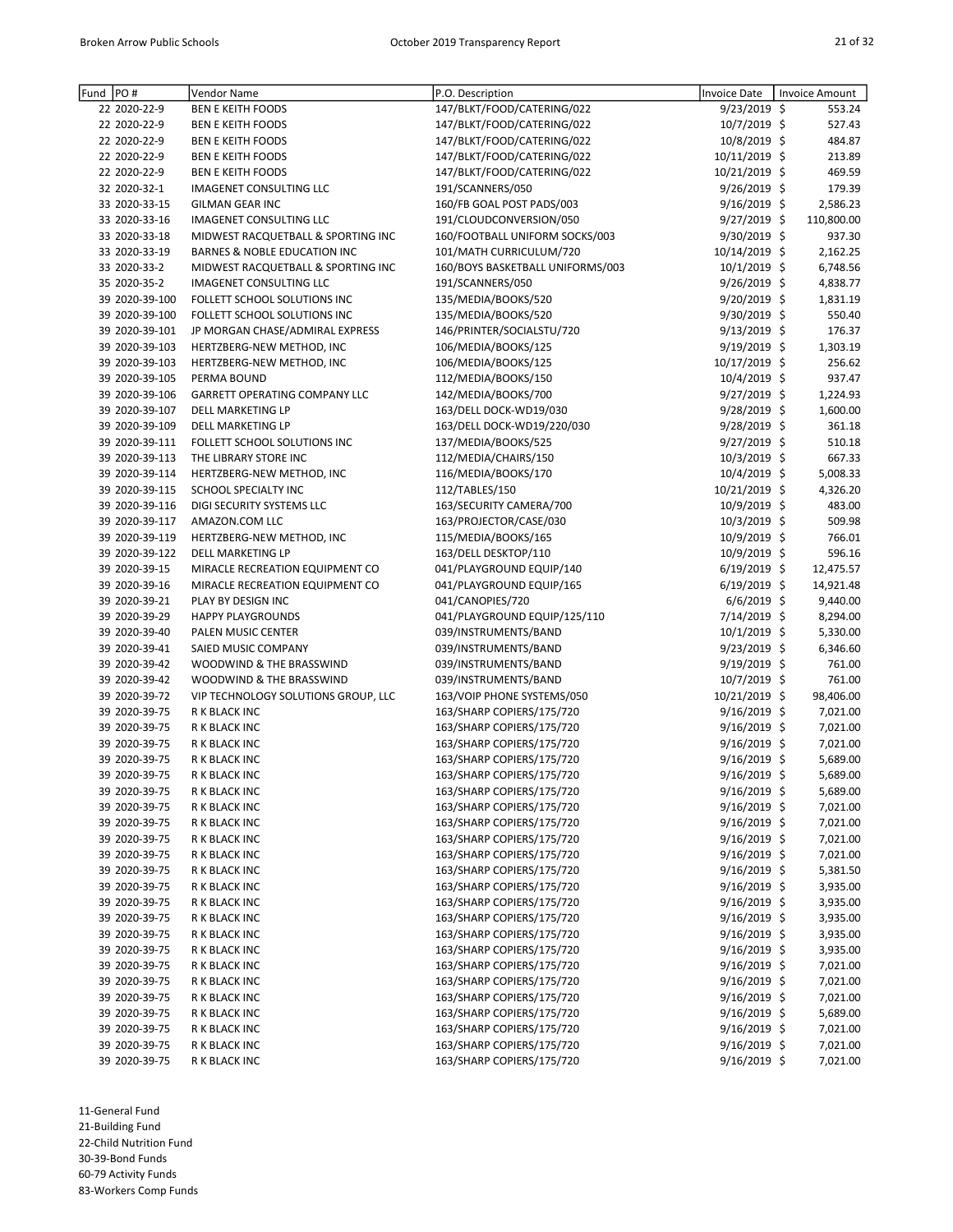| PO#<br>Fund    | Vendor Name                         | P.O. Description                         | <b>Invoice Date</b> | Invoice Amount |
|----------------|-------------------------------------|------------------------------------------|---------------------|----------------|
| 39 2020-39-75  | R K BLACK INC                       | 163/SHARP COPIERS/175/720                | $9/16/2019$ \$      | 5,689.00       |
| 39 2020-39-75  | R K BLACK INC                       | 163/SHARP COPIERS/175/720                | $9/18/2019$ \$      | 5,689.00       |
| 39 2020-39-8   | ROBERTS TRUCK CENTER OF OK - SUMMIT | 040/BLKT/SCHOOL BUSES/CMET/040           | $8/13/2019$ \$      | 128,716.00     |
| 39 2020-39-8   | ROBERTS TRUCK CENTER OF OK - SUMMIT | 040/BLKT/SCHOOL BUSES/CMET/040           | $9/3/2019$ \$       | 64,358.00      |
| 39 2020-39-8   | ROBERTS TRUCK CENTER OF OK - SUMMIT | 040/BLKT/SCHOOL BUSES/CMET/040           | 8/27/2019 \$        | 678,776.00     |
| 39 2020-39-83  | HERTZBERG-NEW METHOD, INC           | 115/MEDIA/BOOKS/165                      | 8/22/2019 \$        | 674.92         |
| 39 2020-39-83  | HERTZBERG-NEW METHOD, INC           | 115/MEDIA/BOOKS/165                      | $9/4/2019$ \$       | 277.83         |
| 39 2020-39-83  | HERTZBERG-NEW METHOD, INC           | 115/MEDIA/BOOKS/165                      | 9/12/2019 \$        | 37.93          |
| 39 2020-39-85  | HERTZBERG-NEW METHOD, INC           | 113/MEDIA/BOOKS/200                      | 8/29/2019 \$        | 3,812.62       |
| 39 2020-39-85  | HERTZBERG-NEW METHOD, INC           | 113/MEDIA/BOOKS/200                      | $9/19/2019$ \$      | 1,128.35       |
| 39 2020-39-87  | ALL AMERICAN SPORTS CORP            | 160/FOOTBALL HELMETS/003                 | 8/29/2019 \$        | 1,963.70       |
| 39 2020-39-88  | HERTZBERG-NEW METHOD, INC           | 108/MEDIA/BOOKS/135                      | 9/4/2019 \$         | 4,809.53       |
| 39 2020-39-88  | HERTZBERG-NEW METHOD, INC           | 108/MEDIA/BOOKS/135                      | 9/17/2019 \$        | 993.22         |
| 39 2020-39-89  | HERTZBERG-NEW METHOD, INC           | 117/MEDIA/BOOKS/110                      | $8/31/2019$ \$      | 2,855.48       |
| 39 2020-39-89  | HERTZBERG-NEW METHOD, INC           | 117/MEDIA/BOOKS/110                      | $9/17/2019$ \$      | 384.27         |
| 39 2020-39-91  | HERTZBERG-NEW METHOD, INC           | 114/MEDIA/BOOKS/160                      | 10/2/2019 \$        | 3,848.27       |
| 39 2020-39-93  | HERTZBERG-NEW METHOD, INC           | 110/MEDIA/BOOKS/220                      | 9/19/2019 \$        | 2,939.18       |
| 39 2020-39-94  | DELL MARKETING LP                   | 163/DELL LAPTOP/150                      | 9/17/2019 \$        | 596.16         |
| 39 2020-39-95  | FOLLETT SCHOOL SOLUTIONS INC        | 132/BOOKS/MEDIA/505                      | $9/9/2019$ \$       | 2,215.45       |
| 39 2020-39-95  | FOLLETT SCHOOL SOLUTIONS INC        | 132/BOOKS/MEDIA/505                      | $9/17/2019$ \$      | 452.12         |
| 39 2020-39-97  | HERTZBERG-NEW METHOD, INC           | 001/MEDIA/BOOKS/120                      | 9/17/2019 \$        | 2,102.26       |
| 39 2020-39-97  | HERTZBERG-NEW METHOD, INC           | 001/MEDIA/BOOKS/120                      | 9/30/2019 \$        | 302.17         |
| 39 2020-39-97  | HERTZBERG-NEW METHOD, INC           | 001/MEDIA/BOOKS/120                      | 10/22/2019 \$       | 107.49         |
| 39 2020-39-99  | L & M OFFICE FURNITURE LLC          | 39/KIDNEY TABLES/MISC/135                | 10/10/2019 \$       | 1,441.44       |
| 60 2020-60-12  | <b>BANK OF OKLAHOMA</b>             | 987/BLKT/BANK FEES AND SUPPLIES          | 10/15/2019 \$       | 110.83         |
| 60 2020-60-18  | <b>CNP CATERING</b>                 | 987/BLKT/CATERING/SUPT/015               | 10/16/2019 \$       | 442.45         |
| 60 2020-60-18  | <b>CNP CATERING</b>                 | 987/BLKT/CATERING/SUPT/015               | 10/16/2019 \$       | 389.25         |
| 60 2020-60-19  | <b>SUSAN S EFFRON</b>               | 987/BLKT/CATERING/SUPT/015               | 10/17/2019 \$       | 848.00         |
| 60 2020-60-19  | <b>SUSAN S EFFRON</b>               | 987/BLKT/CATERING/SUPT/015               | 10/22/2019 \$       | 560.00         |
| 60 2020-60-19  | <b>SUSAN S EFFRON</b>               | 987/BLKT/CATERING/SUPT/015               | 10/26/2019 \$       | 767.00         |
| 60 2020-60-19  | <b>SUSAN S EFFRON</b>               | 987/BLKT/CATERING/SUPT/015               | 10/26/2019 \$       | 767.00         |
| 60 2020-60-20  | TAMARA L BAKER                      | 987/BLKT/EVENTS/SUPT/015                 | 10/17/2019 \$       | 210.00         |
| 60 2020-60-20  | TAMARA L BAKER                      | 987/BLKT/EVENTS/SUPT/015                 | 10/27/2019 \$       | 240.00         |
| 60 2020-60-20  | <b>TAMARA L BAKER</b>               | 987/BLKT/EVENTS/SUPT/015                 | 10/27/2019 \$       | 240.00         |
| 60 2020-60-40  | <b>IMPERIAL LLC</b>                 | 987/BLKT/TRANSPORTATION COFFEE/BERGWALL  | 10/22/2019 \$       | 125.35         |
| 60 2020-60-81  | MTM RECOGNITION CORPORATION         | 903/ONE CLUB/CHALLENGE COINS/HANNEMA/050 | 10/15/2019 \$       | 575.00         |
| 60 2020-60-87  | JP MORGAN CHASE BANK                | 987/MAINTENANCE/CITY OF BA LUNCH/050     | 9/27/2019 \$        | 257.30         |
| 60 2020-60-90  | CHILD NUTRITION PROGRAMS DEPT       | 987/INSTRUCTIONAL RETREAT LUNCH/015      | 10/16/2019 \$       | 161.10         |
| 61 2020-61-106 | <b>SCOTT BRIANS</b>                 | 803/FP SOFTBALL OFFICIAL/003             | 10/9/2019 \$        | 221.00         |
| 61 2020-61-117 | <b>TERRY BRYAN</b>                  | 803/VOLLEYBALL OFFICIAL/003              | 8/24/2019 \$        | 228.00         |
| 61 2020-61-117 | <b>TERRY BRYAN</b>                  | 803/VOLLEYBALL OFFICIAL/003              | 8/24/2019 \$        | 228.00         |
| 61 2020-61-122 | NATHANIEL JOEL HUTSON               | 803/VOLLEYBALL OFFICIAL/003              | 9/10/2019 \$        | 93.00          |
| 61 2020-61-125 | THOMAS CHRISTIAN LOBAUGH            | 803/VOLLEYBALL OFFICIAL/003              | 9/16/2019 \$        | 93.00          |
| 61 2020-61-126 | <b>TONI SLAGLE</b>                  | 803/VOLLEYBALL OFFICIAL/003              | $9/16/2019$ \$      | 129.00         |
| 61 2020-61-137 | <b>CHRISTY CHISM</b>                | 803/VOLLEYBALL OFFICIAL/003              | 10/10/2019 \$       | 129.00         |
| 61 2020-61-138 | <b>TERRY BRYAN</b>                  | 803/VOLLEYBALL OFFICIAL/003              | 10/10/2019 \$       | 93.00          |
| 61 2020-61-139 | <b>TRAVIS LEWIS</b>                 | 803/VOLLEYBALL OFFICIAL/003              | 10/15/2019 \$       | 171.00         |
| 61 2020-61-14  | REASOR'S HOLDING COMPANY, INC       | 803/BLKT/HOSPITALITY ITEMS/003           | 10/1/2019 \$        | 59.51          |
| 61 2020-61-140 | <b>TONI SLAGLE</b>                  | 803/VOLLEYBALL OFFICIAL/003              | 10/15/2019 \$       | 171.00         |
| 61 2020-61-172 | <b>KEVIN M MCNEIL</b>               | 803/VARSITY FOOTBALL OFFICIAL/003        | $9/3/2019$ \$       | 95.00          |
| 61 2020-61-173 | PETER A CLARK                       | 803/VARSITY FOOTBALL OFFICIAL/003        | $9/9/2019$ \$       | 100.00         |
| 61 2020-61-174 | <b>CHRIS ATCHLEY</b>                | 803/VARSITY FOOTBALL OFFICIAL/003        | 9/9/2019 \$         | 100.00         |
| 61 2020-61-175 | <b>DEVON MAYNARD</b>                | 803/VARSITY FOOTBALL OFFICIAL/003        | 9/9/2019 \$         | 100.00         |
| 61 2020-61-177 | <b>LYLE ROBERTSON</b>               | 803/VARSITY FOOTBALL OFFICIAL/003        | $9/12/2019$ \$      | 95.00          |
| 61 2020-61-178 | <b>JESSE SAPP</b>                   | 803/VARSITY FOOTBALL OFFICIAL/003        | $9/12/2019$ \$      | 95.00          |
| 61 2020-61-179 | DARRIN CARPENTER                    | 803/VARSITY FOOTBALL OFFICIAL/003        | $9/12/2019$ \$      | 95.00          |
| 61 2020-61-180 | <b>SCOTT JOHNSON</b>                | 803/VARSITY FOOTBALL OFFICIAL/003        | $9/12/2019$ \$      | 95.00          |
| 61 2020-61-181 | <b>MAT WILSON</b>                   | 803/VARSITY FOOTBALL OFFICIAL/003        | $9/13/2019$ \$      | 95.00          |
| 61 2020-61-182 | MICHAEL SCOTT MEADOR                | 803/VARSITY FOOTBALL OFFICIAL/003        | $9/13/2019$ \$      | 95.00          |
| 61 2020-61-183 | JOHNATHON CRAIG WEBSTER             | 803/VARSITY FOOTBALL OFFICIAL/003        | $9/13/2019$ \$      | 95.00          |
| 61 2020-61-184 | <b>RICK L SMITH</b>                 | 803/VARSITY FOOTBALL OFFICIAL/003        | 9/13/2019 \$        | 95.00          |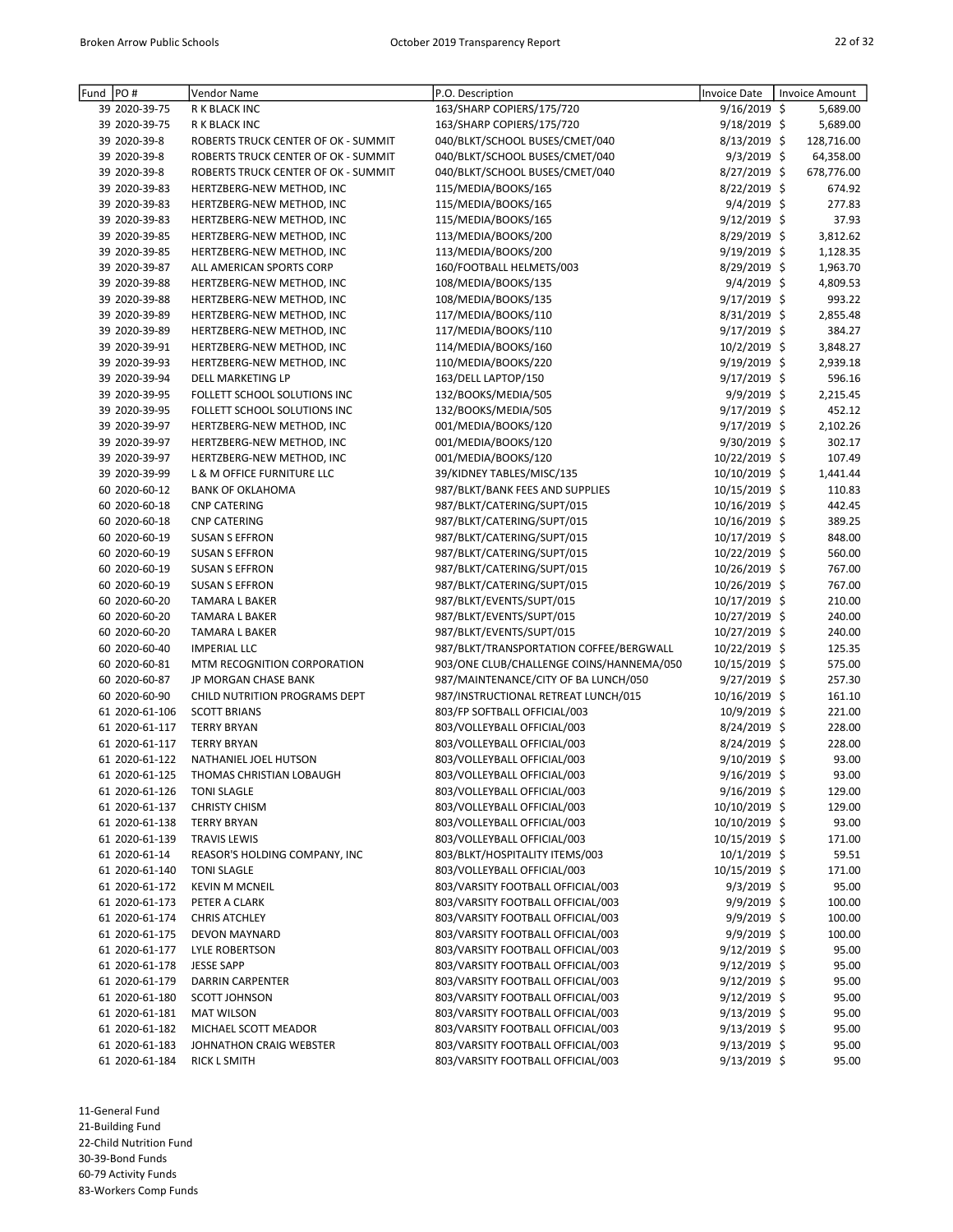| Fund  PO# |                | Vendor Name                              | P.O. Description                         | <b>Invoice Date</b> | Invoice Amount     |
|-----------|----------------|------------------------------------------|------------------------------------------|---------------------|--------------------|
|           | 61 2020-61-185 | MICAHEL L GRIFFIN                        | 803/VARSITY FOOTBALL OFFICIAL/003        | $9/13/2019$ \$      | 95.00              |
|           | 61 2020-61-186 | <b>LARRY F NAGEL</b>                     | 803/FP SOFTBALL OFFICIAL/003             | 10/9/2019 \$        | 235.00             |
|           | 61 2020-61-19  | MIDWEST RACQUETBALL & SPORTING INC       | 803/RO 1477 & BLKT/EMBROIDERY/003        | 9/30/2019 \$        | 336.00             |
|           | 61 2020-61-19  | MIDWEST RACQUETBALL & SPORTING INC       | 803/RO 1477 & BLKT/EMBROIDERY/003        | 9/27/2019 \$        | 232.40             |
|           | 61 2020-61-199 | JOHN M THOMAS                            | 803/VARSITY FOOTBALL OFFICIAL/003        | $9/16/2019$ \$      | 45.00              |
|           | 61 2020-61-200 | <b>CALVIN MANN</b>                       | 803/VARSITY FOOTBALL OFFICIAL/003        | 9/16/2019 \$        | 45.00              |
|           | 61 2020-61-201 | <b>DEVON MAYNARD</b>                     | 803/VARSITY FOOTBALL OFFICIAL/003        | 9/16/2019 \$        | 45.00              |
|           | 61 2020-61-202 | <b>ERIK HERRING</b>                      | 803/VARSITY FOOTBALL OFFICIAL/003        | $9/16/2019$ \$      | 45.00              |
|           | 61 2020-61-203 | <b>JUSTIN LEON BURGESS</b>               | 803/VARSITY FOOTBALL OFFICIAL/003        | 9/19/2019 \$        | 45.00              |
|           | 61 2020-61-204 | <b>LYLE ROBERTSON</b>                    | 803/VARSITY FOOTBALL OFFICIAL/003        | $9/19/2019$ \$      | 45.00              |
|           | 61 2020-61-205 | <b>LARRY MAINE</b>                       | 803/VARSITY FOOTBALL OFFICIAL/003        | 9/19/2019 \$        | 45.00              |
|           | 61 2020-61-206 | PETER KNUTSON                            | 803/VARSITY FOOTBALL OFFICIAL/003        | 9/23/2019 \$        | 95.00              |
|           | 61 2020-61-207 | <b>DEVON MAYNARD</b>                     | 803/VARSITY FOOTBALL OFFICIAL/003        | $9/23/2019$ \$      | 95.00              |
|           | 61 2020-61-208 | <b>ERIK HERRING</b>                      | 803/VARSITY FOOTBALL OFFICIAL/003        | $9/23/2019$ \$      | 95.00              |
|           | 61 2020-61-209 | RICHARD DIXON                            | 803/VARSITY FOOTBALL OFFICIAL/003        | 9/23/2019 \$        | 95.00              |
|           | 61 2020-61-210 |                                          |                                          |                     |                    |
|           |                | <b>CALVIN MANN</b>                       | 803/VARSITY FOOTBALL OFFICIAL/003        | 9/23/2019 \$        | 95.00              |
|           | 61 2020-61-211 | <b>HAROLD C DOTSON</b>                   | 803/VARSITY FOOTBALL OFFICIAL/003        | 9/19/2019 \$        | 45.00              |
|           | 61 2020-61-219 | JOEL E CAYWOOD                           | 803/FOOTBALL OFFICIAL/003                | 9/30/2019 \$        | 50.00              |
|           | 61 2020-61-231 | MICHAEL ANDREW BRUNER                    | 803/FOOTBALL OFFICIAL/003                | $10/7/2019$ \$      | 45.00              |
|           | 61 2020-61-232 | <b>SCOTT JOHNSON</b>                     | 803/FOOTBALL OFFICIAL/003                | $10/7/2019$ \$      | 45.00              |
|           | 61 2020-61-233 | <b>KURT GRIDER</b>                       | 803/FOOTBALL OFFICIAL/003                | 10/7/2019 \$        | 45.00              |
|           | 61 2020-61-234 | <b>ETHAN ROLEN</b>                       | 803/FOOTBALL OFFICIAL/003                | 10/7/2019 \$        | 45.00              |
|           | 61 2020-61-235 | MICHAEL CARLYLE                          | 803/FOOTBALL OFFICIAL/003                | 10/14/2019 \$       | 80.00              |
|           | 61 2020-61-236 | <b>ALLAN SMITH</b>                       | 803/FOOTBALL OFFICIAL/003                | 10/14/2019 \$       | 80.00              |
|           | 61 2020-61-237 | <b>JUSTIN FINNEY</b>                     | 803/FOOTBALL OFFICIAL/003                | 10/14/2019 \$       | 80.00              |
|           | 61 2020-61-238 | <b>JOHN BELL</b>                         | 803/FOOTBALL OFFICIAL/003                | 10/14/2019 \$       | 80.00              |
|           | 61 2020-61-239 | <b>SCOTT JOHNSON</b>                     | 803/FOOTBALL OFFICIAL/003                | 10/15/2019 \$       | 95.00              |
|           | 61 2020-61-240 | STEPHEN BLANC                            | 803/FOOTBALL OFFICIAL/003                | 10/15/2019 \$       | 95.00              |
|           | 61 2020-61-241 | <b>STEVE E JONES</b>                     | 803/FOOTBALL OFFICIAL/003                | 10/15/2019 \$       | 95.00              |
|           | 61 2020-61-242 | JACK G DIBERNARDO                        | 803/FOOTBALL OFFICIAL/003                | 10/15/2019 \$       | 95.00              |
|           | 61 2020-61-290 | MTM RECOGNITION CORPORATION              | 803/BLKT/FOOTBALL GATE START UP/003      | 9/23/2019 \$        | 670.50             |
|           | 61 2020-61-303 | REASOR'S HOLDING COMPANY, INC            | 970/BLKT/MEALS, DECOR, PARTY SUPPLY/003  | 10/1/2019 \$        | 31.94              |
|           | 61 2020-61-306 | INDEPENDENT SCHOOL DISTRICT NO. 11       | 803/VOLLEYBALL ENTRY FEES/003            | 9/23/2019 \$        | 800.00             |
|           | 61 2020-61-310 | <b>COUNTY OF CHEROKEE SCHOOL DIST 35</b> | 803/XC ENTRY FEES/8.29/003               | $9/18/2019$ \$      | 130.00             |
|           | 61 2020-61-312 | KANSAS ATHLETICS INCORPORATED            | 803/XC ENTRY FEE/9.27-28/003             | $9/28/2019$ \$      | 200.00             |
|           | 61 2020-61-313 | HOLLAND HALL INC                         | 803/XC ENTRY FEE/9.28/003                | 9/30/2019 \$        | 85.00              |
|           | 61 2020-61-324 | OK SECONDARY SCHOOL ACT ASSOC            | 803/ENTRY FEES FOR PARTICIPATION/003     | 8/31/2019 \$        | 1,240.00           |
|           | 61 2020-61-325 | SAM'S CLUB DIRECT                        | 974/PORTABLE SPEAKER/003                 | 9/20/2019 \$        | 199.88             |
|           | 61 2020-61-328 | MELENDA KNIGHT/PETTY CASH                | 803/BLKT/FOOTBALL GATE START UP/003      | $9/11/2019$ \$      | 5,600.00           |
|           | 61 2020-61-329 |                                          |                                          |                     |                    |
|           |                | MIDWEST RACQUETBALL & SPORTING INC       | 803/GAME DAY ITEMS/003                   | 9/23/2019 \$        | 1,083.97<br>110.12 |
|           | 61 2020-61-335 | <b>HOBBY LOBBY STORES INC</b>            | 974/FABRIC AND SUPPLIES/003              | $9/21/2019$ \$      |                    |
|           | 61 2020-61-336 | PERFORMANCE HEALTH SUPPLY INC            | 970/POPSICLE FUNDRAISER/003              | 9/19/2019 \$        | 208.60             |
|           | 61 2020-61-337 | <b>BIXBY PUBLIC SCHOOLS</b>              | 803/FB SB ENTRY FEE/9.13-14/003          | 9/20/2019 \$        | 150.00             |
|           | 61 2020-61-340 | <b>GREAT PLAINS RESOURCE LLP</b>         | 803/BLKT/BEVERAGES/003                   | $9/23/2019$ \$      | 278.64             |
|           | 61 2020-61-341 | LITGISTIX                                | 803/STRIPES MEDALLIONS/003               | 10/15/2019 \$       | 1,680.00           |
|           | 61 2020-61-344 | MIDWEST RACQUETBALL & SPORTING INC       | 803/TSHIRTS FOR TOURNAMENT/003           | 10/9/2019 \$        | 743.66             |
|           | 61 2020-61-347 | INDEPENDENT SCHOOL DISTRICT #30          | 803/JV VOLLEYBALL ENTRY FEE/003          | $9/7/2019$ \$       | 150.00             |
|           | 61 2020-61-349 | <b>ALERT SERVICES INC</b>                | 803/SPORTS MED ITEMS/003                 | $10/3/2019$ \$      | 401.46             |
|           | 61 2020-61-350 | CHICK-FIL-A BROKEN ARROW                 | 803/BLKT/STUDENT LEADERSHIP COUNCIL      | $10/2/2019$ \$      | 185.50             |
|           | 61 2020-61-356 | JP MORGAN CHASE BANK                     | 803/HOTELS FOR FP SOFTBALL STATE         | 10/18/2019 \$       | 3,150.00           |
|           | 61 2020-61-80  | TERRY D HOLT                             | 803/FP SOFTBALL OFFICIAL/003             | $9/10/2019$ \$      | 100.00             |
|           | 61 2020-61-81  | <b>SCOTT BRIANS</b>                      | 803/FP SOFTBALL OFFICIAL/003             | 9/10/2019 \$        | 100.00             |
|           | 61 2020-61-82  | RICHARD E BOYER                          | 803/FP SOFTBALL OFFICIAL/003             | $9/12/2019$ \$      | 90.00              |
|           | 61 2020-61-83  | <b>SCOTT BRIANS</b>                      | 803/FP SOFTBALL OFFICIAL/003             | $9/12/2019$ \$      | 90.00              |
|           | 61 2020-61-84  | WILLIAM PHILLIP ERWIN                    | 803/FP SOFTBALL OFFICIAL/003             | $9/16/2019$ \$      | 60.00              |
|           | 61 2020-61-85  | TRAVIS E BLUNDELL                        | 803/FP SOFTBALL OFFICIAL/003             | $9/16/2019$ \$      | 60.00              |
|           | 61 2020-61-86  | <b>LARRY F NAGEL</b>                     | 803/FP SOFTBALL OFFICIAL/003             | $9/17/2019$ \$      | 90.00              |
|           | 61 2020-61-87  | PAT LYON                                 | 803/FP SOFTBALL OFFICIAL/003             | $9/17/2019$ \$      | 90.00              |
|           | 61 2020-61-88  | LARRY F NAGEL                            | 803/FP SOFTBALL OFFICIAL/003             | $9/23/2019$ \$      | 90.00              |
|           | 61 2020-61-89  | PAT LYON                                 | 803/FP SOFTBALL OFFICIAL/003             | $9/23/2019$ \$      | 90.00              |
|           | 61 2020-61-9   | ALL AMERICAN SPORTS CORP                 | 803/RO 1184/FB HELMET RECONDITIONING/003 | 9/27/2019 \$        | 6,523.36           |
|           |                |                                          |                                          |                     |                    |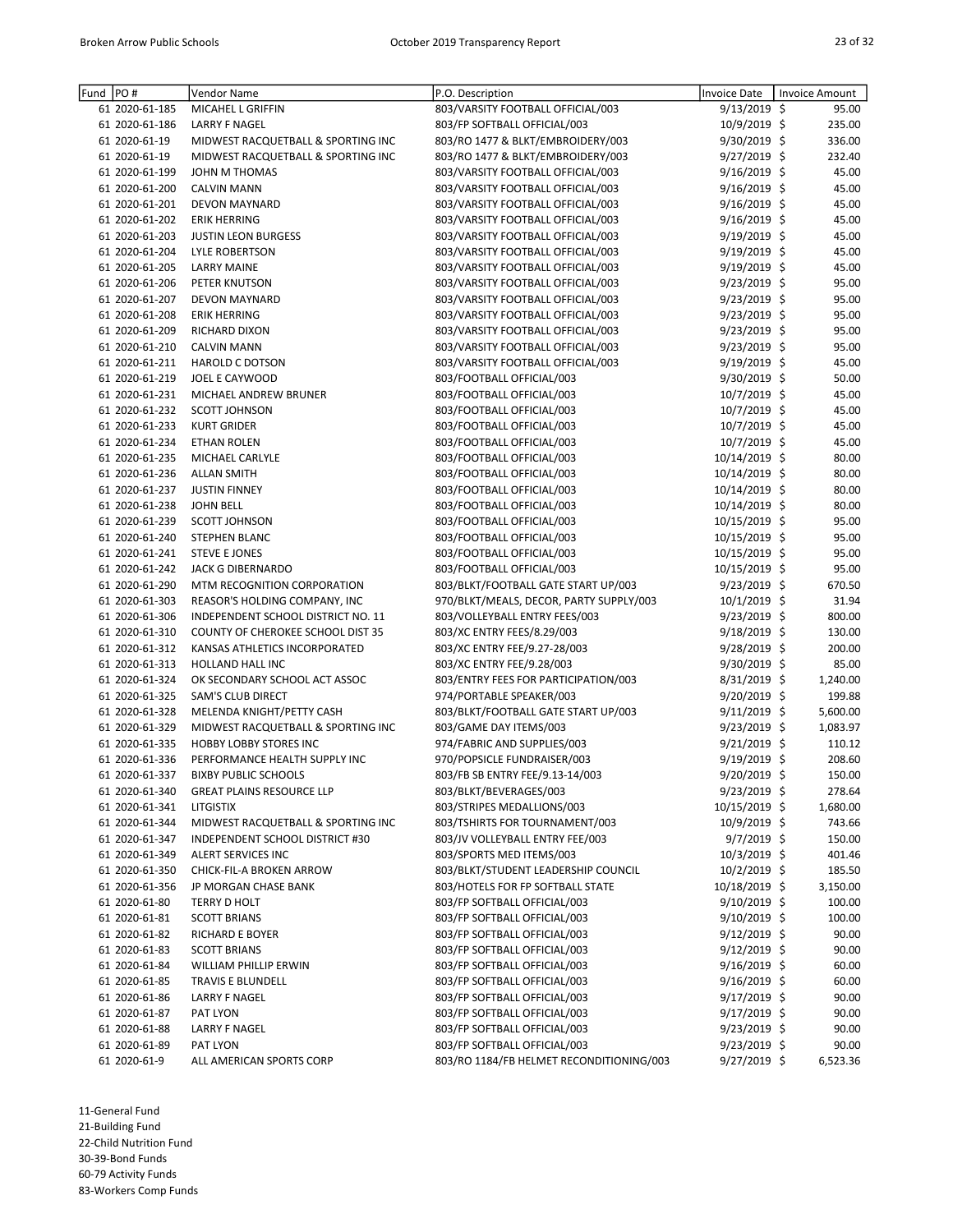| Fund | PO#            | Vendor Name                        | P.O. Description                       | <b>Invoice Date</b> | <b>Invoice Amount</b> |
|------|----------------|------------------------------------|----------------------------------------|---------------------|-----------------------|
|      | 62 2020-62-100 | OKLAHOMA CITY BOATHOUSE FOUNDATION | 809/JUNGLE SQUAD RETREAT/STECKER/720   | 7/22/2019 \$        | 824.85                |
|      | 62 2020-62-115 | MAZZIO'S LLC                       | 926/MEETINGS/HECKLER/720               | 9/24/2019 \$        | 39.95                 |
|      | 62 2020-62-116 | REASOR'S HOLDING COMPANY, INC      | 926/SUPPLIES/HECKLER/720               | 10/1/2019 \$        | 72.66                 |
|      | 62 2020-62-123 | <b>CC PRODUCTS INC</b>             | 925/BLKTMERCH/TIGERTHREADS/720         | $9/3/2019$ \$       | 68.86                 |
|      | 62 2020-62-123 | <b>CC PRODUCTS INC</b>             | 925/BLKTMERCH/TIGERTHREADS/720         | 9/20/2019 \$        | 370.62                |
|      | 62 2020-62-133 | PERFECTION LEARNING CORP           | 804/BOOKS/GARRETT/720                  | 9/30/2019 \$        | 748.83                |
|      | 62 2020-62-136 | <b>JENKINS ENTERPRISES</b>         | 925/BLKTMERCH/TIGERTHREADS/720         | 9/19/2019 \$        | 57.60                 |
|      | 62 2020-62-14  | <b>SAM'S CLUB DIRECT</b>           | 854/SUPPLIES/BREWSTER/720              | 9/30/2019 \$        | 52.90                 |
|      | 62 2020-62-14  | SAM'S CLUB DIRECT                  | 854/SUPPLIES/BREWSTER/720              | 9/30/2019 \$        | 52.90                 |
|      | 62 2020-62-14  | SAM'S CLUB DIRECT                  | 854/SUPPLIES/BREWSTER/720              | 10/17/2019 \$       | 116.42                |
|      | 62 2020-62-143 | JP MORGAN CHASE/ADMIRAL EXPRESS    | 844/BLKT/SUPPLIES/720                  | 10/14/2019 \$       | 354.62                |
|      | 62 2020-62-143 | JP MORGAN CHASE/ADMIRAL EXPRESS    | 844/BLKT/SUPPLIES/720                  | 10/15/2019 \$       | 133.99                |
|      | 62 2020-62-145 | OK SECONDARY SCHOOL ACT ASSOC      | 844/BLKT/COMPETITION/FEES/720          | 9/9/2019 \$         | 75.00                 |
|      | 62 2020-62-149 | PALEN MUSIC CENTER                 | 818/BLKT/SUPPLIES&REPAIRS/BAND         | $10/1/2019$ \$      | 60.00                 |
|      | 62 2020-62-149 | PALEN MUSIC CENTER                 | 818/BLKT/SUPPLIES&REPAIRS/BAND         | 10/1/2019 \$        | 400.00                |
|      | 62 2020-62-149 | PALEN MUSIC CENTER                 | 818/BLKT/SUPPLIES&REPAIRS/BAND         | 10/16/2019 \$       | 100.00                |
|      | 62 2020-62-149 | PALEN MUSIC CENTER                 | 818/BLKT/SUPPLIES&REPAIRS/BAND         | $10/1/2019$ \$      | 139.96                |
|      | 62 2020-62-149 | PALEN MUSIC CENTER                 | 818/BLKT/SUPPLIES&REPAIRS/BAND         | 10/3/2019 \$        | 116.90                |
|      | 62 2020-62-149 | <b>PALEN MUSIC CENTER</b>          | 818/BLKT/SUPPLIES&REPAIRS/BAND         | 10/16/2019 \$       | 583.80                |
|      | 62 2020-62-155 | MACMILLAN HOLDINGS LLC             | 804/BOOKS/GARRETT/720                  | 8/28/2019 \$        | 4,466.46              |
|      |                |                                    |                                        |                     |                       |
|      | 62 2020-62-157 | JP MORGAN CHASE/ADMIRAL EXPRESS    | 807/SUPPLIES/SPENCER/720               | 8/26/2019 \$        | 40.13                 |
|      | 62 2020-62-174 | <b>WENGER CORPORATION</b>          | 818/EQUIPMENT/BAND                     | 9/24/2019 \$        | 928.00                |
|      | 62 2020-62-178 | PRO FEET INC                       | 925/BLKT MERCH/TIGERTHREADS/720        | 9/17/2019 \$        | 309.80                |
|      | 62 2020-62-179 | MASCOT FACTORY INC                 | 925/BLKTMERCH/TIGERTHREADS/720         | 9/18/2019 \$        | 329.55                |
|      | 62 2020-62-18  | <b>NEIGHBORS LLC</b>               | 854/FUNDRAISER/BREWSTER/720            | $9/12/2019$ \$      | 8,115.60              |
|      | 62 2020-62-180 | MONDO BLOC INC                     | 925.BLKTMERCH/TIGERTHREADS/DELSO       | 9/20/2019 \$        | 407.00                |
|      | 62 2020-62-180 | MONDO BLOC INC                     | 925.BLKTMERCH/TIGERTHREADS/DELSO       | 9/27/2019 \$        | 942.50                |
|      | 62 2020-62-180 | MONDO BLOC INC                     | 925.BLKTMERCH/TIGERTHREADS/DELSO       | 9/27/2019 \$        | 677.75                |
|      | 62 2020-62-183 | STUMP PRINTING COMPANY INC         | 934/BLANKET SUPPLIES/AMY STECKER/720   | 9/27/2019 \$        | 500.00                |
|      | 62 2020-62-191 | REASOR'S HOLDING COMPANY, INC      | 934/BLANKET SUPPLIES/AMY STECKER/720   | $10/1/2019$ \$      | 28.02                 |
|      | 62 2020-62-192 | LOWE'S HOME CENTERS                | 934/BLANKET/SUPPLIES/AMY STECKER/720   | 10/25/2019 \$       | 55.92                 |
|      | 62 2020-62-197 | OKLAHOMA BAR ASSOCIATION           | 940/REGISTRATION/NULF/720              | 8/22/2019 \$        | 60.00                 |
|      | 62 2020-62-201 | STUMP PRINTING COMPANY INC         | 934/DECORATIONS/AMY STECKER/720        | 8/27/2019 \$        | 1,008.83              |
|      | 62 2020-62-208 | REASOR'S HOLDING COMPANY, INC      | 892/SNACKS/CARR/720                    | 10/1/2019 \$        | 229.76                |
|      | 62 2020-62-209 | REASOR'S HOLDING COMPANY, INC      | 893/948/BLANKET/DOCTO/720              | $10/1/2019$ \$      | 47.44                 |
|      | 62 2020-62-21  | WINCRAFT INCORPORATED              | 925/BLKTMERCH/TIGER THREADS/720        | 9/13/2019 \$        | 682.93                |
|      | 62 2020-62-21  | WINCRAFT INCORPORATED              | 925/BLKTMERCH/TIGER THREADS/720        | 9/17/2019 \$        | 824.65                |
|      | 62 2020-62-215 | MAZZIO'S LLC                       | 854/PIZZA/BREWSTER/720                 | 10/10/2019 \$       | 78.50                 |
|      | 62 2020-62-217 | <b>GORFAM MARKETING INC</b>        | 925/BLKTMERCH/TIGERTHREADS/720         | $9/17/2019$ \$      | 306.25                |
|      | 62 2020-62-217 | <b>GORFAM MARKETING INC</b>        | 925/BLKTMERCH/TIGERTHREADS/720         | $9/19/2019$ \$      | 126.60                |
|      | 62 2020-62-217 | <b>GORFAM MARKETING INC</b>        | 925/BLKTMERCH/TIGERTHREADS/720         | 9/19/2019 \$        | 231.00                |
|      | 62 2020-62-218 | <b>CELLCO PARTNERSHIP</b>          | 925/TECHNOLOGY/TIGER THREADS/720       | 10/16/2019 \$       | 289.28                |
|      | 62 2020-62-22  | MONDO BLOC INC                     | 925/BLKTMERCH/TIGERTHREADS/720         | 9/26/2019 \$        | 149.75                |
|      | 62 2020-62-22  | MONDO BLOC INC                     | 925/BLKTMERCH/TIGERTHREADS/720         | 9/25/2019 \$        | 1,157.00              |
|      | 62 2020-62-221 | CHRISTIAN DIXON WELBORN/PETTY CASH | 934/START UP CHANGE/HOMECOMING/STECKER | $10/3/2019$ \$      | 400.00                |
|      | 62 2020-62-227 | CERAMIC COTTAGE INC                | 993/CLAY/DEAL/720                      | $9/27/2019$ \$      | 511.25                |
|      | 62 2020-62-231 | LOWE'S HOME CENTERS                | 934/SUPPLIES/STECKER/720               | $9/26/2019$ \$      | 13.29                 |
|      | 62 2020-62-231 | LOWE'S HOME CENTERS                | 934/SUPPLIES/STECKER/720               | $9/25/2019$ \$      | 96.81                 |
|      | 62 2020-62-231 | LOWE'S HOME CENTERS                | 934/SUPPLIES/STECKER/720               | $9/10/2019$ \$      | 32.37                 |
|      | 62 2020-62-233 | JP MORGAN CHASE/ADMIRAL EXPRESS    | 934/BLANKET/SUPPLIES/STECKER/720       | $9/18/2019$ \$      | 67.82                 |
|      | 62 2020-62-233 | JP MORGAN CHASE/ADMIRAL EXPRESS    | 934/BLANKET/SUPPLIES/STECKER/720       | 9/18/2019 \$        | 35.97                 |
|      | 62 2020-62-233 | JP MORGAN CHASE/ADMIRAL EXPRESS    | 934/BLANKET/SUPPLIES/STECKER/720       | 9/20/2019 \$        |                       |
|      | 62 2020-62-233 | JP MORGAN CHASE/ADMIRAL EXPRESS    |                                        |                     | 124.42<br>13.76       |
|      |                |                                    | 934/BLANKET/SUPPLIES/STECKER/720       | 9/25/2019 \$        |                       |
|      | 62 2020-62-235 | <b>BASS PRO</b>                    | 963/SUPPLIES/GRADEL/720                | 9/27/2019 \$        | 389.97                |
|      | 62 2020-62-236 | SAM'S CLUB DIRECT                  | 874/SUPPLIES/OGILVIE/720               | $9/10/2019$ \$      | 254.38                |
|      | 62 2020-62-237 | BA PUBLIC SCHOOLS-GENERAL FUND     | 906/SUBS/GARRETT/720                   | $10/4/2019$ \$      | 365.22                |
|      | 62 2020-62-239 | REASOR'S HOLDING COMPANY, INC      | 892/SUPPLIES/OFFICE/720                | $10/1/2019$ \$      | 60.20                 |
|      | 62 2020-62-240 | DEVRA B KENNEDY                    | 938/SUPPLIES/OFFICE/720                | 10/11/2019 \$       | 10.00                 |
|      | 62 2020-62-241 | REASOR'S HOLDING COMPANY, INC      | 853/SUPPLIES/ARTHUR/720                | $10/1/2019$ \$      | 101.51                |
|      | 62 2020-62-242 | <b>CARRIE MEEKS LLC</b>            | 844/BLKT/SUPPLES/720                   | $9/24/2019$ \$      | 615.00                |
|      | 62 2020-62-246 | BLICK ART MATERIALS LLC            | 811/SUPPLIES/ART/720                   | $9/16/2019$ \$      | 361.62                |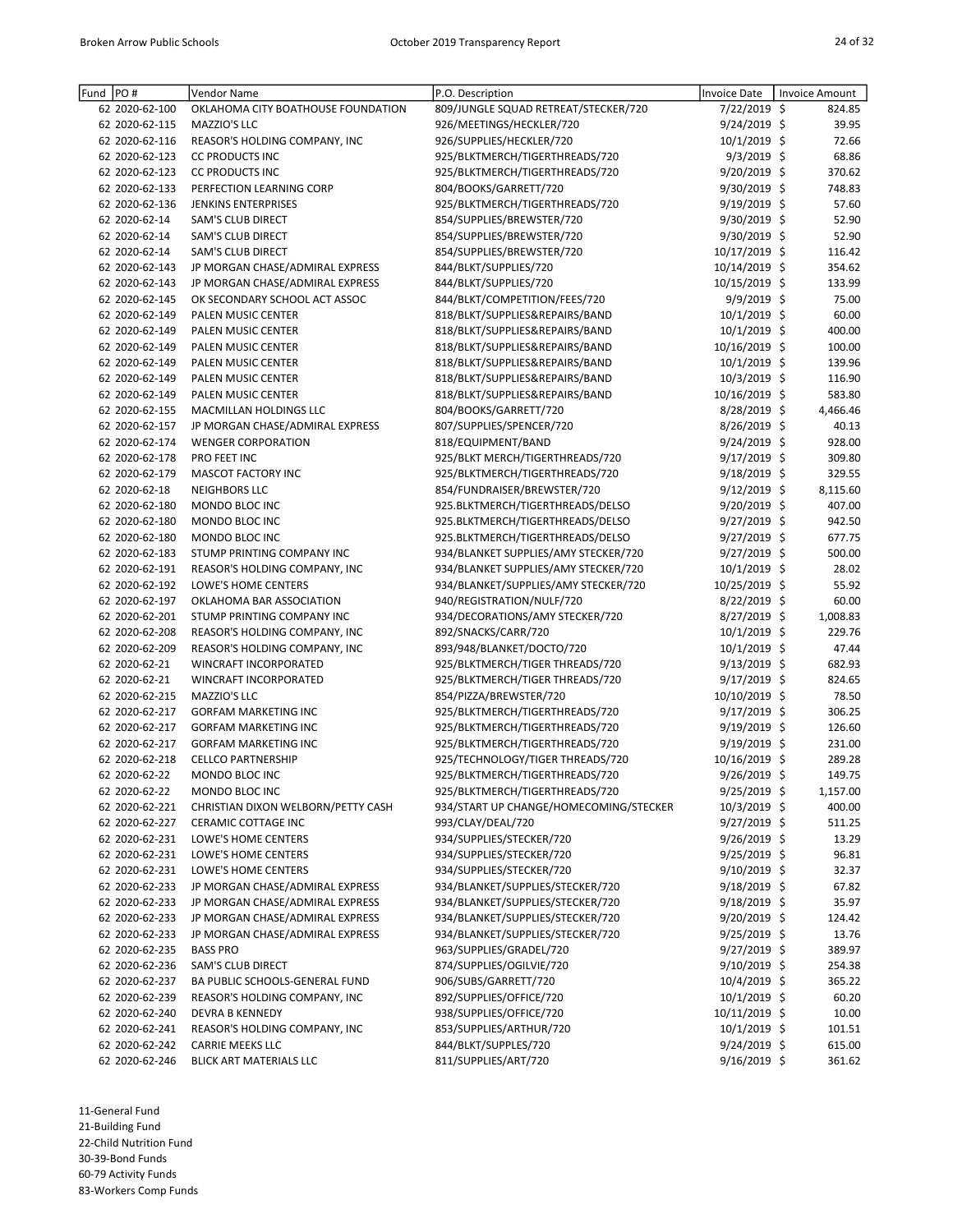| Fund | PO#            | Vendor Name                            | P.O. Description                         | <b>Invoice Date</b> | Invoice Amount |
|------|----------------|----------------------------------------|------------------------------------------|---------------------|----------------|
|      | 62 2020-62-250 | REASOR'S HOLDING COMPANY, INC          | 893/950/BLKT/LEPP/720                    | 10/1/2019 \$        | 58.37          |
|      | 62 2020-62-256 | <b>CC PRODUCTS INC</b>                 | 925/BLKTMERCH/TIGERTHREADS/720           | 8/27/2019 \$        | 552.00         |
|      | 62 2020-62-256 | <b>CC PRODUCTS INC</b>                 | 925/BLKTMERCH/TIGERTHREADS/720           | 9/19/2019 \$        | 37.96          |
|      | 62 2020-62-257 | STANLEY M DAVID & ASSOC INC            | 925/BLKTMERCH/TIGERTHREADS/720           | 9/13/2019 \$        | 1,184.91       |
|      | 62 2020-62-257 | STANLEY M DAVID & ASSOC INC            | 925/BLKTMERCH/TIGERTHREADS/720           | $9/13/2019$ \$      | 456.34         |
|      | 62 2020-62-260 | SAM'S CLUB DIRECT                      | 934/BLANKET SUPPLIES/STECKER/720         | 10/7/2019 \$        | 224.16         |
|      | 62 2020-62-261 | PRINT-N-COPY                           | 934/HOMECOMING TICKETS/STECKER/720       | 10/8/2019 \$        | 469.90         |
|      | 62 2020-62-261 | PRINT-N-COPY                           | 934/HOMECOMING TICKETS/STECKER/720       | 10/8/2019 \$        | 469.90         |
|      | 62 2020-62-265 | <b>WORLDS FINEST CHOCOLATES</b>        | 892/FUNDRAISER/STOERMER/720              | 9/18/2019 \$        | 1,895.00       |
|      | 62 2020-62-266 | OKLAHOMA TECHNOLOGY ASSOCIATION        | 889/REGISTRATION/THOMAS/720              | 10/8/2019 \$        | 125.00         |
|      | 62 2020-62-267 | ALPHA AWARDS & ENGRAVING LLC           | 938/NAMEBADGES/720                       | $9/17/2019$ \$      | 192.50         |
|      | 62 2020-62-277 | <b>TAYMARK</b>                         | 934/BLANKET/DECOR/STECKER/720            | 9/30/2019 \$        | 597.05         |
|      | 62 2020-62-280 | <b>KIMBERLY S RICARD</b>               | 905/BLKT/TIES/720                        | 9/25/2019 \$        | 244.61         |
|      | 62 2020-62-282 | CHILD NUTRITION PROGRAMS DEPT          | 902/LUNCHES/GAGAJEWSKI/720               | 10/16/2019 \$       | 175.00         |
|      | 62 2020-62-283 | TULSA PUBLIC SCHOOLS DISTRICT 1        | 934/REGISTRATION/STUCO/STECKER           | 10/10/2019 \$       | 320.00         |
|      | 62 2020-62-284 | <b>CHEAPER T'S</b>                     | 934/HOMECOMING SHIRTS/STECKER/720        | 9/30/2019 \$        | 1,304.50       |
|      | 62 2020-62-284 | <b>CHEAPER T'S</b>                     | 934/HOMECOMING SHIRTS/STECKER/720        | 9/30/2019 \$        | 1,304.50       |
|      | 62 2020-62-286 | <b>BANK OF OKLAHOMA</b>                | 892/FEES/BURNS/720                       | 10/15/2019 \$       | 211.63         |
|      | 62 2020-62-287 | BLUE & GOLD SAUSAGE CO LLC             | 853/FUNDRAISER/ARTHUR/720                | $9/29/2019$ \$      | 1,000.00       |
|      | 62 2020-62-288 | T & D MEAT LLP                         | 853/FUNDRAISER/ARTHUR/720                | 9/29/2019 \$        | 1,000.00       |
|      | 62 2020-62-29  | COLOSSEUM ATHLETICS CORPORATION        | 925/BLKTMERCH/TIGER THREADS/720          | $7/2/2019$ \$       | 4,635.68       |
|      | 62 2020-62-29  | <b>COLOSSEUM ATHLETICS CORPORATION</b> | 925/BLKTMERCH/TIGER THREADS/720          | 7/18/2019 \$        | (70.50)        |
|      | 62 2020-62-29  | <b>COLOSSEUM ATHLETICS CORPORATION</b> | 925/BLKTMERCH/TIGER THREADS/720          | 7/23/2019 \$        | (443.90)       |
|      | 62 2020-62-29  | COLOSSEUM ATHLETICS CORPORATION        | 925/BLKTMERCH/TIGER THREADS/720          | 7/17/2019 \$        | (302.00)       |
|      | 62 2020-62-290 | JP MORGAN CHASE BANK                   | 934/BLANKET/MEALS/JUNGLE SQUAD/STECKER   | 10/17/2019 \$       | 119.00         |
|      | 62 2020-62-290 | JP MORGAN CHASE BANK                   | 934/BLANKET/MEALS/JUNGLE SQUAD/STECKER   | 10/14/2019 \$       | 149.03         |
|      | 62 2020-62-292 | <b>DEREK K DRAKE</b>                   | 934/PERSONAL REIMBURSEMENT/STECKER/720   | 10/23/2019 \$       | 280.00         |
|      | 62 2020-62-292 | <b>DEREK K DRAKE</b>                   | 934/PERSONAL REIMBURSEMENT/STECKER/720   | 10/10/2019 \$       | 43.53          |
|      | 62 2020-62-294 | JP MORGAN CHASE/ADMIRAL EXPRESS        | 934/BLANKET/SUPPLIES/STECKER/720         | 10/4/2019 \$        | 113.12         |
|      | 62 2020-62-295 | JP MORGAN CHASE BANK                   | 854/LUNCH/BREWSTER/720                   | 10/23/2019 \$       | 39.70          |
|      | 62 2020-62-296 | ADA CITY SCHOOLS 1-19                  | 934/REGISTRATION STUCO STATE/STECKER/720 | 10/10/2019 \$       | 800.00         |
|      | 62 2020-62-297 | MONDO BLOC INC                         | 925/BLKTMERCH/TIGERTHREADS/720           | $9/16/2019$ \$      | 2,064.75       |
|      | 62 2020-62-297 | MONDO BLOC INC                         | 925/BLKTMERCH/TIGERTHREADS/720           | $9/13/2019$ \$      | 717.25         |
|      | 62 2020-62-297 | MONDO BLOC INC                         | 925/BLKTMERCH/TIGERTHREADS/720           | 9/30/2019 \$        | 793.00         |
|      | 62 2020-62-297 | MONDO BLOC INC                         | 925/BLKTMERCH/TIGERTHREADS/720           | 9/27/2019 \$        | 421.25         |
|      | 62 2020-62-297 | MONDO BLOC INC                         | 925/BLKTMERCH/TIGERTHREADS/720           | 9/30/2019 \$        | 548.50         |
|      | 62 2020-62-298 | <b>GORFAM MARKETING INC</b>            | 925/BLKTMERCH/TIGERTHREADS/720           | 9/26/2019 \$        | 84.00          |
|      | 62 2020-62-298 | <b>GORFAM MARKETING INC</b>            | 925/BLKTMERCH/TIGERTHREADS/720           | 9/26/2019 \$        | 57.30          |
|      | 62 2020-62-298 | <b>GORFAM MARKETING INC</b>            | 925/BLKTMERCH/TIGERTHREADS/720           | 9/26/2019 \$        | 86.00          |
|      | 62 2020-62-298 | <b>GORFAM MARKETING INC</b>            | 925/BLKTMERCH/TIGERTHREADS/720           | $9/26/2019$ \$      | 601.00         |
|      | 62 2020-62-298 | <b>GORFAM MARKETING INC</b>            | 925/BLKTMERCH/TIGERTHREADS/720           | 9/30/2019 \$        | 1,507.50       |
|      | 62 2020-62-298 | <b>GORFAM MARKETING INC</b>            | 925/BLKTMERCH/TIGERTHREADS/720           | 9/30/2019 \$        | 482.50         |
|      | 62 2020-62-298 | <b>GORFAM MARKETING INC</b>            | 925/BLKTMERCH/TIGERTHREADS/720           | 9/30/2019 \$        | 41.50          |
|      | 62 2020-62-298 | <b>GORFAM MARKETING INC</b>            | 925/BLKTMERCH/TIGERTHREADS/720           | $10/1/2019$ \$      | 1,341.60       |
|      | 62 2020-62-298 | <b>GORFAM MARKETING INC</b>            | 925/BLKTMERCH/TIGERTHREADS/720           | $10/3/2019$ \$      | 157.50         |
|      | 62 2020-62-298 | <b>GORFAM MARKETING INC</b>            | 925/BLKTMERCH/TIGERTHREADS/720           | $10/3/2019$ \$      | 488.80         |
|      | 62 2020-62-298 | <b>GORFAM MARKETING INC</b>            | 925/BLKTMERCH/TIGERTHREADS/720           | 10/3/2019 \$        | 535.85         |
|      | 62 2020-62-298 | <b>GORFAM MARKETING INC</b>            | 925/BLKTMERCH/TIGERTHREADS/720           | $10/3/2019$ \$      | 2.00           |
|      | 62 2020-62-298 | <b>GORFAM MARKETING INC</b>            | 925/BLKTMERCH/TIGERTHREADS/720           | 10/9/2019 \$        | 5.50           |
|      | 62 2020-62-300 | CI SPORT INC                           | 925/BLKTMERCH/TIGERTHREADS/720           | $9/17/2019$ \$      | 938.76         |
|      | 62 2020-62-302 | ROBOTICS EDUCATION & COMPETITION       | 877/REGISTRATION/LIM/720                 | $9/26/2019$ \$      | 150.00         |
|      | 62 2020-62-305 | MAZZIO'S LLC                           | 934/MEALS/STUDENT COUNCIL/STECKER        | 10/7/2019 \$        | 245.72         |
|      | 62 2020-62-307 | <b>CHEAPER T'S</b>                     | 994/TSHIRTS/WELBORN/720                  | $10/1/2019$ \$      | 243.00         |
|      | 62 2020-62-309 | <b>CHEAPER T'S</b>                     | 934/SHIRTS/LOWER COUNCIL/STECKER/720     | $10/11/2019$ \$     | 600.00         |
|      | 62 2020-62-31  | MIDWEST RACQUETBALL & SPORTING INC     | 925/BLKTMERCH/TIGERTHREADS/720           | $9/23/2019$ \$      | 3,382.52       |
|      | 62 2020-62-311 | FCCLA DISTRICT NE4                     | 854/DONATION/BREWSTER/720                | $10/1/2019$ \$      | 30.00          |
|      | 62 2020-62-313 | JANA ELAINE ELLIS                      | 844/REIMBURSEMENTS/ONE ACT/720           | 9/23/2019 \$        | 48.97          |
|      | 62 2020-62-313 | JANA ELAINE ELLIS                      | 844/REIMBURSEMENTS/ONE ACT/720           | $9/23/2019$ \$      | 333.35         |
|      | 62 2020-62-320 | <b>BLICK ART MATERIALS LLC</b>         | 934/BLANKET/SUPPLIES/STECKER/720         | 10/15/2019 \$       | 468.11         |
|      | 62 2020-62-321 | TULSA AREA UNITED WAY                  | 986/DONATIONS/720                        | $10/3/2019$ \$      | 3,251.10       |
|      | 62 2020-62-325 | JENNIFER ANN DEAL                      | 804/REIMBURSEMENT/MINIBUS/720            | 9/28/2019 \$        | 56.99          |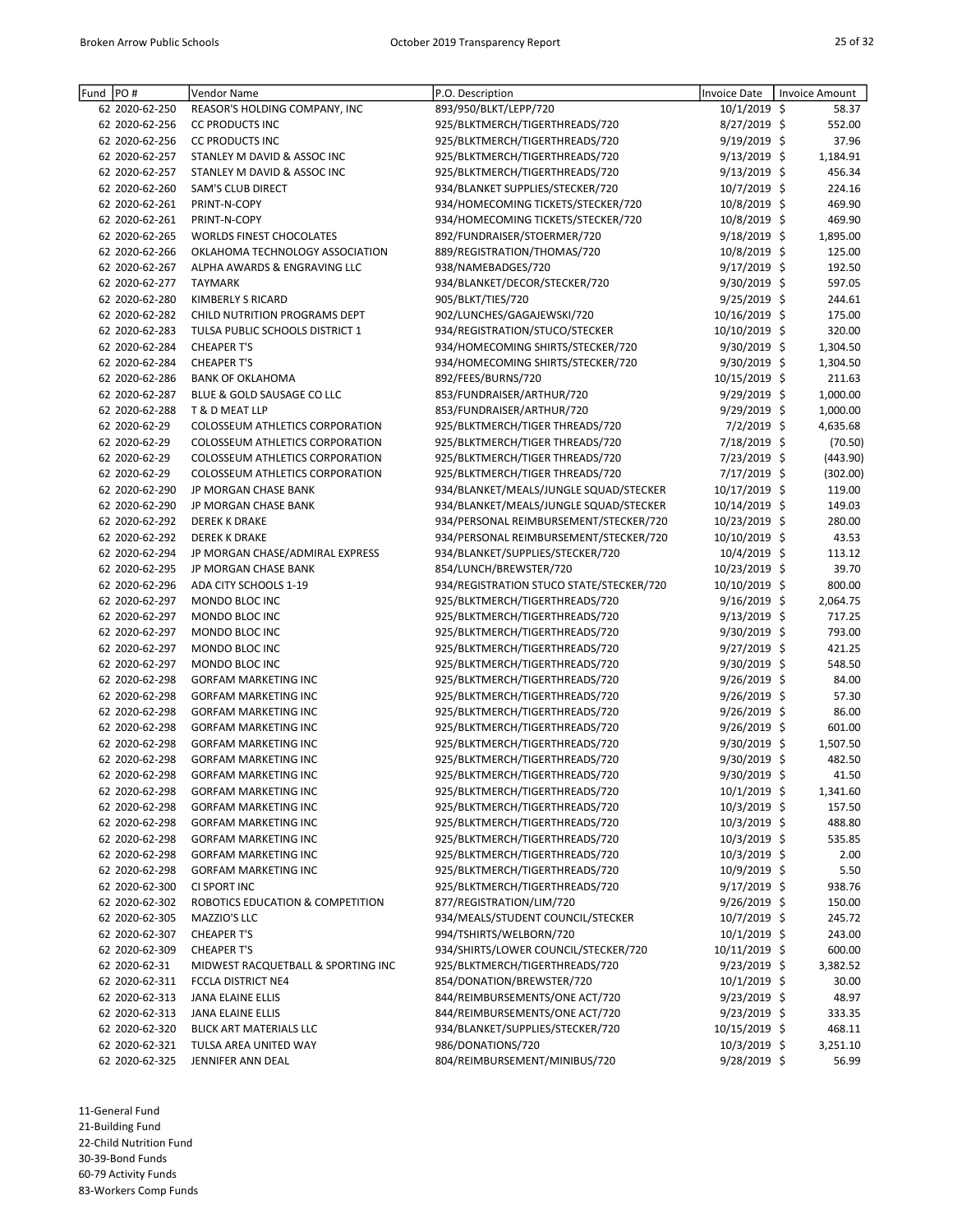| Fund | PO#            | Vendor Name                        | P.O. Description                         | <b>Invoice Date</b> | <b>Invoice Amount</b> |
|------|----------------|------------------------------------|------------------------------------------|---------------------|-----------------------|
|      | 62 2020-62-325 | JENNIFER ANN DEAL                  | 804/REIMBURSEMENT/MINIBUS/720            | 9/28/2019 \$        | 67.85                 |
|      | 62 2020-62-336 | MONDO BLOC INC                     | 925/BLKTMERCH/TIGERTHREADS/720           | 10/4/2019 \$        | 1,530.00              |
|      | 62 2020-62-336 | MONDO BLOC INC                     | 925/BLKTMERCH/TIGERTHREADS/720           | 9/30/2019 \$        | 869.50                |
|      | 62 2020-62-336 | MONDO BLOC INC                     | 925/BLKTMERCH/TIGERTHREADS/720           | 9/30/2019 \$        | 705.00                |
|      | 62 2020-62-336 | MONDO BLOC INC                     | 925/BLKTMERCH/TIGERTHREADS/720           | $10/2/2019$ \$      | 564.00                |
|      | 62 2020-62-336 | MONDO BLOC INC                     | 925/BLKTMERCH/TIGERTHREADS/720           | 10/4/2019 \$        | 640.00                |
|      | 62 2020-62-336 | MONDO BLOC INC                     | 925/BLKTMERCH/TIGERTHREADS/720           | 10/4/2019 \$        | 611.50                |
|      | 62 2020-62-336 | MONDO BLOC INC                     | 925/BLKTMERCH/TIGERTHREADS/720           | 10/4/2019 \$        | 174.00                |
|      | 62 2020-62-34  | JP MORGAN CHASE BANK               | 925/BLKTMERCH/TIGER THREADS/720          | 10/25/2019 \$       | 4,849.60              |
|      | 62 2020-62-343 | NEW LIFE RANCH INC                 | 934/MEALS AND ACCOMMODATIONS/STECKER/720 | $10/4/2019$ \$      | 17,851.50             |
|      | 62 2020-62-346 | STUMP PRINTING COMPANY INC         | 934/DECOR/FALL EVENTS/STECKER            | 9/27/2019 \$        | 331.25                |
|      | 62 2020-62-349 | MANSFIELD INDEPENDENT SCHOOL DIST  | 925/TICKETSALES/TIGERTHREADS/720         | 10/14/2019 \$       | 549.00                |
|      | 62 2020-62-350 | UNION PUBLIC SCHOOLS ISD 9         | 925/PROCEEDSFROMFBTICKETS//720           | $9/6/2019$ \$       | 4,631.00              |
|      | 62 2020-62-351 | <b>BAPS ATHLETIC DEPT.</b>         | 925/PROCEEDS/TICKET SALES/TIGER THREADS  | $9/13/2019$ \$      | 6,110.00              |
|      | 62 2020-62-351 | <b>BAPS ATHLETIC DEPT.</b>         | 925/PROCEEDS FROM TICKET SALES/          | 10/4/2019 \$        | 1,481.00              |
|      | 62 2020-62-352 | JENKS PUBLIC SCHOOLS DISTRICT 5    | 803/SOFTBALL TOURNAMENT OFFICIALS/003    | 10/4/2019 \$        | 3,809.00              |
|      | 62 2020-62-354 | <b>SAM'S CLUB DIRECT</b>           | 934/ITEMS FOR RED RIBBON WEEK            | 10/23/2019 \$       | 169.98                |
|      | 62 2020-62-355 | DICK'S SPORTING GOODS INC          | 934/ITEMS FOR RED RIBBON WEEK/STECKER    | 10/16/2019 \$       | 244.93                |
|      | 62 2020-62-359 | <b>BROKEN ARROW ROLLER SPORTS</b>  | 902/SKATING/GAGAJEWSKI/720               | 10/14/2019 \$       | 300.00                |
|      | 62 2020-62-37  | HEARTLAND PAYMENT SYSTEMS INC      | 925/BLKT FEES & SERVICE/TIGER THREAD/720 | 9/30/2019 \$        | 1,077.97              |
|      | 62 2020-62-370 | <b>HOBBY LOBBY STORES INC</b>      | 893/948/SUPPLIES/DOCTO/720               | 10/21/2019 \$       | 59.90                 |
|      | 62 2020-62-372 | JP MORGAN CHASE BANK               | 844/BLKT/HOTELEXP/ONEACT/720             | 10/23/2019 \$       | 1,350.00              |
|      | 62 2020-62-375 | JP MORGAN CHASE/ADMIRAL EXPRESS    | 807/SUPPLIES/SPENCER/720                 | 9/24/2019 \$        | 57.51                 |
|      | 62 2020-62-375 | JP MORGAN CHASE/ADMIRAL EXPRESS    | 807/SUPPLIES/SPENCER/720                 | 9/25/2019 \$        | 34.66                 |
|      | 62 2020-62-375 | JP MORGAN CHASE/ADMIRAL EXPRESS    | 807/SUPPLIES/SPENCER/720                 | 10/16/2019 \$       | 40.44                 |
|      | 62 2020-62-375 | JP MORGAN CHASE/ADMIRAL EXPRESS    | 807/SUPPLIES/SPENCER/720                 | 10/8/2019 \$        | 64.27                 |
|      | 62 2020-62-376 | <b>CHEAPER T'S</b>                 | 934/SHIRTS/LOWER COUNCIL/STECKER/720     | 10/11/2019 \$       | 354.00                |
|      | 62 2020-62-38  | <b>BANKCARD CENTER</b>             | 925/BLKBANKFEES/TIGER THREADS/720        | $9/18/2019$ \$      | 59.95                 |
|      | 62 2020-62-387 | OKLAHOMA ASSOC OF STUDENT COUNCILS | 934/OASC DUES/720                        | 9/26/2019 \$        | 75.00                 |
|      | 62 2020-62-391 | BLUE & GOLD SAUSAGE CO LLC         | 853/FUNDRAISER/ARTHUR/720                | $9/29/2019$ \$      | 15,206.50             |
|      | 62 2020-62-392 | T & D MEAT LLP                     | 853/FUNDRAISER/ARTHUR/720                | 9/29/2019 \$        | 5,167.50              |
|      | 62 2020-62-44  | JP MORGAN CHASE/ADMIRAL EXPRESS    | 925/BLKTSUPPLIES/TIGERTHREADS/720        | 8/15/2019 \$        | 8.87                  |
|      | 62 2020-62-47  | <b>CELLCO PARTNERSHIP</b>          | 934/BLKT DATA SERVICES/720               | 9/28/2019 \$        | 80.02                 |
|      | 62 2020-62-47  | <b>CELLCO PARTNERSHIP</b>          | 934/BLKT DATA SERVICES/720               | 10/6/2019 \$        | 80.02                 |
|      | 62 2020-62-59  | HOBBY LOBBY STORES INC             | 934/BLKT SUPPLIES/720                    | 10/8/2019 \$        | 157.20                |
|      | 62 2020-62-70  | JW PEPPER & SON INC                | 818/BLKT/MUSIC/BAND                      | 9/20/2019 \$        | 151.65                |
|      | 62 2020-62-70  | JW PEPPER & SON INC                | 818/BLKT/MUSIC/BAND                      | $9/11/2019$ \$      | 40.00                 |
|      | 62 2020-62-70  | JW PEPPER & SON INC                | 818/BLKT/MUSIC/BAND                      | 10/4/2019 \$        | 11.99                 |
|      | 62 2020-62-75  | JP MORGAN CHASE BANK               | 809/MEALS/JUNGLE SQUAD/YEARLY EVENTS     | 9/27/2019 \$        | 183.73                |
|      | 62 2020-62-75  | JP MORGAN CHASE BANK               | 809/MEALS/JUNGLE SQUAD/YEARLY EVENT      | 10/4/2019 \$        | 149.22                |
|      | 62 2020-62-78  | ARROW FLOWER & GIFTS INC           | 938/STAFF FLOWERS/KENNEDY/720            | 9/30/2019 \$        | 50.95                 |
|      | 62 2020-62-78  | ARROW FLOWER & GIFTS INC           | 938/STAFF FLOWERS/KENNEDY/720            | 9/30/2019 \$        | 74.50                 |
|      | 62 2020-62-97  | <b>BANK OF OKLAHOMA</b>            | 925/BANK FEES/TIGER THREADS/720          | 10/15/2019 \$       | 10.55                 |
|      | 65 2020-65-10  | SAIED MUSIC COMPANY                | 818/MUSIC/SUPPLIES/PETTYS/505            | $9/26/2019$ \$      | 117.23                |
|      | 65 2020-65-23  | BA PUBLIC SCHOOLS-GENERAL FUND     | 833/MASTER CLASSES/505                   | 10/4/2019 \$        | 240.00                |
|      | 65 2020-65-28  | SAMUEL FRENCH INC                  | 844/FALL PLAY/505                        | 9/12/2019 \$        | 147.66                |
|      | 65 2020-65-28  | SAMUEL FRENCH INC                  | 844/FALL PLAY/505                        | $9/12/2019$ \$      | 180.00                |
|      | 65 2020-65-30  | REASOR'S HOLDING COMPANY, INC      | 892/MORAL BUILDER/505                    | $10/1/2019$ \$      | 80.00                 |
|      | 65 2020-65-32  | LOGO-WEAR INC                      | 818/BAND CLOTHING/505                    | $9/25/2019$ \$      | 1,089.00              |
|      | 65 2020-65-33  | LINDA S ALLEN                      | 825/LUNCH FUNDS/505                      | $10/3/2019$ \$      | 30.00                 |
|      | 65 2020-65-35  | REASOR'S HOLDING COMPANY, INC      | 934/SNACKS/505                           | $10/1/2019$ \$      | 76.69                 |
|      | 65 2020-65-39  | JP MORGAN CHASE/ADMIRAL EXPRESS    | 811/818/833/844/RECEIPT BOOKS/505        | 9/18/2019 \$        | 271.59                |
|      | 65 2020-65-40  | TOWNSEND MARKETING INC             | 833/CLOTHING/505                         | 10/7/2019 \$        | 532.50                |
|      | 65 2020-65-47  | JP MORGAN CHASE BANK               | 892/LUNCH FOR CAFETERIA DAY/505          | 9/25/2019 \$        | 109.98                |
|      | 65 2020-65-48  | SAM'S CLUB DIRECT                  | 949/LIFE SKILLS/505                      | $10/2/2019$ \$      | 137.80                |
|      | 65 2020-65-5   | AVB BANK                           | 892/BANK FEES/505                        | $9/30/2019$ \$      | 39.32                 |
|      | 65 2020-65-51  | OKLAHOMA TSA                       | 940/FEES/505                             | $10/4/2019$ \$      | 75.00                 |
|      | 65 2020-65-52  | SAM'S CLUB DIRECT                  | 825/WILLIAMS GRANT/505                   | 10/10/2019 \$       | 254.31                |
|      | 65 2020-65-54  | BKL MANAGEMENT INC                 | 892/CATERING PARENT CONFERENCE/505       | 10/8/2019 \$        | 615.50                |
|      | 65 2020-65-56  | OKLAHOMA CHORAL DIRECTORS ASSOC    | 833/CD'S/505                             | 10/11/2019 \$       | 105.00                |
|      | 65 2020-65-57  | <b>BOREN GROUP LLC</b>             | 833/CHOIR FUNDRAISER/505                 | 10/7/2019 \$        | 8,369.76              |

11-General Fund

21-Building Fund

22-Child Nutrition Fund

30-39-Bond Funds

60-79 Activity Funds 83-Workers Comp Funds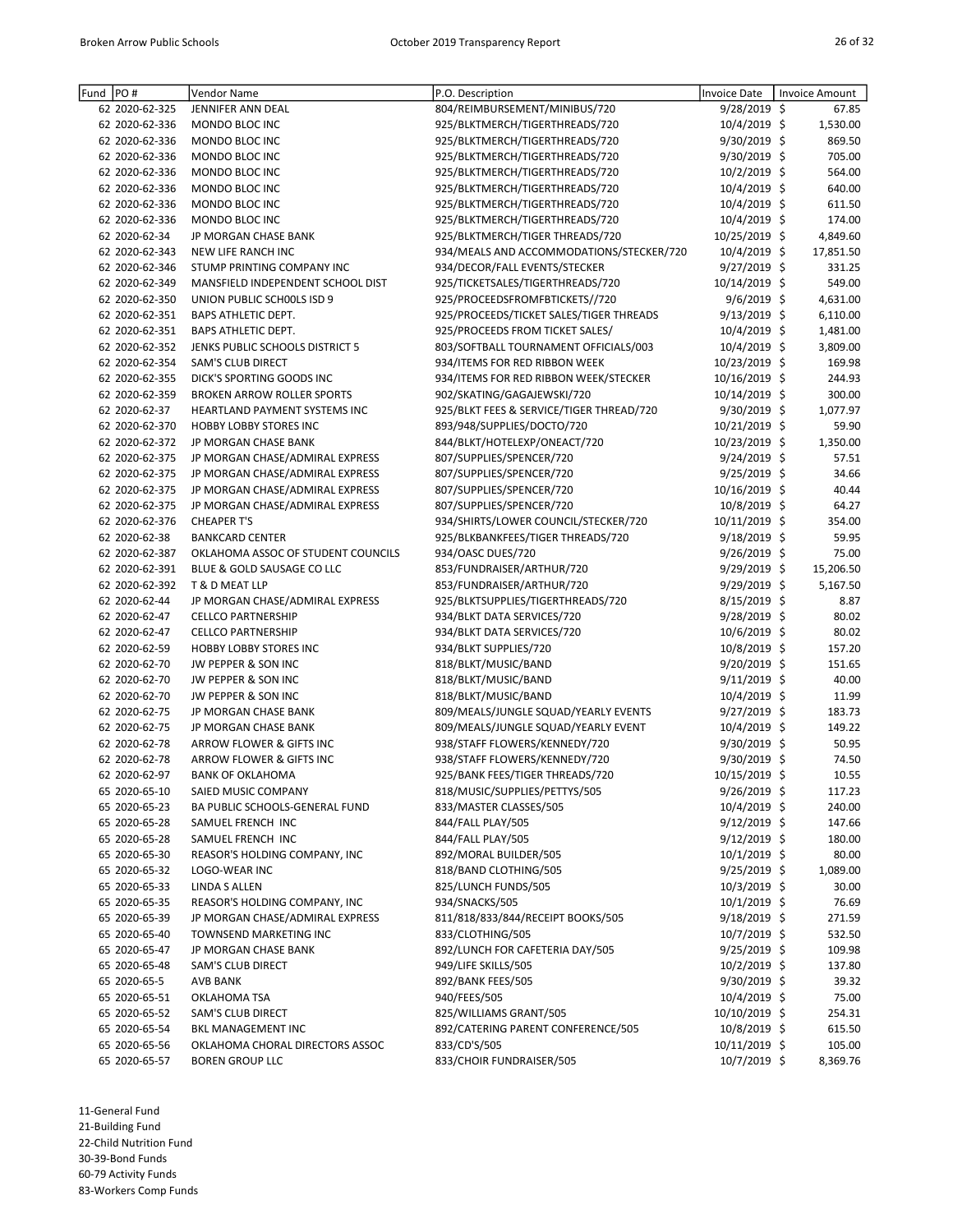| PO#<br>Fund   | Vendor Name                        | P.O. Description         | Invoice Date   | <b>Invoice Amount</b> |
|---------------|------------------------------------|--------------------------|----------------|-----------------------|
| 65 2020-65-63 | CD FUND LLC                        | 818/FUNDRAISER/505       | 10/10/2019 \$  | 7,303.45              |
| 65 2020-65-66 | TULSA AREA UNITED WAY              | 986/DONATIONS/505        | 10/4/2019 \$   | 550.00                |
| 66 2020-66-14 | BA PUBLIC SCHOOLS-GENERAL FUND     | 833/CHOREOGRAPHY/520     | 10/4/2019 \$   | 150.00                |
| 66 2020-66-15 | TOWNSEND MARKETING INC             | 833/UNIFORMS/520         | $10/1/2019$ \$ | 1,094.20              |
| 66 2020-66-17 | AMERICAN CHORAL DIRECTOR'S ASSOC   | 833/MEMBERSHIP/520       | 9/18/2019 \$   | 125.00                |
| 66 2020-66-2  | <b>AVB BANK</b>                    | 892/BANK FEES/520        | 9/30/2019 \$   | 30.64                 |
| 66 2020-66-21 | BA PUBLIC SCHOOLS-GENERAL FUND     | 833/ACCOMPANIST/520      | 10/4/2019 \$   | 262.50                |
| 66 2020-66-21 | BA PUBLIC SCHOOLS-GENERAL FUND     | 833/ACCOMPANIST/520      | 10/10/2019 \$  | 493.75                |
| 66 2020-66-24 | BA PUBLIC SCHOOLS-GENERAL FUND     | 818/MASTERCLASS/520      | 10/4/2019 \$   | 600.00                |
| 66 2020-66-26 | PALEN MUSIC CENTER                 | 818/SUPPLIES/520         | 10/14/2019 \$  | 69.90                 |
| 66 2020-66-27 | JW PEPPER & SON INC                | 833/SUPPLIES/520         | 9/9/2019 \$    | 234.14                |
| 66 2020-66-27 | JW PEPPER & SON INC                | 833/SUPPLIES/520         | $9/9/2019$ \$  | 29.85                 |
| 66 2020-66-27 | JW PEPPER & SON INC                | 833/SUPPLIES/520         | 9/9/2019 \$    | 42.90                 |
| 66 2020-66-27 | JW PEPPER & SON INC                | 833/SUPPLIES/520         | $9/9/2019$ \$  | 48.40                 |
| 66 2020-66-37 | BA PUBLIC SCHOOLS-GENERAL FUND     | 818/MASTERCLASS/520      | 10/10/2019 \$  | 86.12                 |
| 66 2020-66-38 | LOGO-WEAR INC                      | 818/UNIFORMS/520         | $9/25/2019$ \$ | 1,000.00              |
| 66 2020-66-44 | <b>JACOB MEHLHOUSE</b>             | 905/SUPPLIES/REPAIRS/520 | $10/1/2019$ \$ | 140.00                |
| 66 2020-66-47 | JP MORGAN CHASE/ADMIRAL EXPRESS    | 897/SUPPLIES/520         | 10/3/2019 \$   | 48.07                 |
| 66 2020-66-48 | CHICK-FIL-A BROKEN ARROW           | 892/EVENT/520            | 10/8/2019 \$   | 192.50                |
| 66 2020-66-49 | <b>SAM'S CLUB DIRECT</b>           | 892/EVENT/520            | 10/7/2019 \$   | 43.76                 |
| 66 2020-66-50 | SAM'S CLUB DIRECT                  | 892/SUPPLIES/520         | 10/7/2019 \$   | 49.80                 |
| 66 2020-66-51 | SAM'S CLUB DIRECT                  | 938/SUPPLIES/520         | 10/7/2019 \$   | 89.20                 |
| 66 2020-66-52 | LOGO-WEAR INC                      | 818/UNIFORMS/520         | 9/25/2019 \$   | 429.00                |
| 66 2020-66-55 | OKLAHOMA TSA                       | 940/REGISTRATION/520     | 10/10/2019 \$  | 100.00                |
| 66 2020-66-57 | <b>MELISSA R NORSWORTHY</b>        | 892/EVENT/520            | 10/15/2019 \$  | 57.08                 |
| 66 2020-66-58 | KISS INST FOR PRACTICAL ROBOTICS   | 877/REGISTRATION/520     | 10/15/2019 \$  | 1,550.00              |
| 66 2020-66-60 | JP MORGAN CHASE/ADMIRAL EXPRESS    | 889/SUPPLIES/520         |                | 288.96                |
|               | <b>DEMCO INC</b>                   |                          | 10/14/2019 \$  |                       |
| 66 2020-66-61 |                                    | 889/SUPPLIES/520         | 10/14/2019 \$  | 340.07                |
| 67 2020-67-12 | LOGO-WEAR INC                      | 818/BAND/530             | 9/25/2019 \$   | 2,103.00              |
| 67 2020-67-13 | JW PEPPER & SON INC                | 818/BAND/530             | 9/23/2019 \$   | 20.99                 |
| 67 2020-67-14 | <b>B &amp; L PRINTING</b>          | 818/BAND/530             | 9/20/2019 \$   | 2,475.00              |
| 67 2020-67-2  | <b>AVB BANK</b>                    | 892/BANK FEES/530        | $9/30/2019$ \$ | 45.12                 |
| 67 2020-67-26 | BA PUBLIC SCHOOLS-GENERAL FUND     | 818/BAND/530             | 10/4/2019 \$   | 80.00                 |
| 67 2020-67-26 | BA PUBLIC SCHOOLS-GENERAL FUND     | 818/BAND/530             | $10/4/2019$ \$ | 80.00                 |
| 67 2020-67-26 | BA PUBLIC SCHOOLS-GENERAL FUND     | 818/BAND/530             | 10/10/2019 \$  | 160.00                |
| 67 2020-67-28 | BA PUBLIC SCHOOLS-GENERAL FUND     | 818/BAND/530             | 10/10/2019 \$  | 240.00                |
| 67 2020-67-29 | BA PUBLIC SCHOOLS-GENERAL FUND     | 818/BAND/530             | 10/10/2019 \$  | 240.00                |
| 67 2020-67-31 | <b>BKL MANAGEMENT INC</b>          | 892/GENERAL/530          | $10/3/2019$ \$ | 449.50                |
| 67 2020-67-35 | REASOR'S HOLDING COMPANY, INC      | 892/GENERAL/530          | $10/1/2019$ \$ | 12.77                 |
| 67 2020-67-40 | BA PUBLIC SCHOOLS-GENERAL FUND     | 818/BAND/530             | 10/10/2019 \$  | 600.00                |
| 67 2020-67-41 | JW PEPPER & SON INC                | 905/ORCHESTRA/530        | 9/24/2019 \$   | 39.94                 |
| 67 2020-67-41 | JW PEPPER & SON INC                | 905/ORCHESTRA/530        | $9/24/2019$ \$ | 222.99                |
| 67 2020-67-41 | JW PEPPER & SON INC                | 905/ORCHESTRA/530        | 9/24/2019 \$   | 40.00                 |
| 67 2020-67-45 | PAPA JOHNS PIZZA                   | 893/922/HX CLUB/530      | $10/1/2019$ \$ | 81.66                 |
| 67 2020-67-51 | OKLAHOMA CHORAL DIRECTORS ASSOC    | 833/CHOIR/530            | $9/24/2019$ \$ | 105.00                |
| 67 2020-67-52 | KELLER INDEPENDENT SCHOOL DISTRICT | 833/CHOIR/530            | $10/1/2019$ \$ | 200.00                |
| 67 2020-67-53 | PAPA JOHNS PIZZA                   | 844/DRAMA/530            | 10/21/2019 \$  | 122.16                |
| 67 2020-67-54 | OKLAHOMA TSA                       | 940/TSA/530              | $10/3/2019$ \$ | 75.00                 |
| 67 2020-67-57 | BA PARTY SUPPLY LLC                | 934/STUCO/530            | 10/24/2019 \$  | 55.62                 |
| 67 2020-67-60 | LINDA KAY VANDERBOEGH/PETTY CASH   | 889/MEDIA/530            | 10/22/2019 \$  | 250.00                |
| 67 2020-67-61 | <b>AVB BANK</b>                    | 892/SUPPLIES/530         | 10/30/2019 \$  | 79.63                 |
| 67 2020-67-64 | NJHS/NASC/NASSP                    | 897/NJHS/530             | $2/19/2019$ \$ | 385.00                |
| 67 2020-67-65 | IND SCH DIST #57 OF GARFLD CTY OK  | 897/NJHS/530             | 10/22/2019 \$  | 30.00                 |
| 67 2020-67-66 | SIGNATURE FUNDRAISING INC          | 844/DRAMA/530            | 10/22/2019 \$  | 2,490.00              |
| 67 2020-67-75 | SHELLEY HOLT/PETTY CASH            | 934/STUCO/530            | 10/31/2019 \$  | 75.00                 |
| 68 2020-68-1  | <b>AVB BANK</b>                    | 892/BANK FEES/525        | $9/30/2019$ \$ | 73.98                 |
| 68 2020-68-11 | BA PUBLIC SCHOOLS-GENERAL FUND     | 818/BLKT MASTERCLASS/525 | 10/10/2019 \$  | 172.24                |
| 68 2020-68-12 | BA PUBLIC SCHOOLS-GENERAL FUND     | 818/BLKT MASTERCLASS/525 | 10/10/2019 \$  | 129.18                |
| 68 2020-68-15 | CD FUND LLC                        | 818/FUNDRAISER/525       | 9/15/2019 \$   | 100.00                |
| 68 2020-68-17 | BA PUBLIC SCHOOLS-GENERAL FUND     | 818/BLKT MASTERCLASS/525 | 10/10/2019 \$  | 172.24                |
| 68 2020-68-18 | BA PUBLIC SCHOOLS-GENERAL FUND     | 818/BLKT MASTERCLASS/525 | 10/10/2019 \$  | 172.24                |
|               |                                    |                          |                |                       |

11-General Fund 21-Building Fund 22-Child Nutrition Fund 30-39-Bond Funds 60-79 Activity Funds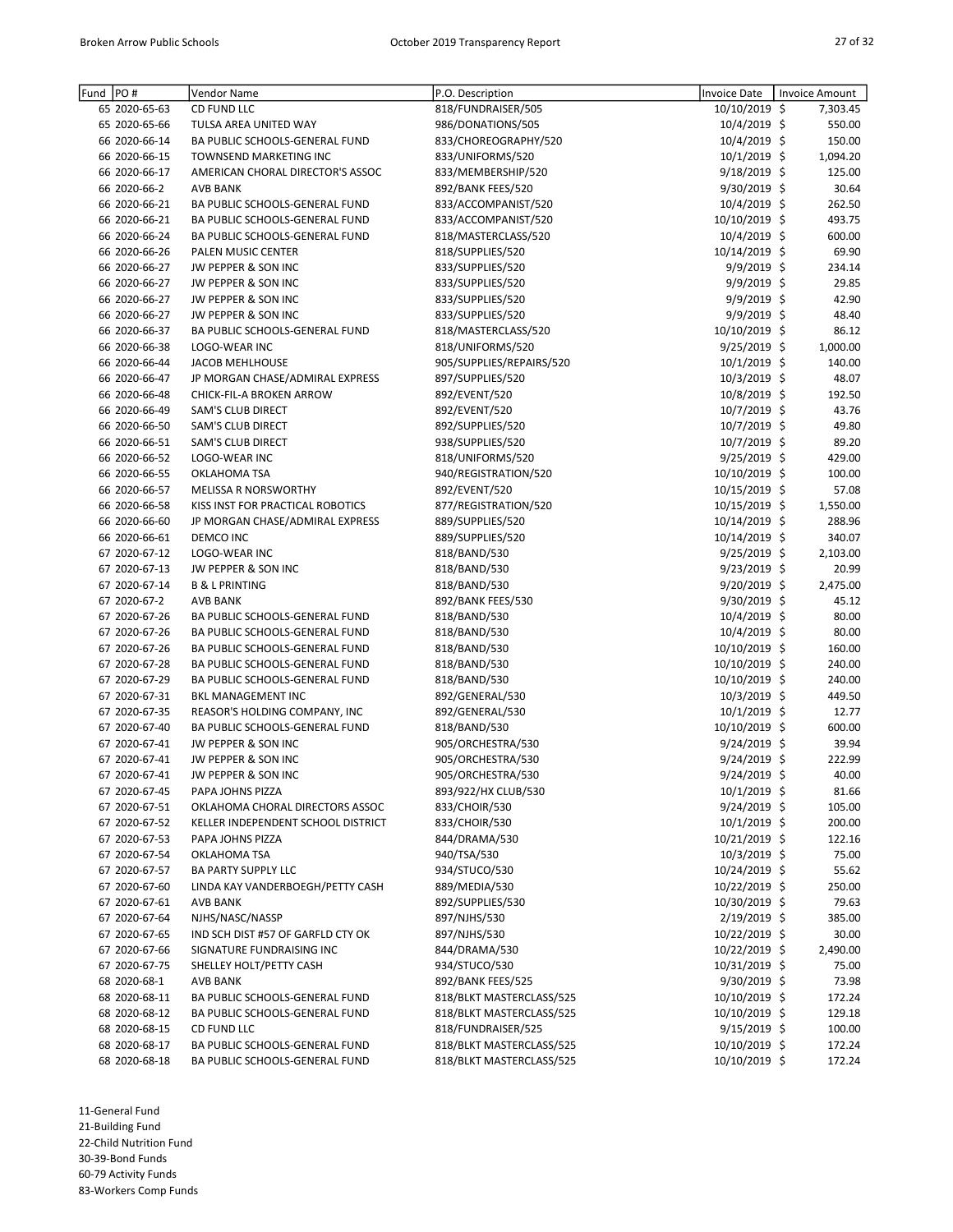| Fund | PO#                              | Vendor Name                        | P.O. Description                 | <b>Invoice Date</b> | Invoice Amount |
|------|----------------------------------|------------------------------------|----------------------------------|---------------------|----------------|
|      | 68 2020-68-22                    | <b>IMPERIAL LLC</b>                | 938/COFFEE/525                   | 10/9/2019 \$        | 71.85          |
|      | 68 2020-68-23                    | ARROW FLOWER & GIFTS INC           | 938/FLOWERS/525                  | 9/30/2019 \$        | 55.95          |
|      | 68 2020-68-24                    | REASOR'S HOLDING COMPANY, INC      | 938/SUPPLIES/525                 | 10/1/2019 \$        | 46.48          |
|      | 68 2020-68-25                    | REASOR'S HOLDING COMPANY, INC      | 892/SUPPLIES/525                 | $10/1/2019$ \$      | 30.50          |
|      | 68 2020-68-26                    | AMERICAN CHORAL DIRECTOR'S ASSOC   | 833/FEE/525                      | $9/23/2019$ \$      | 125.00         |
|      | 68 2020-68-28                    | ARROW FLOWER & GIFTS INC           | 938/FLOWERS/525                  | 9/30/2019 \$        | 50.00          |
|      | 68 2020-68-33                    | LOWE'S HOME CENTERS                | 844/SUPPLIES/525                 | 10/16/2019 \$       | 404.37         |
|      | 68 2020-68-40                    | <b>JACOB MEHLHOUSE</b>             | 905/SUPPLIES/525                 | $10/1/2019$ \$      | 140.00         |
|      | 68 2020-68-41                    | DEANAN PRODUCTS INC                | 940/FUNDRAISER/525               | $10/3/2019$ \$      | 380.00         |
|      | 68 2020-68-45                    | PLAYSCRIPTS INC                    | 844/SUPPLIES/525                 | $9/11/2019$ \$      | 506.39         |
|      | 68 2020-68-49                    | BA PUBLIC SCHOOLS-GENERAL FUND     | 818/MASTERCLASS/525              | 10/10/2019 \$       | 600.00         |
|      |                                  |                                    | 892/SUBS/525                     | 10/4/2019 \$        |                |
|      | 68 2020-68-51<br>68 2020-68-59   | BA PUBLIC SCHOOLS-GENERAL FUND     | 893-930/SUPPLIES/525             | $10/1/2019$ \$      | 60.87<br>14.90 |
|      |                                  | REASOR'S HOLDING COMPANY, INC      |                                  |                     |                |
|      | 68 2020-68-60                    | POSITIVE PROMOTIONS INC            | 978/SUPPLIES/525                 | $9/26/2019$ \$      | 638.30         |
|      | 68 2020-68-63                    | CHICK-FIL-A AT REGAL PLAZA         | 892/CONFERENCE DINNER/525        | 10/8/2019 \$        | 371.67         |
|      | 68 2020-68-66                    | MATHCOUNTS FOUNDATION              | 964/REGISTRATION/525             | 10/1/2019 \$        | 120.00         |
|      | 68 2020-68-70                    | DEANAN PRODUCTS INC                | 940/FUNDRAISER/525               | $10/9/2019$ \$      | 400.00         |
|      | 68 2020-68-77                    | CD FUND LLC                        | 818/FUNDRAISER/525               | $9/15/2019$ \$      | 4,362.95       |
|      | 68 2020-68-78                    | <b>IMPERIAL LLC</b>                | 818/MASTERCLASS/525              | 10/22/2019 \$       | 75.00          |
|      | 68 2020-68-79                    | TULSA AREA UNITED WAY              | 986/FUNDRAISER/525               | 10/24/2019 \$       | 829.00         |
|      | 69 2020-69-1                     | <b>AVB BANK</b>                    | 892/BANK FEES/510                | 9/30/2019 \$        | 20.84          |
|      | 69 2020-69-23                    | BA PUBLIC SCHOOLS-GENERAL FUND     | 818/FRNCHHRN/MSTRCLAS/510        | 10/10/2019 \$       | 240.42         |
|      | 69 2020-69-24                    | BA PUBLIC SCHOOLS-GENERAL FUND     | 818/DBLREED/MSTRCLSS/510         | 10/10/2019 \$       | 83.13          |
|      | 69 2020-69-25                    | BA PUBLIC SCHOOLS-GENERAL FUND     | 818/CLRNT/MSTRCLASS/510          | 10/4/2019 \$        | 40.00          |
|      | 69 2020-69-25                    | BA PUBLIC SCHOOLS-GENERAL FUND     | 818/CLRNT/MSTRCLASS/510          | 10/10/2019 \$       | 80.14          |
|      | 69 2020-69-26                    | BA PUBLIC SCHOOLS-GENERAL FUND     | 818/MASTERCLASS/510              | 10/10/2019 \$       | 600.00         |
|      | 69 2020-69-32                    | SAM'S CLUB DIRECT                  | 892/FUNDRAISER/510               | $10/2/2019$ \$      | 300.00         |
|      | 69 2020-69-34                    | <b>TIGER THREADS</b>               | 833/T-SHIRTS/510                 | $10/3/2019$ \$      | 1,958.00       |
|      | 69 2020-69-35                    | MAZZIO'S LLC                       | 892/DINNER/510                   | 10/8/2019 \$        | 171.49         |
|      | 69 2020-69-36                    | SAM'S CLUB DIRECT                  | 892/FUNDRAISER/510               | $10/2/2019$ \$      | 51.18          |
|      | 69 2020-69-37                    | SAM'S CLUB DIRECT                  | 889/CANDY/510 - Purchase Items   | 10/10/2019 \$       | 48.16          |
|      | 69 2020-69-42                    | LOWE'S HOME CENTERS                | 844/SUPPLIES/510                 | 10/21/2019 \$       | 38.38          |
|      | 69 2020-69-42                    | LOWE'S HOME CENTERS                | 844/SUPPLIES/510                 | 10/12/2019 \$       | 201.30         |
|      | 69 2020-69-44                    | KELLER INDEPENDENT SCHOOL DISTRICT | 833/REGISTRATION/510             | 10/22/2019 \$       | 200.00         |
|      | 70 2020-70-105                   | REASOR'S HOLDING COMPANY, INC      | 892/SUPPLIES/170                 | $9/5/2019$ \$       | 69.82          |
|      | 70 2020-70-105                   | REASOR'S HOLDING COMPANY, INC      | 892/SUPPLIES/170                 | $9/10/2019$ \$      | 5.98           |
|      | 70 2020-70-116                   | TEAM NEXT LEVEL INC                | 892/STUDENTREWARD/215            | 8/28/2019 \$        | 31.24          |
|      | 70 2020-70-120                   | REASOR'S HOLDING COMPANY, INC      | 938/SUPPLIES/170                 | $9/21/2019$ \$      | 62.10          |
|      | 70 2020-70-120                   | REASOR'S HOLDING COMPANY, INC      | 938/SUPPLIES/170                 | $9/12/2019$ \$      | 18.98          |
|      | 70 2020-70-121                   | REASOR'S HOLDING COMPANY, INC      | 892/SUPPLIES/170                 | $9/5/2019$ \$       | 8.01           |
|      | 70 2020-70-137                   | CERAMIC COTTAGE INC                | 892/SUPPLIES/170                 | 9/27/2019 \$        | 61.35          |
|      | 70 2020-70-142                   | WILJACKAL LLC FRECKLES             | 892/BLKTICE CREAM FUNDRAISER/110 | $9/13/2019$ \$      | 298.80         |
|      | 70 2020-70-142                   | <b>WILJACKAL LLC FRECKLES</b>      | 892/BLKTICE CREAM FUNDRAISER/110 | 10/11/2019 \$       | 274.50         |
|      | 70 2020-70-143                   | BA PUBLIC SCHOOLS-GENERAL FUND     | 892/SUB/170                      | 10/4/2019 \$        | 213.06         |
|      | 70 2020-70-15                    | WILJACKAL LLC FRECKLES             | 892/FUNDRAISER/170               | $10/4/2019$ \$      | 607.50         |
|      | 70 2020-70-151                   | BA PUBLIC SCHOOLS-GENERAL FUND     | 892/SUB/170                      | 10/4/2019 \$        | 304.35         |
|      |                                  |                                    |                                  |                     |                |
|      | 70 2020-70-158<br>70 2020-70-159 | REASOR'S HOLDING COMPANY, INC      | 938/DYESS/WEDDINGSHOWER/150      | $9/4/2019$ \$       | 55.28          |
|      |                                  | DEMCO INC                          | 889/MEDIA SUPPLIES/160           | $9/9/2019$ \$       | 329.01         |
|      | 70 2020-70-160                   | HOBBY LOBBY STORES INC             | 889/MEDIA SUPPLIES/160           | $9/11/2019$ \$      | 141.53         |
|      | 70 2020-70-165                   | WILJACKAL LLC FRECKLES             | 892/FUNDRAISER/140               | $10/4/2019$ \$      | 282.60         |
|      | 70 2020-70-170                   | JP MORGAN CHASE/ADMIRAL EXPRESS    | 892/SUPPLIES/160                 | 9/9/2019 \$         | 80.07          |
|      | 70 2020-70-170                   | JP MORGAN CHASE/ADMIRAL EXPRESS    | 892/SUPPLIES/160                 | $9/12/2019$ \$      | 3.08           |
|      | 70 2020-70-170                   | JP MORGAN CHASE/ADMIRAL EXPRESS    | 892/SUPPLIES/160                 | 9/16/2019 \$        | (3.10)         |
|      | 70 2020-70-170                   | JP MORGAN CHASE/ADMIRAL EXPRESS    | 892/SUPPLIES/160                 | $9/16/2019$ \$      | (3.08)         |
|      | 70 2020-70-179                   | LOWE'S HOME CENTERS                | 892/BUTTERFLYGARDENSUPPLIES/165  | $10/7/2019$ \$      | (1.94)         |
|      | 70 2020-70-179                   | LOWE'S HOME CENTERS                | 892/BUTTERFLYGARDENSUPPLIES/165  | $9/12/2019$ \$      | 61.38          |
|      | 70 2020-70-179                   | LOWE'S HOME CENTERS                | 892/BUTTERFLYGARDENSUPPLIES/165  | $9/16/2019$ \$      | 24.74          |
|      | 70 2020-70-182                   | ARROW FLOWER & GIFTS INC           | 938/STAFFFLOWERS/150             | $9/30/2019$ \$      | 111.90         |
|      | 70 2020-70-185                   | JP MORGAN CHASE/ADMIRAL EXPRESS    | 892/SUPPLIES/170                 | $9/16/2019$ \$      | 37.98          |
|      | 70 2020-70-186                   | JP MORGAN CHASE/ADMIRAL EXPRESS    | 892/SUPPLIES/170                 | $9/16/2019$ \$      | 25.40          |
|      | 70 2020-70-188                   | KHALIDA MANSOORA AHMED             | 892/SUPPLIES/215                 | 9/21/2019 \$        | 15.08          |

11-General Fund

21-Building Fund

22-Child Nutrition Fund

30-39-Bond Funds

60-79 Activity Funds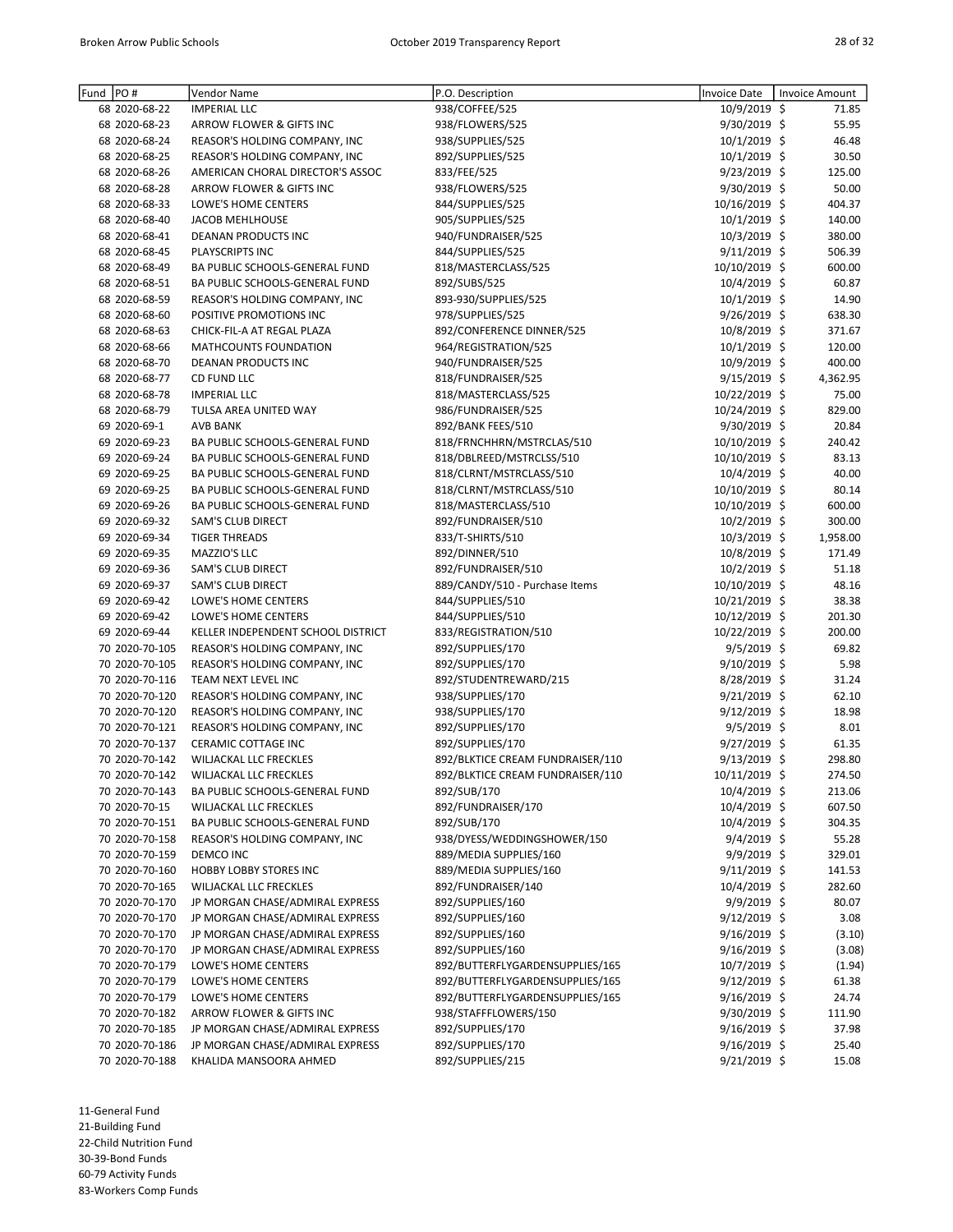| Fund PO# |                | Vendor Name                      | P.O. Description                    | <b>Invoice Date</b> | Invoice Amount |
|----------|----------------|----------------------------------|-------------------------------------|---------------------|----------------|
|          | 70 2020-70-188 | KHALIDA MANSOORA AHMED           | 892/SUPPLIES/215                    | 9/21/2019 \$        | 34.01          |
|          | 70 2020-70-188 | KHALIDA MANSOORA AHMED           | 892/SUPPLIES/215                    | 9/22/2019 \$        | 93.42          |
|          | 70 2020-70-188 | KHALIDA MANSOORA AHMED           | 892/SUPPLIES/215                    | 9/25/2019 \$        | 19.88          |
|          | 70 2020-70-188 | KHALIDA MANSOORA AHMED           | 892/SUPPLIES/215                    | 9/22/2019 \$        | (8.22)         |
|          | 70 2020-70-188 | KHALIDA MANSOORA AHMED           | 892/SUPPLIES/215                    | $9/22/2019$ \$      | (5.84)         |
|          | 70 2020-70-189 | <b>KOURTNEY PIERCE</b>           | 892/SUPPLIES/215                    | 9/20/2019 \$        | 150.86         |
|          | 70 2020-70-191 | <b>CTBOOK HOLDINGS LLC</b>       | 892/BOOKS/150                       | 10/14/2019 \$       | 1,886.50       |
|          | 70 2020-70-192 | <b>CNP CATERING</b>              | 892/PDSTAFFBREAKFAST/150            | $10/2/2019$ \$      | 46.57          |
|          | 70 2020-70-193 | LEE & JEONG INC                  | 892/PARENT&STUDENTREFRESHMENTS      | 9/24/2019 \$        | 70.00          |
|          | 70 2020-70-200 | <b>ISAIAH T WINTERS</b>          | 892/CONFERENCE/170                  | 9/27/2019 \$        | 139.36         |
|          | 70 2020-70-202 | <b>HOBBY LOBBY STORES INC</b>    | 892/BALLOONS/150                    | 9/24/2019 \$        | 10.01          |
|          | 70 2020-70-203 | <b>SWANK MOTION PICTURES INC</b> | 892/MOVIELICENSING/215              | $9/16/2019$ \$      | 528.00         |
|          | 70 2020-70-206 | TULSA AREA UNITED WAY            | 986/DONATION/180                    | 10/14/2019 \$       | 510.00         |
|          | 70 2020-70-207 | TULSA AREA UNITED WAY            | 986/ U.W. DONATIONS/160             | 10/14/2019 \$       | 1,010.00       |
|          | 70 2020-70-209 | ROCHESTER 100 INC                | 892/FOLDERS/160                     | $9/18/2019$ \$      | 135.00         |
|          | 70 2020-70-213 | WILJACKAL LLC FRECKLES           | 892/BLANKET/ FUNDRAISER/135         | 10/11/2019 \$       | 645.30         |
|          | 70 2020-70-214 | JANA LEE WILLIAMS                | 892/BLKT/PRINCIPALPRIZEPATROL/215   | 9/22/2019 \$        | 16.85          |
|          | 70 2020-70-220 | WILJACKAL LLC FRECKLES           | 892/FUNDRAISER/160                  | $10/4/2019$ \$      | 468.00         |
|          | 70 2020-70-224 | CHILD NUTRITION PROGRAMS DEPT    | 892/JUICE/150                       | 9/26/2019 \$        | 8.50           |
|          | 70 2020-70-230 | <b>DEMCO INC</b>                 | 889/READINGLEVELLABELS/165          | 9/25/2019 \$        | 85.31          |
|          | 70 2020-70-232 | JONES SCHOOL SUPPLY COMPANY INC  | 877/ROBOTICS RIBBONS & MEDALS/220   | 10/2/2019 \$        | 61.65          |
|          | 70 2020-70-235 | SPIRIT MONKEY LLC                | 892/SPIRITTAGS/215                  | 9/26/2019 \$        | 720.00         |
|          | 70 2020-70-236 | REASOR'S HOLDING COMPANY, INC    | 938/SUPPLIES/170                    | $9/25/2019$ \$      | 35.28          |
|          | 70 2020-70-240 | <b>LISA MARIE SNOWDEN</b>        | 892/SUPPLIES/170                    | 10/7/2019 \$        | 157.60         |
|          | 70 2020-70-241 | AMERICAN LIBRARY ASSOCIATION     | 889/MEDIA SUPPLIES/160              | $9/26/2019$ \$      | 280.83         |
|          | 70 2020-70-248 | JP MORGAN CHASE/ADMIRAL EXPRESS  | 892/SUPPLIES/160                    | 9/27/2019 \$        | 38.25          |
|          | 70 2020-70-249 | TIM SPENCER ENTERPRISES INC DBA  | 892/SUPPLIES/160                    | 10/4/2019 \$        | 170.72         |
|          | 70 2020-70-251 | CHICK-FIL-A AT REGAL PLAZA       | 892/PDBREAKFAST/150                 | $9/30/2019$ \$      | 85.05          |
|          | 70 2020-70-256 | SCHOOL SPECIALTY INC             | 892/ SUPPLIES/ 175                  | 9/27/2019 \$        | 96.81          |
|          | 70 2020-70-258 | <b>BARNES &amp; NOBLE INC</b>    | 889/BOOKS/200                       | 9/26/2019 \$        | 367.15         |
|          | 70 2020-70-260 | LISA ANN WHEELER                 | 938/BOSSES DAY/160                  | 10/6/2019 \$        | 99.96          |
|          | 70 2020-70-261 | <b>DEMCO INC</b>                 | 889/MEDIA SUPPLIES/160              | 9/30/2019 \$        | 592.97         |
|          | 70 2020-70-265 | SAM'S CLUB DIRECT                | 994/TIGER CHALLENGE/AWARDS/180      | 10/11/2019 \$       | 119.88         |
|          | 70 2020-70-265 | SAM'S CLUB DIRECT                | 994/TIGER CHALLENGE/AWARDS/180      | 10/11/2019 \$       | 119.88         |
|          | 70 2020-70-266 | JP MORGAN CHASE/ADMIRAL EXPRESS  | 889/SUPPLIES/135                    | 9/30/2019 \$        | 62.81          |
|          | 70 2020-70-268 | MAZZIO'S LLC                     | 892/5THADVISORY/125                 | 10/4/2019 \$        | 57.00          |
|          | 70 2020-70-271 | SCHOOL-TECH INC                  | 892/SAFETYPATROL/125                | 10/1/2019 \$        | 244.50         |
|          | 70 2020-70-274 | <b>CNP CATERING</b>              | 892/PT CONFERENCES/200              | 10/16/2019 \$       | 243.93         |
|          | 70 2020-70-277 | SAM'S CLUB DIRECT                | 877/BOTBALL/125 - Purchase Items    | $10/4/2019$ \$      | 197.08         |
|          | 70 2020-70-281 | SCHOLASTIC LIBRARY PUBLISHING    | 892/MAGAZINE /135                   | 10/15/2019 \$       | 37.95          |
|          | 70 2020-70-284 | POSITIVE PROMOTIONS INC          | 70/STUDENT ENGAGE RED RIBBON/110    | 10/3/2019 \$        | 111.55         |
|          | 70 2020-70-292 | TULSA AREA UNITED WAY            | 986/UNITEDWAY/165                   | 10/3/2019 \$        | 250.00         |
|          | 70 2020-70-295 | OTC BRANDS INC                   | 994/TIGERCHALLENGEMEDALS/120        | 10/7/2019 \$        | 118.79         |
|          | 70 2020-70-296 | TAMYRA LYNNE SLISH/PETTY CASH    | 889/PETTY CASH BF/140               | $10/4/2019$ \$      | 100.00         |
|          | 70 2020-70-300 | HOBBY LOBBY STORES INC           | 938/GIFTFORBOSSESDAY/150            | 10/8/2019 \$        | 39.54          |
|          | 70 2020-70-301 | LEE & JEONG INC                  | 938/DONUTSFORBOSSESDAY/150          | 10/14/2019 \$       | 72.00          |
|          | 70 2020-70-305 | HOBBY LOBBY STORES INC           | 938/BOSS DAY GIFT/MISC/135          | 10/19/2019 \$       | 57.40          |
|          | 70 2020-70-314 | WILJACKAL LLC FRECKLES           | 892/BLKT/FUNDRAISER/150             | 10/4/2019 \$        | 300.60         |
|          | 70 2020-70-314 | WILJACKAL LLC FRECKLES           | 892/BLKT/FUNDRAISER/150             | $10/4/2019$ \$      | 300.60         |
|          | 70 2020-70-314 | WILJACKAL LLC FRECKLES           | 892/BLKT/FUNDRAISER/150             | $10/4/2019$ \$      | 300.60         |
|          | 70 2020-70-314 | <b>WILJACKAL LLC FRECKLES</b>    | 892/BLKT/FUNDRAISER/150             | 10/11/2019 \$       | 314.10         |
|          | 70 2020-70-314 | WILJACKAL LLC FRECKLES           | 892/BLKT/FUNDRAISER/150             | 10/11/2019 \$       | 314.10         |
|          | 70 2020-70-315 | <b>TEACHER DIRECT</b>            | 892/CRAFTPAPER/150 - Purchase Items | 10/8/2019 \$        | 50.48          |
|          | 70 2020-70-316 | LAKESHORE EQUIPMENT CO           | 892/CLASSROOM SUPPLIES/135          | 10/10/2019 \$       | 437.25         |
|          | 70 2020-70-317 | <b>CNP CATERING</b>              | 892/PD TEACHER MEAL/200             | 10/16/2019 \$       | 125.20         |
|          | 70 2020-70-321 | SUSAN J DOYLE                    | 892/BLKT/SUPPLIES/150               | 10/8/2019 \$        | 76.93          |
|          | 70 2020-70-321 | SUSAN J DOYLE                    | 892/BLKT/SUPPLIES/150               | $10/8/2019$ \$      | 67.98          |
|          | 70 2020-70-321 | SUSAN J DOYLE                    | 892/BLKT/SUPPLIES/150               | 10/8/2019 \$        | 36.81          |
|          | 70 2020-70-322 | SUSAN J DOYLE                    | 892/supplies/150                    | 10/8/2019 \$        | 256.98         |
|          | 70 2020-70-325 | <b>IMPERIAL LLC</b>              | 938/COFFEE/SUPPLIES/MISC/135        | 10/14/2019 \$       | 79.90          |
|          | 70 2020-70-331 | BERRY ENTERPRISES INC            | 892/RTI/125                         | 10/12/2019 \$       | 38.50          |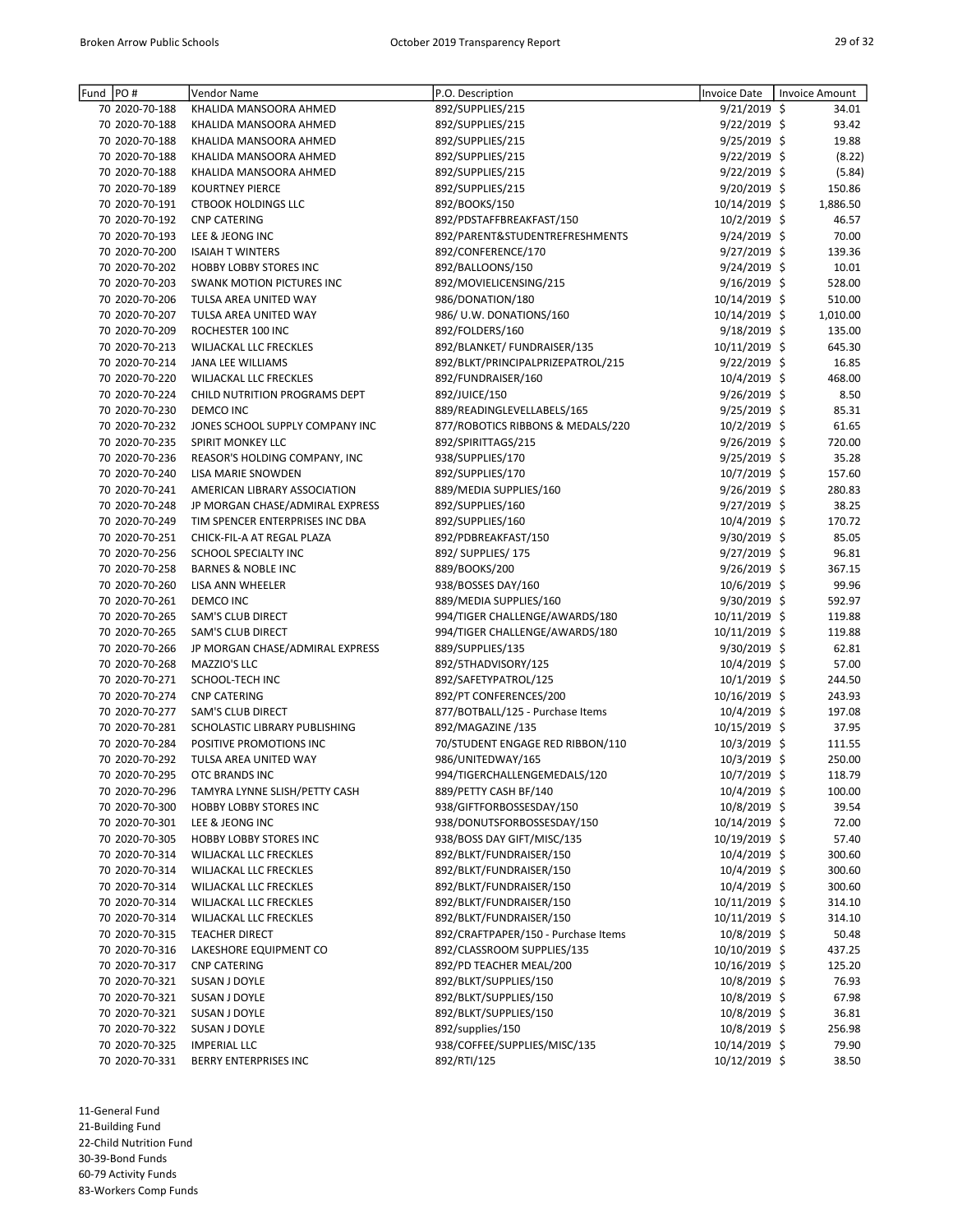| Fund | PO#                            | Vendor Name                                                        | P.O. Description                                                       | Invoice Date                   | <b>Invoice Amount</b> |
|------|--------------------------------|--------------------------------------------------------------------|------------------------------------------------------------------------|--------------------------------|-----------------------|
|      | 70 2020-70-333                 | WILJACKAL LLC FRECKLES                                             | 892/FRECKLESOCT/165                                                    | 10/11/2019 \$                  | 393.30                |
|      | 70 2020-70-336                 | <b>RUSTIC CUFF</b>                                                 | 892/TOYGIFT/120                                                        | 10/21/2019 \$                  | 68.00                 |
|      | 70 2020-70-343                 | JP MORGAN CHASE/ADMIRAL EXPRESS                                    | 892/SUPPLIES/125                                                       | 10/15/2019 \$                  | 131.75                |
|      | 70 2020-70-343                 | JP MORGAN CHASE/ADMIRAL EXPRESS                                    | 892/SUPPLIES/125                                                       | 10/16/2019 \$                  | 5.89                  |
|      | 70 2020-70-343                 | JP MORGAN CHASE/ADMIRAL EXPRESS                                    | 892/SUPPLIES/125                                                       | 10/25/2019 \$                  | (5.89)                |
|      | 70 2020-70-349                 | WILJACKAL LLC FRECKLES                                             | 892/FUNDRAISER/150                                                     | $9/27/2019$ \$                 | 317.70                |
|      | 70 2020-70-349                 | WILJACKAL LLC FRECKLES                                             | 892/FUNDRAISER/150                                                     | 9/20/2019 \$                   | 318.60                |
|      | 70 2020-70-351                 | JP MORGAN CHASE/ADMIRAL EXPRESS                                    | 892/TIGER CHALLENGE SUPPLIES/220                                       | 10/15/2019 \$                  | 19.22                 |
|      | 70 2020-70-366                 | JP MORGAN CHASE/ADMIRAL EXPRESS                                    | 892/SUPPLIES/135                                                       | 10/16/2019 \$                  | 60.61                 |
|      | 70 2020-70-369                 | JP MORGAN CHASE/ADMIRAL EXPRESS                                    | 938/LOUNGESUPPLY/120                                                   | 10/25/2019 \$                  | 88.74                 |
|      | 70 2020-70-377                 | TULSA AREA UNITED WAY                                              | 986/FUNDRAISER/170 - Purchase Items                                    | 10/22/2019 \$                  | 320.00                |
|      | 70 2020-70-386                 | SCHOLASTIC INC                                                     | 889/BOOK FAIR/205                                                      | 10/21/2019 \$                  | 6,417.21              |
|      | 70 2020-70-406                 | JP MORGAN CHASE/ADMIRAL EXPRESS                                    | 892/GENERAL SUPPLIES/220                                               | 10/25/2019 \$                  | 140.49                |
|      | 70 2020-70-54                  | HOBBY LOBBY STORES INC                                             | 892/SCHOOLDECOR/205                                                    | 8/15/2019 \$                   | 55.09                 |
|      | 70 2020-70-9                   | JP MORGAN CHASE/ADMIRAL EXPRESS                                    | 892/BLANKET/CLASSROOMSUPPLIES/150                                      | $9/11/2019$ \$                 | 76.23                 |
|      | 70 2020-70-9                   | JP MORGAN CHASE/ADMIRAL EXPRESS                                    | 892/BLANKET/CLASSROOMSUPPLIES/150                                      | 9/17/2019 \$                   | 58.41                 |
|      | 70 2020-70-9                   | JP MORGAN CHASE/ADMIRAL EXPRESS                                    | 892/BLANKET/CLASSROOMSUPPLIES/150                                      | $9/18/2019$ \$                 | 51.11                 |
|      | 70 2020-70-9                   | JP MORGAN CHASE/ADMIRAL EXPRESS                                    | 892/BLANKET/CLASSROOMSUPPLIES/150                                      | 9/18/2019 \$                   | 50.62                 |
|      | 70 2020-70-9                   | JP MORGAN CHASE/ADMIRAL EXPRESS                                    | 892/BLANKET/CLASSROOMSUPPLIES/150                                      | $9/19/2019$ \$                 | 56.22                 |
|      | 70 2020-70-9                   | JP MORGAN CHASE/ADMIRAL EXPRESS                                    | 892/BLANKET/CLASSROOMSUPPLIES/150                                      | 9/24/2019 \$                   | 49.90                 |
|      | 70 2020-70-9                   | JP MORGAN CHASE/ADMIRAL EXPRESS                                    | 892/BLANKET/CLASSROOMSUPPLIES/150                                      | 9/30/2019 \$                   | 50.02                 |
|      | 70 2020-70-9                   | JP MORGAN CHASE/ADMIRAL EXPRESS                                    | 892/BLANKET/CLASSROOMSUPPLIES/150                                      | 9/30/2019 \$                   | 49.71                 |
|      | 70 2020-70-9                   | JP MORGAN CHASE/ADMIRAL EXPRESS                                    | 892/BLANKET/CLASSROOMSUPPLIES/150                                      | 10/1/2019 \$                   | 48.88                 |
|      | 70 2020-70-9                   | JP MORGAN CHASE/ADMIRAL EXPRESS                                    | 892/BLANKET/CLASSROOMSUPPLIES/150                                      | $10/1/2019$ \$                 | 48.32                 |
|      | 70 2020-70-9<br>70 2020-70-9   | JP MORGAN CHASE/ADMIRAL EXPRESS                                    | 892/BLANKET/CLASSROOMSUPPLIES/150<br>892/BLANKET/CLASSROOMSUPPLIES/150 | $10/2/2019$ \$<br>10/2/2019 \$ | 48.18<br>48.33        |
|      | 70 2020-70-9                   | JP MORGAN CHASE/ADMIRAL EXPRESS<br>JP MORGAN CHASE/ADMIRAL EXPRESS | 892/BLANKET/CLASSROOMSUPPLIES/150                                      | 10/4/2019 \$                   | 47.06                 |
|      | 70 2020-70-9                   | JP MORGAN CHASE/ADMIRAL EXPRESS                                    | 892/BLANKET/CLASSROOMSUPPLIES/150                                      | 10/4/2019 \$                   | 49.07                 |
|      | 70 2020-70-9                   | JP MORGAN CHASE/ADMIRAL EXPRESS                                    | 892/BLANKET/CLASSROOMSUPPLIES/150                                      | 10/4/2019 \$                   | 49.54                 |
|      | 70 2020-70-9                   | JP MORGAN CHASE/ADMIRAL EXPRESS                                    | 892/BLANKET/CLASSROOMSUPPLIES/150                                      | 10/10/2019 \$                  | 88.57                 |
|      | 70 2020-70-94                  | <b>COSTLEY ENTERPRISES INC</b>                                     | 892/LUNCH WITH PRINCIPAL/200                                           | 10/9/2019 \$                   | 42.00                 |
|      | 72 2020-72-1                   | <b>BANK OF OKLAHOMA</b>                                            | 982/BLKT/2019-2020BANKFEES/082                                         | 10/15/2019 \$                  | 13.82                 |
|      | 72 2020-72-1                   | <b>BANK OF OKLAHOMA</b>                                            | 982/BLKT/2019-2020BANKFEES/082                                         | 10/15/2019 \$                  | 13.65                 |
|      | 72 2020-72-11                  | CHILD NUTRITION PROGRAMS DEPT                                      | 982/SUMMER CAMP FOOD/082                                               | 8/22/2019 \$                   | 2,446.80              |
|      | 72 2020-72-11                  | CHILD NUTRITION PROGRAMS DEPT                                      | 982/SUMMER CAMP FOOD/082                                               | 7/31/2019 \$                   | 4,327.69              |
|      | 72 2020-72-11                  | CHILD NUTRITION PROGRAMS DEPT                                      | 982/SUMMER CAMP FOOD/082                                               | 6/30/2019 \$                   | 4,099.44              |
|      | 72 2020-72-11                  | CHILD NUTRITION PROGRAMS DEPT                                      | 982/SUMMER CAMP FOOD/082                                               | 5/31/2019 \$                   | 828.48                |
|      | 72 2020-72-17                  | FORTE PAYMENT SYSTEMS INC                                          | 982/BLKT/FEES/082                                                      | 9/30/2019 \$                   | 3,187.94              |
|      | 72 2020-72-22                  | REASOR'S HOLDING COMPANY, INC                                      | 982/FOOD AND SUPPLIES/082                                              | 9/3/2019 \$                    | 265.84                |
|      | 72 2020-72-24                  | CHILD NUTRITION PROGRAMS DEPT                                      | 982/STUDENT MEALS AND SNACKS/082                                       | 10/16/2019 \$                  | 171.00                |
|      | 72 2020-72-24                  | CHILD NUTRITION PROGRAMS DEPT                                      | 982/STUDENT MEALS AND SNACKS/082                                       | $9/13/2019$ \$                 | 5,079.01              |
|      | 72 2020-72-24                  | CHILD NUTRITION PROGRAMS DEPT                                      | 982/STUDENT MEALS AND SNACKS/082                                       | 9/30/2019 \$                   | 21,976.46             |
|      | 72 2020-72-26                  | <b>BKL MANAGEMENT INC</b>                                          | 982/PROFESSIONAL DEVELOPMENT/082                                       | 8/16/2019 \$                   | 683.50                |
|      | 72 2020-72-27                  | JP MORGAN CHASE BANK                                               | 982/BLKT/SUPPLIES/082                                                  | 10/9/2019 \$                   | 23.42                 |
|      | 72 2020-72-29                  | OTC BRANDS INC                                                     | 982/BLANKET-SUPPLIES/082                                               | $9/13/2019$ \$                 | 660.15                |
|      | 72 2020-72-29                  | OTC BRANDS INC                                                     | 982/BLANKET-SUPPLIES/082                                               | 9/12/2019 \$                   | 31.71                 |
|      | 72 2020-72-29                  | OTC BRANDS INC                                                     | 982/BLANKET-SUPPLIES/082                                               | $9/12/2019$ \$                 | 161.12                |
|      | 72 2020-72-30                  | BA PUBLIC SCHOOLS-GENERAL FUND                                     | 982/TRSFAFTOGF/082                                                     | 9/30/2019 \$                   | 75,846.05             |
|      | 72 2020-72-31                  | TED'S CAFE ESCONDIDO CATERING                                      | 982/PROFESSIONAL DEVELOPMENT DAY/082                                   | 9/30/2019 \$                   | 734.40                |
|      | 72 2020-72-32                  | FORTE PAYMENT SYSTEMS INC                                          | 982/BLKT/FEES/082                                                      | $9/30/2019$ \$                 | 1,075.71              |
|      | 73 2020-73-1                   | <b>BANK OF OKLAHOMA</b>                                            | 892/BANK FEES/075                                                      | 10/15/2019 \$                  | 7.00                  |
|      | 73 2020-73-3                   | REASOR'S HOLDING COMPANY, INC                                      | 892/BLANKET/075/AL                                                     | $10/1/2019$ \$                 | 179.38                |
|      | 73 2020-73-6                   | JP MORGAN CHASE/ADMIRAL EXPRESS                                    | 892/OFFICE SUPPLIES/075/AL                                             | $9/11/2019$ \$                 | 199.67                |
|      | 74 2020-74-1                   | <b>BANK OF OKLAHOMA</b>                                            | 892/BANK FEES/725                                                      | 10/15/2019 \$                  | 26.63                 |
|      | 74 2020-74-10                  | SAM'S CLUB DIRECT                                                  | 934/BACK TO SCHOOL BASH/725/AL                                         | $8/29/2019$ \$                 | 132.54                |
|      | 74 2020-74-11                  | OKLAHOMA FCCLA                                                     | 854/FCCLA OFFICER TRAINING/STUDENTS                                    | 10/14/2019 \$                  | 40.00                 |
|      | 74 2020-74-17                  | <b>BROKEN ARROW PUBLIC SCHOOLS</b>                                 | 892/OFFICE SUPPLIES/725/AL                                             | $10/4/2019$ \$                 | 71.70                 |
|      | 74 2020-74-2                   | SAM'S CLUB DIRECT                                                  | 934/SWEETSHOP/725/AL<br>892/TONER CARTRIDGES/725/AL                    | $9/4/2019$ \$<br>9/4/2019 \$   | 567.86                |
|      | 74 2020-74-2<br>75 2020-75-102 | SAM'S CLUB DIRECT<br>SCHOLASTIC CORPORATION                        | 892/FUNDRAISER/100                                                     | 10/15/2019 \$                  | 567.86<br>132.09      |
|      | 75 2020-75-106                 | JP MORGAN CHASE/ADMIRAL EXPRESS                                    | 892/OFFICE SUPPLIES/107                                                | 10/15/2019 \$                  | 244.68                |
|      |                                |                                                                    |                                                                        |                                |                       |

11-General Fund

21-Building Fund

22-Child Nutrition Fund

30-39-Bond Funds

60-79 Activity Funds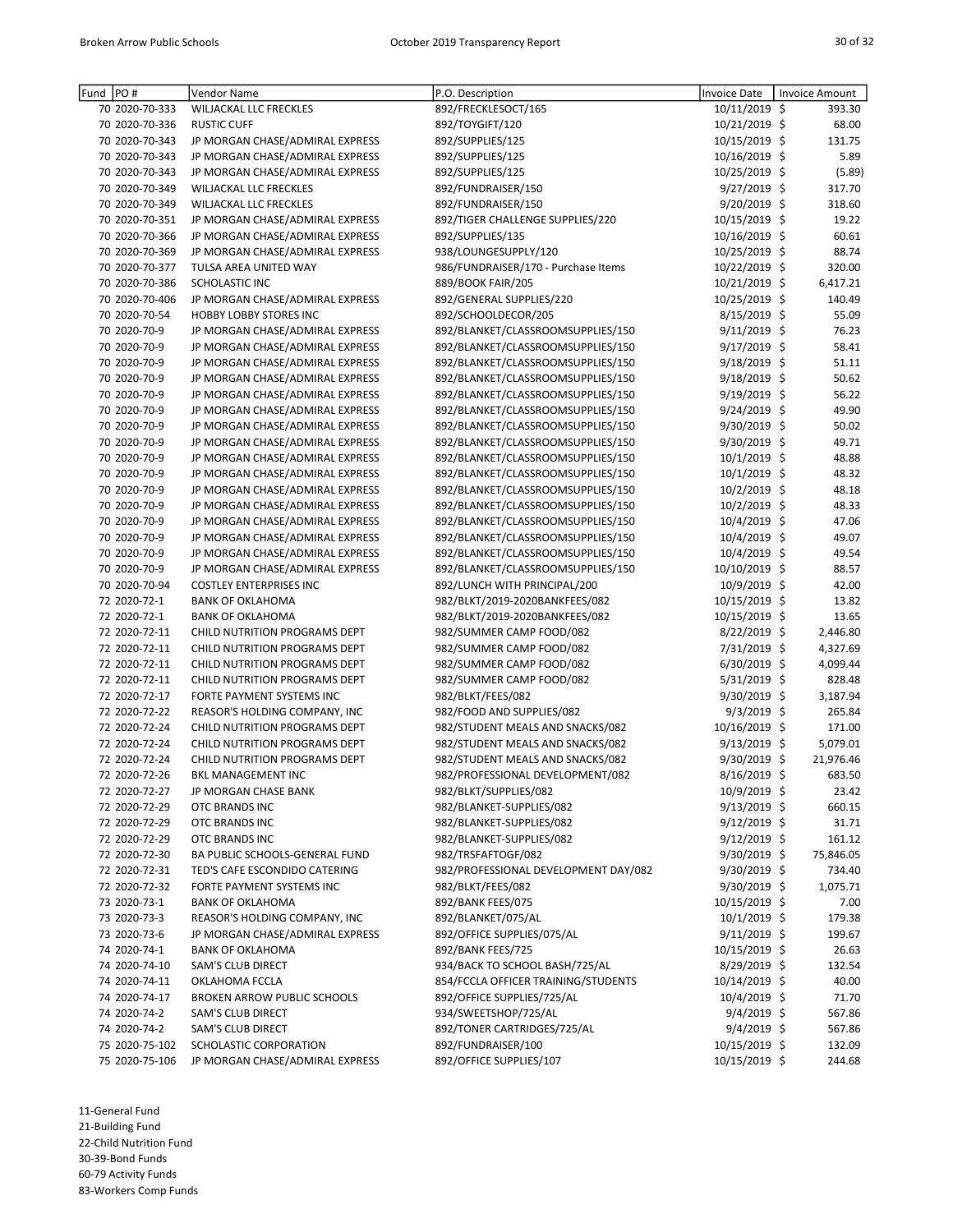| Fund  PO# |                               | Vendor Name                                             | P.O. Description                                                      | Invoice Date                  | Invoice Amount |
|-----------|-------------------------------|---------------------------------------------------------|-----------------------------------------------------------------------|-------------------------------|----------------|
|           | 75 2020-75-106                | JP MORGAN CHASE/ADMIRAL EXPRESS                         | 892/OFFICE SUPPLIES/107                                               | 10/16/2019 \$                 | 15.55          |
|           | 75 2020-75-109                | SCHOLASTIC CORPORATION                                  | 892/BOOK FAIR/105                                                     | 10/15/2019 \$                 | 10.00          |
|           | 75 2020-75-34                 | <b>HOBBY LOBBY STORES INC</b>                           | 892/SUPPLIES/100                                                      | 10/7/2019 \$                  | 16.19          |
|           | 75 2020-75-34                 | <b>HOBBY LOBBY STORES INC</b>                           | 892/SUPPLIES/100                                                      | 10/9/2019 \$                  | 10.79          |
|           | 75 2020-75-40                 | <b>JULIE WALLACE</b>                                    | 892/REIMBURSEMENT CLASSROOM SUPP/105                                  | 9/25/2019 \$                  | 97.00          |
|           | 75 2020-75-43                 | REASOR'S HOLDING COMPANY, INC                           | 938/STAFF REFRESH & INCENT/105                                        | $10/1/2019$ \$                | 22.27          |
|           | 75 2020-75-50                 | BROKEN ARROW PUBLIC SCHOOLS                             | 892/RECEIPT BOOKS/105                                                 | 10/4/2019 \$                  | 17.28          |
|           | 75 2020-75-51                 | PETSMART                                                | 892/SUPPLIES FOR SCHOOL PET/105                                       | 10/7/2019 \$                  | 5.00           |
|           | 75 2020-75-52                 | <b>JULIE WALLACE</b>                                    | 892/PHOTO-REIMBURSEMENT/105                                           | 9/27/2019 \$                  | 5.85           |
|           | 75 2020-75-56                 | ARROW FLOWER & GIFTS INC                                | 938/PLANTS FLOWERS/100                                                | 9/30/2019 \$                  | 50.95          |
|           | 75 2020-75-58                 | REASOR'S HOLDING COMPANY, INC                           | 938/TEACHERS CARE BASKET/107                                          | $10/1/2019$ \$                | 47.21          |
|           | 75 2020-75-69                 | REASOR'S HOLDING COMPANY, INC                           | 938/STAFF REFR. & INCENTIVES/105                                      | 10/1/2019 \$                  | 45.44          |
|           | 75 2020-75-70                 | LOWE'S HOME CENTERS                                     | 892/BLANKET/100                                                       | 10/25/2019 \$                 | 170.96         |
|           | 75 2020-75-71                 | BEEN VISUAL COMMUNICATIONS LLC                          | 892/SIGNS/100                                                         | 10/3/2019 \$                  | 427.50         |
|           | 75 2020-75-75                 | <b>MARDEL INC</b>                                       | 892/CHARTS/100                                                        | 10/15/2019 \$                 | 65.89          |
|           | 75 2020-75-76                 | SCHOLASTIC CORPORATION                                  | 892/SCHOLASTIC BOOKFAIR/105                                           | 10/15/2019 \$                 | 10.00          |
|           | 75 2020-75-8                  | REASOR'S HOLDING COMPANY, INC                           | 892/ITEMS FOR FALL PROF DEV MEETINGS/103                              | $10/1/2019$ \$                | 237.79         |
|           | 75 2020-75-80                 | SAM'S CLUB DIRECT                                       | 892/SUPPLIES/100                                                      | 9/30/2019 \$                  | 265.12         |
|           | 75 2020-75-82                 | SAM'S CLUB DIRECT                                       | 892/CONFERENCES/100                                                   | 10/7/2019 \$                  | 135.20         |
|           | 75 2020-75-86                 | SAM'S CLUB DIRECT                                       | 892/POPCORN, FAMILY NIGHT, PT CONF/107                                | 10/2/2019 \$                  | 160.21         |
|           | 75 2020-75-90                 | <b>HOBBY LOBBY STORES INC</b>                           | 892/SUPPLIES/100                                                      | 10/14/2019 \$                 | 257.78         |
|           | 75 2020-75-91                 | <b>LOS CABOS</b>                                        | 892/P/T CONFERENCE DINNER/105                                         | 10/3/2019 \$                  | 270.88         |
|           | 75 2020-75-93                 | MAZZIO'S LLC                                            | 892/PT CONFERENCE DINNER/105                                          | 10/8/2019 \$                  | 160.70         |
|           | 75 2020-75-95                 | <b>OTC BRANDS INC</b>                                   | 892/SUPPLIES FOR FAMILY NIGHT/107<br>892/REIMB. TOY GIFT, REFRESH/105 | 10/14/2019 \$                 | 146.59         |
|           | 75 2020-75-96                 | <b>JULIE WALLACE</b>                                    |                                                                       | 10/12/2019 \$                 | 25.00          |
|           | 75 2020-75-98<br>76 2020-76-1 | <b>JULIE WALLACE</b>                                    | 938/REIMB.STAFF REFRESH., SHOWERS/105                                 | 10/12/2019 \$                 | 25.00<br>58.35 |
|           | 76 2020-76-10                 | <b>BANK OF OKLAHOMA</b><br>ALPHA AWARDS & ENGRAVING LLC | 892/BANK FEES/700<br>892/REPLACEMENT BADGES/700                       | 10/15/2019 \$<br>8/29/2019 \$ | 22.00          |
|           | 76 2020-76-11                 | BA PUBLIC SCHOOLS-GENERAL FUND                          | 818/OPEN PO FOR MUSIC/700                                             | 10/10/2019 \$                 | 609.00         |
|           | 76 2020-76-15                 | JW PEPPER & SON INC                                     | 833/SHEET MUSIC CHOIR/700                                             | $9/5/2019$ \$                 | 201.99         |
|           | 76 2020-76-15                 | JW PEPPER & SON INC                                     | 833/SHEET MUSIC CHOIR/700                                             | $9/5/2019$ \$                 | 11.70          |
|           | 76 2020-76-15                 | JW PEPPER & SON INC                                     | 833/SHEET MUSIC CHOIR/700                                             | $9/5/2019$ \$                 | 27.30          |
|           | 76 2020-76-17                 | WILLIAM A CHAMBERS                                      | 811/ART SUPPLIES FROM AMAZON/700                                      | $9/20/2019$ \$                | 345.00         |
|           | 76 2020-76-18                 | SAIED MUSIC COMPANY                                     | 833/SHEEET MUSIC/700                                                  | $9/23/2019$ \$                | 636.75         |
|           | 76 2020-76-19                 | NATIONAL ASSOCIATION FOR MUSIC ED                       | 833/MEMBERSHIP/700                                                    | 9/20/2019 \$                  | 100.00         |
|           | 76 2020-76-20                 | AMERICAN CHORAL DIRECTOR'S ASSOC                        | 833/MEMBERSHIP/700                                                    | 9/19/2019 \$                  | 125.00         |
|           | 76 2020-76-21                 | <b>SAM'S CLUB DIRECT</b>                                | 938/CLIMATECOMMITTEEEXPENSE/700                                       | $9/11/2019$ \$                | 193.44         |
|           | 76 2020-76-21                 | SAM'S CLUB DIRECT                                       | 938/CLIMATE COMMITTEE EXPENSE/700                                     | $9/11/2019$ \$                | 193.44         |
|           | 76 2020-76-22                 | OKLAHOMA CHORAL DIRECTORS ASSOC                         | 833/ALLSTATE CD TRACK/ACCOMPANIMENT/700                               | $9/11/2019$ \$                | 105.00         |
|           | 76 2020-76-24                 | JOSTENS, INC                                            | 807/YEARBOOK WORKSHOP FEE/700                                         | $9/11/2019$ \$                | 150.00         |
|           | 76 2020-76-27                 | LOWE'S HOME CENTERS                                     | 934/SUPPLIES FOR HOMECOMING/700                                       | $9/23/2019$ \$                | 292.67         |
|           | 76 2020-76-28                 | OKLAHOMA ASSOC OF STUDENT COUNCILS                      | 934/MEMBERSHIP/700                                                    | $9/3/2019$ \$                 | 75.00          |
|           | 76 2020-76-29                 | <b>SAM'S CLUB DIRECT</b>                                | 934/STUCO FUNDRAISER/700                                              | 9/22/2019 \$                  | 557.94         |
|           | 76 2020-76-3                  | JAMES D GAMBILL                                         | 892/FRAMED MEMORABILIA/700                                            | $9/16/2019$ \$                | 450.00         |
|           | 76 2020-76-30                 | JOSTENS, INC                                            | 807/2018-19 Yearbooks/700                                             | $5/7/2019$ \$                 | 11,887.46      |
|           | 76 2020-76-32                 | <b>BROKEN ARROW PUBLIC SCHOOLS</b>                      | 818/COPY PAPER/700                                                    | 9/23/2019 \$                  | 240.80         |
|           | 76 2020-76-36                 | BA PUBLIC SCHOOLS-GENERAL FUND                          | 934/SUBSTITUTE FOR A MESERVY STUCO/700                                | 10/17/2019 \$                 | 60.87          |
|           | 76 2020-76-38                 | TULSA PUBLIC SCHOOLS DISTRICT 1                         | 934/DISTRICT CONVENTION/700                                           | 10/9/2019 \$                  | 760.00         |
|           | 76 2020-76-39                 | <b>CHEAPER T'S</b>                                      | 934/LEADERSHIP T-SHIRTS/700                                           | 10/7/2019 \$                  | 410.00         |
|           | 76 2020-76-41                 | LOWE'S HOME CENTERS                                     | 897/HOMECOMING SUPPLIES/700                                           | $10/7/2019$ \$                | 78.40          |
|           | 76 2020-76-42                 | CARRIE MEEKS LLC                                        | 844/DRAMA FALL SHOW/700                                               | 10/4/2019 \$                  | 110.00         |
|           | 76 2020-76-43                 | SUBWAY                                                  | 892/NEW TEACHER/MENTOR LUNCHEON/700                                   | 8/15/2019 \$                  | 68.75          |
|           | 76 2020-76-44                 | BA PUBLIC SCHOOLS-GENERAL FUND                          | 934/SUBSTITUTE FOR A. MESERVY STUCO/700                               | 10/17/2019 \$                 | 60.87          |
|           | 76 2020-76-47                 | <b>JOSHUA L REGNIER</b>                                 | 938/TEACHER OF YEAR EXPENSE/700                                       | 10/12/2019 \$                 | 95.02          |
|           | 76 2020-76-48                 | JASON SHORES/PETTY CASH                                 | 844/PETTY CASH/700                                                    | 10/17/2019 \$                 | 200.00         |
|           | 76 2020-76-51                 | LEE & JEONG INC                                         | 892/REWARDS/700                                                       | 10/25/2019 \$                 | 104.00         |
|           | 83 2020-83-2                  | OKLAHOMA TAX COMMISSION                                 | 181/BLKT/MITF ASSESSMENT/CMET/050                                     | $9/30/2019$ \$                | 4,824.02       |
|           | 83 2020-83-3                  | <b>WORKER'S COMPENSATION FUND</b>                       | 181/BLKT/WC CLAIMS/CMET/050                                           | 10/14/2019 \$                 | 7,595.61       |
|           | 83 2020-83-3                  | <b>WORKER'S COMPENSATION FUND</b>                       | 181/BLKT/WC CLAIMS/CMET/050                                           | 10/21/2019 \$                 | 4,153.07       |
|           | 83 2020-83-3                  | <b>WORKER'S COMPENSATION FUND</b>                       | 181/BLKT/WC CLAIMS/CMET/050                                           | 10/28/2019 \$                 | 16,993.46      |
|           | 83 2020-83-3                  | <b>WORKER'S COMPENSATION FUND</b>                       | 181/BLKT/WC CLAIMS/CMET/050                                           | 10/7/2019 \$                  | 7,776.33       |

11-General Fund 21-Building Fund

22-Child Nutrition Fund

30-39-Bond Funds

60-79 Activity Funds